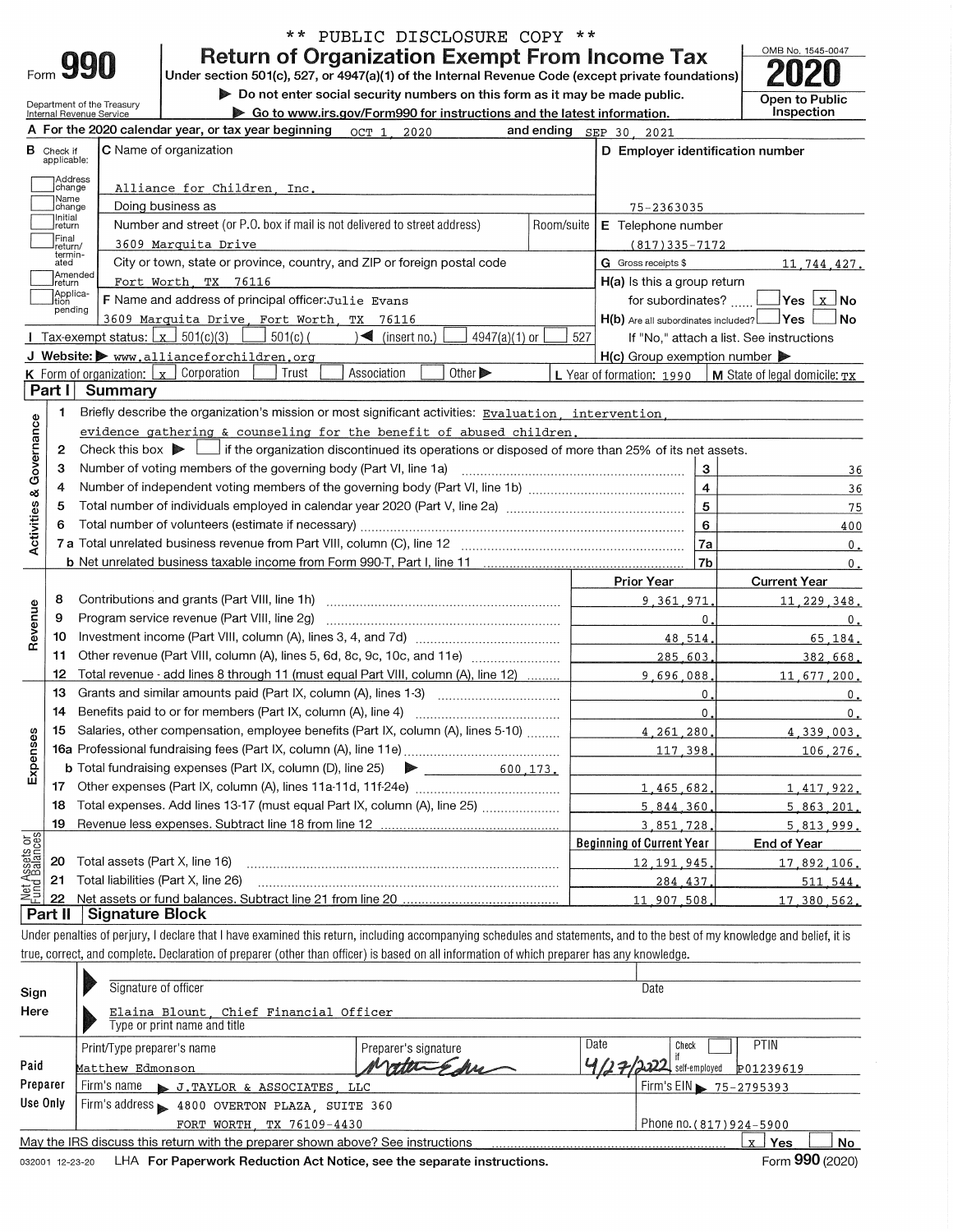|    | Form 990 (2020)<br>Alliance for Children, Inc.                                                                                               | 75-2363035 | Page 2          |
|----|----------------------------------------------------------------------------------------------------------------------------------------------|------------|-----------------|
|    | <b>Statement of Program Service Accomplishments</b><br>Part III I                                                                            |            |                 |
|    |                                                                                                                                              |            | $\mathbf{x}$    |
| 1  | Briefly describe the organization's mission:                                                                                                 |            |                 |
|    | The mission of the Alliance for Children is to protect Tarrant County                                                                        |            |                 |
|    | children from child abuse through teamed investigations, healing                                                                             |            |                 |
|    | services, and community education.                                                                                                           |            |                 |
|    |                                                                                                                                              |            |                 |
| 2  | Did the organization undertake any significant program services during the year which were not listed on the                                 |            |                 |
|    | prior Form 990 or 990-EZ?                                                                                                                    |            |                 |
|    | If "Yes," describe these new services on Schedule O.                                                                                         |            |                 |
| 3  | Did the organization cease conducting, or make significant changes in how it conducts, any program services?                                 |            | ∐Yes  Lx⊥l No   |
|    | If "Yes," describe these changes on Schedule O.                                                                                              |            |                 |
| 4  | Describe the organization's program service accomplishments for each of its three largest program services, as measured by expenses.         |            |                 |
|    | Section 501(c)(3) and 501(c)(4) organizations are required to report the amount of grants and allocations to others, the total expenses, and |            |                 |
|    | revenue, if any, for each program service reported.                                                                                          |            |                 |
| 4a |                                                                                                                                              |            |                 |
|    | Counseling Program                                                                                                                           |            |                 |
|    |                                                                                                                                              |            |                 |
|    | We provide group counseling sessions for children (grouped by age and                                                                        |            |                 |
|    | gender) and their protective caregivers in English and Spanish. In                                                                           |            |                 |
|    | order to best serve our clients we are housed in four locations                                                                              |            |                 |
|    | throughout Tarrant County. We provided individual counseling services                                                                        |            |                 |
|    | to over 600 victims of trauma. Our group counseling program served over                                                                      |            |                 |
|    | 200 protective caregivers and over 250 children with confirmed cases of                                                                      |            |                 |
|    | child sexual abuse, bringing our total number of adults and children                                                                         |            |                 |
|    | served throughout the year to more than 2,500. The program offers a                                                                          |            |                 |
|    | number of different modalities to serve clients. Our group counseling                                                                        |            |                 |
|    | program, offered September through June, is a 16-week open-ended format                                                                      |            |                 |
| 4b |                                                                                                                                              |            |                 |
|    | Multidisciplinary Team Coordination (MDT)                                                                                                    |            |                 |
|    |                                                                                                                                              |            |                 |
|    | The MDT program coordinates the multidisciplinary team in Tarrant                                                                            |            |                 |
|    | County through review of Department of Family and Protective Services                                                                        |            |                 |
|    | intake reports as well as law enforcement offense reports. MDT then                                                                          |            |                 |
|    | works to collaborate with investigative agencies to facilitate services                                                                      |            |                 |
|    | for families involved in allegations of severe child abuse that meets                                                                        |            |                 |
|    | the Alliance for Children's protocols.                                                                                                       |            |                 |
|    |                                                                                                                                              |            |                 |
|    |                                                                                                                                              |            |                 |
|    |                                                                                                                                              |            |                 |
|    |                                                                                                                                              |            |                 |
| 4c |                                                                                                                                              |            |                 |
|    | Family Advocate Program                                                                                                                      |            |                 |
|    |                                                                                                                                              |            |                 |
|    | The Family Advocate Program provides case management services to                                                                             |            |                 |
|    | children and families affected by allegations of child abuse. In fiscal                                                                      |            |                 |
|    | year 2020, more than 1,300 families received our family advocacy                                                                             |            |                 |
|    | services. Family advocates helped families stabilize in many ways, such                                                                      |            |                 |
|    | as guiding them through the complex and sometimes confusing                                                                                  |            |                 |
|    | investigative and court systems, providing short term financial                                                                              |            |                 |
|    | assistance, assisting families in accessing community resources,                                                                             |            |                 |
|    | referring families to appropriate counseling services and other key                                                                          |            |                 |
|    | services that support families through the trauma of abuse. Our family                                                                       |            |                 |
|    | advocate program also provided specialized healing services through our                                                                      |            |                 |
|    | 4d Other program services (Describe on Schedule O.)                                                                                          |            |                 |
|    | (Expenses \$<br>$1$ , $512$ , $200$ , including grants of \$<br>) (Revenue \$                                                                |            |                 |
|    | 4e Total program service expenses $\blacktriangleright$<br>4.366.726.                                                                        |            |                 |
|    |                                                                                                                                              |            | Form 990 (2020) |
|    | See Schedule O for Continuation(s)<br>032002 12-23-20                                                                                        |            |                 |
|    |                                                                                                                                              |            |                 |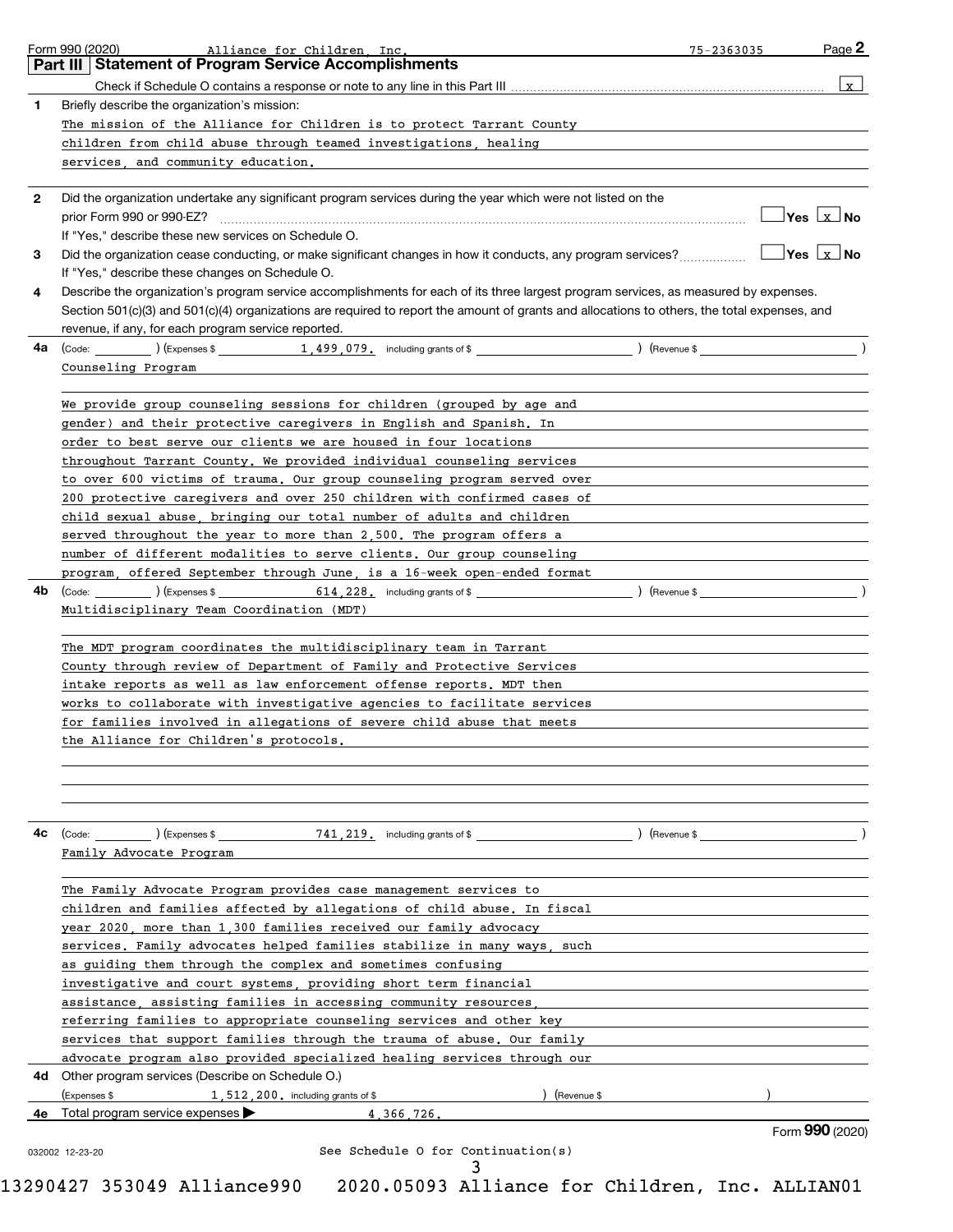|     | Form 990 (2020)<br>Alliance for Children. Inc.<br>$75 - 2363035$                                                                                                |                 |     | Page 3          |
|-----|-----------------------------------------------------------------------------------------------------------------------------------------------------------------|-----------------|-----|-----------------|
|     | Part IV Checklist of Required Schedules                                                                                                                         |                 |     |                 |
| 1   | Is the organization described in section $501(c)(3)$ or $4947(a)(1)$ (other than a private foundation)?                                                         |                 | Yes | No              |
|     |                                                                                                                                                                 | 1               | x   |                 |
| 2   | Is the organization required to complete Schedule B, Schedule of Contributors? [11] The organization required to complete Schedule B, Schedule of Contributors? | $\overline{2}$  | x   |                 |
| 3   | Did the organization engage in direct or indirect political campaign activities on behalf of or in opposition to candidates for                                 |                 |     |                 |
|     |                                                                                                                                                                 | 3               |     | X               |
| 4   | Section 501(c)(3) organizations. Did the organization engage in lobbying activities, or have a section 501(h) election in effect                                |                 |     |                 |
|     |                                                                                                                                                                 | 4               |     | X               |
| 5   | Is the organization a section 501(c)(4), 501(c)(5), or 501(c)(6) organization that receives membership dues, assessments, or                                    |                 |     |                 |
|     |                                                                                                                                                                 | 5               |     | X               |
| 6   | Did the organization maintain any donor advised funds or any similar funds or accounts for which donors have the right to                                       |                 |     |                 |
|     | provide advice on the distribution or investment of amounts in such funds or accounts? If "Yes," complete Schedule D, Part I                                    | 6               |     | X               |
| 7   | Did the organization receive or hold a conservation easement, including easements to preserve open space,                                                       | $\overline{7}$  |     |                 |
| 8   | Did the organization maintain collections of works of art, historical treasures, or other similar assets? If "Yes," complete                                    |                 |     | X               |
|     |                                                                                                                                                                 | 8               |     | X               |
| 9   | Did the organization report an amount in Part X, line 21, for escrow or custodial account liability, serve as a custodian for                                   |                 |     |                 |
|     | amounts not listed in Part X; or provide credit counseling, debt management, credit repair, or debt negotiation services?                                       |                 |     |                 |
|     |                                                                                                                                                                 | 9               |     | X               |
| 10  | Did the organization, directly or through a related organization, hold assets in donor-restricted endowments                                                    |                 |     |                 |
|     |                                                                                                                                                                 | 10              | x   |                 |
| 11  | If the organization's answer to any of the following questions is "Yes," then complete Schedule D, Parts VI, VII, VIII, IX, or X                                |                 |     |                 |
|     | as applicable.                                                                                                                                                  |                 |     |                 |
|     | a Did the organization report an amount for land, buildings, and equipment in Part X, line 10? If "Yes," complete Schedule D,                                   |                 |     |                 |
|     | Part VI                                                                                                                                                         | 11a             | х   |                 |
|     | <b>b</b> Did the organization report an amount for investments - other securities in Part X, line 12, that is 5% or more of its total                           | 11b             |     |                 |
|     | c Did the organization report an amount for investments - program related in Part X, line 13, that is 5% or more of its total                                   |                 |     | X               |
|     |                                                                                                                                                                 | 11c             |     | X               |
|     | d Did the organization report an amount for other assets in Part X, line 15, that is 5% or more of its total assets reported in                                 |                 |     |                 |
|     |                                                                                                                                                                 | 11d             |     | X               |
|     |                                                                                                                                                                 | <b>11e</b>      |     | X               |
| f   | Did the organization's separate or consolidated financial statements for the tax year include a footnote that addresses                                         |                 |     |                 |
|     | the organization's liability for uncertain tax positions under FIN 48 (ASC 740)? If "Yes," complete Schedule D, Part X                                          | 11f             |     | X               |
|     | 12a Did the organization obtain separate, independent audited financial statements for the tax year? If "Yes," complete                                         |                 |     |                 |
|     |                                                                                                                                                                 | 12a             | х   |                 |
|     | <b>b</b> Was the organization included in consolidated, independent audited financial statements for the tax year?                                              |                 |     |                 |
| 13  | If "Yes," and if the organization answered "No" to line 12a, then completing Schedule D, Parts XI and XII is optional                                           | 12b<br>13       |     | X<br>X          |
| 14a | Did the organization maintain an office, employees, or agents outside of the United States?                                                                     | <b>14a</b>      |     | X               |
| b   | Did the organization have aggregate revenues or expenses of more than \$10,000 from grantmaking, fundraising, business,                                         |                 |     |                 |
|     | investment, and program service activities outside the United States, or aggregate foreign investments valued at \$100,000                                      |                 |     |                 |
|     |                                                                                                                                                                 | 14b             |     | X               |
| 15  | Did the organization report on Part IX, column (A), line 3, more than \$5,000 of grants or other assistance to or for any                                       |                 |     |                 |
|     |                                                                                                                                                                 | 15              |     | X               |
| 16  | Did the organization report on Part IX, column (A), line 3, more than \$5,000 of aggregate grants or other assistance to                                        |                 |     |                 |
|     |                                                                                                                                                                 | 16              |     | X               |
| 17  | Did the organization report a total of more than \$15,000 of expenses for professional fundraising services on Part IX,                                         |                 |     |                 |
| 18  | Did the organization report more than \$15,000 total of fundraising event gross income and contributions on Part VIII, lines                                    | 17              | х   |                 |
|     |                                                                                                                                                                 | 18              |     | X               |
| 19  | Did the organization report more than \$15,000 of gross income from gaming activities on Part VIII, line 9a? If "Yes,"                                          |                 |     |                 |
|     |                                                                                                                                                                 | 19              | х   |                 |
| 20a |                                                                                                                                                                 | 20a             |     | X               |
| b   |                                                                                                                                                                 | 20 <sub>b</sub> |     |                 |
| 21  | Did the organization report more than \$5,000 of grants or other assistance to any domestic organization or                                                     |                 |     |                 |
|     | domestic government on Part IX, column (A), line 1? If "Yes," complete Schedule I, Parts I and II                                                               | 21              |     |                 |
|     | 032003 12-23-20                                                                                                                                                 |                 |     | Form 990 (2020) |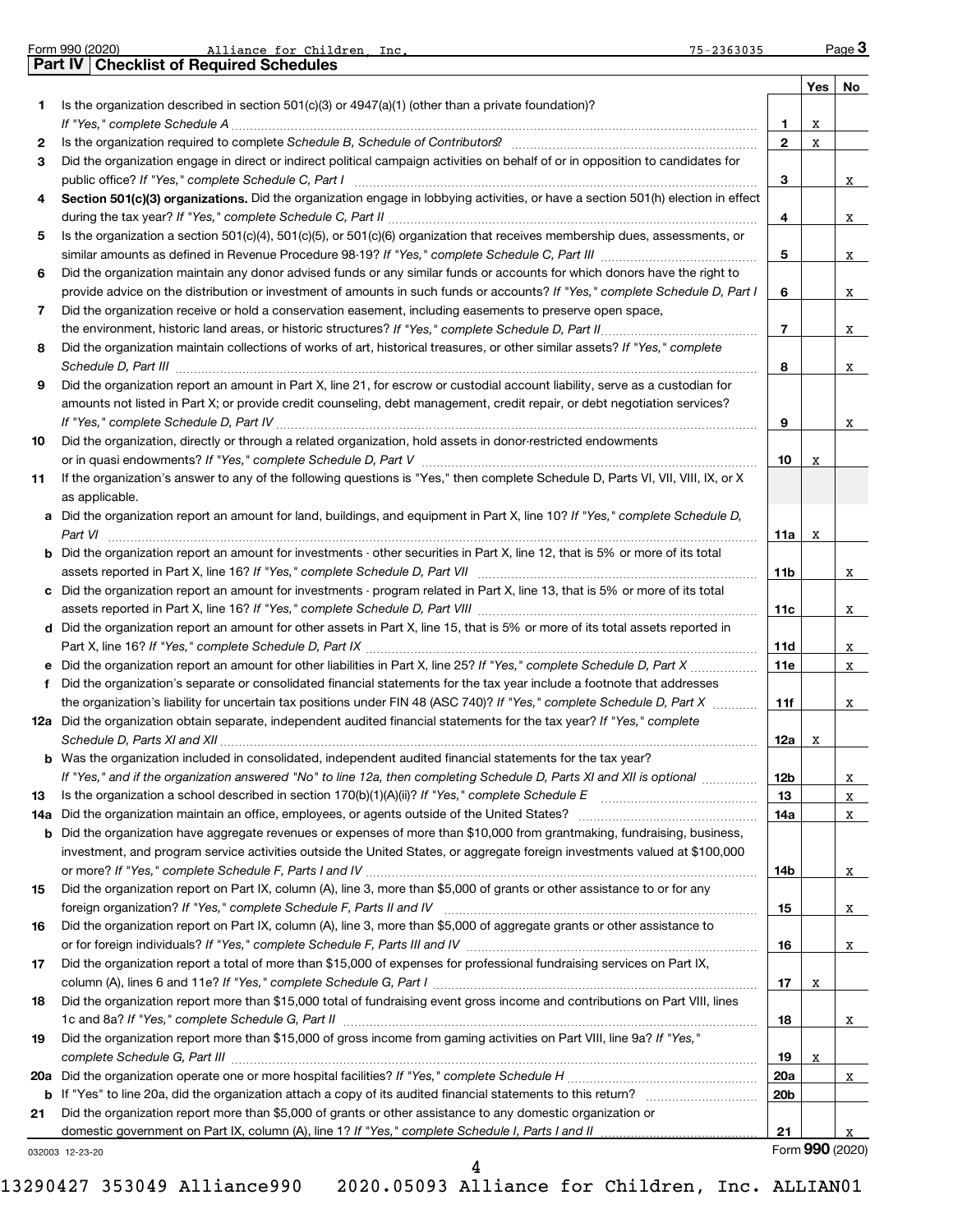| Part IV   Checklist of Required Schedules (continued)<br>Yes<br>No<br>Did the organization report more than \$5,000 of grants or other assistance to or for domestic individuals on<br>22<br>22<br>x<br>Did the organization answer "Yes" to Part VII, Section A, line 3, 4, or 5 about compensation of the organization's current<br>23<br>and former officers, directors, trustees, key employees, and highest compensated employees? If "Yes," complete<br>23<br>х<br>24a Did the organization have a tax-exempt bond issue with an outstanding principal amount of more than \$100,000 as of the<br>last day of the year, that was issued after December 31, 2002? If "Yes," answer lines 24b through 24d and complete<br>24a<br>X<br>24b<br>c Did the organization maintain an escrow account other than a refunding escrow at any time during the year to defease<br>24c<br>24d<br>25a Section 501(c)(3), 501(c)(4), and 501(c)(29) organizations. Did the organization engage in an excess benefit<br>25a<br>X<br>b Is the organization aware that it engaged in an excess benefit transaction with a disqualified person in a prior year, and<br>that the transaction has not been reported on any of the organization's prior Forms 990 or 990-EZ? If "Yes," complete<br>Schedule L, Part I<br>25b<br>X<br>Did the organization report any amount on Part X, line 5 or 22, for receivables from or payables to any current<br>26<br>or former officer, director, trustee, key employee, creator or founder, substantial contributor, or 35%<br>26<br>x<br>Did the organization provide a grant or other assistance to any current or former officer, director, trustee, key employee,<br>27<br>creator or founder, substantial contributor or employee thereof, a grant selection committee member, or to a 35% controlled<br>entity (including an employee thereof) or family member of any of these persons? If "Yes," complete Schedule L, Part III<br>27<br>x<br>Was the organization a party to a business transaction with one of the following parties (see Schedule L, Part IV<br>28<br>instructions, for applicable filing thresholds, conditions, and exceptions):<br>a A current or former officer, director, trustee, key employee, creator or founder, or substantial contributor? If<br>28a<br>X<br>28b<br>X<br>c A 35% controlled entity of one or more individuals and/or organizations described in lines 28a or 28b? If<br>28c<br>X<br>29<br>29<br>х<br>Did the organization receive contributions of art, historical treasures, or other similar assets, or qualified conservation<br>30<br>30<br>X<br>Did the organization liquidate, terminate, or dissolve and cease operations? If "Yes," complete Schedule N, Part I<br>31<br>X<br>31<br>32<br>Did the organization sell, exchange, dispose of, or transfer more than 25% of its net assets? If "Yes," complete<br>Schedule N, Part II<br>32<br>x<br>Did the organization own 100% of an entity disregarded as separate from the organization under Regulations<br>33<br>33<br>X<br>Was the organization related to any tax-exempt or taxable entity? If "Yes," complete Schedule R, Part II, III, or IV, and<br>34 |
|------------------------------------------------------------------------------------------------------------------------------------------------------------------------------------------------------------------------------------------------------------------------------------------------------------------------------------------------------------------------------------------------------------------------------------------------------------------------------------------------------------------------------------------------------------------------------------------------------------------------------------------------------------------------------------------------------------------------------------------------------------------------------------------------------------------------------------------------------------------------------------------------------------------------------------------------------------------------------------------------------------------------------------------------------------------------------------------------------------------------------------------------------------------------------------------------------------------------------------------------------------------------------------------------------------------------------------------------------------------------------------------------------------------------------------------------------------------------------------------------------------------------------------------------------------------------------------------------------------------------------------------------------------------------------------------------------------------------------------------------------------------------------------------------------------------------------------------------------------------------------------------------------------------------------------------------------------------------------------------------------------------------------------------------------------------------------------------------------------------------------------------------------------------------------------------------------------------------------------------------------------------------------------------------------------------------------------------------------------------------------------------------------------------------------------------------------------------------------------------------------------------------------------------------------------------------------------------------------------------------------------------------------------------------------------------------------------------------------------------------------------------------------------------------------------------------------------------------------------------------------------------------------------------------------------------------------------------------------------------------------------------------------------------------------------------------------------------------------------------------------------------------------------------------------------------------------|
|                                                                                                                                                                                                                                                                                                                                                                                                                                                                                                                                                                                                                                                                                                                                                                                                                                                                                                                                                                                                                                                                                                                                                                                                                                                                                                                                                                                                                                                                                                                                                                                                                                                                                                                                                                                                                                                                                                                                                                                                                                                                                                                                                                                                                                                                                                                                                                                                                                                                                                                                                                                                                                                                                                                                                                                                                                                                                                                                                                                                                                                                                                                                                                                                      |
|                                                                                                                                                                                                                                                                                                                                                                                                                                                                                                                                                                                                                                                                                                                                                                                                                                                                                                                                                                                                                                                                                                                                                                                                                                                                                                                                                                                                                                                                                                                                                                                                                                                                                                                                                                                                                                                                                                                                                                                                                                                                                                                                                                                                                                                                                                                                                                                                                                                                                                                                                                                                                                                                                                                                                                                                                                                                                                                                                                                                                                                                                                                                                                                                      |
|                                                                                                                                                                                                                                                                                                                                                                                                                                                                                                                                                                                                                                                                                                                                                                                                                                                                                                                                                                                                                                                                                                                                                                                                                                                                                                                                                                                                                                                                                                                                                                                                                                                                                                                                                                                                                                                                                                                                                                                                                                                                                                                                                                                                                                                                                                                                                                                                                                                                                                                                                                                                                                                                                                                                                                                                                                                                                                                                                                                                                                                                                                                                                                                                      |
|                                                                                                                                                                                                                                                                                                                                                                                                                                                                                                                                                                                                                                                                                                                                                                                                                                                                                                                                                                                                                                                                                                                                                                                                                                                                                                                                                                                                                                                                                                                                                                                                                                                                                                                                                                                                                                                                                                                                                                                                                                                                                                                                                                                                                                                                                                                                                                                                                                                                                                                                                                                                                                                                                                                                                                                                                                                                                                                                                                                                                                                                                                                                                                                                      |
|                                                                                                                                                                                                                                                                                                                                                                                                                                                                                                                                                                                                                                                                                                                                                                                                                                                                                                                                                                                                                                                                                                                                                                                                                                                                                                                                                                                                                                                                                                                                                                                                                                                                                                                                                                                                                                                                                                                                                                                                                                                                                                                                                                                                                                                                                                                                                                                                                                                                                                                                                                                                                                                                                                                                                                                                                                                                                                                                                                                                                                                                                                                                                                                                      |
|                                                                                                                                                                                                                                                                                                                                                                                                                                                                                                                                                                                                                                                                                                                                                                                                                                                                                                                                                                                                                                                                                                                                                                                                                                                                                                                                                                                                                                                                                                                                                                                                                                                                                                                                                                                                                                                                                                                                                                                                                                                                                                                                                                                                                                                                                                                                                                                                                                                                                                                                                                                                                                                                                                                                                                                                                                                                                                                                                                                                                                                                                                                                                                                                      |
|                                                                                                                                                                                                                                                                                                                                                                                                                                                                                                                                                                                                                                                                                                                                                                                                                                                                                                                                                                                                                                                                                                                                                                                                                                                                                                                                                                                                                                                                                                                                                                                                                                                                                                                                                                                                                                                                                                                                                                                                                                                                                                                                                                                                                                                                                                                                                                                                                                                                                                                                                                                                                                                                                                                                                                                                                                                                                                                                                                                                                                                                                                                                                                                                      |
|                                                                                                                                                                                                                                                                                                                                                                                                                                                                                                                                                                                                                                                                                                                                                                                                                                                                                                                                                                                                                                                                                                                                                                                                                                                                                                                                                                                                                                                                                                                                                                                                                                                                                                                                                                                                                                                                                                                                                                                                                                                                                                                                                                                                                                                                                                                                                                                                                                                                                                                                                                                                                                                                                                                                                                                                                                                                                                                                                                                                                                                                                                                                                                                                      |
|                                                                                                                                                                                                                                                                                                                                                                                                                                                                                                                                                                                                                                                                                                                                                                                                                                                                                                                                                                                                                                                                                                                                                                                                                                                                                                                                                                                                                                                                                                                                                                                                                                                                                                                                                                                                                                                                                                                                                                                                                                                                                                                                                                                                                                                                                                                                                                                                                                                                                                                                                                                                                                                                                                                                                                                                                                                                                                                                                                                                                                                                                                                                                                                                      |
|                                                                                                                                                                                                                                                                                                                                                                                                                                                                                                                                                                                                                                                                                                                                                                                                                                                                                                                                                                                                                                                                                                                                                                                                                                                                                                                                                                                                                                                                                                                                                                                                                                                                                                                                                                                                                                                                                                                                                                                                                                                                                                                                                                                                                                                                                                                                                                                                                                                                                                                                                                                                                                                                                                                                                                                                                                                                                                                                                                                                                                                                                                                                                                                                      |
|                                                                                                                                                                                                                                                                                                                                                                                                                                                                                                                                                                                                                                                                                                                                                                                                                                                                                                                                                                                                                                                                                                                                                                                                                                                                                                                                                                                                                                                                                                                                                                                                                                                                                                                                                                                                                                                                                                                                                                                                                                                                                                                                                                                                                                                                                                                                                                                                                                                                                                                                                                                                                                                                                                                                                                                                                                                                                                                                                                                                                                                                                                                                                                                                      |
|                                                                                                                                                                                                                                                                                                                                                                                                                                                                                                                                                                                                                                                                                                                                                                                                                                                                                                                                                                                                                                                                                                                                                                                                                                                                                                                                                                                                                                                                                                                                                                                                                                                                                                                                                                                                                                                                                                                                                                                                                                                                                                                                                                                                                                                                                                                                                                                                                                                                                                                                                                                                                                                                                                                                                                                                                                                                                                                                                                                                                                                                                                                                                                                                      |
|                                                                                                                                                                                                                                                                                                                                                                                                                                                                                                                                                                                                                                                                                                                                                                                                                                                                                                                                                                                                                                                                                                                                                                                                                                                                                                                                                                                                                                                                                                                                                                                                                                                                                                                                                                                                                                                                                                                                                                                                                                                                                                                                                                                                                                                                                                                                                                                                                                                                                                                                                                                                                                                                                                                                                                                                                                                                                                                                                                                                                                                                                                                                                                                                      |
|                                                                                                                                                                                                                                                                                                                                                                                                                                                                                                                                                                                                                                                                                                                                                                                                                                                                                                                                                                                                                                                                                                                                                                                                                                                                                                                                                                                                                                                                                                                                                                                                                                                                                                                                                                                                                                                                                                                                                                                                                                                                                                                                                                                                                                                                                                                                                                                                                                                                                                                                                                                                                                                                                                                                                                                                                                                                                                                                                                                                                                                                                                                                                                                                      |
|                                                                                                                                                                                                                                                                                                                                                                                                                                                                                                                                                                                                                                                                                                                                                                                                                                                                                                                                                                                                                                                                                                                                                                                                                                                                                                                                                                                                                                                                                                                                                                                                                                                                                                                                                                                                                                                                                                                                                                                                                                                                                                                                                                                                                                                                                                                                                                                                                                                                                                                                                                                                                                                                                                                                                                                                                                                                                                                                                                                                                                                                                                                                                                                                      |
|                                                                                                                                                                                                                                                                                                                                                                                                                                                                                                                                                                                                                                                                                                                                                                                                                                                                                                                                                                                                                                                                                                                                                                                                                                                                                                                                                                                                                                                                                                                                                                                                                                                                                                                                                                                                                                                                                                                                                                                                                                                                                                                                                                                                                                                                                                                                                                                                                                                                                                                                                                                                                                                                                                                                                                                                                                                                                                                                                                                                                                                                                                                                                                                                      |
|                                                                                                                                                                                                                                                                                                                                                                                                                                                                                                                                                                                                                                                                                                                                                                                                                                                                                                                                                                                                                                                                                                                                                                                                                                                                                                                                                                                                                                                                                                                                                                                                                                                                                                                                                                                                                                                                                                                                                                                                                                                                                                                                                                                                                                                                                                                                                                                                                                                                                                                                                                                                                                                                                                                                                                                                                                                                                                                                                                                                                                                                                                                                                                                                      |
|                                                                                                                                                                                                                                                                                                                                                                                                                                                                                                                                                                                                                                                                                                                                                                                                                                                                                                                                                                                                                                                                                                                                                                                                                                                                                                                                                                                                                                                                                                                                                                                                                                                                                                                                                                                                                                                                                                                                                                                                                                                                                                                                                                                                                                                                                                                                                                                                                                                                                                                                                                                                                                                                                                                                                                                                                                                                                                                                                                                                                                                                                                                                                                                                      |
|                                                                                                                                                                                                                                                                                                                                                                                                                                                                                                                                                                                                                                                                                                                                                                                                                                                                                                                                                                                                                                                                                                                                                                                                                                                                                                                                                                                                                                                                                                                                                                                                                                                                                                                                                                                                                                                                                                                                                                                                                                                                                                                                                                                                                                                                                                                                                                                                                                                                                                                                                                                                                                                                                                                                                                                                                                                                                                                                                                                                                                                                                                                                                                                                      |
|                                                                                                                                                                                                                                                                                                                                                                                                                                                                                                                                                                                                                                                                                                                                                                                                                                                                                                                                                                                                                                                                                                                                                                                                                                                                                                                                                                                                                                                                                                                                                                                                                                                                                                                                                                                                                                                                                                                                                                                                                                                                                                                                                                                                                                                                                                                                                                                                                                                                                                                                                                                                                                                                                                                                                                                                                                                                                                                                                                                                                                                                                                                                                                                                      |
|                                                                                                                                                                                                                                                                                                                                                                                                                                                                                                                                                                                                                                                                                                                                                                                                                                                                                                                                                                                                                                                                                                                                                                                                                                                                                                                                                                                                                                                                                                                                                                                                                                                                                                                                                                                                                                                                                                                                                                                                                                                                                                                                                                                                                                                                                                                                                                                                                                                                                                                                                                                                                                                                                                                                                                                                                                                                                                                                                                                                                                                                                                                                                                                                      |
|                                                                                                                                                                                                                                                                                                                                                                                                                                                                                                                                                                                                                                                                                                                                                                                                                                                                                                                                                                                                                                                                                                                                                                                                                                                                                                                                                                                                                                                                                                                                                                                                                                                                                                                                                                                                                                                                                                                                                                                                                                                                                                                                                                                                                                                                                                                                                                                                                                                                                                                                                                                                                                                                                                                                                                                                                                                                                                                                                                                                                                                                                                                                                                                                      |
|                                                                                                                                                                                                                                                                                                                                                                                                                                                                                                                                                                                                                                                                                                                                                                                                                                                                                                                                                                                                                                                                                                                                                                                                                                                                                                                                                                                                                                                                                                                                                                                                                                                                                                                                                                                                                                                                                                                                                                                                                                                                                                                                                                                                                                                                                                                                                                                                                                                                                                                                                                                                                                                                                                                                                                                                                                                                                                                                                                                                                                                                                                                                                                                                      |
|                                                                                                                                                                                                                                                                                                                                                                                                                                                                                                                                                                                                                                                                                                                                                                                                                                                                                                                                                                                                                                                                                                                                                                                                                                                                                                                                                                                                                                                                                                                                                                                                                                                                                                                                                                                                                                                                                                                                                                                                                                                                                                                                                                                                                                                                                                                                                                                                                                                                                                                                                                                                                                                                                                                                                                                                                                                                                                                                                                                                                                                                                                                                                                                                      |
|                                                                                                                                                                                                                                                                                                                                                                                                                                                                                                                                                                                                                                                                                                                                                                                                                                                                                                                                                                                                                                                                                                                                                                                                                                                                                                                                                                                                                                                                                                                                                                                                                                                                                                                                                                                                                                                                                                                                                                                                                                                                                                                                                                                                                                                                                                                                                                                                                                                                                                                                                                                                                                                                                                                                                                                                                                                                                                                                                                                                                                                                                                                                                                                                      |
|                                                                                                                                                                                                                                                                                                                                                                                                                                                                                                                                                                                                                                                                                                                                                                                                                                                                                                                                                                                                                                                                                                                                                                                                                                                                                                                                                                                                                                                                                                                                                                                                                                                                                                                                                                                                                                                                                                                                                                                                                                                                                                                                                                                                                                                                                                                                                                                                                                                                                                                                                                                                                                                                                                                                                                                                                                                                                                                                                                                                                                                                                                                                                                                                      |
|                                                                                                                                                                                                                                                                                                                                                                                                                                                                                                                                                                                                                                                                                                                                                                                                                                                                                                                                                                                                                                                                                                                                                                                                                                                                                                                                                                                                                                                                                                                                                                                                                                                                                                                                                                                                                                                                                                                                                                                                                                                                                                                                                                                                                                                                                                                                                                                                                                                                                                                                                                                                                                                                                                                                                                                                                                                                                                                                                                                                                                                                                                                                                                                                      |
|                                                                                                                                                                                                                                                                                                                                                                                                                                                                                                                                                                                                                                                                                                                                                                                                                                                                                                                                                                                                                                                                                                                                                                                                                                                                                                                                                                                                                                                                                                                                                                                                                                                                                                                                                                                                                                                                                                                                                                                                                                                                                                                                                                                                                                                                                                                                                                                                                                                                                                                                                                                                                                                                                                                                                                                                                                                                                                                                                                                                                                                                                                                                                                                                      |
|                                                                                                                                                                                                                                                                                                                                                                                                                                                                                                                                                                                                                                                                                                                                                                                                                                                                                                                                                                                                                                                                                                                                                                                                                                                                                                                                                                                                                                                                                                                                                                                                                                                                                                                                                                                                                                                                                                                                                                                                                                                                                                                                                                                                                                                                                                                                                                                                                                                                                                                                                                                                                                                                                                                                                                                                                                                                                                                                                                                                                                                                                                                                                                                                      |
|                                                                                                                                                                                                                                                                                                                                                                                                                                                                                                                                                                                                                                                                                                                                                                                                                                                                                                                                                                                                                                                                                                                                                                                                                                                                                                                                                                                                                                                                                                                                                                                                                                                                                                                                                                                                                                                                                                                                                                                                                                                                                                                                                                                                                                                                                                                                                                                                                                                                                                                                                                                                                                                                                                                                                                                                                                                                                                                                                                                                                                                                                                                                                                                                      |
|                                                                                                                                                                                                                                                                                                                                                                                                                                                                                                                                                                                                                                                                                                                                                                                                                                                                                                                                                                                                                                                                                                                                                                                                                                                                                                                                                                                                                                                                                                                                                                                                                                                                                                                                                                                                                                                                                                                                                                                                                                                                                                                                                                                                                                                                                                                                                                                                                                                                                                                                                                                                                                                                                                                                                                                                                                                                                                                                                                                                                                                                                                                                                                                                      |
|                                                                                                                                                                                                                                                                                                                                                                                                                                                                                                                                                                                                                                                                                                                                                                                                                                                                                                                                                                                                                                                                                                                                                                                                                                                                                                                                                                                                                                                                                                                                                                                                                                                                                                                                                                                                                                                                                                                                                                                                                                                                                                                                                                                                                                                                                                                                                                                                                                                                                                                                                                                                                                                                                                                                                                                                                                                                                                                                                                                                                                                                                                                                                                                                      |
|                                                                                                                                                                                                                                                                                                                                                                                                                                                                                                                                                                                                                                                                                                                                                                                                                                                                                                                                                                                                                                                                                                                                                                                                                                                                                                                                                                                                                                                                                                                                                                                                                                                                                                                                                                                                                                                                                                                                                                                                                                                                                                                                                                                                                                                                                                                                                                                                                                                                                                                                                                                                                                                                                                                                                                                                                                                                                                                                                                                                                                                                                                                                                                                                      |
|                                                                                                                                                                                                                                                                                                                                                                                                                                                                                                                                                                                                                                                                                                                                                                                                                                                                                                                                                                                                                                                                                                                                                                                                                                                                                                                                                                                                                                                                                                                                                                                                                                                                                                                                                                                                                                                                                                                                                                                                                                                                                                                                                                                                                                                                                                                                                                                                                                                                                                                                                                                                                                                                                                                                                                                                                                                                                                                                                                                                                                                                                                                                                                                                      |
|                                                                                                                                                                                                                                                                                                                                                                                                                                                                                                                                                                                                                                                                                                                                                                                                                                                                                                                                                                                                                                                                                                                                                                                                                                                                                                                                                                                                                                                                                                                                                                                                                                                                                                                                                                                                                                                                                                                                                                                                                                                                                                                                                                                                                                                                                                                                                                                                                                                                                                                                                                                                                                                                                                                                                                                                                                                                                                                                                                                                                                                                                                                                                                                                      |
|                                                                                                                                                                                                                                                                                                                                                                                                                                                                                                                                                                                                                                                                                                                                                                                                                                                                                                                                                                                                                                                                                                                                                                                                                                                                                                                                                                                                                                                                                                                                                                                                                                                                                                                                                                                                                                                                                                                                                                                                                                                                                                                                                                                                                                                                                                                                                                                                                                                                                                                                                                                                                                                                                                                                                                                                                                                                                                                                                                                                                                                                                                                                                                                                      |
| Part V, line 1<br>34<br>X                                                                                                                                                                                                                                                                                                                                                                                                                                                                                                                                                                                                                                                                                                                                                                                                                                                                                                                                                                                                                                                                                                                                                                                                                                                                                                                                                                                                                                                                                                                                                                                                                                                                                                                                                                                                                                                                                                                                                                                                                                                                                                                                                                                                                                                                                                                                                                                                                                                                                                                                                                                                                                                                                                                                                                                                                                                                                                                                                                                                                                                                                                                                                                            |
| 35a Did the organization have a controlled entity within the meaning of section 512(b)(13)?<br>35a<br>x                                                                                                                                                                                                                                                                                                                                                                                                                                                                                                                                                                                                                                                                                                                                                                                                                                                                                                                                                                                                                                                                                                                                                                                                                                                                                                                                                                                                                                                                                                                                                                                                                                                                                                                                                                                                                                                                                                                                                                                                                                                                                                                                                                                                                                                                                                                                                                                                                                                                                                                                                                                                                                                                                                                                                                                                                                                                                                                                                                                                                                                                                              |
| b If "Yes" to line 35a, did the organization receive any payment from or engage in any transaction with a controlled entity                                                                                                                                                                                                                                                                                                                                                                                                                                                                                                                                                                                                                                                                                                                                                                                                                                                                                                                                                                                                                                                                                                                                                                                                                                                                                                                                                                                                                                                                                                                                                                                                                                                                                                                                                                                                                                                                                                                                                                                                                                                                                                                                                                                                                                                                                                                                                                                                                                                                                                                                                                                                                                                                                                                                                                                                                                                                                                                                                                                                                                                                          |
| 35b<br>Section 501(c)(3) organizations. Did the organization make any transfers to an exempt non-charitable related organization?<br>36                                                                                                                                                                                                                                                                                                                                                                                                                                                                                                                                                                                                                                                                                                                                                                                                                                                                                                                                                                                                                                                                                                                                                                                                                                                                                                                                                                                                                                                                                                                                                                                                                                                                                                                                                                                                                                                                                                                                                                                                                                                                                                                                                                                                                                                                                                                                                                                                                                                                                                                                                                                                                                                                                                                                                                                                                                                                                                                                                                                                                                                              |
| 36<br>X                                                                                                                                                                                                                                                                                                                                                                                                                                                                                                                                                                                                                                                                                                                                                                                                                                                                                                                                                                                                                                                                                                                                                                                                                                                                                                                                                                                                                                                                                                                                                                                                                                                                                                                                                                                                                                                                                                                                                                                                                                                                                                                                                                                                                                                                                                                                                                                                                                                                                                                                                                                                                                                                                                                                                                                                                                                                                                                                                                                                                                                                                                                                                                                              |
| Did the organization conduct more than 5% of its activities through an entity that is not a related organization<br>37                                                                                                                                                                                                                                                                                                                                                                                                                                                                                                                                                                                                                                                                                                                                                                                                                                                                                                                                                                                                                                                                                                                                                                                                                                                                                                                                                                                                                                                                                                                                                                                                                                                                                                                                                                                                                                                                                                                                                                                                                                                                                                                                                                                                                                                                                                                                                                                                                                                                                                                                                                                                                                                                                                                                                                                                                                                                                                                                                                                                                                                                               |
| 37<br>X                                                                                                                                                                                                                                                                                                                                                                                                                                                                                                                                                                                                                                                                                                                                                                                                                                                                                                                                                                                                                                                                                                                                                                                                                                                                                                                                                                                                                                                                                                                                                                                                                                                                                                                                                                                                                                                                                                                                                                                                                                                                                                                                                                                                                                                                                                                                                                                                                                                                                                                                                                                                                                                                                                                                                                                                                                                                                                                                                                                                                                                                                                                                                                                              |
| Did the organization complete Schedule O and provide explanations in Schedule O for Part VI, lines 11b and 19?<br>38                                                                                                                                                                                                                                                                                                                                                                                                                                                                                                                                                                                                                                                                                                                                                                                                                                                                                                                                                                                                                                                                                                                                                                                                                                                                                                                                                                                                                                                                                                                                                                                                                                                                                                                                                                                                                                                                                                                                                                                                                                                                                                                                                                                                                                                                                                                                                                                                                                                                                                                                                                                                                                                                                                                                                                                                                                                                                                                                                                                                                                                                                 |
| Note: All Form 990 filers are required to complete Schedule O<br>38<br><b>Statements Regarding Other IRS Filings and Tax Compliance</b><br>Part V                                                                                                                                                                                                                                                                                                                                                                                                                                                                                                                                                                                                                                                                                                                                                                                                                                                                                                                                                                                                                                                                                                                                                                                                                                                                                                                                                                                                                                                                                                                                                                                                                                                                                                                                                                                                                                                                                                                                                                                                                                                                                                                                                                                                                                                                                                                                                                                                                                                                                                                                                                                                                                                                                                                                                                                                                                                                                                                                                                                                                                                    |
| Check if Schedule O contains a response or note to any line in this Part V                                                                                                                                                                                                                                                                                                                                                                                                                                                                                                                                                                                                                                                                                                                                                                                                                                                                                                                                                                                                                                                                                                                                                                                                                                                                                                                                                                                                                                                                                                                                                                                                                                                                                                                                                                                                                                                                                                                                                                                                                                                                                                                                                                                                                                                                                                                                                                                                                                                                                                                                                                                                                                                                                                                                                                                                                                                                                                                                                                                                                                                                                                                           |
| No<br>Yes                                                                                                                                                                                                                                                                                                                                                                                                                                                                                                                                                                                                                                                                                                                                                                                                                                                                                                                                                                                                                                                                                                                                                                                                                                                                                                                                                                                                                                                                                                                                                                                                                                                                                                                                                                                                                                                                                                                                                                                                                                                                                                                                                                                                                                                                                                                                                                                                                                                                                                                                                                                                                                                                                                                                                                                                                                                                                                                                                                                                                                                                                                                                                                                            |
| 1a<br>34                                                                                                                                                                                                                                                                                                                                                                                                                                                                                                                                                                                                                                                                                                                                                                                                                                                                                                                                                                                                                                                                                                                                                                                                                                                                                                                                                                                                                                                                                                                                                                                                                                                                                                                                                                                                                                                                                                                                                                                                                                                                                                                                                                                                                                                                                                                                                                                                                                                                                                                                                                                                                                                                                                                                                                                                                                                                                                                                                                                                                                                                                                                                                                                             |
| Enter the number of Forms W-2G included in line 1a. Enter -0- if not applicable<br>1 <sub>b</sub><br>$\Omega$                                                                                                                                                                                                                                                                                                                                                                                                                                                                                                                                                                                                                                                                                                                                                                                                                                                                                                                                                                                                                                                                                                                                                                                                                                                                                                                                                                                                                                                                                                                                                                                                                                                                                                                                                                                                                                                                                                                                                                                                                                                                                                                                                                                                                                                                                                                                                                                                                                                                                                                                                                                                                                                                                                                                                                                                                                                                                                                                                                                                                                                                                        |
| c Did the organization comply with backup withholding rules for reportable payments to vendors and reportable gaming                                                                                                                                                                                                                                                                                                                                                                                                                                                                                                                                                                                                                                                                                                                                                                                                                                                                                                                                                                                                                                                                                                                                                                                                                                                                                                                                                                                                                                                                                                                                                                                                                                                                                                                                                                                                                                                                                                                                                                                                                                                                                                                                                                                                                                                                                                                                                                                                                                                                                                                                                                                                                                                                                                                                                                                                                                                                                                                                                                                                                                                                                 |
| (gambling) winnings to prize winners?<br>1c                                                                                                                                                                                                                                                                                                                                                                                                                                                                                                                                                                                                                                                                                                                                                                                                                                                                                                                                                                                                                                                                                                                                                                                                                                                                                                                                                                                                                                                                                                                                                                                                                                                                                                                                                                                                                                                                                                                                                                                                                                                                                                                                                                                                                                                                                                                                                                                                                                                                                                                                                                                                                                                                                                                                                                                                                                                                                                                                                                                                                                                                                                                                                          |
| Form 990 (2020)<br>032004 12-23-20<br>5                                                                                                                                                                                                                                                                                                                                                                                                                                                                                                                                                                                                                                                                                                                                                                                                                                                                                                                                                                                                                                                                                                                                                                                                                                                                                                                                                                                                                                                                                                                                                                                                                                                                                                                                                                                                                                                                                                                                                                                                                                                                                                                                                                                                                                                                                                                                                                                                                                                                                                                                                                                                                                                                                                                                                                                                                                                                                                                                                                                                                                                                                                                                                              |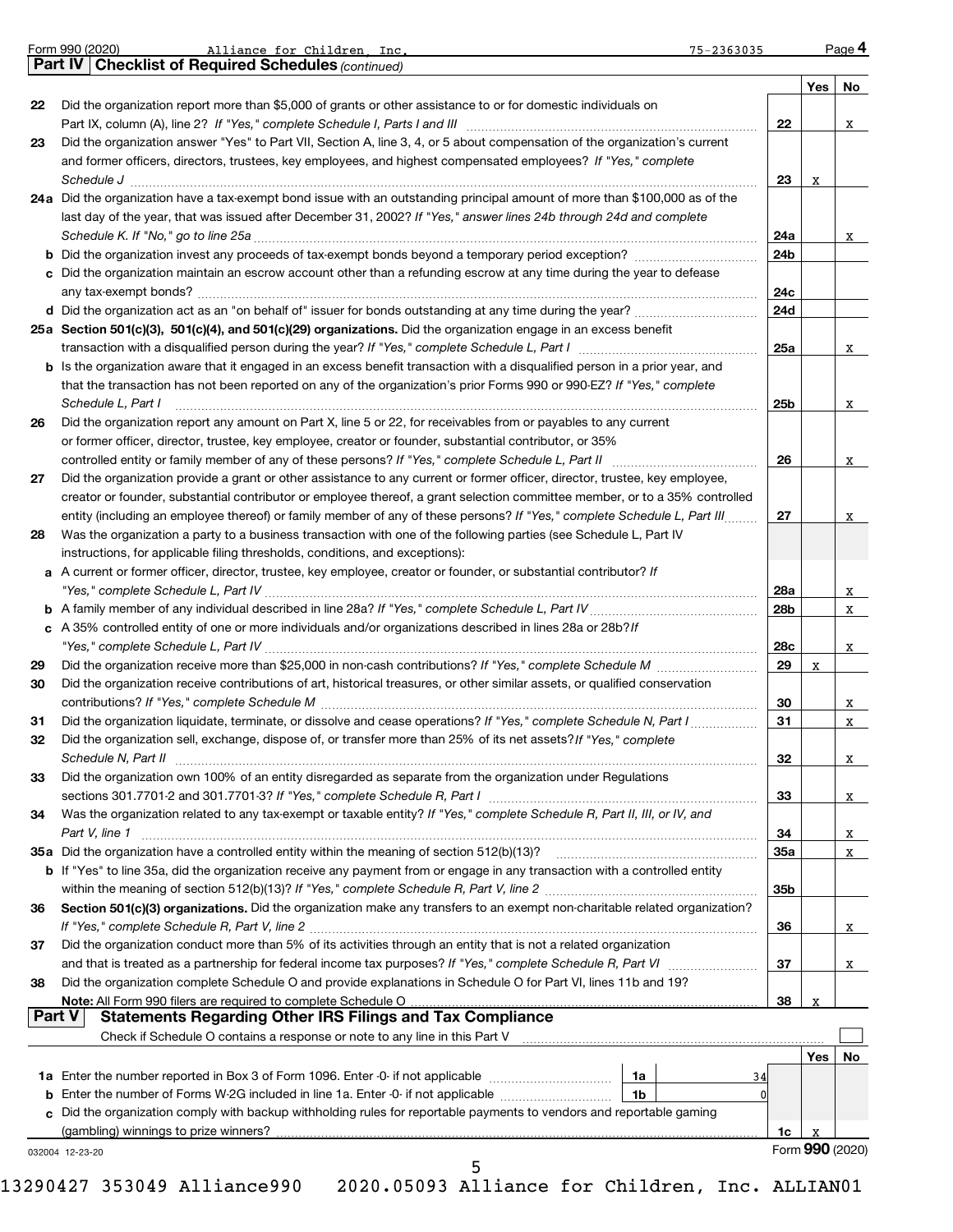|    | Form 990 (2020)<br>Alliance for Children, Inc.<br>75-2363035                                                                                                                                                                        |     |     | Page 5 |  |  |  |  |  |  |  |  |
|----|-------------------------------------------------------------------------------------------------------------------------------------------------------------------------------------------------------------------------------------|-----|-----|--------|--|--|--|--|--|--|--|--|
|    | Statements Regarding Other IRS Filings and Tax Compliance (continued)<br>Part V                                                                                                                                                     |     |     |        |  |  |  |  |  |  |  |  |
|    |                                                                                                                                                                                                                                     |     | Yes | No     |  |  |  |  |  |  |  |  |
|    | 2a Enter the number of employees reported on Form W-3, Transmittal of Wage and Tax Statements,                                                                                                                                      |     |     |        |  |  |  |  |  |  |  |  |
|    | filed for the calendar year ending with or within the year covered by this return <i></i><br>2a<br>75                                                                                                                               |     |     |        |  |  |  |  |  |  |  |  |
|    | <b>b</b> If at least one is reported on line 2a, did the organization file all required federal employment tax returns?                                                                                                             | 2b  | x   |        |  |  |  |  |  |  |  |  |
|    |                                                                                                                                                                                                                                     |     |     |        |  |  |  |  |  |  |  |  |
|    | 3a Did the organization have unrelated business gross income of \$1,000 or more during the year?                                                                                                                                    |     |     |        |  |  |  |  |  |  |  |  |
|    |                                                                                                                                                                                                                                     |     |     |        |  |  |  |  |  |  |  |  |
|    | 4a At any time during the calendar year, did the organization have an interest in, or a signature or other authority over, a                                                                                                        |     |     |        |  |  |  |  |  |  |  |  |
|    | financial account in a foreign country (such as a bank account, securities account, or other financial account)?                                                                                                                    |     |     |        |  |  |  |  |  |  |  |  |
|    | <b>b</b> If "Yes," enter the name of the foreign country $\blacktriangleright$                                                                                                                                                      |     |     |        |  |  |  |  |  |  |  |  |
|    | See instructions for filing requirements for FinCEN Form 114, Report of Foreign Bank and Financial Accounts (FBAR).                                                                                                                 |     |     |        |  |  |  |  |  |  |  |  |
|    |                                                                                                                                                                                                                                     | 5a  |     | X      |  |  |  |  |  |  |  |  |
| b  |                                                                                                                                                                                                                                     | 5b  |     | X      |  |  |  |  |  |  |  |  |
|    |                                                                                                                                                                                                                                     | 5c  |     |        |  |  |  |  |  |  |  |  |
|    | 6a Does the organization have annual gross receipts that are normally greater than \$100,000, and did the organization solicit                                                                                                      |     |     |        |  |  |  |  |  |  |  |  |
|    |                                                                                                                                                                                                                                     | 6a  |     | X      |  |  |  |  |  |  |  |  |
|    | <b>b</b> If "Yes," did the organization include with every solicitation an express statement that such contributions or gifts                                                                                                       |     |     |        |  |  |  |  |  |  |  |  |
|    |                                                                                                                                                                                                                                     | 6b  |     |        |  |  |  |  |  |  |  |  |
| 7  | Organizations that may receive deductible contributions under section 170(c).                                                                                                                                                       |     |     |        |  |  |  |  |  |  |  |  |
| a  | Did the organization receive a payment in excess of \$75 made partly as a contribution and partly for goods and services provided to the payor?                                                                                     | 7a  |     | X      |  |  |  |  |  |  |  |  |
| b  |                                                                                                                                                                                                                                     | 7b  |     |        |  |  |  |  |  |  |  |  |
| c  | Did the organization sell, exchange, or otherwise dispose of tangible personal property for which it was required                                                                                                                   |     |     |        |  |  |  |  |  |  |  |  |
|    |                                                                                                                                                                                                                                     | 7c  |     | X      |  |  |  |  |  |  |  |  |
|    | d If "Yes," indicate the number of Forms 8282 filed during the year manufactured resources   7d                                                                                                                                     |     |     |        |  |  |  |  |  |  |  |  |
| е  |                                                                                                                                                                                                                                     |     |     |        |  |  |  |  |  |  |  |  |
| f  | Did the organization, during the year, pay premiums, directly or indirectly, on a personal benefit contract?                                                                                                                        | 7f  |     | X      |  |  |  |  |  |  |  |  |
| g  | If the organization received a contribution of qualified intellectual property, did the organization file Form 8899 as required?                                                                                                    | 7g  |     |        |  |  |  |  |  |  |  |  |
| h. | If the organization received a contribution of cars, boats, airplanes, or other vehicles, did the organization file a Form 1098-C?                                                                                                  | 7h  |     |        |  |  |  |  |  |  |  |  |
| 8  | Sponsoring organizations maintaining donor advised funds. Did a donor advised fund maintained by the                                                                                                                                |     |     |        |  |  |  |  |  |  |  |  |
|    |                                                                                                                                                                                                                                     | 8   |     |        |  |  |  |  |  |  |  |  |
| 9  | Sponsoring organizations maintaining donor advised funds.                                                                                                                                                                           |     |     |        |  |  |  |  |  |  |  |  |
| a  | Did the sponsoring organization make any taxable distributions under section 4966?                                                                                                                                                  | 9а  |     |        |  |  |  |  |  |  |  |  |
| b  |                                                                                                                                                                                                                                     | 9b  |     |        |  |  |  |  |  |  |  |  |
| 10 | Section 501(c)(7) organizations. Enter:                                                                                                                                                                                             |     |     |        |  |  |  |  |  |  |  |  |
| а  | 10a                                                                                                                                                                                                                                 |     |     |        |  |  |  |  |  |  |  |  |
|    |                                                                                                                                                                                                                                     |     |     |        |  |  |  |  |  |  |  |  |
| 11 | Section 501(c)(12) organizations. Enter:                                                                                                                                                                                            |     |     |        |  |  |  |  |  |  |  |  |
| a  | 11a                                                                                                                                                                                                                                 |     |     |        |  |  |  |  |  |  |  |  |
|    | <b>b</b> Gross income from other sources (Do not net amounts due or paid to other sources against                                                                                                                                   |     |     |        |  |  |  |  |  |  |  |  |
|    | 11b                                                                                                                                                                                                                                 |     |     |        |  |  |  |  |  |  |  |  |
|    | 12a Section 4947(a)(1) non-exempt charitable trusts. Is the organization filing Form 990 in lieu of Form 1041?                                                                                                                      | 12a |     |        |  |  |  |  |  |  |  |  |
|    |                                                                                                                                                                                                                                     |     |     |        |  |  |  |  |  |  |  |  |
| 13 | Section 501(c)(29) qualified nonprofit health insurance issuers.                                                                                                                                                                    |     |     |        |  |  |  |  |  |  |  |  |
| a  |                                                                                                                                                                                                                                     | 13а |     |        |  |  |  |  |  |  |  |  |
|    | Note: See the instructions for additional information the organization must report on Schedule O.                                                                                                                                   |     |     |        |  |  |  |  |  |  |  |  |
|    | <b>b</b> Enter the amount of reserves the organization is required to maintain by the states in which the                                                                                                                           |     |     |        |  |  |  |  |  |  |  |  |
|    | 13b                                                                                                                                                                                                                                 |     |     |        |  |  |  |  |  |  |  |  |
|    | 13с                                                                                                                                                                                                                                 |     |     |        |  |  |  |  |  |  |  |  |
|    | 14a Did the organization receive any payments for indoor tanning services during the tax year?                                                                                                                                      | 14a |     | X      |  |  |  |  |  |  |  |  |
| 15 | <b>b</b> If "Yes," has it filed a Form 720 to report these payments? If "No," provide an explanation on Schedule O<br>Is the organization subject to the section 4960 tax on payment(s) of more than \$1,000,000 in remuneration or | 14b |     |        |  |  |  |  |  |  |  |  |
|    |                                                                                                                                                                                                                                     |     |     |        |  |  |  |  |  |  |  |  |
|    |                                                                                                                                                                                                                                     | 15  |     | X      |  |  |  |  |  |  |  |  |
| 16 | If "Yes," see instructions and file Form 4720, Schedule N.<br>Is the organization an educational institution subject to the section 4968 excise tax on net investment income?                                                       | 16  |     |        |  |  |  |  |  |  |  |  |
|    | If "Yes," complete Form 4720, Schedule O.                                                                                                                                                                                           |     |     | X      |  |  |  |  |  |  |  |  |
|    |                                                                                                                                                                                                                                     |     |     |        |  |  |  |  |  |  |  |  |

Form (2020) **990**

032005 12-23-20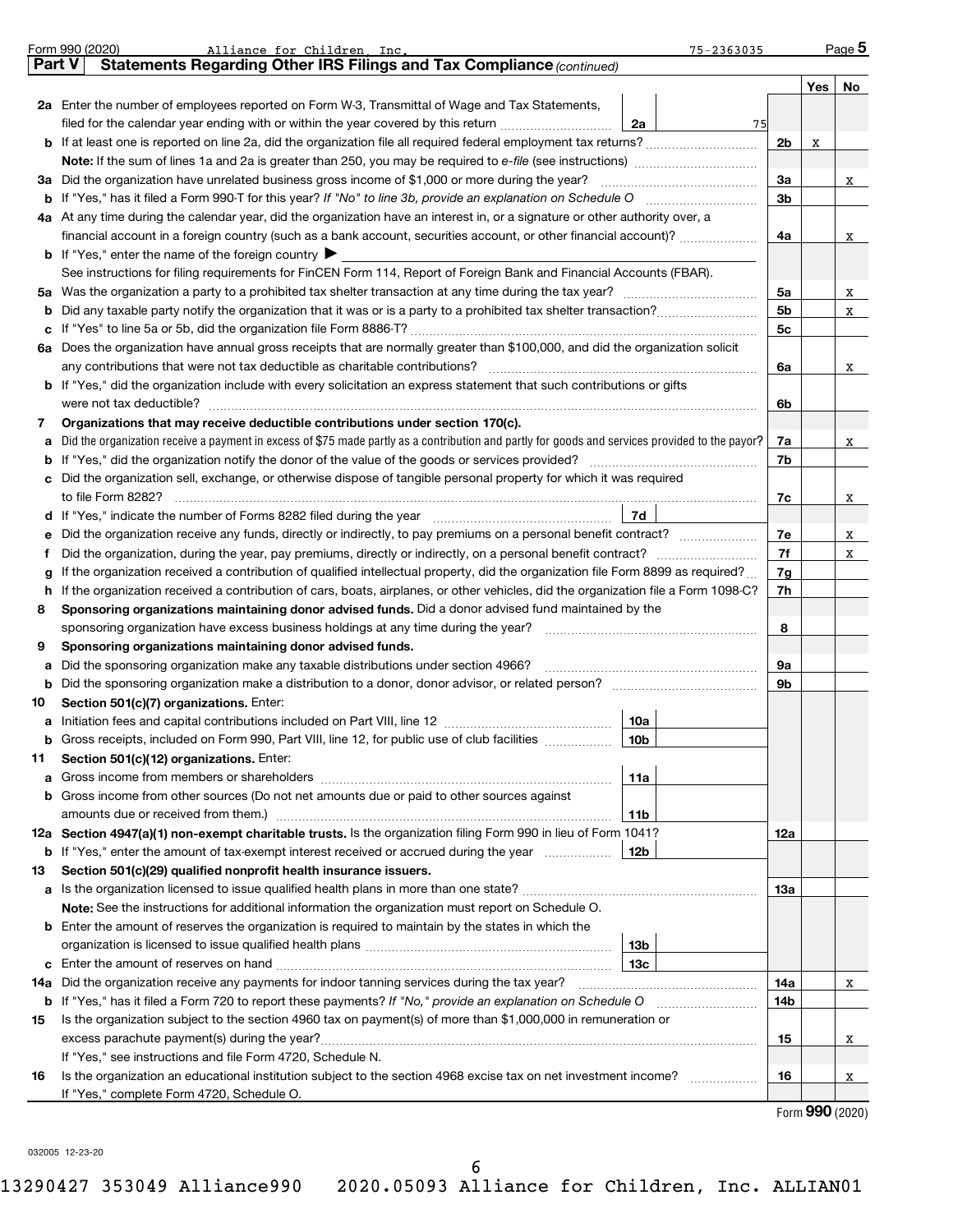|    |                                                                                                                                                                                                                               |                 | Yes | No |
|----|-------------------------------------------------------------------------------------------------------------------------------------------------------------------------------------------------------------------------------|-----------------|-----|----|
|    | 1a Enter the number of voting members of the governing body at the end of the tax year<br>1a<br>36                                                                                                                            |                 |     |    |
|    | If there are material differences in voting rights among members of the governing body, or if the governing                                                                                                                   |                 |     |    |
|    | body delegated broad authority to an executive committee or similar committee, explain on Schedule O.                                                                                                                         |                 |     |    |
|    | <b>b</b> Enter the number of voting members included on line 1a, above, who are independent <i>manumum</i><br>1b<br>36                                                                                                        |                 |     |    |
| 2  | Did any officer, director, trustee, or key employee have a family relationship or a business relationship with any other                                                                                                      |                 |     |    |
|    | officer, director, trustee, or key employee?                                                                                                                                                                                  | $\mathbf{2}$    |     |    |
| 3  | Did the organization delegate control over management duties customarily performed by or under the direct supervision                                                                                                         |                 |     |    |
|    |                                                                                                                                                                                                                               | 3               |     |    |
| 4  | Did the organization make any significant changes to its governing documents since the prior Form 990 was filed?                                                                                                              | 4               |     |    |
| 5  |                                                                                                                                                                                                                               | 5               |     |    |
| 6  |                                                                                                                                                                                                                               | 6               |     |    |
|    | 7a Did the organization have members, stockholders, or other persons who had the power to elect or appoint one or                                                                                                             |                 |     |    |
|    |                                                                                                                                                                                                                               | 7a              |     |    |
|    | <b>b</b> Are any governance decisions of the organization reserved to (or subject to approval by) members, stockholders, or                                                                                                   |                 |     |    |
|    | persons other than the governing body?                                                                                                                                                                                        | 7b              |     |    |
| 8  | Did the organization contemporaneously document the meetings held or written actions undertaken during the year by the following:                                                                                             |                 |     |    |
|    |                                                                                                                                                                                                                               | 8a              | х   |    |
|    |                                                                                                                                                                                                                               | 8b              | x   |    |
| 9  | Is there any officer, director, trustee, or key employee listed in Part VII, Section A, who cannot be reached at the                                                                                                          |                 |     |    |
|    | organization's mailing address? If "Yes," provide the names and addresses on Schedule O                                                                                                                                       | 9               |     |    |
|    | Section B. Policies (This Section B requests information about policies not required by the Internal Revenue Code.)                                                                                                           |                 |     |    |
|    |                                                                                                                                                                                                                               |                 | Yes | No |
|    |                                                                                                                                                                                                                               | 10a             |     |    |
|    | <b>b</b> If "Yes," did the organization have written policies and procedures governing the activities of such chapters, affiliates,                                                                                           |                 |     |    |
|    |                                                                                                                                                                                                                               | 10 <sub>b</sub> |     |    |
|    | 11a Has the organization provided a complete copy of this Form 990 to all members of its governing body before filing the form?                                                                                               | 11a             | X   |    |
|    | <b>b</b> Describe in Schedule O the process, if any, used by the organization to review this Form 990.                                                                                                                        |                 |     |    |
|    |                                                                                                                                                                                                                               | 12a             | X   |    |
|    | <b>b</b> Were officers, directors, or trustees, and key employees required to disclose annually interests that could give rise to conflicts?                                                                                  | 12b             | x   |    |
|    | c Did the organization regularly and consistently monitor and enforce compliance with the policy? If "Yes," describe                                                                                                          |                 |     |    |
|    | in Schedule O how this was done manufactured and contain an account of the state of the state of the state of                                                                                                                 | 12c             | x   |    |
| 13 |                                                                                                                                                                                                                               | 13              | X   |    |
| 14 | Did the organization have a written document retention and destruction policy? [11] manufaction manufaction in                                                                                                                | 14              | х   |    |
| 15 | Did the process for determining compensation of the following persons include a review and approval by independent                                                                                                            |                 |     |    |
|    | persons, comparability data, and contemporaneous substantiation of the deliberation and decision?                                                                                                                             |                 |     |    |
|    | a The organization's CEO, Executive Director, or top management official manufactured content of the organization's CEO, Executive Director, or top management official manufactured content of the state of the state of the | 15a             | х   |    |
|    |                                                                                                                                                                                                                               | 15b             | х   |    |
|    | If "Yes" to line 15a or 15b, describe the process in Schedule O (see instructions).                                                                                                                                           |                 |     |    |
|    | 16a Did the organization invest in, contribute assets to, or participate in a joint venture or similar arrangement with a                                                                                                     |                 |     |    |
|    | taxable entity during the year?                                                                                                                                                                                               | 16a             |     |    |
|    | b If "Yes," did the organization follow a written policy or procedure requiring the organization to evaluate its participation                                                                                                |                 |     |    |
|    | in joint venture arrangements under applicable federal tax law, and take steps to safeguard the organization's                                                                                                                |                 |     |    |
|    | exempt status with respect to such arrangements?                                                                                                                                                                              | 16b             |     |    |
|    | <b>Section C. Disclosure</b>                                                                                                                                                                                                  |                 |     |    |
| 17 | List the states with which a copy of this Form 990 is required to be filed $\blacktriangleright$<br>None                                                                                                                      |                 |     |    |
| 18 | Section 6104 requires an organization to make its Forms 1023 (1024 or 1024-A, if applicable), 990, and 990-T (Section 501(c)(3)s only) available                                                                              |                 |     |    |
|    | for public inspection. Indicate how you made these available. Check all that apply.                                                                                                                                           |                 |     |    |
|    | $\lfloor x \rfloor$ Own website<br>Another's website<br>$x$ Upon request<br>Other (explain on Schedule O)                                                                                                                     |                 |     |    |
| 19 | Describe on Schedule O whether (and if so, how) the organization made its governing documents, conflict of interest policy, and financial                                                                                     |                 |     |    |
|    | statements available to the public during the tax year.                                                                                                                                                                       |                 |     |    |
|    | State the name, address, and telephone number of the person who possesses the organization's books and records                                                                                                                |                 |     |    |
| 20 |                                                                                                                                                                                                                               |                 |     |    |
|    | Elaina Blount, Chief Financial Officer - (817)335-7172                                                                                                                                                                        |                 |     |    |
|    | 3609 Marquita Drive, Fort Worth<br>TX<br>76116                                                                                                                                                                                |                 |     |    |

*to line 8a, 8b, or 10b below, describe the circumstances, processes, or changes on Schedule O. See instructions.*

**Part VI Governance, Management, and Disclosure** 

Form 990 (2020) Alliance for Children Inc. 75-2363035 Page

Alliance for Children, Inc. 75-2363035

*For each "Yes" response to lines 2 through 7b below, and for a "No" response*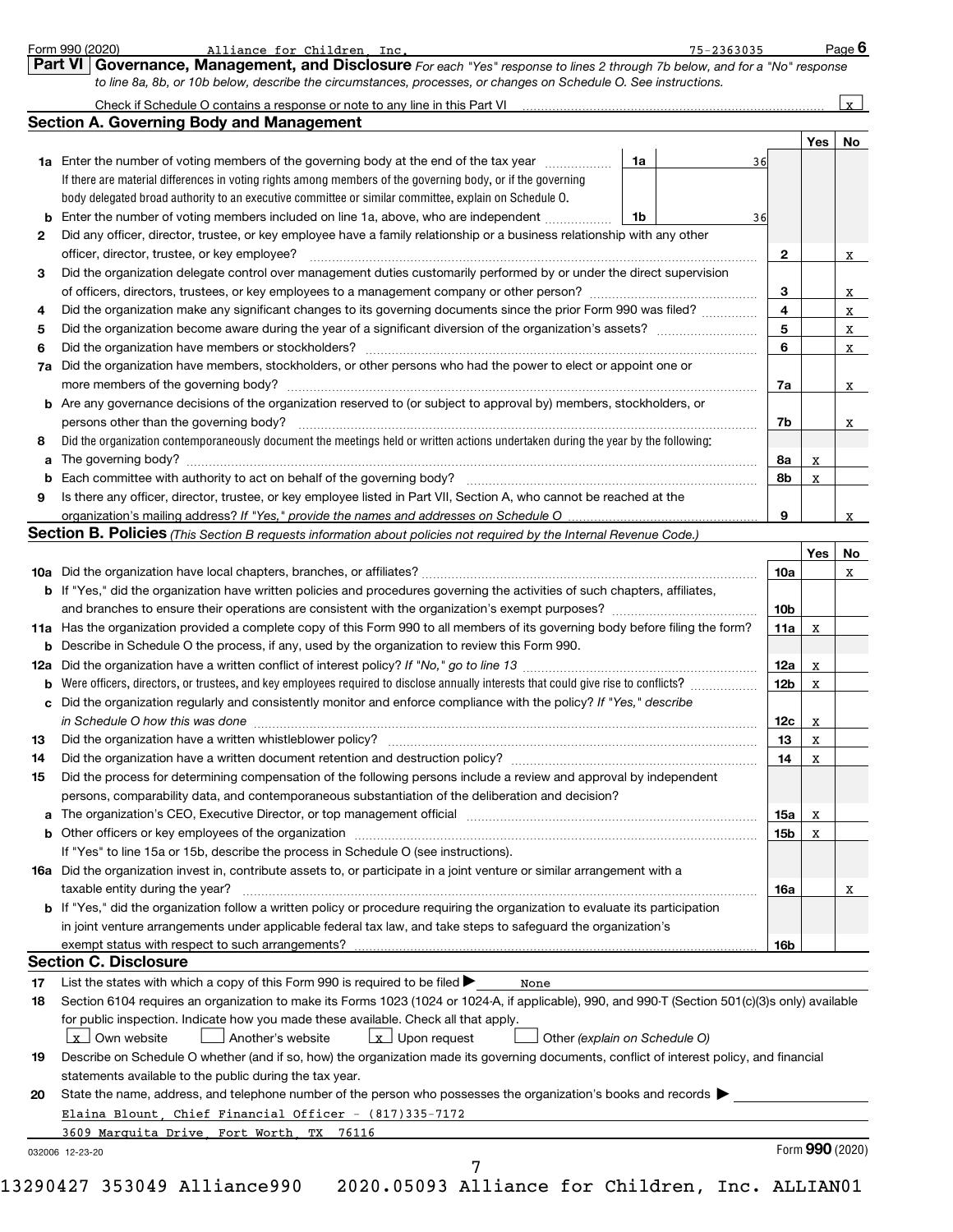| Form 990 (2020) | Alliance for Children Inc.                                                                                                                                 | 75-2363035 | Page. |
|-----------------|------------------------------------------------------------------------------------------------------------------------------------------------------------|------------|-------|
|                 | Part VII Compensation of Officers, Directors, Trustees, Key Employees, Highest Compensated                                                                 |            |       |
|                 | <b>Employees, and Independent Contractors</b>                                                                                                              |            |       |
|                 | Check if Schedule O contains a response or note to any line in this Part VII                                                                               |            |       |
| Section A.      | Officers, Directors, Trustees, Key Employees, and Highest Compensated Employees                                                                            |            |       |
|                 | to Complete this table for all persons required to be listed. Penert compensation for the calendar vear ending with or within the erganization's tax vear. |            |       |

**1a**  Complete this table for all persons required to be listed. Report compensation for the calendar year ending with or within the organization's tax year.  $\bullet$  List all of the organization's current officers, directors, trustees (whether individuals or organizations), regardless of amount of compensation. Enter -0- in columns (D), (E), and (F) if no compensation was paid.

**•** List all of the organization's current key employees, if any. See instructions for definition of "key employee."

**•** List the organization's five current highest compensated employees (other than an officer, director, trustee, or key employee) who received reportable compensation (Box 5 of Form W-2 and/or Box 7 of Form 1099-MISC) of more than \$100,000 from the organization and any related organizations.

 $\bullet$  List all of the organization's former officers, key employees, and highest compensated employees who received more than \$100,000 of reportable compensation from the organization and any related organizations.

**•** List all of the organization's former directors or trustees that received, in the capacity as a former director or trustee of the organization, more than \$10,000 of reportable compensation from the organization and any related organizations. See instructions for the order in which to list the persons above.

Check this box if neither the organization nor any related organization compensated any current officer, director, or trustee.  $\begin{array}{c} \hline \end{array}$ 

| (A)                                  | (B)                    |                               |                      |             | (C)          |                                                                  |        | (D)                 | (E)                              | (F)                      |
|--------------------------------------|------------------------|-------------------------------|----------------------|-------------|--------------|------------------------------------------------------------------|--------|---------------------|----------------------------------|--------------------------|
| Name and title                       | Average                |                               |                      | Position    |              | (do not check more than one                                      |        | Reportable          | Reportable                       | Estimated                |
|                                      | hours per              |                               |                      |             |              | box, unless person is both an<br>officer and a director/trustee) |        | compensation        | compensation                     | amount of                |
|                                      | week                   |                               |                      |             |              |                                                                  |        | from                | from related                     | other                    |
|                                      | (list any<br>hours for |                               |                      |             |              |                                                                  |        | the<br>organization | organizations<br>(W-2/1099-MISC) | compensation<br>from the |
|                                      | related                |                               |                      |             |              |                                                                  |        | (W-2/1099-MISC)     |                                  | organization             |
|                                      | organizations          |                               |                      |             |              |                                                                  |        |                     |                                  | and related              |
|                                      | below                  | ndividual trustee or director | nstitutional trustee |             | Key employee | Highest compensated<br>employee                                  |        |                     |                                  | organizations            |
|                                      | line)                  |                               |                      | Officer     |              |                                                                  | Former |                     |                                  |                          |
| Julie Evans<br>(1)                   | 45.00                  |                               |                      |             |              |                                                                  |        |                     |                                  |                          |
| Chief Executive Officer              |                        |                               |                      | X           |              |                                                                  |        | 169.970             | 0                                | 5,878.                   |
| Elaina Blount<br>(2)                 | 45.00                  |                               |                      |             |              |                                                                  |        |                     |                                  |                          |
| Chief Financial Officer              |                        |                               |                      | X           |              |                                                                  |        | 119,162             | 0                                | 7.550.                   |
| Shellie McMillon<br>(3)              | 45.00                  |                               |                      |             |              |                                                                  |        |                     |                                  |                          |
| Chief Program Officer                |                        |                               |                      | X           |              |                                                                  |        | 116,852             | 0                                | 5,195.                   |
| (4) Lindsey Dula                     | 45.00                  |                               |                      |             |              |                                                                  |        |                     |                                  |                          |
| Director of Program Services         |                        |                               |                      | X           |              |                                                                  |        | 103,448             | $\mathbf 0$                      | 5,195.                   |
| Diana Davis<br>(5)                   | 45.00                  |                               |                      |             |              |                                                                  |        |                     |                                  |                          |
| Director of Clinical Services        |                        |                               |                      | $\mathbf x$ |              |                                                                  |        | 102,447             | 0                                | 5.195.                   |
| (6) Paige McNamara                   | 45.00                  |                               |                      |             |              |                                                                  |        |                     |                                  |                          |
| Director of Advancement              |                        |                               |                      | $\mathbf x$ |              |                                                                  |        | 83,510              | $\mathbf 0$                      | 5.195.                   |
| Dr. Antoinette Mcintosh<br>(7)       | 45.00                  |                               |                      |             |              |                                                                  |        |                     |                                  |                          |
| Director of Culture and HR           |                        |                               |                      | $\mathbf x$ |              |                                                                  |        | 0                   | $\mathbf{0}$                     | $\mathbf{0}$ .           |
| Katia Gonzalez<br>(8)                | 45.00                  |                               |                      |             |              |                                                                  |        |                     |                                  |                          |
| Director of Training and Team Relati |                        |                               |                      | $\mathbf x$ |              |                                                                  |        | 0                   | 0                                | $\mathbf{0}$ .           |
| (9)<br>Tanya Merlino                 | 3.00                   |                               |                      |             |              |                                                                  |        |                     |                                  |                          |
| President                            |                        | $\mathbf x$                   |                      | X           |              |                                                                  |        | 0                   | 0                                | 0.                       |
| (10) Konrad Halbert                  | 3.00                   |                               |                      |             |              |                                                                  |        |                     |                                  |                          |
| Treasurer                            |                        | $\mathbf x$                   |                      | $\mathbf x$ |              |                                                                  |        | 0                   | $\mathbf 0$                      | $\mathfrak o$ .          |
| (11) Regina Vasquez-Espinosa         | 3.00                   |                               |                      |             |              |                                                                  |        |                     |                                  |                          |
| Secretary                            |                        | $\mathbf x$                   |                      | $\mathbf x$ |              |                                                                  |        | 0                   | $\mathbf 0$                      | $\mathbf{0}$ .           |
| (12) Nick Stanley                    | 3.00                   |                               |                      |             |              |                                                                  |        |                     |                                  |                          |
| Vice President of Advancement        |                        | $\mathbf x$                   |                      | X           |              |                                                                  |        | 0                   | 0                                | 0.                       |
| (13) Ryan Williams                   | 3,00                   |                               |                      |             |              |                                                                  |        |                     |                                  |                          |
| Vice President of Facilities         |                        | $\mathbf x$                   |                      | X           |              |                                                                  |        | 0                   | $\mathbf{0}$                     | 0.                       |
| (14) Kathryn Wilemon                 | 3.00                   |                               |                      |             |              |                                                                  |        |                     |                                  |                          |
| Vice President of Governmental Affai |                        | $\mathbf x$                   |                      | X           |              |                                                                  |        | 0                   | 0                                | 0.                       |
| (15) Henry Robinson                  | 3.00                   |                               |                      |             |              |                                                                  |        |                     |                                  |                          |
| Member at Large                      |                        | $\mathbf x$                   |                      |             |              |                                                                  |        | 0                   | 0                                | $\mathbf{0}$ .           |
| (16) J.T. Manoushagian               | 3,00                   |                               |                      |             |              |                                                                  |        |                     |                                  |                          |
| Member at Large                      |                        | $\mathbf x$                   |                      |             |              |                                                                  |        | 0                   | 0                                | 0.                       |
| (17) Haley Adams                     | 3.00                   |                               |                      |             |              |                                                                  |        |                     |                                  |                          |
| Board Member                         |                        | $\mathbf{x}$                  |                      |             |              |                                                                  |        | 0                   | 0                                | 0.                       |
| 032007 12-23-20                      |                        |                               |                      |             |              |                                                                  |        |                     |                                  | Form 990 (2020)          |

Form (2020) **990**

8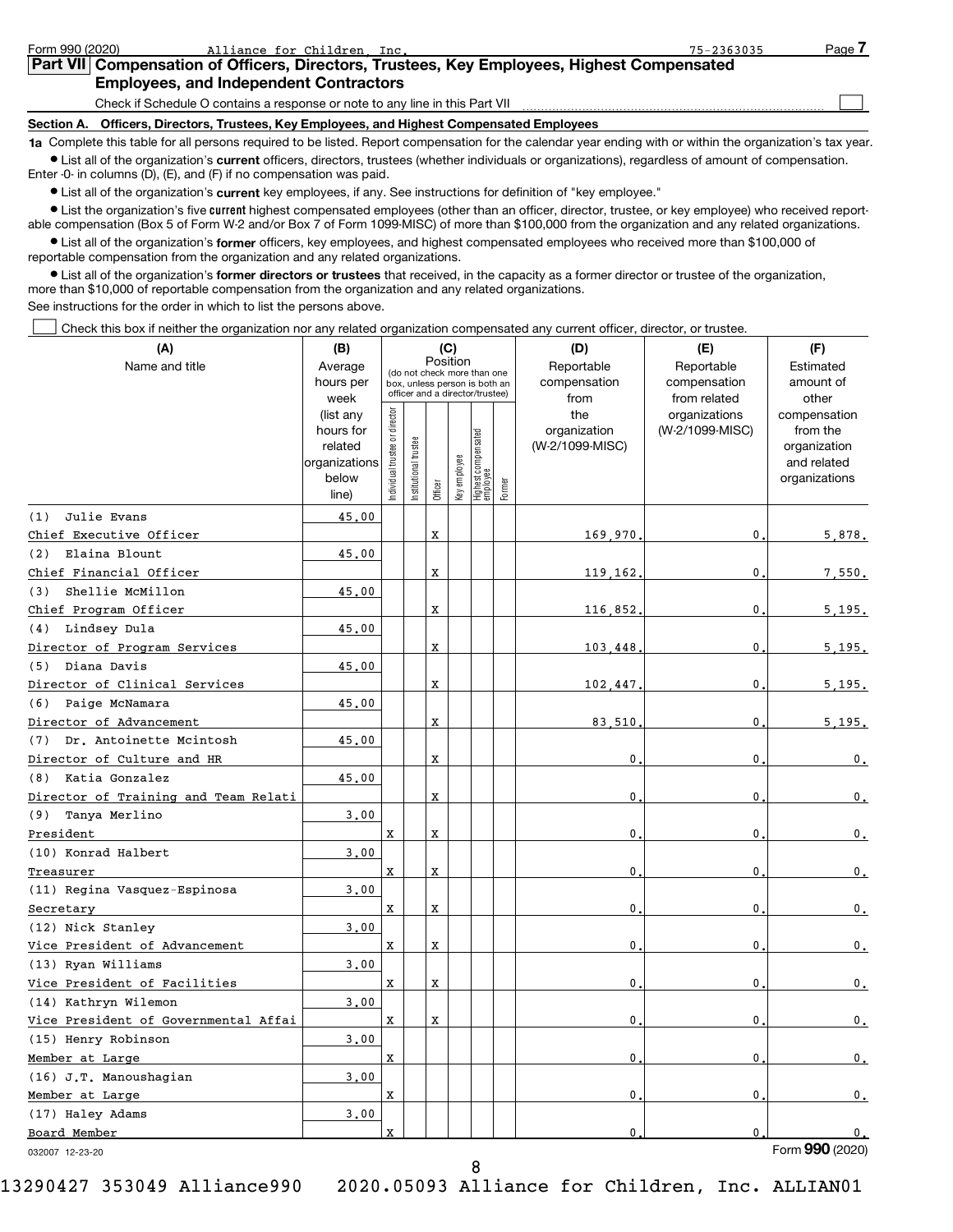| Form 990 (2020)                                                                                                                                                                                                                                              | Alliance for Children, Inc.                                   |                                |                                                                                                 |          |              |                                 |        |                                                                  | 75-2363035                                                                            |              |                                                                    | $Page$ 8        |
|--------------------------------------------------------------------------------------------------------------------------------------------------------------------------------------------------------------------------------------------------------------|---------------------------------------------------------------|--------------------------------|-------------------------------------------------------------------------------------------------|----------|--------------|---------------------------------|--------|------------------------------------------------------------------|---------------------------------------------------------------------------------------|--------------|--------------------------------------------------------------------|-----------------|
| <b>Part VII</b><br>Section A. Officers, Directors, Trustees, Key Employees, and Highest Compensated Employees (continued)                                                                                                                                    |                                                               |                                |                                                                                                 |          |              |                                 |        |                                                                  |                                                                                       |              |                                                                    |                 |
| (A)<br>Name and title                                                                                                                                                                                                                                        | (B)<br>Average<br>hours per<br>week<br>(list any<br>hours for |                                | (do not check more than one<br>box, unless person is both an<br>officer and a director/trustee) | Position | (C)          |                                 |        | (D)<br>Reportable<br>compensation<br>from<br>the<br>organization | (E)<br>Reportable<br>compensation<br>from related<br>organizations<br>(W-2/1099-MISC) |              | (F)<br>Estimated<br>amount of<br>other<br>compensation<br>from the |                 |
|                                                                                                                                                                                                                                                              | related<br>organizations<br>below<br>line)                    | Individual trustee or director | trustee<br>Institutional t                                                                      | Officer  | Key employee | Highest compensated<br>employee | Former | (W-2/1099-MISC)                                                  |                                                                                       |              | organization<br>and related<br>organizations                       |                 |
| (18) Debbie Boudreaux<br>Board Member                                                                                                                                                                                                                        | 3,00                                                          | X                              |                                                                                                 |          |              |                                 |        | 0                                                                | 0                                                                                     |              |                                                                    | 0.              |
| (19) Kelly R. Burke<br>Board Member                                                                                                                                                                                                                          | 3,00                                                          | X                              |                                                                                                 |          |              |                                 |        | 0                                                                | 0                                                                                     |              |                                                                    | 0.              |
| (20) Frank Cappuccio<br>Board Member                                                                                                                                                                                                                         | 3,00                                                          | X                              |                                                                                                 |          |              |                                 |        | 0                                                                | 0                                                                                     |              |                                                                    | 0.              |
| (21) Ronnita Carridine<br>Board Member                                                                                                                                                                                                                       | 3.00                                                          | x                              |                                                                                                 |          |              |                                 |        | 0                                                                | 0                                                                                     |              |                                                                    | 0.              |
| (22) Pam Dodson                                                                                                                                                                                                                                              | 3.00                                                          |                                |                                                                                                 |          |              |                                 |        |                                                                  |                                                                                       |              |                                                                    |                 |
| Board Member<br>(23) Debbie Fulwiler                                                                                                                                                                                                                         | 3.00                                                          | x                              |                                                                                                 |          |              |                                 |        | 0                                                                | 0                                                                                     |              |                                                                    | 0.              |
| Board Member<br>(24) Catherine Goodman                                                                                                                                                                                                                       | 3.00                                                          | X                              |                                                                                                 |          |              |                                 |        | 0                                                                | 0                                                                                     |              |                                                                    | 0.              |
| Board Member<br>(25) Cheyenne Haddad                                                                                                                                                                                                                         | 3.00                                                          | X                              |                                                                                                 |          |              |                                 |        | 0                                                                | 0                                                                                     |              |                                                                    | 0.              |
| Board Member<br>(26) Jamie Holderby                                                                                                                                                                                                                          | 3,00                                                          | X                              |                                                                                                 |          |              |                                 |        | 0                                                                | 0                                                                                     |              |                                                                    | 0.              |
| Board Member                                                                                                                                                                                                                                                 |                                                               | $\mathbf x$                    |                                                                                                 |          |              |                                 |        | 0                                                                | 0                                                                                     |              |                                                                    | 0.              |
| 1b Subtotal                                                                                                                                                                                                                                                  |                                                               |                                |                                                                                                 |          |              |                                 |        | 695.389<br>$\mathbf{0}$ .                                        | $\mathbf 0$<br>$\mathbf 0$                                                            |              |                                                                    | 34,208.<br>0.   |
|                                                                                                                                                                                                                                                              |                                                               |                                |                                                                                                 |          |              |                                 |        | 695 389                                                          | $\mathbf{0}$                                                                          |              |                                                                    | 34.208.         |
| Total number of individuals (including but not limited to those listed above) who received more than \$100,000 of reportable<br>2<br>compensation from the organization $\blacktriangleright$                                                                |                                                               |                                |                                                                                                 |          |              |                                 |        |                                                                  |                                                                                       |              |                                                                    |                 |
|                                                                                                                                                                                                                                                              |                                                               |                                |                                                                                                 |          |              |                                 |        |                                                                  |                                                                                       |              | Yes                                                                | No              |
| 3<br>Did the organization list any former officer, director, trustee, key employee, or highest compensated employee on                                                                                                                                       |                                                               |                                |                                                                                                 |          |              |                                 |        |                                                                  |                                                                                       | 3            |                                                                    | X               |
| For any individual listed on line 1a, is the sum of reportable compensation and other compensation from the organization<br>and related organizations greater than \$150,000? If "Yes," complete Schedule J for such individual                              |                                                               |                                |                                                                                                 |          |              |                                 |        |                                                                  |                                                                                       | 4            | x                                                                  |                 |
| Did any person listed on line 1a receive or accrue compensation from any unrelated organization or individual for services<br>5                                                                                                                              |                                                               |                                |                                                                                                 |          |              |                                 |        |                                                                  |                                                                                       |              |                                                                    |                 |
| rendered to the organization? If "Yes," complete Schedule J for such person<br><b>Section B. Independent Contractors</b>                                                                                                                                     |                                                               |                                |                                                                                                 |          |              |                                 |        |                                                                  |                                                                                       | 5            |                                                                    |                 |
| Complete this table for your five highest compensated independent contractors that received more than \$100,000 of compensation from<br>1.<br>the organization. Report compensation for the calendar year ending with or within the organization's tax year. |                                                               |                                |                                                                                                 |          |              |                                 |        |                                                                  |                                                                                       |              |                                                                    |                 |
| (A)<br>Name and business address                                                                                                                                                                                                                             |                                                               |                                | NONE                                                                                            |          |              |                                 |        | (B)<br>Description of services                                   |                                                                                       | Compensation | (C)                                                                |                 |
|                                                                                                                                                                                                                                                              |                                                               |                                |                                                                                                 |          |              |                                 |        |                                                                  |                                                                                       |              |                                                                    |                 |
|                                                                                                                                                                                                                                                              |                                                               |                                |                                                                                                 |          |              |                                 |        |                                                                  |                                                                                       |              |                                                                    |                 |
|                                                                                                                                                                                                                                                              |                                                               |                                |                                                                                                 |          |              |                                 |        |                                                                  |                                                                                       |              |                                                                    |                 |
|                                                                                                                                                                                                                                                              |                                                               |                                |                                                                                                 |          |              |                                 |        |                                                                  |                                                                                       |              |                                                                    |                 |
|                                                                                                                                                                                                                                                              |                                                               |                                |                                                                                                 |          |              |                                 |        |                                                                  |                                                                                       |              |                                                                    |                 |
| Total number of independent contractors (including but not limited to those listed above) who received more than<br>2<br>$$100,000$ of compensation from the organization $\triangleright$                                                                   |                                                               |                                |                                                                                                 |          |              | 0                               |        |                                                                  |                                                                                       |              |                                                                    |                 |
| See Part VII, Section A Continuation sheets                                                                                                                                                                                                                  |                                                               |                                |                                                                                                 |          |              |                                 |        |                                                                  |                                                                                       |              |                                                                    | Form 990 (2020) |
| 032008 12-23-20                                                                                                                                                                                                                                              |                                                               |                                |                                                                                                 |          |              |                                 |        |                                                                  |                                                                                       |              |                                                                    |                 |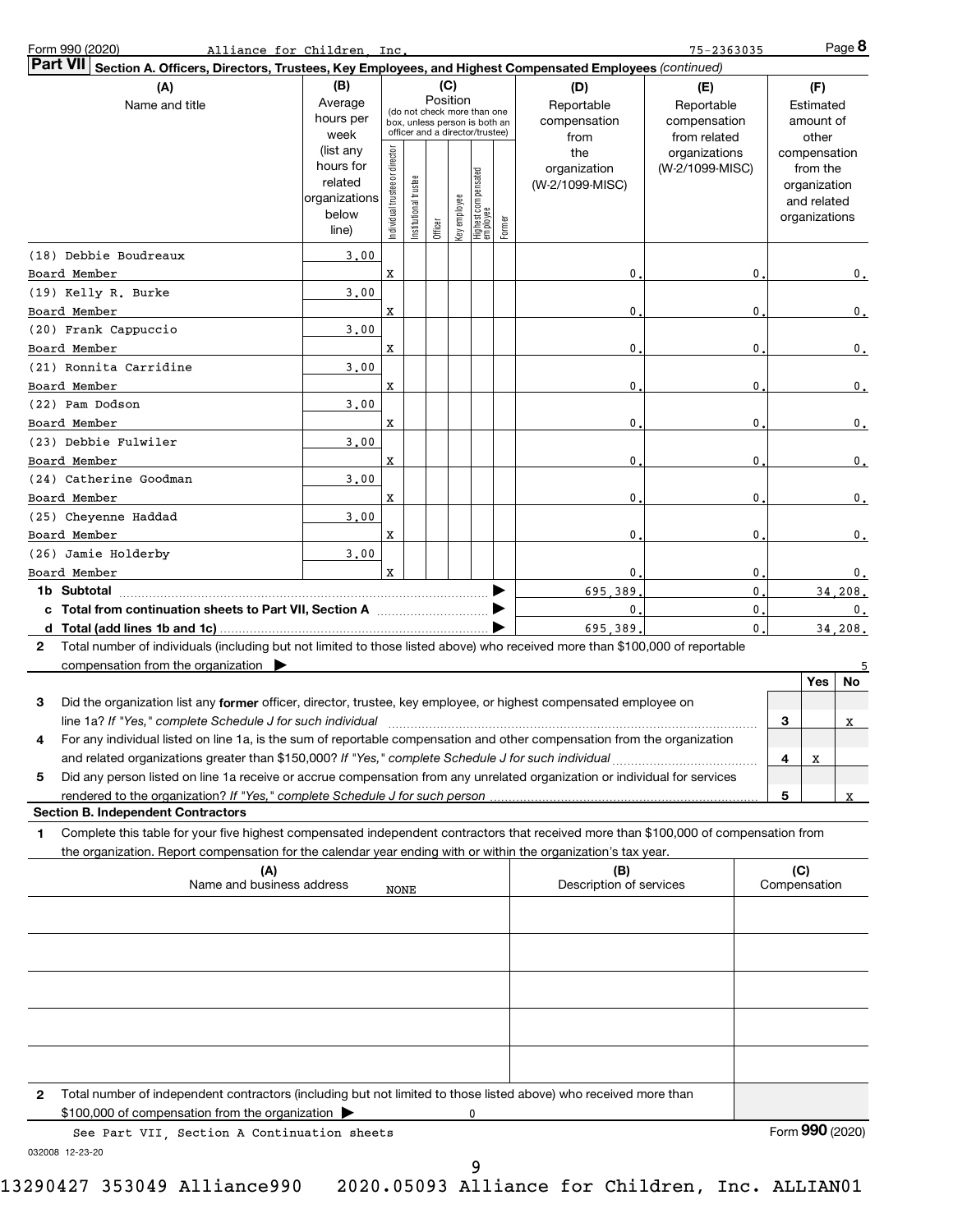| Form 990                                                                                                                  | Alliance for Children, Inc.                                                |                                |                       |                        |              |                              |        |                                                | $75 - 2363035$                                   |                                                                                   |
|---------------------------------------------------------------------------------------------------------------------------|----------------------------------------------------------------------------|--------------------------------|-----------------------|------------------------|--------------|------------------------------|--------|------------------------------------------------|--------------------------------------------------|-----------------------------------------------------------------------------------|
| <b>Part VII</b><br>Section A. Officers, Directors, Trustees, Key Employees, and Highest Compensated Employees (continued) |                                                                            |                                |                       |                        |              |                              |        |                                                |                                                  |                                                                                   |
| (A)                                                                                                                       | (B)                                                                        |                                |                       |                        | (C)          |                              |        | (D)                                            | (E)                                              | (F)                                                                               |
| Name and title                                                                                                            | Average                                                                    |                                |                       | Position               |              |                              |        | Reportable                                     | Reportable                                       | Estimated                                                                         |
|                                                                                                                           | hours                                                                      |                                |                       | (check all that apply) |              |                              |        | compensation                                   | compensation                                     | amount of                                                                         |
|                                                                                                                           | per<br>week<br>(list any<br>hours for<br>related<br>organizations<br>below | Individual trustee or director | Institutional trustee |                        | Key employee | Highest compensated employee |        | from<br>the<br>organization<br>(W-2/1099-MISC) | from related<br>organizations<br>(W-2/1099-MISC) | other<br>compensation<br>from the<br>organization<br>and related<br>organizations |
|                                                                                                                           | line)                                                                      |                                |                       | Officer                |              |                              | Former |                                                |                                                  |                                                                                   |
| (27) Will Johnson                                                                                                         | 3.00                                                                       |                                |                       |                        |              |                              |        |                                                |                                                  |                                                                                   |
| Board Member                                                                                                              |                                                                            | X                              |                       |                        |              |                              |        | 0.                                             | 0                                                | 0.                                                                                |
| (28) Nina Jones                                                                                                           | 3.00                                                                       |                                |                       |                        |              |                              |        |                                                |                                                  |                                                                                   |
| Board Member                                                                                                              |                                                                            | X                              |                       |                        |              |                              |        | $\mathbf{0}$                                   | 0                                                | 0.                                                                                |
| (29) Jeff Leaverton                                                                                                       | 3.00                                                                       |                                |                       |                        |              |                              |        |                                                |                                                  |                                                                                   |
| Board Member                                                                                                              |                                                                            | X                              |                       |                        |              |                              |        | $\mathbf{0}$                                   | 0                                                | 0.                                                                                |
| (30) Steve Lewis                                                                                                          | 3.00                                                                       |                                |                       |                        |              |                              |        |                                                |                                                  |                                                                                   |
| Board Member                                                                                                              |                                                                            | X                              |                       |                        |              |                              |        | 0.                                             | 0                                                | 0.                                                                                |
| (31) LeeAnn Marks                                                                                                         | 3.00                                                                       |                                |                       |                        |              |                              |        |                                                |                                                  |                                                                                   |
| Board Member                                                                                                              |                                                                            | X                              |                       |                        |              |                              |        | 0.                                             | 0                                                | 0.                                                                                |
| (32) Lori McCarty                                                                                                         | 3.00                                                                       |                                |                       |                        |              |                              |        |                                                |                                                  |                                                                                   |
| Board Member                                                                                                              |                                                                            | X                              |                       |                        |              |                              |        | 0.                                             | 0                                                | 0.                                                                                |
| (33) Melinda Nag                                                                                                          | 3.00                                                                       |                                |                       |                        |              |                              |        |                                                |                                                  |                                                                                   |
| Board Member                                                                                                              |                                                                            | X                              |                       |                        |              |                              |        | 0.                                             | 0                                                | 0.                                                                                |
| (34) Cathy Norman                                                                                                         | 3.00                                                                       |                                |                       |                        |              |                              |        |                                                |                                                  |                                                                                   |
| Board Member                                                                                                              |                                                                            | X                              |                       |                        |              |                              |        | 0.                                             | 0                                                | 0.                                                                                |
| (35) Captain Deven Pitt                                                                                                   | 3.00                                                                       |                                |                       |                        |              |                              |        |                                                |                                                  |                                                                                   |
| Board Member                                                                                                              |                                                                            | X                              |                       |                        |              |                              |        | 0.                                             | 0                                                | 0.                                                                                |
| (36) Lt. Jason Rash                                                                                                       | 3.00                                                                       |                                |                       |                        |              |                              |        |                                                |                                                  |                                                                                   |
| Board Member                                                                                                              |                                                                            | X                              |                       |                        |              |                              |        | 0.                                             | 0                                                | 0.                                                                                |
| (37) Paula Roberts                                                                                                        | 3.00                                                                       |                                |                       |                        |              |                              |        |                                                |                                                  |                                                                                   |
| Board Member                                                                                                              |                                                                            | X                              |                       |                        |              |                              |        | 0.                                             | 0                                                | 0.                                                                                |
| (38) Mickey Shelley                                                                                                       | 3.00                                                                       |                                |                       |                        |              |                              |        |                                                |                                                  |                                                                                   |
| Board Member<br>(39) Tom Stallings                                                                                        |                                                                            | X                              |                       |                        |              |                              |        | 0.                                             | 0                                                | $\mathfrak o$ .                                                                   |
| Board Member                                                                                                              | 3,00                                                                       | $\mathbf X$                    |                       |                        |              |                              |        | $\mathbf{0}$                                   | 0                                                | 0.                                                                                |
| (40) Chris Taylor                                                                                                         | 3.00                                                                       |                                |                       |                        |              |                              |        |                                                |                                                  |                                                                                   |
| Board Member                                                                                                              |                                                                            | X                              |                       |                        |              |                              |        | $\mathfrak o$ .                                | $\mathbf 0$                                      | 0.                                                                                |
| (41) Bill Vassar                                                                                                          | 3.00                                                                       |                                |                       |                        |              |                              |        |                                                |                                                  |                                                                                   |
| Board Member                                                                                                              |                                                                            | x                              |                       |                        |              |                              |        | $\mathsf{o}$ .                                 | 0                                                | 0.                                                                                |
| (42) Monique Waggoner                                                                                                     | 3,00                                                                       |                                |                       |                        |              |                              |        |                                                |                                                  |                                                                                   |
| Board Member                                                                                                              |                                                                            | x                              |                       |                        |              |                              |        | $\mathsf{o}$ .                                 | 0                                                | 0.                                                                                |
| (43) Dr. Wesley Wampler                                                                                                   | 3,00                                                                       |                                |                       |                        |              |                              |        |                                                |                                                  |                                                                                   |
| Board Member                                                                                                              |                                                                            | x                              |                       |                        |              |                              |        | $\mathsf{o}$ .                                 | 0                                                | 0.                                                                                |
| (44) Brook Whitworth                                                                                                      | 3.00                                                                       |                                |                       |                        |              |                              |        |                                                |                                                  |                                                                                   |
| Board Member                                                                                                              |                                                                            | x                              |                       |                        |              |                              |        | $\mathsf{o}$ .                                 | 0                                                | 0.                                                                                |
| (45) The Honorable Sharen Wilson                                                                                          | 3.00                                                                       |                                |                       |                        |              |                              |        |                                                |                                                  |                                                                                   |
| Board Member                                                                                                              |                                                                            | X                              |                       |                        |              |                              |        | 0.                                             | 0                                                | 0.                                                                                |
|                                                                                                                           |                                                                            |                                |                       |                        |              |                              |        |                                                |                                                  |                                                                                   |
|                                                                                                                           |                                                                            |                                |                       |                        |              |                              |        |                                                |                                                  |                                                                                   |
| Total to Part VII, Section A, line 1c                                                                                     |                                                                            |                                |                       |                        |              |                              |        |                                                |                                                  |                                                                                   |
|                                                                                                                           |                                                                            |                                |                       |                        |              |                              |        |                                                |                                                  |                                                                                   |

032201 04-01-20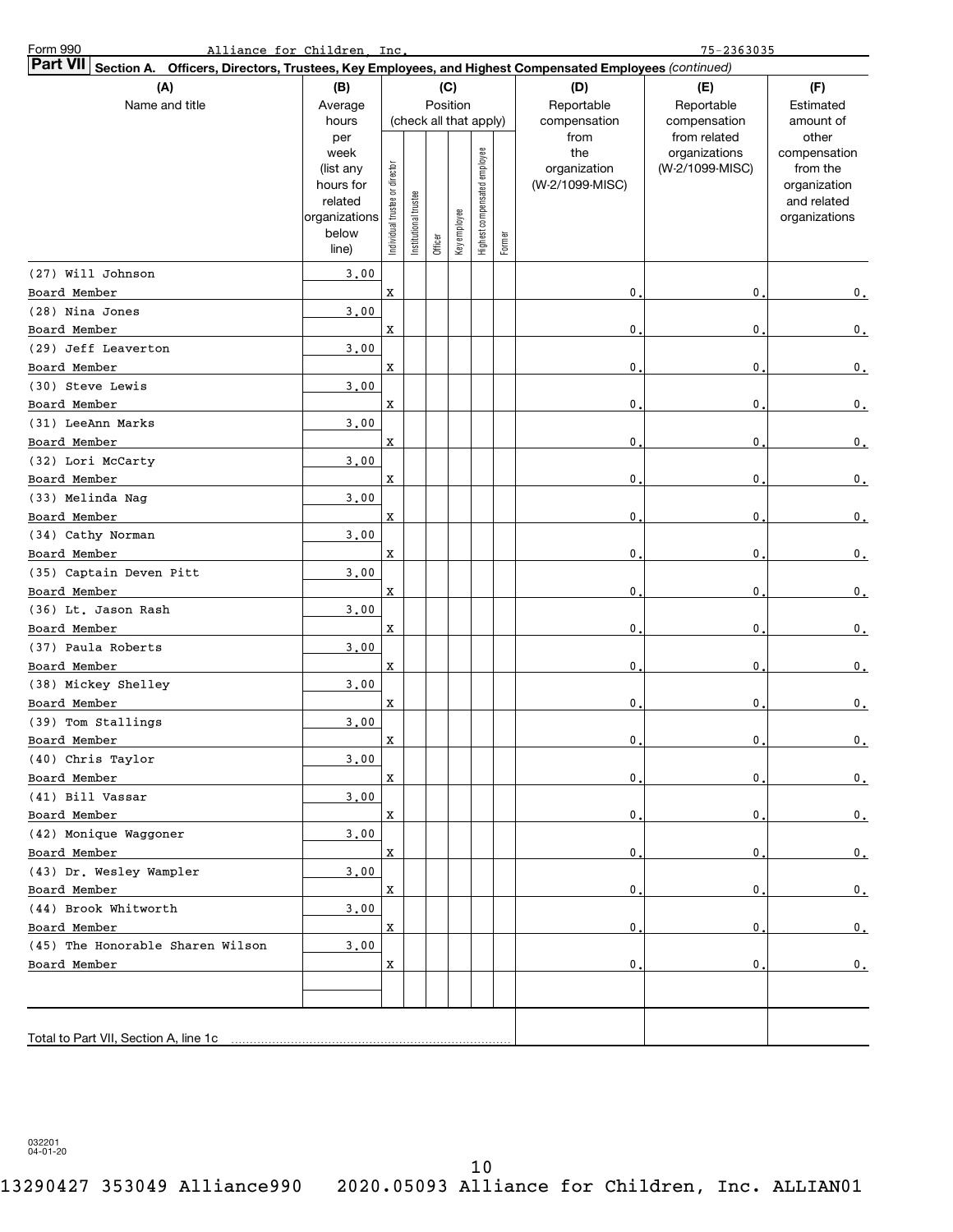|                                                           |    |        | Form 990 (2020)<br>Alliance for Children Inc.                                                                         |                 |                      |               |                                   | $75 - 2363035$ | Page 9                               |
|-----------------------------------------------------------|----|--------|-----------------------------------------------------------------------------------------------------------------------|-----------------|----------------------|---------------|-----------------------------------|----------------|--------------------------------------|
| <b>Part VIII</b>                                          |    |        | <b>Statement of Revenue</b>                                                                                           |                 |                      |               |                                   |                |                                      |
|                                                           |    |        |                                                                                                                       |                 |                      | (A)           | (B)                               | (C)            | (D)                                  |
|                                                           |    |        |                                                                                                                       |                 |                      | Total revenue | Related or exempt                 | Unrelated      | Revenue excluded                     |
|                                                           |    |        |                                                                                                                       |                 |                      |               | function revenue business revenue |                | from tax under<br>sections 512 - 514 |
|                                                           |    |        | 1a<br>1 a Federated campaigns                                                                                         |                 |                      |               |                                   |                |                                      |
| Contributions, Gifts, Grants<br>and Other Similar Amounts |    |        | 1 <sub>b</sub><br><b>b</b> Membership dues                                                                            |                 | 50.                  |               |                                   |                |                                      |
|                                                           |    |        | 1 <sub>c</sub><br>c Fundraising events                                                                                |                 | 112,332.             |               |                                   |                |                                      |
|                                                           |    |        | 1 <sub>d</sub><br>d Related organizations                                                                             |                 |                      |               |                                   |                |                                      |
|                                                           |    |        | e Government grants (contributions)<br>1e                                                                             |                 | 4,762,660.           |               |                                   |                |                                      |
|                                                           |    |        | f All other contributions, gifts, grants, and                                                                         |                 |                      |               |                                   |                |                                      |
|                                                           |    |        | similar amounts not included above<br>1f                                                                              |                 | 6, 354, 306.         |               |                                   |                |                                      |
|                                                           |    |        | $1g$ \$<br>g Noncash contributions included in lines 1a-1f                                                            |                 | 95,805.              |               |                                   |                |                                      |
|                                                           |    |        |                                                                                                                       |                 |                      | 11, 229, 348, |                                   |                |                                      |
|                                                           |    |        |                                                                                                                       |                 | <b>Business Code</b> |               |                                   |                |                                      |
| Program Service<br>Revenue                                |    | 2 a    | <u> 1989 - Johann Stein, mars an de Frankrik en fan it ferskearre fan it ferskearre fan it ferskearre fan it fers</u> |                 |                      |               |                                   |                |                                      |
|                                                           |    | b      | <u> 1989 - Johann Barn, amerikansk politiker (d. 1989)</u>                                                            |                 |                      |               |                                   |                |                                      |
|                                                           |    | C<br>d | <u> 1989 - Johann Stoff, deutscher Stoff, der Stoff, der Stoff, der Stoff, der Stoff, der Stoff, der Stoff, der S</u> |                 |                      |               |                                   |                |                                      |
|                                                           |    | е      | <u> 1989 - Johann Stoff, Amerikaansk politiker († 1908)</u>                                                           |                 |                      |               |                                   |                |                                      |
|                                                           |    | f      | All other program service revenue                                                                                     |                 |                      |               |                                   |                |                                      |
|                                                           |    |        | g Total. Add lines 2a-2f.                                                                                             |                 |                      |               |                                   |                |                                      |
|                                                           | 3  |        | Investment income (including dividends, interest, and                                                                 |                 |                      |               |                                   |                |                                      |
|                                                           |    |        |                                                                                                                       |                 | ▶                    | 65,184.       |                                   |                | 65,184.                              |
|                                                           | 4  |        | Income from investment of tax-exempt bond proceeds                                                                    |                 |                      |               |                                   |                |                                      |
|                                                           | 5  |        |                                                                                                                       |                 |                      |               |                                   |                |                                      |
|                                                           |    |        | (i) Real                                                                                                              |                 | (ii) Personal        |               |                                   |                |                                      |
|                                                           |    |        | <b>6 a</b> Gross rents<br>∣6a<br>100.247.                                                                             |                 |                      |               |                                   |                |                                      |
|                                                           |    |        | 6 <sub>b</sub><br><b>b</b> Less: rental expenses                                                                      | $\mathbf{0}$ .  |                      |               |                                   |                |                                      |
|                                                           |    | c      | Rental income or (loss)<br>6 <sub>c</sub><br>100.247.<br>d Net rental income or (loss)                                |                 | ▶                    |               |                                   |                |                                      |
|                                                           |    |        | (i) Securities<br>7 a Gross amount from sales of                                                                      |                 | (ii) Other           | 100,247.      |                                   |                | 100,247.                             |
|                                                           |    |        | assets other than inventory<br>7a                                                                                     |                 |                      |               |                                   |                |                                      |
|                                                           |    |        | <b>b</b> Less: cost or other basis                                                                                    |                 |                      |               |                                   |                |                                      |
|                                                           |    |        | and sales expenses<br>l 7b                                                                                            |                 |                      |               |                                   |                |                                      |
| evenue                                                    |    |        | 7c<br>c Gain or (loss)                                                                                                |                 |                      |               |                                   |                |                                      |
| œ                                                         |    |        |                                                                                                                       |                 |                      |               |                                   |                |                                      |
| Other                                                     |    |        | 8 a Gross income from fundraising events (not                                                                         |                 |                      |               |                                   |                |                                      |
|                                                           |    |        | including \$ 112, 332. of                                                                                             |                 |                      |               |                                   |                |                                      |
|                                                           |    |        | contributions reported on line 1c). See                                                                               |                 |                      |               |                                   |                |                                      |
|                                                           |    |        |                                                                                                                       | 8a              | 20,704.              |               |                                   |                |                                      |
|                                                           |    |        |                                                                                                                       | 8b              | 20.703.<br>▶         |               |                                   |                |                                      |
|                                                           |    |        | c Net income or (loss) from fundraising events<br>9 a Gross income from gaming activities. See                        |                 | .                    | $\mathbf{1}$  |                                   |                | 1.                                   |
|                                                           |    |        |                                                                                                                       | 9a              | 196.323.             |               |                                   |                |                                      |
|                                                           |    |        | <b>b</b> Less: direct expenses <i></i>                                                                                | 9 <sub>b</sub>  | 46.524.              |               |                                   |                |                                      |
|                                                           |    |        | c Net income or (loss) from gaming activities                                                                         |                 | ▶                    | 149.799.      |                                   |                | 149,799.                             |
|                                                           |    |        | 10 a Gross sales of inventory, less returns                                                                           |                 |                      |               |                                   |                |                                      |
|                                                           |    |        |                                                                                                                       |                 |                      |               |                                   |                |                                      |
|                                                           |    |        | <b>b</b> Less: cost of goods sold                                                                                     | 10 <sub>b</sub> |                      |               |                                   |                |                                      |
|                                                           |    |        | c Net income or (loss) from sales of inventory.                                                                       |                 |                      |               |                                   |                |                                      |
|                                                           |    |        |                                                                                                                       |                 | <b>Business Code</b> |               |                                   |                |                                      |
|                                                           |    |        | <b>11 a</b> Other                                                                                                     |                 | 900099               | 132,621.      |                                   |                | 132,621.                             |
| Miscellaneous<br>Revenue                                  |    | b      |                                                                                                                       |                 |                      |               |                                   |                |                                      |
|                                                           |    | c      |                                                                                                                       |                 | 900099               |               |                                   |                |                                      |
|                                                           |    |        |                                                                                                                       |                 |                      | 132,621.      |                                   |                |                                      |
|                                                           | 12 |        |                                                                                                                       |                 |                      | 11.677.200.   | 0.                                | $\mathbf 0$ .  | 447.852.                             |
| 032009 12-23-20                                           |    |        |                                                                                                                       |                 |                      |               |                                   |                | Form 990 (2020)                      |

032009 12-23-20

11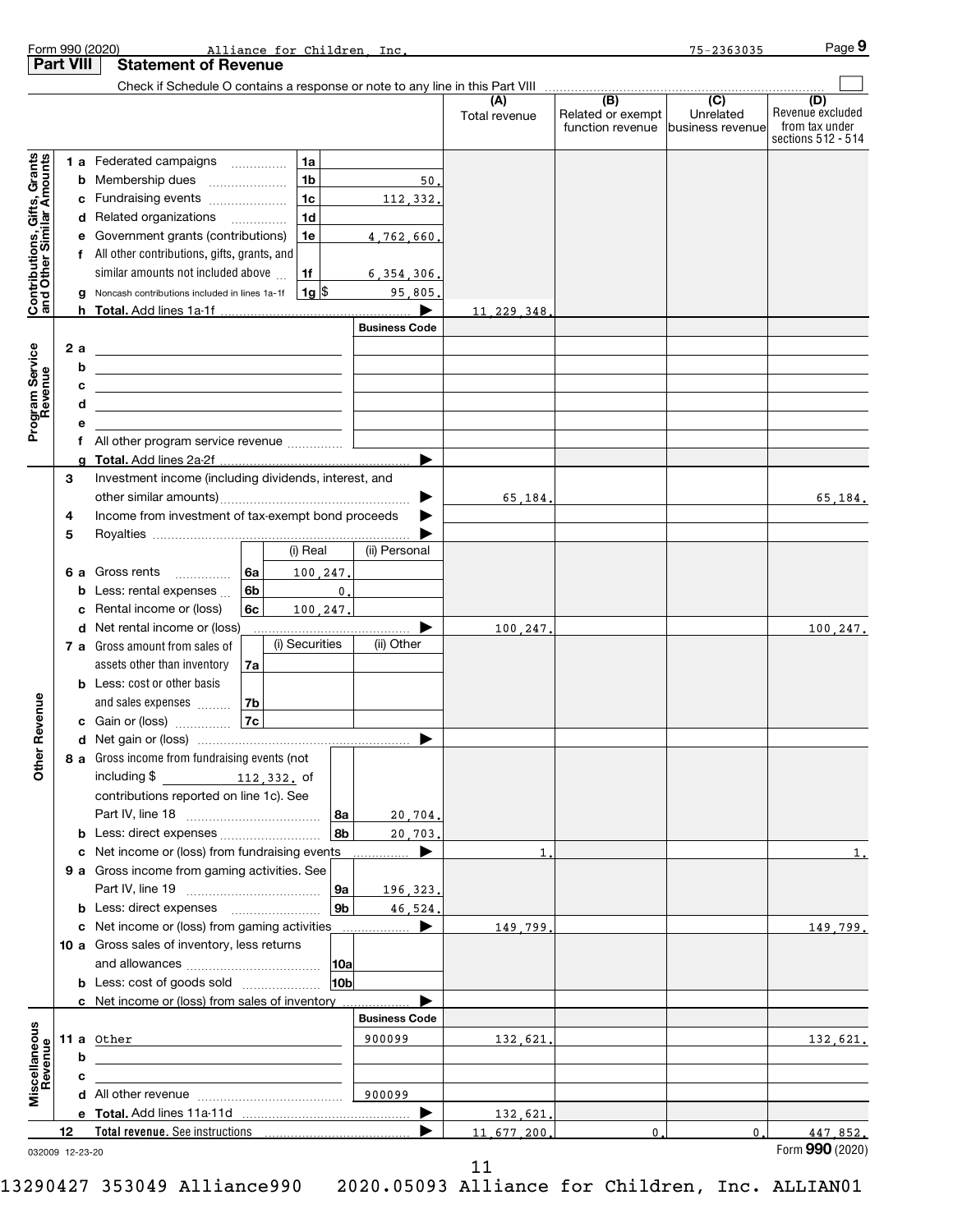### Form 990 (2020) **Example 2** and the additional and the state of the state of the state of the state of the state of the state of the state of the state of the state of the state of the state of the state of the state of th **Part IX Statement of Functional Expenses** Alliance for Children, Inc. 2008 2014 2020 2031 2040 2051 2052 2053035

*Section 501(c)(3) and 501(c)(4) organizations must complete all columns. All other organizations must complete column (A).*

**10**

|              | Do not include amounts reported on lines 6b,<br>7b, 8b, 9b, and 10b of Part VIII.                                                                                                                          | Total expenses | (B)<br>Program service<br>expenses | (C)<br>Management and<br>general expenses | (D)<br>Fundraising<br>expenses |
|--------------|------------------------------------------------------------------------------------------------------------------------------------------------------------------------------------------------------------|----------------|------------------------------------|-------------------------------------------|--------------------------------|
| 1.           | Grants and other assistance to domestic organizations                                                                                                                                                      |                |                                    |                                           |                                |
|              | and domestic governments. See Part IV, line 21                                                                                                                                                             |                |                                    |                                           |                                |
| $\mathbf{2}$ | Grants and other assistance to domestic                                                                                                                                                                    |                |                                    |                                           |                                |
|              | individuals. See Part IV, line 22                                                                                                                                                                          |                |                                    |                                           |                                |
| 3            | Grants and other assistance to foreign                                                                                                                                                                     |                |                                    |                                           |                                |
|              | organizations, foreign governments, and foreign                                                                                                                                                            |                |                                    |                                           |                                |
|              | individuals. See Part IV, lines 15 and 16                                                                                                                                                                  |                |                                    |                                           |                                |
| 4            | Benefits paid to or for members                                                                                                                                                                            |                |                                    |                                           |                                |
| 5            | Compensation of current officers, directors,                                                                                                                                                               |                |                                    |                                           |                                |
|              | trustees, and key employees                                                                                                                                                                                | 313,766        | 21,641                             | 238.476.                                  | 53,649.                        |
| 6            | Compensation not included above to disqualified                                                                                                                                                            |                |                                    |                                           |                                |
|              | persons (as defined under section 4958(f)(1)) and                                                                                                                                                          |                |                                    |                                           |                                |
|              | persons described in section 4958(c)(3)(B)                                                                                                                                                                 |                |                                    |                                           |                                |
| 7            |                                                                                                                                                                                                            | 3.364.046.     | 2,695,067                          | 367.414                                   | 301.565.                       |
| 8            | Pension plan accruals and contributions (include                                                                                                                                                           |                |                                    |                                           |                                |
|              | section 401(k) and 403(b) employer contributions)                                                                                                                                                          | 39,499         | 36,062.                            | 240.                                      | 3,197.                         |
| 9            |                                                                                                                                                                                                            | 366,300.       | 304.193.                           | 33,468.                                   | 28,639.                        |
| 10           |                                                                                                                                                                                                            | 255,392        | 192.113.                           | 38,396.                                   | 24,883.                        |
| 11           | Fees for services (nonemployees):                                                                                                                                                                          |                |                                    |                                           |                                |
| a            |                                                                                                                                                                                                            |                |                                    |                                           |                                |
| b            |                                                                                                                                                                                                            |                |                                    |                                           |                                |
| с            |                                                                                                                                                                                                            | 55.635         |                                    | 55.635.                                   |                                |
| d            |                                                                                                                                                                                                            |                |                                    |                                           |                                |
| е            | Professional fundraising services. See Part IV, line 17                                                                                                                                                    | 106.276        |                                    |                                           | 106.276.                       |
| f            | Investment management fees                                                                                                                                                                                 |                |                                    |                                           |                                |
| g            | Other. (If line 11g amount exceeds 10% of line 25,                                                                                                                                                         |                |                                    |                                           |                                |
|              | column (A) amount, list line 11g expenses on Sch O.)                                                                                                                                                       | 111, 112,      | 85,858                             | 25.254                                    |                                |
| 12           |                                                                                                                                                                                                            | 7,693.         | 685.                               | 80.                                       | 6,928.                         |
| 13           |                                                                                                                                                                                                            | 184,656,       | 115, 345.                          | 43.353.                                   | 25,958.                        |
| 14           |                                                                                                                                                                                                            |                |                                    |                                           |                                |
| 15           |                                                                                                                                                                                                            |                |                                    |                                           |                                |
| 16           |                                                                                                                                                                                                            | 587.785.       | 523, 377                           | 39,443.                                   | 24,965.                        |
| 17           | Travel                                                                                                                                                                                                     | 7.682          | 4,816                              | 2,734.                                    | 132.                           |
| 18           | Payments of travel or entertainment expenses                                                                                                                                                               |                |                                    |                                           |                                |
|              | for any federal, state, or local public officials                                                                                                                                                          |                |                                    |                                           |                                |
| 19           | Conferences, conventions, and meetings                                                                                                                                                                     |                |                                    |                                           |                                |
| 20           | Interest                                                                                                                                                                                                   |                |                                    |                                           |                                |
| 21           |                                                                                                                                                                                                            |                |                                    |                                           |                                |
| 22           | Depreciation, depletion, and amortization                                                                                                                                                                  | 154, 355,      | 125,447.                           | 14,454.                                   | 14,454.                        |
| 23           | Insurance                                                                                                                                                                                                  | 38.124.        | 31,667.                            | 4.178.                                    | 2,279.                         |
| 24           | Other expenses. Itemize expenses not covered<br>above (List miscellaneous expenses on line 24e. If<br>line 24e amount exceeds 10% of line 25, column (A)<br>amount, list line 24e expenses on Schedule O.) |                |                                    |                                           |                                |
| a            | Client counseling and s                                                                                                                                                                                    | 105,597        | 81,140,                            | 24,457                                    | 0.                             |
| b            | Donated supplies                                                                                                                                                                                           | 95,805,        | 89.862.                            | $\mathbf{0}$ .                            | 5,943.                         |
|              | Community Education                                                                                                                                                                                        | 44, 365,       | 42,215.                            | 1,338.                                    | 812.                           |
| d            | Other                                                                                                                                                                                                      | 25.113.        | 17,238.                            | 7,382.                                    | 493.                           |
|              | e All other expenses                                                                                                                                                                                       |                |                                    |                                           |                                |
| 25           | Total functional expenses. Add lines 1 through 24e                                                                                                                                                         | 5.863.201      | 4.366.726.                         | 896.302.                                  | 600.173.                       |
| 26           | Joint costs. Complete this line only if the organization                                                                                                                                                   |                |                                    |                                           |                                |
|              | reported in column (B) joint costs from a combined                                                                                                                                                         |                |                                    |                                           |                                |
|              | educational campaign and fundraising solicitation.                                                                                                                                                         |                |                                    |                                           |                                |
|              | Check here $\blacktriangleright$<br>if following SOP 98-2 (ASC 958-720)                                                                                                                                    |                |                                    |                                           |                                |

032010 12-23-20

Form (2020) **990**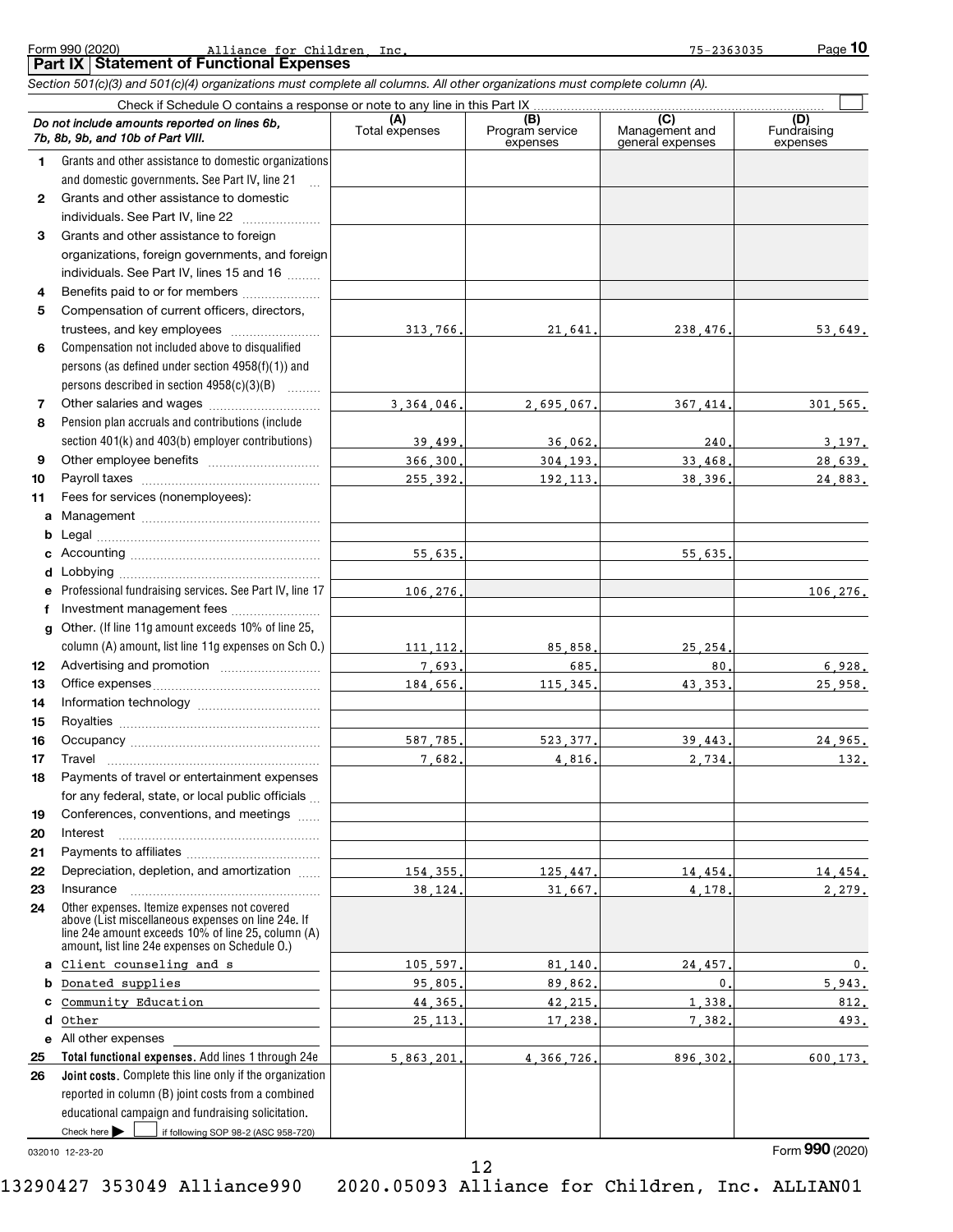**Part X Balance Sheet**

| (A)<br>Beginning of year<br>1<br>2<br>3<br>4<br>Loans and other receivables from any current or former officer, director,<br>5<br>trustee, key employee, creator or founder, substantial contributor, or 35% | $\mathbf{1}$<br>1,029,078.<br>$\mathbf{2}$<br>621,888.<br>3<br>2,808,693.<br>4<br>865,868.<br>5 | (B)<br>End of year<br>3.072.553.<br>1,325,204.<br>3,998,639.<br>593,092. |
|--------------------------------------------------------------------------------------------------------------------------------------------------------------------------------------------------------------|-------------------------------------------------------------------------------------------------|--------------------------------------------------------------------------|
|                                                                                                                                                                                                              |                                                                                                 |                                                                          |
|                                                                                                                                                                                                              |                                                                                                 |                                                                          |
|                                                                                                                                                                                                              |                                                                                                 |                                                                          |
|                                                                                                                                                                                                              |                                                                                                 |                                                                          |
|                                                                                                                                                                                                              |                                                                                                 |                                                                          |
|                                                                                                                                                                                                              |                                                                                                 |                                                                          |
|                                                                                                                                                                                                              |                                                                                                 |                                                                          |
|                                                                                                                                                                                                              |                                                                                                 |                                                                          |
| Loans and other receivables from other disqualified persons (as defined<br>6                                                                                                                                 |                                                                                                 |                                                                          |
| under section $4958(f)(1)$ , and persons described in section $4958(c)(3)(B)$                                                                                                                                | 6                                                                                               |                                                                          |
| 7                                                                                                                                                                                                            | $\overline{7}$                                                                                  |                                                                          |
| Assets<br>8                                                                                                                                                                                                  | 8                                                                                               |                                                                          |
| 9                                                                                                                                                                                                            | 9<br>31.544.                                                                                    | 52,666.                                                                  |
| 10a Land, buildings, and equipment: cost or other                                                                                                                                                            |                                                                                                 |                                                                          |
| basis. Complete Part VI of Schedule D $\ldots$   10a  <br>8, 112, 191.                                                                                                                                       |                                                                                                 |                                                                          |
| 793 157.<br>b                                                                                                                                                                                                | $5,518,761$ , 10c                                                                               | 7,319,034.                                                               |
| 11                                                                                                                                                                                                           | 1,289,214.<br>11                                                                                | 1,448,269.                                                               |
| 12                                                                                                                                                                                                           | 9.132.<br>12                                                                                    | 64,882.                                                                  |
| 13                                                                                                                                                                                                           | 13                                                                                              |                                                                          |
| 14                                                                                                                                                                                                           | 14                                                                                              |                                                                          |
| 15                                                                                                                                                                                                           | 15<br>17.767.                                                                                   | 17,767.                                                                  |
| 12.191.945.<br>16                                                                                                                                                                                            | 16                                                                                              | 17.892.106.                                                              |
| 17                                                                                                                                                                                                           | 17<br>193.907.                                                                                  | 505, 158.                                                                |
| 18                                                                                                                                                                                                           | 18                                                                                              |                                                                          |
| 19                                                                                                                                                                                                           | 19<br>90.530.<br>20                                                                             | 6,386.                                                                   |
| 20<br>21<br>Escrow or custodial account liability. Complete Part IV of Schedule D                                                                                                                            | 21                                                                                              |                                                                          |
| Loans and other payables to any current or former officer, director,<br>22                                                                                                                                   |                                                                                                 |                                                                          |
| Liabilities<br>trustee, key employee, creator or founder, substantial contributor, or 35%                                                                                                                    |                                                                                                 |                                                                          |
| controlled entity or family member of any of these persons [                                                                                                                                                 | 22                                                                                              |                                                                          |
| Secured mortgages and notes payable to unrelated third parties<br>23                                                                                                                                         | 23                                                                                              |                                                                          |
| Unsecured notes and loans payable to unrelated third parties<br>24                                                                                                                                           | 24                                                                                              |                                                                          |
| Other liabilities (including federal income tax, payables to related third<br>25                                                                                                                             |                                                                                                 |                                                                          |
| parties, and other liabilities not included on lines 17-24). Complete Part X                                                                                                                                 |                                                                                                 |                                                                          |
| of Schedule D <b>www.arenamin.communities</b> and an architecture of Schedule D                                                                                                                              | 25                                                                                              |                                                                          |
| Total liabilities. Add lines 17 through 25<br>26                                                                                                                                                             | 26<br>284.437.                                                                                  | 511.544                                                                  |
| Organizations that follow FASB ASC 958, check here $\blacktriangleright \lfloor x \rfloor$                                                                                                                   |                                                                                                 |                                                                          |
| and complete lines 27, 28, 32, and 33.                                                                                                                                                                       |                                                                                                 |                                                                          |
| 27                                                                                                                                                                                                           | 27<br>7,452,054.                                                                                | <u>9,945,150.</u>                                                        |
| 28                                                                                                                                                                                                           | 28<br>4,455,454.                                                                                | 7,435,412.                                                               |
| Organizations that do not follow FASB ASC 958, check here $\blacktriangleright$                                                                                                                              |                                                                                                 |                                                                          |
| and complete lines 29 through 33.                                                                                                                                                                            |                                                                                                 |                                                                          |
| Net Assets or Fund Balances<br>29                                                                                                                                                                            | 29                                                                                              |                                                                          |
| Paid-in or capital surplus, or land, building, or equipment fund<br>30                                                                                                                                       | 30                                                                                              |                                                                          |
| Retained earnings, endowment, accumulated income, or other funds<br>31                                                                                                                                       | 31                                                                                              |                                                                          |
| 11,907,508.<br>32                                                                                                                                                                                            | 32                                                                                              | 17,380,562.                                                              |
| Total liabilities and net assets/fund balances<br>33<br>12.191.945.                                                                                                                                          | 33                                                                                              | 17.892.106.<br>$\sim$                                                    |

Form (2020) **990**

032011 12-23-20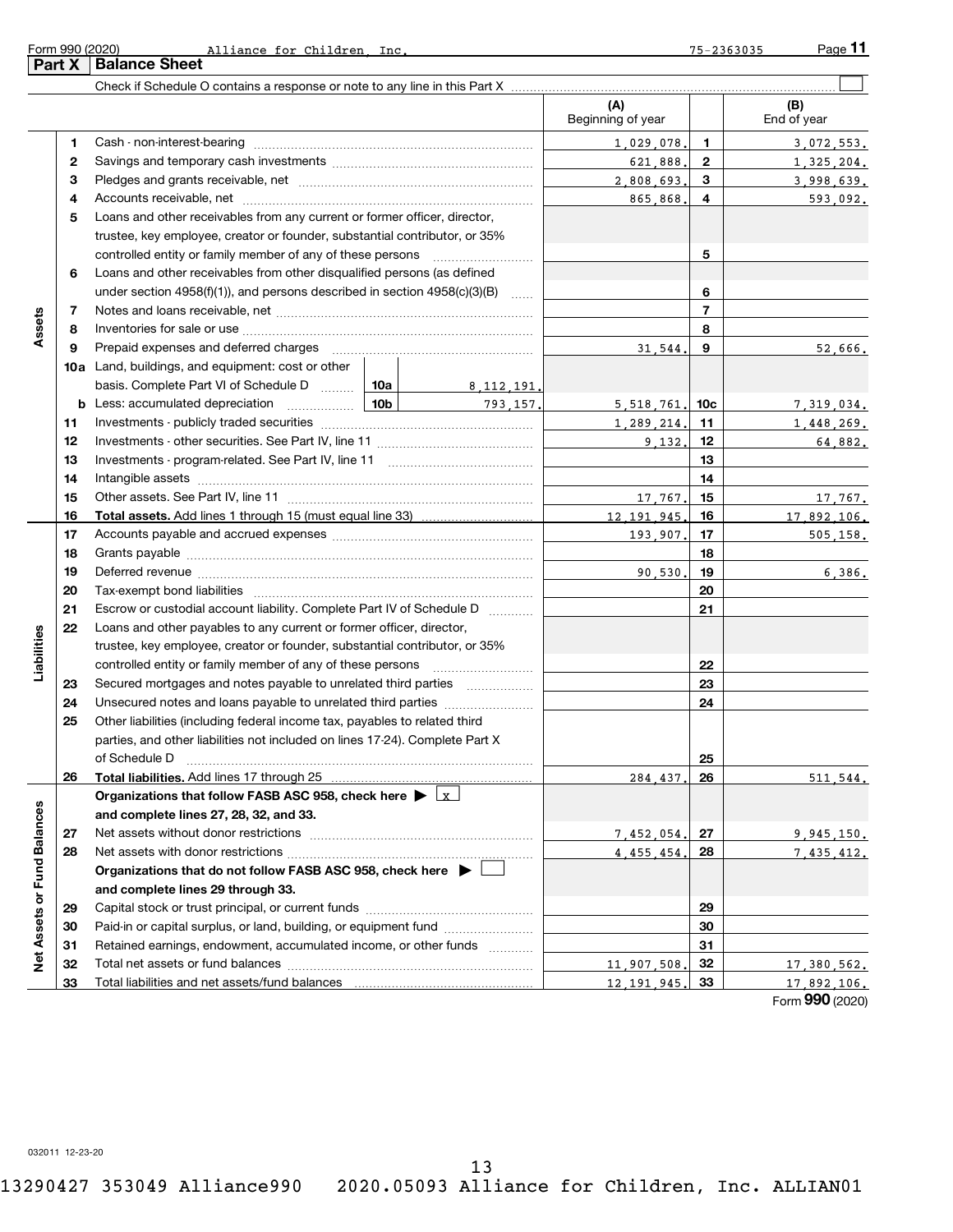|    | Form 990 (2020)<br>Alliance for Children Inc.                                                                                   | 75-2363035     |                |             | Page 12         |
|----|---------------------------------------------------------------------------------------------------------------------------------|----------------|----------------|-------------|-----------------|
|    | Part XI   Reconciliation of Net Assets                                                                                          |                |                |             |                 |
|    |                                                                                                                                 |                |                |             |                 |
|    |                                                                                                                                 |                |                |             |                 |
| 1  |                                                                                                                                 | $\mathbf{1}$   |                | 11,677,200. |                 |
| 2  |                                                                                                                                 | $\mathbf{2}$   |                |             | 5,863,201.      |
| з  | Revenue less expenses. Subtract line 2 from line 1                                                                              | 3              |                |             | 5,813,999.      |
| 4  |                                                                                                                                 | 4              |                |             | 11,907,508.     |
| 5  |                                                                                                                                 | 5              |                |             | 159,055.        |
| 6  |                                                                                                                                 | 6              |                |             |                 |
| 7  | Investment expenses www.communication.com/www.communication.com/www.communication.com/www.com                                   | $\overline{7}$ |                |             |                 |
| 8  | Prior period adjustments www.communication.communication.communication.communication.com                                        | 8              |                |             | $-500,000.$     |
| 9  | Other changes in net assets or fund balances (explain on Schedule O) manual content content of the content of                   | 9              |                |             | 0.              |
| 10 | Net assets or fund balances at end of year. Combine lines 3 through 9 (must equal Part X, line 32,                              |                |                |             |                 |
|    |                                                                                                                                 | 10             |                |             | 17,380,562.     |
|    | Part XII Financial Statements and Reporting                                                                                     |                |                |             |                 |
|    |                                                                                                                                 |                |                |             |                 |
|    |                                                                                                                                 |                |                | Yes         | No              |
| 1  | Accounting method used to prepare the Form 990: <u>I</u> Cash<br>$\vert x \vert$ Accrual<br>Other                               |                |                |             |                 |
|    | If the organization changed its method of accounting from a prior year or checked "Other," explain in Schedule O.               |                |                |             |                 |
|    |                                                                                                                                 |                | 2a             |             | х               |
|    | If "Yes," check a box below to indicate whether the financial statements for the year were compiled or reviewed on a            |                |                |             |                 |
|    | separate basis, consolidated basis, or both:                                                                                    |                |                |             |                 |
|    | Separate basis<br>Consolidated basis<br>Both consolidated and separate basis                                                    |                |                |             |                 |
|    | <b>b</b> Were the organization's financial statements audited by an independent accountant?                                     |                | 2 <sub>b</sub> | x           |                 |
|    | If "Yes," check a box below to indicate whether the financial statements for the year were audited on a separate basis,         |                |                |             |                 |
|    | consolidated basis, or both:                                                                                                    |                |                |             |                 |
|    | $\lfloor x \rfloor$ Separate basis<br>Consolidated basis<br><b>Both consolidated and separate basis</b>                         |                |                |             |                 |
|    | c If "Yes" to line 2a or 2b, does the organization have a committee that assumes responsibility for oversight of the audit,     |                |                |             |                 |
|    |                                                                                                                                 |                | 2c             |             | X               |
|    | If the organization changed either its oversight process or selection process during the tax year, explain on Schedule O.       |                |                |             |                 |
|    | 3a As a result of a federal award, was the organization required to undergo an audit or audits as set forth in the Single Audit |                |                |             |                 |
|    |                                                                                                                                 |                | За             |             | x               |
|    | b If "Yes," did the organization undergo the required audit or audits? If the organization did not undergo the required audit   |                |                |             |                 |
|    |                                                                                                                                 |                | 3b             |             |                 |
|    |                                                                                                                                 |                |                |             | Form 990 (2020) |

032012 12-23-20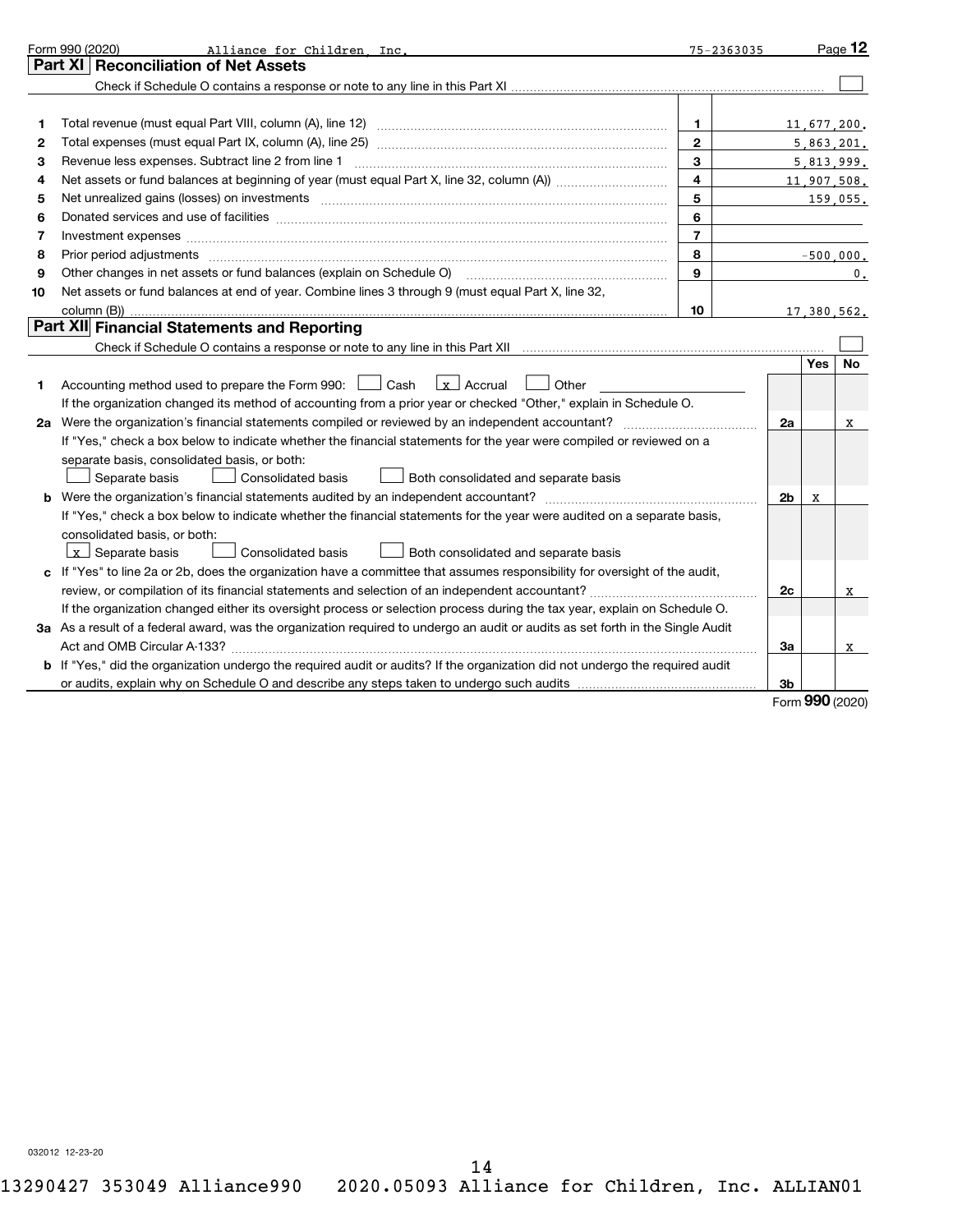Department of the Treasury Internal Revenue Service

**Total**

# Form 990 or 990-EZ)<br>
Complete if the organization is a section 501(c)(3) organization or a section<br> **Public Charity Status and Public Support**

**4947(a)(1) nonexempt charitable trust.**

**| Attach to Form 990 or Form 990-EZ.** 

**Open to Public Inspection**

OMB No. 1545-0047

|  | Name of the organizatio |  |
|--|-------------------------|--|

|              | Internal Revenue Service<br>Inspection<br>Go to www.irs.gov/Form990 for instructions and the latest information. |                          |                                             |                                                                        |                                                                                                                                              |                             |                                 |                            |  |                                       |
|--------------|------------------------------------------------------------------------------------------------------------------|--------------------------|---------------------------------------------|------------------------------------------------------------------------|----------------------------------------------------------------------------------------------------------------------------------------------|-----------------------------|---------------------------------|----------------------------|--|---------------------------------------|
|              |                                                                                                                  | Name of the organization |                                             |                                                                        |                                                                                                                                              |                             |                                 |                            |  | <b>Employer identification number</b> |
|              |                                                                                                                  |                          |                                             | Alliance for Children, Inc.                                            |                                                                                                                                              |                             |                                 |                            |  | $75 - 2363035$                        |
|              | Part I                                                                                                           |                          |                                             |                                                                        | Reason for Public Charity Status. (All organizations must complete this part.) See instructions.                                             |                             |                                 |                            |  |                                       |
|              |                                                                                                                  |                          |                                             |                                                                        | The organization is not a private foundation because it is: (For lines 1 through 12, check only one box.)                                    |                             |                                 |                            |  |                                       |
| 1            |                                                                                                                  |                          |                                             |                                                                        | A church, convention of churches, or association of churches described in section 170(b)(1)(A)(i).                                           |                             |                                 |                            |  |                                       |
| $\mathbf{2}$ |                                                                                                                  |                          |                                             |                                                                        | A school described in section 170(b)(1)(A)(ii). (Attach Schedule E (Form 990 or 990-EZ).)                                                    |                             |                                 |                            |  |                                       |
| з            |                                                                                                                  |                          |                                             |                                                                        | A hospital or a cooperative hospital service organization described in section 170(b)(1)(A)(iii).                                            |                             |                                 |                            |  |                                       |
| 4            |                                                                                                                  |                          |                                             |                                                                        | A medical research organization operated in conjunction with a hospital described in section 170(b)(1)(A)(iii). Enter the hospital's name,   |                             |                                 |                            |  |                                       |
|              |                                                                                                                  | city, and state:         |                                             |                                                                        |                                                                                                                                              |                             |                                 |                            |  |                                       |
| 5.           |                                                                                                                  |                          |                                             |                                                                        | An organization operated for the benefit of a college or university owned or operated by a governmental unit described in                    |                             |                                 |                            |  |                                       |
|              |                                                                                                                  |                          |                                             | section 170(b)(1)(A)(iv). (Complete Part II.)                          |                                                                                                                                              |                             |                                 |                            |  |                                       |
| 6            |                                                                                                                  |                          |                                             |                                                                        | A federal, state, or local government or governmental unit described in section 170(b)(1)(A)(v).                                             |                             |                                 |                            |  |                                       |
|              | 7 Lx                                                                                                             |                          |                                             |                                                                        | An organization that normally receives a substantial part of its support from a governmental unit or from the general public described in    |                             |                                 |                            |  |                                       |
|              |                                                                                                                  |                          |                                             | section 170(b)(1)(A)(vi). (Complete Part II.)                          |                                                                                                                                              |                             |                                 |                            |  |                                       |
|              |                                                                                                                  |                          |                                             |                                                                        |                                                                                                                                              |                             |                                 |                            |  |                                       |
| 8            |                                                                                                                  |                          |                                             |                                                                        | A community trust described in section 170(b)(1)(A)(vi). (Complete Part II.)                                                                 |                             |                                 |                            |  |                                       |
| 9            |                                                                                                                  |                          |                                             |                                                                        | An agricultural research organization described in section 170(b)(1)(A)(ix) operated in conjunction with a land-grant college                |                             |                                 |                            |  |                                       |
|              |                                                                                                                  |                          |                                             |                                                                        | or university or a non-land-grant college of agriculture (see instructions). Enter the name, city, and state of the college or               |                             |                                 |                            |  |                                       |
|              |                                                                                                                  | university:              |                                             |                                                                        |                                                                                                                                              |                             |                                 |                            |  |                                       |
| 10           |                                                                                                                  |                          |                                             |                                                                        | An organization that normally receives (1) more than 33 1/3% of its support from contributions, membership fees, and gross receipts from     |                             |                                 |                            |  |                                       |
|              |                                                                                                                  |                          |                                             |                                                                        | activities related to its exempt functions, subject to certain exceptions; and (2) no more than 33 1/3% of its support from gross investment |                             |                                 |                            |  |                                       |
|              |                                                                                                                  |                          |                                             |                                                                        | income and unrelated business taxable income (less section 511 tax) from businesses acquired by the organization after June 30, 1975.        |                             |                                 |                            |  |                                       |
|              |                                                                                                                  |                          |                                             | See section 509(a)(2). (Complete Part III.)                            |                                                                                                                                              |                             |                                 |                            |  |                                       |
| 11           |                                                                                                                  |                          |                                             |                                                                        | An organization organized and operated exclusively to test for public safety. See section 509(a)(4).                                         |                             |                                 |                            |  |                                       |
| 12           |                                                                                                                  |                          |                                             |                                                                        | An organization organized and operated exclusively for the benefit of, to perform the functions of, or to carry out the purposes of one or   |                             |                                 |                            |  |                                       |
|              |                                                                                                                  |                          |                                             |                                                                        | more publicly supported organizations described in section 509(a)(1) or section 509(a)(2). See section 509(a)(3). Check the box in           |                             |                                 |                            |  |                                       |
|              |                                                                                                                  |                          |                                             |                                                                        | lines 12a through 12d that describes the type of supporting organization and complete lines 12e, 12f, and 12g.                               |                             |                                 |                            |  |                                       |
| а            |                                                                                                                  |                          |                                             |                                                                        | Type I. A supporting organization operated, supervised, or controlled by its supported organization(s), typically by giving                  |                             |                                 |                            |  |                                       |
|              |                                                                                                                  |                          |                                             |                                                                        | the supported organization(s) the power to regularly appoint or elect a majority of the directors or trustees of the supporting              |                             |                                 |                            |  |                                       |
|              |                                                                                                                  |                          |                                             | organization. You must complete Part IV, Sections A and B.             |                                                                                                                                              |                             |                                 |                            |  |                                       |
| b            |                                                                                                                  |                          |                                             |                                                                        | Type II. A supporting organization supervised or controlled in connection with its supported organization(s), by having                      |                             |                                 |                            |  |                                       |
|              |                                                                                                                  |                          |                                             |                                                                        | control or management of the supporting organization vested in the same persons that control or manage the supported                         |                             |                                 |                            |  |                                       |
|              |                                                                                                                  |                          |                                             | organization(s). You must complete Part IV, Sections A and C.          |                                                                                                                                              |                             |                                 |                            |  |                                       |
| с            |                                                                                                                  |                          |                                             |                                                                        | Type III functionally integrated. A supporting organization operated in connection with, and functionally integrated with,                   |                             |                                 |                            |  |                                       |
|              |                                                                                                                  |                          |                                             |                                                                        | its supported organization(s) (see instructions). You must complete Part IV, Sections A, D, and E.                                           |                             |                                 |                            |  |                                       |
| d            |                                                                                                                  |                          |                                             |                                                                        | Type III non-functionally integrated. A supporting organization operated in connection with its supported organization(s)                    |                             |                                 |                            |  |                                       |
|              |                                                                                                                  |                          |                                             |                                                                        | that is not functionally integrated. The organization generally must satisfy a distribution requirement and an attentiveness                 |                             |                                 |                            |  |                                       |
|              |                                                                                                                  |                          |                                             |                                                                        | requirement (see instructions). You must complete Part IV, Sections A and D, and Part V.                                                     |                             |                                 |                            |  |                                       |
| е            |                                                                                                                  |                          |                                             |                                                                        | Check this box if the organization received a written determination from the IRS that it is a Type I, Type II, Type III                      |                             |                                 |                            |  |                                       |
|              |                                                                                                                  |                          |                                             |                                                                        | functionally integrated, or Type III non-functionally integrated supporting organization.                                                    |                             |                                 |                            |  |                                       |
| f            |                                                                                                                  |                          | Enter the number of supported organizations |                                                                        |                                                                                                                                              |                             |                                 |                            |  |                                       |
|              |                                                                                                                  |                          |                                             | Provide the following information about the supported organization(s). |                                                                                                                                              |                             |                                 |                            |  |                                       |
|              |                                                                                                                  | (i) Name of supported    |                                             | (ii) EIN                                                               | (iii) Type of organization                                                                                                                   | in your governing document? | (iv) is the organization listed | (v) Amount of monetary     |  | (vi) Amount of other                  |
|              |                                                                                                                  | organization             |                                             |                                                                        | (described on lines 1-10<br>above (see instructions))                                                                                        | Yes                         | No                              | support (see instructions) |  | support (see instructions)            |
|              |                                                                                                                  |                          |                                             |                                                                        |                                                                                                                                              |                             |                                 |                            |  |                                       |
|              |                                                                                                                  |                          |                                             |                                                                        |                                                                                                                                              |                             |                                 |                            |  |                                       |
|              |                                                                                                                  |                          |                                             |                                                                        |                                                                                                                                              |                             |                                 |                            |  |                                       |
|              |                                                                                                                  |                          |                                             |                                                                        |                                                                                                                                              |                             |                                 |                            |  |                                       |
|              |                                                                                                                  |                          |                                             |                                                                        |                                                                                                                                              |                             |                                 |                            |  |                                       |
|              |                                                                                                                  |                          |                                             |                                                                        |                                                                                                                                              |                             |                                 |                            |  |                                       |
|              |                                                                                                                  |                          |                                             |                                                                        |                                                                                                                                              |                             |                                 |                            |  |                                       |
|              |                                                                                                                  |                          |                                             |                                                                        |                                                                                                                                              |                             |                                 |                            |  |                                       |
|              |                                                                                                                  |                          |                                             |                                                                        |                                                                                                                                              |                             |                                 |                            |  |                                       |
|              |                                                                                                                  |                          |                                             |                                                                        |                                                                                                                                              |                             |                                 |                            |  |                                       |
| Total        |                                                                                                                  |                          |                                             |                                                                        |                                                                                                                                              |                             |                                 |                            |  |                                       |

LHA For Paperwork Reduction Act Notice, see the Instructions for Form 990 or 990-EZ. 032021 01-25-21 Schedule A (Form 990 or 990-EZ) 2020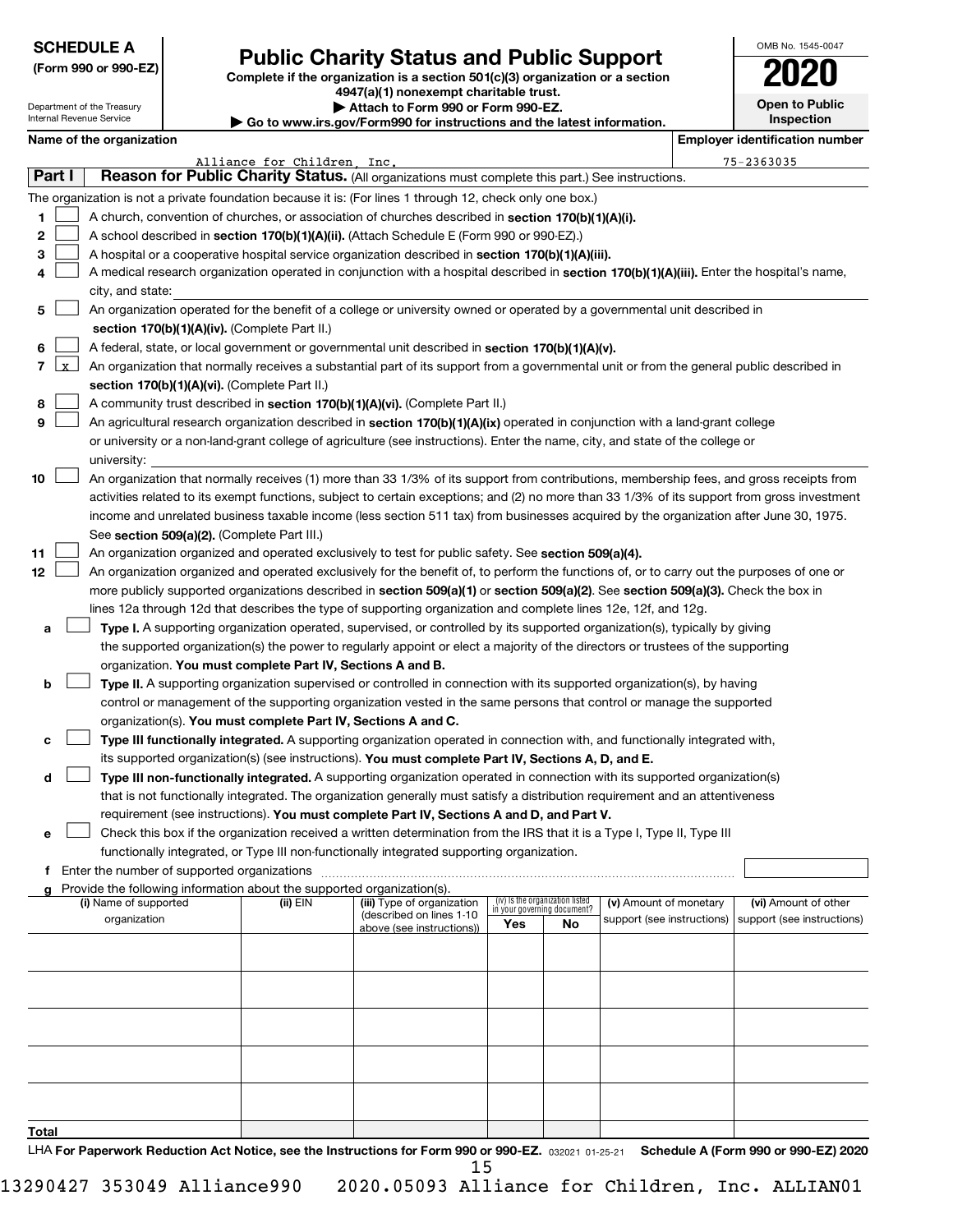|     | Part II<br>Support Schedule for Organizations Described in Sections 170(b)(1)(A)(iv) and 170(b)(1)(A)(vi)                                                                                                                                                                                                                                                                  |           |           |            |            |                                      |             |
|-----|----------------------------------------------------------------------------------------------------------------------------------------------------------------------------------------------------------------------------------------------------------------------------------------------------------------------------------------------------------------------------|-----------|-----------|------------|------------|--------------------------------------|-------------|
|     | (Complete only if you checked the box on line 5, 7, or 8 of Part I or if the organization failed to qualify under Part III. If the organization                                                                                                                                                                                                                            |           |           |            |            |                                      |             |
|     | fails to qualify under the tests listed below, please complete Part III.)<br><b>Section A. Public Support</b>                                                                                                                                                                                                                                                              |           |           |            |            |                                      |             |
|     | Calendar year (or fiscal year beginning in)                                                                                                                                                                                                                                                                                                                                |           | (b) 2017  |            | $(d)$ 2019 | (e) 2020                             | (f) Total   |
|     | 1 Gifts, grants, contributions, and                                                                                                                                                                                                                                                                                                                                        | (a) 2016  |           | $(c)$ 2018 |            |                                      |             |
|     | membership fees received. (Do not                                                                                                                                                                                                                                                                                                                                          |           |           |            |            |                                      |             |
|     | include any "unusual grants.")                                                                                                                                                                                                                                                                                                                                             |           |           |            |            |                                      |             |
|     | 2 Tax revenues levied for the organ-                                                                                                                                                                                                                                                                                                                                       | 3.928.941 | 4,750,627 | 5.090.492  | 9.361.971  | 11, 274, 948.                        | 34,406,979. |
|     | ization's benefit and either paid to                                                                                                                                                                                                                                                                                                                                       |           |           |            |            |                                      |             |
|     | or expended on its behalf                                                                                                                                                                                                                                                                                                                                                  |           |           |            |            |                                      |             |
|     | 3 The value of services or facilities                                                                                                                                                                                                                                                                                                                                      |           |           |            |            |                                      |             |
|     | furnished by a governmental unit to                                                                                                                                                                                                                                                                                                                                        |           |           |            |            |                                      |             |
|     | the organization without charge                                                                                                                                                                                                                                                                                                                                            |           |           |            |            |                                      |             |
| 4   | Total. Add lines 1 through 3                                                                                                                                                                                                                                                                                                                                               | 3.928.941 | 4,750,627 | 5,090,492  | 9.361.971. | 11, 274, 948                         | 34.406.979. |
| 5   | The portion of total contributions                                                                                                                                                                                                                                                                                                                                         |           |           |            |            |                                      |             |
|     | by each person (other than a                                                                                                                                                                                                                                                                                                                                               |           |           |            |            |                                      |             |
|     | governmental unit or publicly                                                                                                                                                                                                                                                                                                                                              |           |           |            |            |                                      |             |
|     | supported organization) included                                                                                                                                                                                                                                                                                                                                           |           |           |            |            |                                      |             |
|     | on line 1 that exceeds 2% of the                                                                                                                                                                                                                                                                                                                                           |           |           |            |            |                                      |             |
|     | amount shown on line 11,                                                                                                                                                                                                                                                                                                                                                   |           |           |            |            |                                      |             |
|     | column (f)                                                                                                                                                                                                                                                                                                                                                                 |           |           |            |            |                                      | 3,998,980.  |
|     | 6 Public support. Subtract line 5 from line 4.                                                                                                                                                                                                                                                                                                                             |           |           |            |            |                                      | 30.407.999. |
|     | <b>Section B. Total Support</b>                                                                                                                                                                                                                                                                                                                                            |           |           |            |            |                                      |             |
|     | Calendar year (or fiscal year beginning in)                                                                                                                                                                                                                                                                                                                                | (a) 2016  | (b) 2017  | $(c)$ 2018 | $(d)$ 2019 | (e) 2020                             | (f) Total   |
|     | <b>7</b> Amounts from line 4                                                                                                                                                                                                                                                                                                                                               | 3.928.941 | 4.750.627 | 5,090,492  | 9.361.971  | 11, 274, 948                         | 34.406.979. |
| 8   | Gross income from interest,                                                                                                                                                                                                                                                                                                                                                |           |           |            |            |                                      |             |
|     | dividends, payments received on                                                                                                                                                                                                                                                                                                                                            |           |           |            |            |                                      |             |
|     | securities loans, rents, royalties,                                                                                                                                                                                                                                                                                                                                        |           |           |            |            |                                      |             |
|     | and income from similar sources                                                                                                                                                                                                                                                                                                                                            | 12,856    | 163,304   | 225,957,   | 194,840    |                                      | 596,957.    |
| 9   | Net income from unrelated business                                                                                                                                                                                                                                                                                                                                         |           |           |            |            |                                      |             |
|     | activities, whether or not the                                                                                                                                                                                                                                                                                                                                             |           |           |            |            |                                      |             |
|     | business is regularly carried on                                                                                                                                                                                                                                                                                                                                           |           |           |            |            |                                      |             |
|     | 10 Other income. Do not include gain                                                                                                                                                                                                                                                                                                                                       |           |           |            |            |                                      |             |
|     | or loss from the sale of capital                                                                                                                                                                                                                                                                                                                                           |           |           |            |            |                                      |             |
|     | assets (Explain in Part VI.)                                                                                                                                                                                                                                                                                                                                               | 31 613    |           |            | 4.648      |                                      | 36.261.     |
|     | 11 Total support. Add lines 7 through 10                                                                                                                                                                                                                                                                                                                                   |           |           |            |            |                                      | 35.040.197. |
|     | Gross receipts from related activities, etc. (see instructions) matches and the content content of the content                                                                                                                                                                                                                                                             |           |           |            |            |                                      | 3,586,355.  |
|     | 13 First 5 years. If the Form 990 is for the organization's first, second, third, fourth, or fifth tax year as a section 501(c)(3)                                                                                                                                                                                                                                         |           |           |            |            |                                      |             |
|     | organization, check this box and stop here manufactured and announced and all proportional control of the state of the state of the original control of the state of the state of the state of the state of the state of the s                                                                                                                                             |           |           |            |            |                                      |             |
|     | Section C. Computation of Public Support Percentage                                                                                                                                                                                                                                                                                                                        |           |           |            |            |                                      |             |
| 14. |                                                                                                                                                                                                                                                                                                                                                                            |           |           |            |            | 14<br>15                             | 86.78<br>%  |
| 15  | 16a 33 1/3% support test - 2020. If the organization did not check the box on line 13, and line 14 is 33 1/3% or more, check this box and                                                                                                                                                                                                                                  |           |           |            |            |                                      | %<br>94.67  |
|     |                                                                                                                                                                                                                                                                                                                                                                            |           |           |            |            |                                      | ▶Lx         |
|     | stop here. The organization qualifies as a publicly supported organization manufaction manufacture content and the support of the state of the state of the state of the state of the state of the state of the state of the s<br>b 33 1/3% support test - 2019. If the organization did not check a box on line 13 or 16a, and line 15 is 33 1/3% or more, check this box |           |           |            |            |                                      |             |
|     |                                                                                                                                                                                                                                                                                                                                                                            |           |           |            |            |                                      |             |
|     | 17a 10% -facts-and-circumstances test - 2020. If the organization did not check a box on line 13, 16a, or 16b, and line 14 is 10% or more,                                                                                                                                                                                                                                 |           |           |            |            |                                      |             |
|     | and if the organization meets the facts-and-circumstances test, check this box and stop here. Explain in Part VI how the organization                                                                                                                                                                                                                                      |           |           |            |            |                                      |             |
|     | meets the facts-and-circumstances test. The organization qualifies as a publicly supported organization                                                                                                                                                                                                                                                                    |           |           |            |            |                                      |             |
|     | b 10% -facts-and-circumstances test - 2019. If the organization did not check a box on line 13, 16a, 16b, or 17a, and line 15 is 10% or                                                                                                                                                                                                                                    |           |           |            |            |                                      |             |
|     | more, and if the organization meets the facts-and-circumstances test, check this box and <b>stop here.</b> Explain in Part VI how the                                                                                                                                                                                                                                      |           |           |            |            |                                      |             |
|     | organization meets the facts-and-circumstances test. The organization qualifies as a publicly supported organization                                                                                                                                                                                                                                                       |           |           |            |            |                                      |             |
| 18  | Private foundation. If the organization did not check a box on line 13, 16a, 16b, 17a, or 17b, check this box and see instructions                                                                                                                                                                                                                                         |           |           |            |            |                                      |             |
|     |                                                                                                                                                                                                                                                                                                                                                                            |           |           |            |            | Schedule A (Form 990 or 990-EZ) 2020 |             |

Schedule A (Form 990 or 990-EZ) 2020 Alliance for Children Inc. 2008 2014 2021 2030 10:30 Page

Alliance for Children, Inc. 75-2363035

**2**

032022 01-25-21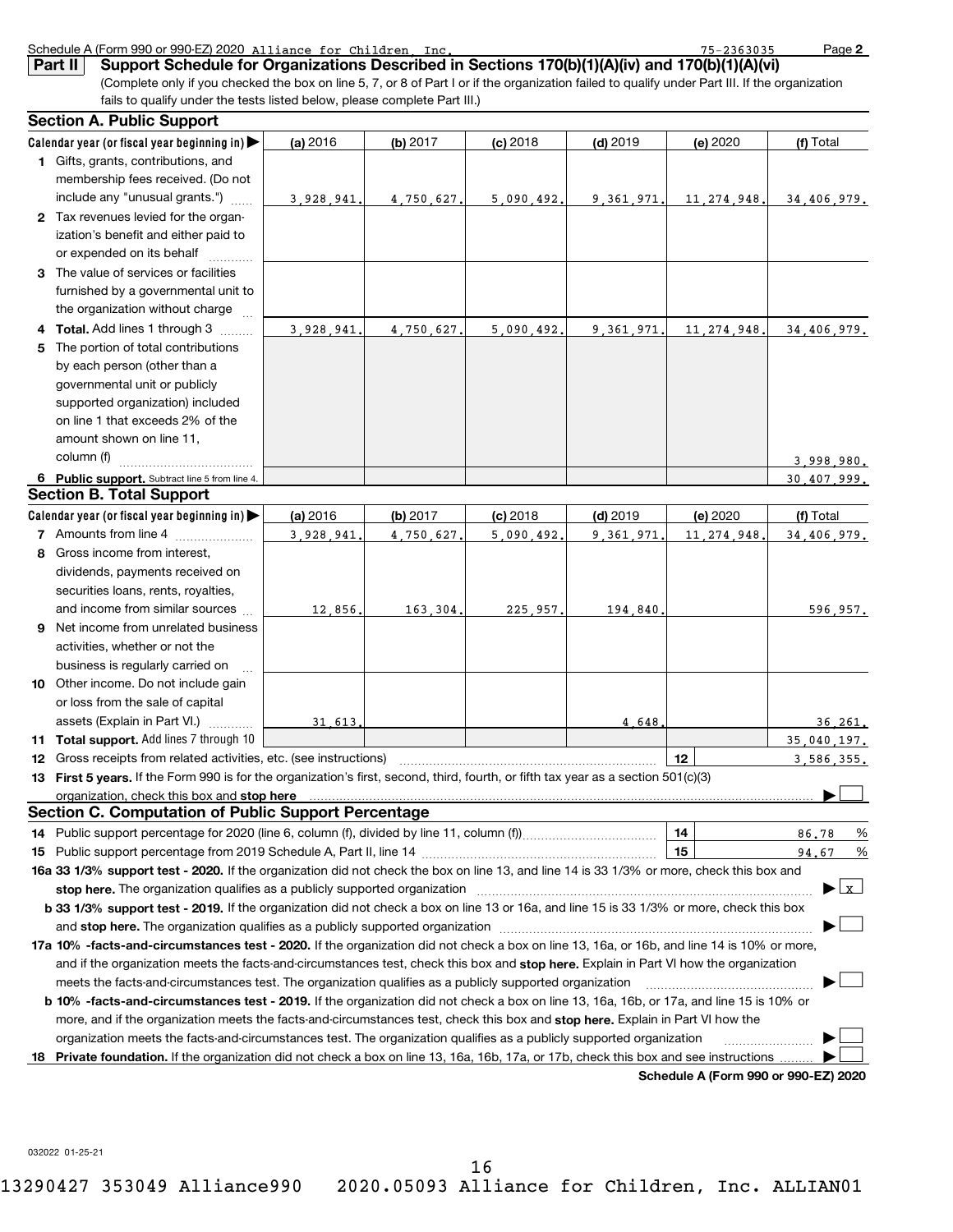| Schedule A (Form 990 or 990-EZ) 2020 Alliance for Children | Inc | $-2363035$ | Page |
|------------------------------------------------------------|-----|------------|------|
|                                                            |     |            |      |

## **Part III | Support Schedule for Organizations Described in Section 509(a)(2)**

(Complete only if you checked the box on line 10 of Part I or if the organization failed to qualify under Part II. If the organization fails to qualify under the tests listed below, please complete Part II.)

|   | <b>Section A. Public Support</b>                                                                                                                 |          |          |            |          |    |          |                                      |   |
|---|--------------------------------------------------------------------------------------------------------------------------------------------------|----------|----------|------------|----------|----|----------|--------------------------------------|---|
|   | Calendar year (or fiscal year beginning in) $\blacktriangleright$                                                                                | (a) 2016 | (b) 2017 | $(c)$ 2018 | (d) 2019 |    | (e) 2020 | (f) Total                            |   |
|   | <b>1</b> Gifts, grants, contributions, and                                                                                                       |          |          |            |          |    |          |                                      |   |
|   | membership fees received. (Do not                                                                                                                |          |          |            |          |    |          |                                      |   |
|   | include any "unusual grants.")                                                                                                                   |          |          |            |          |    |          |                                      |   |
|   | 2 Gross receipts from admissions,                                                                                                                |          |          |            |          |    |          |                                      |   |
|   | merchandise sold or services per-                                                                                                                |          |          |            |          |    |          |                                      |   |
|   | formed, or facilities furnished in                                                                                                               |          |          |            |          |    |          |                                      |   |
|   | any activity that is related to the<br>organization's tax-exempt purpose                                                                         |          |          |            |          |    |          |                                      |   |
|   | <b>3</b> Gross receipts from activities that                                                                                                     |          |          |            |          |    |          |                                      |   |
|   | are not an unrelated trade or bus-                                                                                                               |          |          |            |          |    |          |                                      |   |
|   | iness under section 513                                                                                                                          |          |          |            |          |    |          |                                      |   |
| 4 | Tax revenues levied for the organ-                                                                                                               |          |          |            |          |    |          |                                      |   |
|   | ization's benefit and either paid to                                                                                                             |          |          |            |          |    |          |                                      |   |
|   | or expended on its behalf                                                                                                                        |          |          |            |          |    |          |                                      |   |
|   | The value of services or facilities                                                                                                              |          |          |            |          |    |          |                                      |   |
| 5 |                                                                                                                                                  |          |          |            |          |    |          |                                      |   |
|   | furnished by a governmental unit to                                                                                                              |          |          |            |          |    |          |                                      |   |
|   | the organization without charge                                                                                                                  |          |          |            |          |    |          |                                      |   |
|   | 6 Total. Add lines 1 through 5                                                                                                                   |          |          |            |          |    |          |                                      |   |
|   | 7a Amounts included on lines 1, 2, and                                                                                                           |          |          |            |          |    |          |                                      |   |
|   | 3 received from disqualified persons                                                                                                             |          |          |            |          |    |          |                                      |   |
|   | <b>b</b> Amounts included on lines 2 and 3 received<br>from other than disqualified persons that                                                 |          |          |            |          |    |          |                                      |   |
|   | exceed the greater of \$5,000 or 1% of the                                                                                                       |          |          |            |          |    |          |                                      |   |
|   | amount on line 13 for the year                                                                                                                   |          |          |            |          |    |          |                                      |   |
|   | c Add lines 7a and 7b                                                                                                                            |          |          |            |          |    |          |                                      |   |
|   | <b>8</b> Public support. (Subtract line 7c from line 6.)                                                                                         |          |          |            |          |    |          |                                      |   |
|   | <b>Section B. Total Support</b>                                                                                                                  |          |          |            |          |    |          |                                      |   |
|   | Calendar year (or fiscal year beginning in)                                                                                                      | (a) 2016 | (b) 2017 | $(c)$ 2018 | (d) 2019 |    | (e) 2020 | (f) Total                            |   |
|   | 9 Amounts from line 6                                                                                                                            |          |          |            |          |    |          |                                      |   |
|   | <b>10a</b> Gross income from interest,                                                                                                           |          |          |            |          |    |          |                                      |   |
|   | dividends, payments received on<br>securities loans, rents, royalties,                                                                           |          |          |            |          |    |          |                                      |   |
|   | and income from similar sources                                                                                                                  |          |          |            |          |    |          |                                      |   |
|   | <b>b</b> Unrelated business taxable income                                                                                                       |          |          |            |          |    |          |                                      |   |
|   | (less section 511 taxes) from businesses                                                                                                         |          |          |            |          |    |          |                                      |   |
|   | acquired after June 30, 1975                                                                                                                     |          |          |            |          |    |          |                                      |   |
|   | c Add lines 10a and 10b                                                                                                                          |          |          |            |          |    |          |                                      |   |
|   | <b>11</b> Net income from unrelated business                                                                                                     |          |          |            |          |    |          |                                      |   |
|   | activities not included in line 10b.                                                                                                             |          |          |            |          |    |          |                                      |   |
|   | whether or not the business is<br>regularly carried on                                                                                           |          |          |            |          |    |          |                                      |   |
|   | <b>12</b> Other income. Do not include gain                                                                                                      |          |          |            |          |    |          |                                      |   |
|   | or loss from the sale of capital                                                                                                                 |          |          |            |          |    |          |                                      |   |
|   | assets (Explain in Part VI.)<br>13 Total support. (Add lines 9, 10c, 11, and 12.)                                                                |          |          |            |          |    |          |                                      |   |
|   | 14 First 5 years. If the Form 990 is for the organization's first, second, third, fourth, or fifth tax year as a section 501(c)(3) organization, |          |          |            |          |    |          |                                      |   |
|   | check this box and stop here www.altamana.com/management/community/intervention-community-community-community-                                   |          |          |            |          |    |          |                                      |   |
|   | <b>Section C. Computation of Public Support Percentage</b>                                                                                       |          |          |            |          |    |          |                                      |   |
|   |                                                                                                                                                  |          |          |            |          | 15 |          |                                      | % |
|   | 16 Public support percentage from 2019 Schedule A, Part III, line 15                                                                             |          |          |            |          | 16 |          |                                      | % |
|   | Section D. Computation of Investment Income Percentage                                                                                           |          |          |            |          |    |          |                                      |   |
|   |                                                                                                                                                  |          |          |            |          | 17 |          |                                      | % |
|   |                                                                                                                                                  |          |          |            |          |    |          |                                      |   |
|   |                                                                                                                                                  |          |          |            |          | 18 |          |                                      | % |
|   | 19a 33 1/3% support tests - 2020. If the organization did not check the box on line 14, and line 15 is more than 33 1/3%, and line 17 is not     |          |          |            |          |    |          |                                      |   |
|   | more than 33 1/3%, check this box and stop here. The organization qualifies as a publicly supported organization                                 |          |          |            |          |    |          |                                      |   |
|   | b 33 1/3% support tests - 2019. If the organization did not check a box on line 14 or line 19a, and line 16 is more than 33 1/3%, and            |          |          |            |          |    |          |                                      |   |
|   | line 18 is not more than 33 1/3%, check this box and stop here. The organization qualifies as a publicly supported organization                  |          |          |            |          |    |          |                                      |   |
|   | 20 Private foundation. If the organization did not check a box on line 14, 19a, or 19b, check this box and see instructions                      |          |          |            |          |    |          |                                      |   |
|   | 032023 01-25-21                                                                                                                                  |          |          |            |          |    |          | Schedule A (Form 990 or 990-EZ) 2020 |   |

17

**Schedule A (Form 990 or 990-EZ) 2020**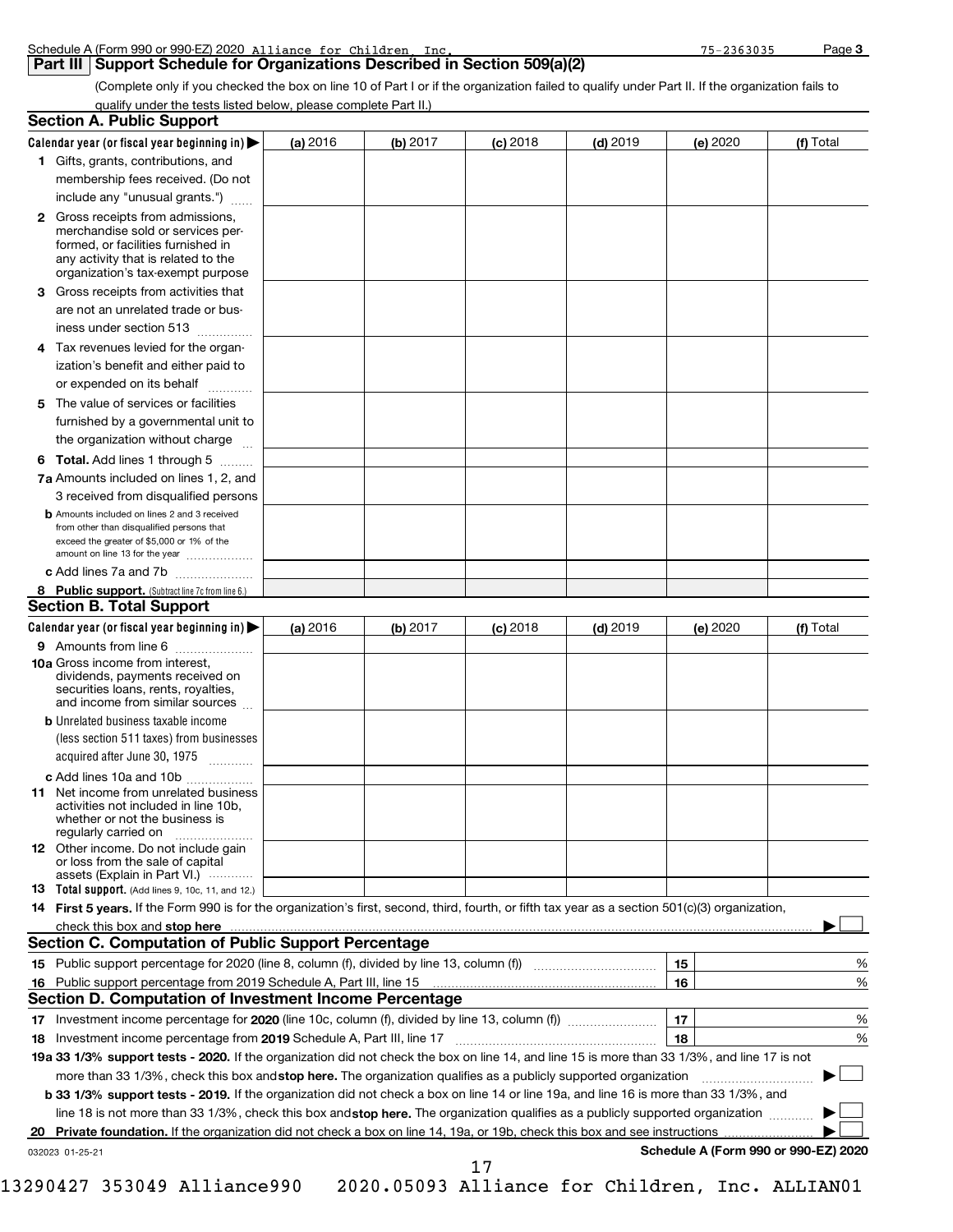## Schedule A (Form 990 or 990-EZ) 2020 Alliance for Children, Inc. 75-2363035 Page

| Part IV   Supporting Organizations |  |
|------------------------------------|--|
|------------------------------------|--|

(Complete only if you checked a box in line 12 on Part I. If you checked box 12a, Part I, complete Sections A and B. If you checked box 12b, Part I, complete Sections A and C. If you checked box 12c, Part I, complete Sections A, D, and E. If you checked box 12d, Part I, complete Sections A and D, and complete Part V.)

## **Section A. All Supporting Organizations**

- **1** Are all of the organization's supported organizations listed by name in the organization's governing documents? If "No," describe in Part VI how the supported organizations are designated. If designated by *class or purpose, describe the designation. If historic and continuing relationship, explain.*
- **2** Did the organization have any supported organization that does not have an IRS determination of status under section 509(a)(1) or (2)? If "Yes," explain in Part VI how the organization determined that the supported *organization was described in section 509(a)(1) or (2).*
- **3a** Did the organization have a supported organization described in section 501(c)(4), (5), or (6)? If "Yes," answer *lines 3b and 3c below.*
- **b** Did the organization confirm that each supported organization qualified under section 501(c)(4), (5), or (6) and satisfied the public support tests under section 509(a)(2)? If "Yes," describe in **Part VI** when and how the *organization made the determination.*
- **c** Did the organization ensure that all support to such organizations was used exclusively for section 170(c)(2)(B) purposes? If "Yes," explain in Part VI what controls the organization put in place to ensure such use.
- **4 a** *If* Was any supported organization not organized in the United States ("foreign supported organization")? *"Yes," and if you checked box 12a or 12b in Part I, answer lines 4b and 4c below.*
- **b** Did the organization have ultimate control and discretion in deciding whether to make grants to the foreign supported organization? If "Yes," describe in Part **VI** how the organization had such control and discretion *despite being controlled or supervised by or in connection with its supported organizations.*
- **c** Did the organization support any foreign supported organization that does not have an IRS determination under sections 501(c)(3) and 509(a)(1) or (2)? If "Yes," explain in Part VI what controls the organization used *to ensure that all support to the foreign supported organization was used exclusively for section 170(c)(2)(B) purposes.*
- **5a** Did the organization add, substitute, or remove any supported organizations during the tax year? If "Yes," answer lines 5b and 5c below (if applicable). Also, provide detail in **Part VI,** including (i) the names and EIN *numbers of the supported organizations added, substituted, or removed; (ii) the reasons for each such action; (iii) the authority under the organization's organizing document authorizing such action; and (iv) how the action was accomplished (such as by amendment to the organizing document).*
- **b** Type I or Type II only. Was any added or substituted supported organization part of a class already designated in the organization's organizing document?
- **c Substitutions only.**  Was the substitution the result of an event beyond the organization's control?
- **6 Part VI.** support or benefit one or more of the filing organization's supported organizations? If "Yes," provide detail in Did the organization provide support (whether in the form of grants or the provision of services or facilities) to anyone other than (i) its supported organizations, (ii) individuals that are part of the charitable class benefited by one or more of its supported organizations, or (iii) other supporting organizations that also
- **7** regard to a substantial contributor? If "Yes," complete Part I of Schedule L (Form 990 or 990-EZ). Did the organization provide a grant, loan, compensation, or other similar payment to a substantial contributor (as defined in section 4958(c)(3)(C)), a family member of a substantial contributor, or a 35% controlled entity with
- **8** Did the organization make a loan to a disqualified person (as defined in section 4958) not described in line 7? *If "Yes," complete Part I of Schedule L (Form 990 or 990-EZ).*
- **9 a** Was the organization controlled directly or indirectly at any time during the tax year by one or more in section 509(a)(1) or (2))? If "Yes," provide detail in **Part VI.** disqualified persons, as defined in section 4946 (other than foundation managers and organizations described
- **b** Did one or more disqualified persons (as defined in line 9a) hold a controlling interest in any entity in which the supporting organization had an interest? If "Yes," provide detail in Part VI.
- **c** Did a disqualified person (as defined in line 9a) have an ownership interest in, or derive any personal benefit from, assets in which the supporting organization also had an interest? If "Yes," provide detail in Part VI.
- **10 a** Was the organization subject to the excess business holdings rules of section 4943 because of section supporting organizations)? If "Yes," answer line 10b below. 4943(f) (regarding certain Type II supporting organizations, and all Type III non-functionally integrated
	- **b** Did the organization have any excess business holdings in the tax year? (Use Schedule C, Form 4720, to *determine whether the organization had excess business holdings.)*

032024 01-25-21

**Schedule A (Form 990 or 990-EZ) 2020**

|                 | Yes No |  |
|-----------------|--------|--|
|                 |        |  |
|                 |        |  |
| $\mathbf{1}$    |        |  |
|                 |        |  |
|                 |        |  |
| 2               |        |  |
|                 |        |  |
| <u>3a</u>       |        |  |
|                 |        |  |
| $\frac{3b}{2}$  |        |  |
|                 |        |  |
| $rac{3c}{2}$    |        |  |
|                 |        |  |
| 4a              |        |  |
|                 |        |  |
|                 |        |  |
| 4 <sub>b</sub>  |        |  |
|                 |        |  |
|                 |        |  |
|                 |        |  |
| 4c              |        |  |
|                 |        |  |
|                 |        |  |
|                 |        |  |
| <u>5a</u>       |        |  |
|                 |        |  |
| <u>5b</u>       |        |  |
| <u>5c</u>       |        |  |
|                 |        |  |
|                 |        |  |
|                 |        |  |
|                 |        |  |
| $6\overline{}$  |        |  |
|                 |        |  |
|                 |        |  |
| $\overline{7}$  |        |  |
| $\bf{8}$        |        |  |
|                 |        |  |
|                 |        |  |
| <u>9a</u>       |        |  |
|                 |        |  |
| <u>9b</u>       |        |  |
|                 |        |  |
| 9c              |        |  |
|                 |        |  |
|                 |        |  |
| 10a             |        |  |
|                 |        |  |
| 10 <sub>b</sub> |        |  |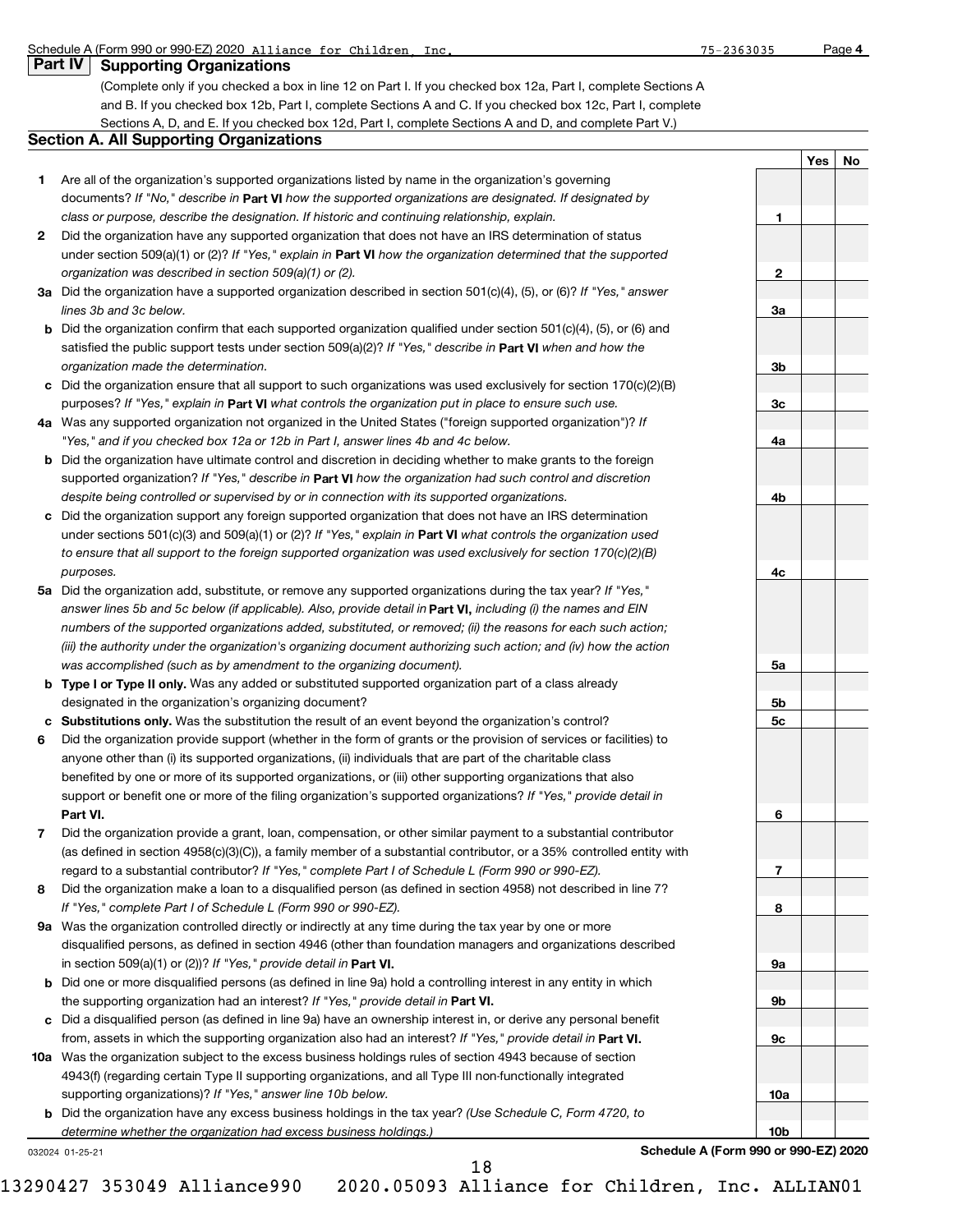|    | <b>Part IV</b><br><b>Supporting Organizations (continued)</b>                                                        |     |    |
|----|----------------------------------------------------------------------------------------------------------------------|-----|----|
|    |                                                                                                                      | Yes | No |
| 11 | Has the organization accepted a gift or contribution from any of the following persons?                              |     |    |
|    | a A person who directly or indirectly controls, either alone or together with persons described in lines 11b and     |     |    |
|    | 11c below, the governing body of a supported organization?<br>11a                                                    |     |    |
|    | <b>b</b> A family member of a person described in line 11a above?<br>11b                                             |     |    |
|    | c A 35% controlled entity of a person described in line 11a or 11b above? If "Yes" to line 11a, 11b, or 11c, provide |     |    |
|    | detail in Part VI.<br>11c                                                                                            |     |    |

Schedule A (Form 990 or 990-EZ) 2020 Alliance for Children, Inc. 75-2363035 Page

## **Section B. Type I Supporting Organizations**

|   |                                                                                                                                                                                                                                                                                                                                                                                                                                                                                                                                                                                                                                                      | Yes | No |
|---|------------------------------------------------------------------------------------------------------------------------------------------------------------------------------------------------------------------------------------------------------------------------------------------------------------------------------------------------------------------------------------------------------------------------------------------------------------------------------------------------------------------------------------------------------------------------------------------------------------------------------------------------------|-----|----|
|   | Did the governing body, members of the governing body, officers acting in their official capacity, or membership of one or<br>more supported organizations have the power to regularly appoint or elect at least a majority of the organization's officers,<br>directors, or trustees at all times during the tax year? If "No," describe in Part VI how the supported organization(s)<br>effectively operated, supervised, or controlled the organization's activities. If the organization had more than one supported<br>organization, describe how the powers to appoint and/or remove officers, directors, or trustees were allocated among the |     |    |
|   | supported organizations and what conditions or restrictions, if any, applied to such powers during the tax year.                                                                                                                                                                                                                                                                                                                                                                                                                                                                                                                                     |     |    |
| 2 | Did the organization operate for the benefit of any supported organization other than the supported                                                                                                                                                                                                                                                                                                                                                                                                                                                                                                                                                  |     |    |
|   | organization(s) that operated, supervised, or controlled the supporting organization? If "Yes," explain in                                                                                                                                                                                                                                                                                                                                                                                                                                                                                                                                           |     |    |
|   | <b>Part VI</b> how providing such benefit carried out the purposes of the supported organization(s) that operated,                                                                                                                                                                                                                                                                                                                                                                                                                                                                                                                                   |     |    |
|   | supervised, or controlled the supporting organization.                                                                                                                                                                                                                                                                                                                                                                                                                                                                                                                                                                                               |     |    |
|   | <b>Section C. Type II Supporting Organizations</b>                                                                                                                                                                                                                                                                                                                                                                                                                                                                                                                                                                                                   |     |    |
|   |                                                                                                                                                                                                                                                                                                                                                                                                                                                                                                                                                                                                                                                      | Yes |    |
|   | AMA de la certa de la calencia de la calencia de la calencia de la decede la calencia de la calencia de la calencia de                                                                                                                                                                                                                                                                                                                                                                                                                                                                                                                               |     |    |

**1** or trustees of each of the organization's supported organization(s)? If "No," describe in Part VI how control **1** *or management of the supporting organization was vested in the same persons that controlled or managed the supported organization(s).* Were a majority of the organization's directors or trustees during the tax year also a majority of the directors

## **Section D. All Type III Supporting Organizations**

|              |                                                                                                                        |   | Yes | No |
|--------------|------------------------------------------------------------------------------------------------------------------------|---|-----|----|
| 1.           | Did the organization provide to each of its supported organizations, by the last day of the fifth month of the         |   |     |    |
|              | organization's tax year, (i) a written notice describing the type and amount of support provided during the prior tax  |   |     |    |
|              | year, (ii) a copy of the Form 990 that was most recently filed as of the date of notification, and (iii) copies of the |   |     |    |
|              | organization's governing documents in effect on the date of notification, to the extent not previously provided?       |   |     |    |
| $\mathbf{2}$ | Were any of the organization's officers, directors, or trustees either (i) appointed or elected by the supported       |   |     |    |
|              | organization(s) or (ii) serving on the governing body of a supported organization? If "No," explain in Part VI how     |   |     |    |
|              | the organization maintained a close and continuous working relationship with the supported organization(s).            | ึ |     |    |
| 3            | By reason of the relationship described in line 2, above, did the organization's supported organizations have a        |   |     |    |
|              | significant voice in the organization's investment policies and in directing the use of the organization's             |   |     |    |
|              | income or assets at all times during the tax year? If "Yes," describe in Part VI the role the organization's           |   |     |    |
|              | supported organizations played in this regard.                                                                         | з |     |    |

## **Section E. Type III Functionally Integrated Supporting Organizations**

- **a** The organization satisfied the Activities Test. Complete line 2 below.  $\mathcal{L}_{\mathcal{A}}$
- **b** The organization is the parent of each of its supported organizations. Complete line 3 below.  $\mathcal{L}_{\mathcal{A}}$

|  |  | c <b>L</b> The organization supported a governmental entity. Describe in Part VI how you supported a governmental entity (see instructions). |  |  |  |  |  |  |  |  |  |  |
|--|--|----------------------------------------------------------------------------------------------------------------------------------------------|--|--|--|--|--|--|--|--|--|--|
|--|--|----------------------------------------------------------------------------------------------------------------------------------------------|--|--|--|--|--|--|--|--|--|--|

- **2** Activities Test. Answer lines 2a and 2b below. **And the state of the state of the state of the state of the state of the state of the state of the state of the state of the state of the state of the state of the state of t**
- **a** Did substantially all of the organization's activities during the tax year directly further the exempt purposes of the supported organization(s) to which the organization was responsive? If "Yes," then in Part VI identify **those supported organizations and explain**  *how these activities directly furthered their exempt purposes, how the organization was responsive to those supported organizations, and how the organization determined that these activities constituted substantially all of its activities.*
- **b** Did the activities described in line 2a, above, constitute activities that, but for the organization's involvement, **Part VI**  *the reasons for the organization's position that its supported organization(s) would have engaged in* one or more of the organization's supported organization(s) would have been engaged in? If "Yes," explain in *these activities but for the organization's involvement.*
- **3** Parent of Supported Organizations. Answer lines 3a and 3b below.
- **a** Did the organization have the power to regularly appoint or elect a majority of the officers, directors, or trustees of each of the supported organizations? If "Yes" or "No" provide details in Part VI.
- **b** Did the organization exercise a substantial degree of direction over the policies, programs, and activities of each of its supported organizations? If "Yes," describe in Part VI the role played by the organization in this regard.
- 032025 01-25-21

19

**Schedule A (Form 990 or 990-EZ) 2020**

**2a**

**2b**

**3a**

**3b**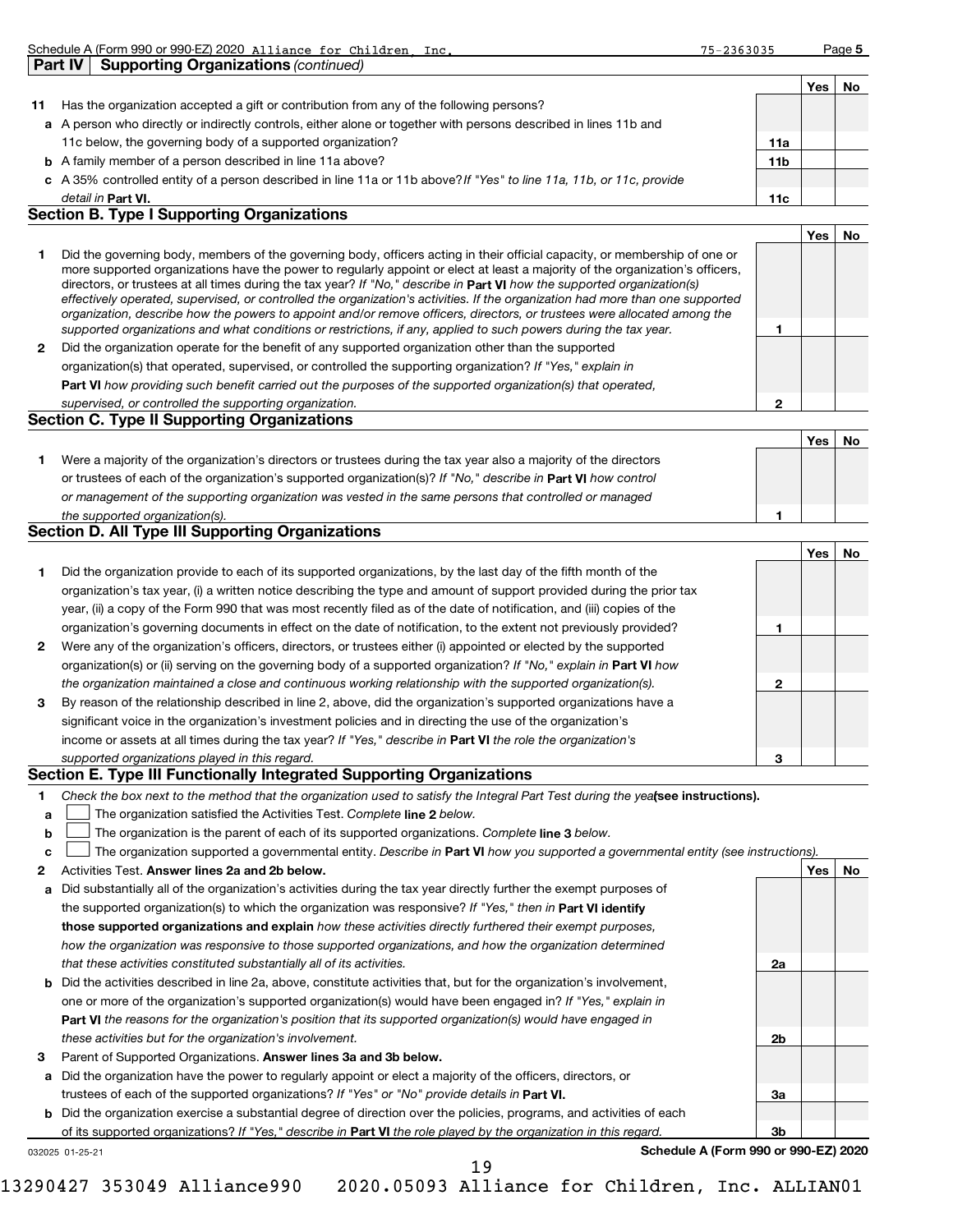|    | Schedule A (Form 990 or 990-EZ) 2020 Alliance for Children Inc.                                                                                |                |                | $75 - 2363035$                 | Page 6 |
|----|------------------------------------------------------------------------------------------------------------------------------------------------|----------------|----------------|--------------------------------|--------|
|    | Type III Non-Functionally Integrated 509(a)(3) Supporting Organizations<br>Part V                                                              |                |                |                                |        |
| 1  | Check here if the organization satisfied the Integral Part Test as a qualifying trust on Nov. 20, 1970 (explain in Part VI). See instructions. |                |                |                                |        |
|    | All other Type III non-functionally integrated supporting organizations must complete Sections A through E.                                    |                |                |                                |        |
|    | Section A - Adjusted Net Income                                                                                                                |                | (A) Prior Year | (B) Current Year<br>(optional) |        |
| 1  | Net short-term capital gain                                                                                                                    | 1              |                |                                |        |
| 2  | Recoveries of prior-year distributions                                                                                                         | $\overline{2}$ |                |                                |        |
| 3  | Other gross income (see instructions)                                                                                                          | 3              |                |                                |        |
| 4  | Add lines 1 through 3.                                                                                                                         | 4              |                |                                |        |
| 5  | Depreciation and depletion                                                                                                                     | 5              |                |                                |        |
| 6  | Portion of operating expenses paid or incurred for production or                                                                               |                |                |                                |        |
|    | collection of gross income or for management, conservation, or                                                                                 |                |                |                                |        |
|    | maintenance of property held for production of income (see instructions)                                                                       | 6              |                |                                |        |
| 7  | Other expenses (see instructions)                                                                                                              | 7              |                |                                |        |
| 8  | Adjusted Net Income (subtract lines 5, 6, and 7 from line 4)                                                                                   | 8              |                |                                |        |
|    | <b>Section B - Minimum Asset Amount</b>                                                                                                        |                | (A) Prior Year | (B) Current Year<br>(optional) |        |
| 1. | Aggregate fair market value of all non-exempt-use assets (see                                                                                  |                |                |                                |        |
|    | instructions for short tax year or assets held for part of year):                                                                              |                |                |                                |        |
|    | <b>a</b> Average monthly value of securities                                                                                                   | 1a             |                |                                |        |
|    | <b>b</b> Average monthly cash balances                                                                                                         | 1b             |                |                                |        |
|    | c Fair market value of other non-exempt-use assets                                                                                             | 1c             |                |                                |        |
|    | d Total (add lines 1a, 1b, and 1c)                                                                                                             | 1d             |                |                                |        |
|    | e Discount claimed for blockage or other factors                                                                                               |                |                |                                |        |
|    | (explain in detail in <b>Part VI</b> ):                                                                                                        |                |                |                                |        |
| 2  | Acquisition indebtedness applicable to non-exempt-use assets                                                                                   | $\mathbf{2}$   |                |                                |        |
| 3  | Subtract line 2 from line 1d.                                                                                                                  | 3              |                |                                |        |
| 4  | Cash deemed held for exempt use. Enter 0.015 of line 3 (for greater amount,                                                                    |                |                |                                |        |
|    | see instructions).                                                                                                                             | 4              |                |                                |        |
| 5  | Net value of non-exempt-use assets (subtract line 4 from line 3)                                                                               | 5              |                |                                |        |
| 6  | Multiply line 5 by 0.035.                                                                                                                      | 6              |                |                                |        |
| 7  | Recoveries of prior year distributions                                                                                                         | $\overline{7}$ |                |                                |        |
|    | Minimum Asset Amount (add line 7 to line 6)                                                                                                    | 8              |                |                                |        |
|    | <b>Section C - Distributable Amount</b>                                                                                                        |                |                | <b>Current Year</b>            |        |
|    | Adjusted net income for prior year (from Section A, line 8, column A)                                                                          | 1              |                |                                |        |
| 2  | Enter 0.85 of line 1.                                                                                                                          | 2              |                |                                |        |
| 3  | Minimum asset amount for prior year (from Section B, line 8, column A)                                                                         | 3              |                |                                |        |
| 4  | Enter greater of line 2 or line 3.                                                                                                             | 4              |                |                                |        |
| 5  | Income tax imposed in prior year                                                                                                               | 5              |                |                                |        |
| 6  | Distributable Amount. Subtract line 5 from line 4, unless subject to                                                                           |                |                |                                |        |
|    | emergency temporary reduction (see instructions).                                                                                              | 6              |                |                                |        |
| 7  | Check here if the current year is the organization's first as a non-functionally integrated Type III supporting organization (see              |                |                |                                |        |
|    | instructions).                                                                                                                                 |                |                |                                |        |

**Schedule A (Form 990 or 990-EZ) 2020**

032026 01-25-21

20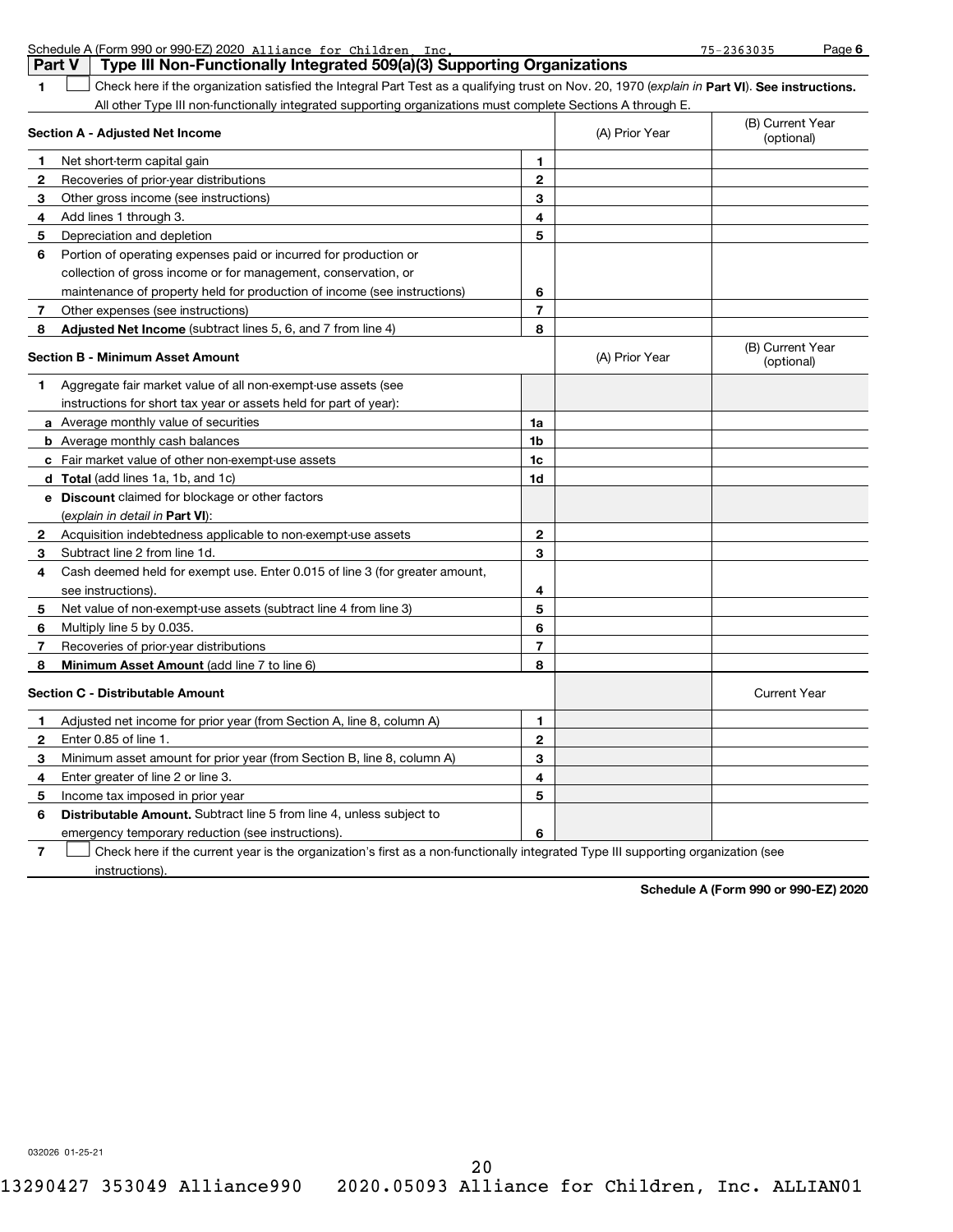|        | Schedule A (Form 990 or 990-EZ) 2020 Alliance for Children Inc.                            |                                    |                                               |    | $75 - 2363035$                                   | Page 7 |
|--------|--------------------------------------------------------------------------------------------|------------------------------------|-----------------------------------------------|----|--------------------------------------------------|--------|
| Part V | Type III Non-Functionally Integrated 509(a)(3) Supporting Organizations (continued)        |                                    |                                               |    |                                                  |        |
|        | <b>Section D - Distributions</b>                                                           |                                    |                                               |    | <b>Current Year</b>                              |        |
| 1      | Amounts paid to supported organizations to accomplish exempt purposes                      |                                    |                                               | 1  |                                                  |        |
| 2      | Amounts paid to perform activity that directly furthers exempt purposes of supported       |                                    |                                               |    |                                                  |        |
|        | organizations, in excess of income from activity                                           |                                    |                                               | 2  |                                                  |        |
| 3      | Administrative expenses paid to accomplish exempt purposes of supported organizations      |                                    |                                               | 3  |                                                  |        |
| 4      | Amounts paid to acquire exempt-use assets                                                  |                                    |                                               | 4  |                                                  |        |
| 5      | Qualified set-aside amounts (prior IRS approval required - provide details in Part VI)     |                                    |                                               | 5  |                                                  |        |
| 6      | Other distributions (describe in Part VI). See instructions.                               |                                    |                                               | 6  |                                                  |        |
| 7      | Total annual distributions. Add lines 1 through 6.                                         |                                    |                                               | 7  |                                                  |        |
| 8      | Distributions to attentive supported organizations to which the organization is responsive |                                    |                                               |    |                                                  |        |
|        | (provide details in Part VI). See instructions.                                            |                                    |                                               | 8  |                                                  |        |
| 9      | Distributable amount for 2020 from Section C, line 6                                       |                                    |                                               | 9  |                                                  |        |
| 10     | Line 8 amount divided by line 9 amount                                                     |                                    |                                               | 10 |                                                  |        |
|        | <b>Section E - Distribution Allocations (see instructions)</b>                             | (i)<br><b>Excess Distributions</b> | (ii)<br><b>Underdistributions</b><br>Pre-2020 |    | (iii)<br><b>Distributable</b><br>Amount for 2020 |        |
| 1      | Distributable amount for 2020 from Section C, line 6                                       |                                    |                                               |    |                                                  |        |
| 2      | Underdistributions, if any, for years prior to 2020 (reason-                               |                                    |                                               |    |                                                  |        |
|        | able cause required - explain in Part VI). See instructions.                               |                                    |                                               |    |                                                  |        |
| З.     | Excess distributions carryover, if any, to 2020                                            |                                    |                                               |    |                                                  |        |
|        | <b>a</b> From 2015                                                                         |                                    |                                               |    |                                                  |        |
|        | <b>b</b> From 2016                                                                         |                                    |                                               |    |                                                  |        |
|        | c From $2017$                                                                              |                                    |                                               |    |                                                  |        |
|        | $d$ From 2018                                                                              |                                    |                                               |    |                                                  |        |
|        | e From 2019                                                                                |                                    |                                               |    |                                                  |        |
|        | f Total of lines 3a through 3e                                                             |                                    |                                               |    |                                                  |        |
|        | g Applied to underdistributions of prior years                                             |                                    |                                               |    |                                                  |        |
|        | <b>h</b> Applied to 2020 distributable amount                                              |                                    |                                               |    |                                                  |        |
| j.     | Carryover from 2015 not applied (see instructions)                                         |                                    |                                               |    |                                                  |        |
|        | Remainder. Subtract lines 3g, 3h, and 3i from line 3f.                                     |                                    |                                               |    |                                                  |        |
| 4      | Distributions for 2020 from Section D.                                                     |                                    |                                               |    |                                                  |        |
|        | \$<br>line $7:$                                                                            |                                    |                                               |    |                                                  |        |
|        | a Applied to underdistributions of prior years                                             |                                    |                                               |    |                                                  |        |
|        | <b>b</b> Applied to 2020 distributable amount                                              |                                    |                                               |    |                                                  |        |
|        | <b>c</b> Remainder. Subtract lines 4a and 4b from line 4.                                  |                                    |                                               |    |                                                  |        |
|        | Remaining underdistributions for years prior to 2020, if                                   |                                    |                                               |    |                                                  |        |
|        | any. Subtract lines 3q and 4a from line 2. For result greater                              |                                    |                                               |    |                                                  |        |
|        | than zero, explain in Part VI. See instructions.                                           |                                    |                                               |    |                                                  |        |
| 6      | Remaining underdistributions for 2020. Subtract lines 3h                                   |                                    |                                               |    |                                                  |        |
|        | and 4b from line 1. For result greater than zero, explain in                               |                                    |                                               |    |                                                  |        |
|        | Part VI. See instructions.                                                                 |                                    |                                               |    |                                                  |        |
| 7      | Excess distributions carryover to 2021. Add lines 3j                                       |                                    |                                               |    |                                                  |        |
|        | and 4c.                                                                                    |                                    |                                               |    |                                                  |        |
| 8      | Breakdown of line 7:                                                                       |                                    |                                               |    |                                                  |        |
|        | a Excess from 2016                                                                         |                                    |                                               |    |                                                  |        |
|        | <b>b</b> Excess from 2017                                                                  |                                    |                                               |    |                                                  |        |
|        | c Excess from 2018                                                                         |                                    |                                               |    |                                                  |        |
|        | d Excess from 2019                                                                         |                                    |                                               |    |                                                  |        |
|        | e Excess from 2020                                                                         |                                    |                                               |    |                                                  |        |

**Schedule A (Form 990 or 990-EZ) 2020**

032027 01-25-21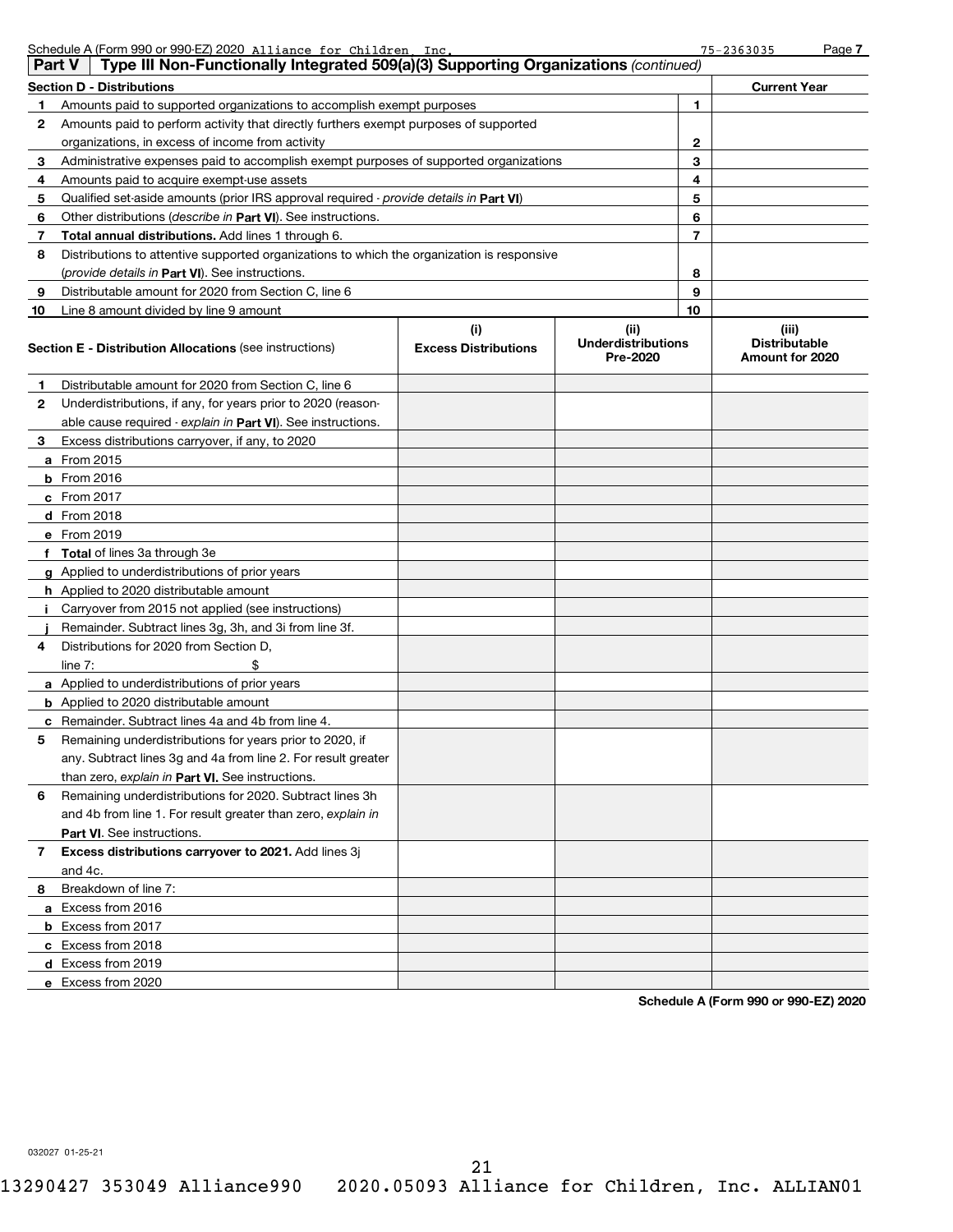| Schedule A (Form 990 or 990-EZ) 2020 Alliance for Children, Inc.                                                                                                                                                                                                                                                                                                                                                                                                                                                                                                                                       | $75 - 2363035$                       | Page 8 |
|--------------------------------------------------------------------------------------------------------------------------------------------------------------------------------------------------------------------------------------------------------------------------------------------------------------------------------------------------------------------------------------------------------------------------------------------------------------------------------------------------------------------------------------------------------------------------------------------------------|--------------------------------------|--------|
| Part VI<br>Supplemental Information. Provide the explanations required by Part II, line 10; Part II, line 17a or 17b; Part III, line 12;<br>Part IV, Section A, lines 1, 2, 3b, 3c, 4b, 4c, 5a, 6, 9a, 9b, 9c, 11a, 11b, and 11c; Part IV, Section B, lines 1 and 2; Part IV, Section C,<br>line 1; Part IV, Section D, lines 2 and 3; Part IV, Section E, lines 1c, 2a, 2b, 3a, and 3b; Part V, line 1; Part V, Section B, line 1e; Part V,<br>Section D, lines 5, 6, and 8; and Part V, Section E, lines 2, 5, and 6. Also complete this part for any additional information.<br>(See instructions.) |                                      |        |
| Schedule A, Part II, Line 10, Explanation for Other Income:                                                                                                                                                                                                                                                                                                                                                                                                                                                                                                                                            |                                      |        |
| Other                                                                                                                                                                                                                                                                                                                                                                                                                                                                                                                                                                                                  |                                      |        |
|                                                                                                                                                                                                                                                                                                                                                                                                                                                                                                                                                                                                        |                                      |        |
| 2016 Amount: \$ 31,613.                                                                                                                                                                                                                                                                                                                                                                                                                                                                                                                                                                                |                                      |        |
| 2019 Amount: \$ 4,648.                                                                                                                                                                                                                                                                                                                                                                                                                                                                                                                                                                                 |                                      |        |
|                                                                                                                                                                                                                                                                                                                                                                                                                                                                                                                                                                                                        |                                      |        |
|                                                                                                                                                                                                                                                                                                                                                                                                                                                                                                                                                                                                        |                                      |        |
|                                                                                                                                                                                                                                                                                                                                                                                                                                                                                                                                                                                                        |                                      |        |
|                                                                                                                                                                                                                                                                                                                                                                                                                                                                                                                                                                                                        |                                      |        |
|                                                                                                                                                                                                                                                                                                                                                                                                                                                                                                                                                                                                        |                                      |        |
|                                                                                                                                                                                                                                                                                                                                                                                                                                                                                                                                                                                                        |                                      |        |
|                                                                                                                                                                                                                                                                                                                                                                                                                                                                                                                                                                                                        |                                      |        |
|                                                                                                                                                                                                                                                                                                                                                                                                                                                                                                                                                                                                        |                                      |        |
|                                                                                                                                                                                                                                                                                                                                                                                                                                                                                                                                                                                                        |                                      |        |
|                                                                                                                                                                                                                                                                                                                                                                                                                                                                                                                                                                                                        |                                      |        |
|                                                                                                                                                                                                                                                                                                                                                                                                                                                                                                                                                                                                        |                                      |        |
|                                                                                                                                                                                                                                                                                                                                                                                                                                                                                                                                                                                                        |                                      |        |
|                                                                                                                                                                                                                                                                                                                                                                                                                                                                                                                                                                                                        |                                      |        |
|                                                                                                                                                                                                                                                                                                                                                                                                                                                                                                                                                                                                        |                                      |        |
|                                                                                                                                                                                                                                                                                                                                                                                                                                                                                                                                                                                                        |                                      |        |
|                                                                                                                                                                                                                                                                                                                                                                                                                                                                                                                                                                                                        |                                      |        |
|                                                                                                                                                                                                                                                                                                                                                                                                                                                                                                                                                                                                        |                                      |        |
|                                                                                                                                                                                                                                                                                                                                                                                                                                                                                                                                                                                                        |                                      |        |
|                                                                                                                                                                                                                                                                                                                                                                                                                                                                                                                                                                                                        |                                      |        |
|                                                                                                                                                                                                                                                                                                                                                                                                                                                                                                                                                                                                        |                                      |        |
|                                                                                                                                                                                                                                                                                                                                                                                                                                                                                                                                                                                                        |                                      |        |
|                                                                                                                                                                                                                                                                                                                                                                                                                                                                                                                                                                                                        |                                      |        |
|                                                                                                                                                                                                                                                                                                                                                                                                                                                                                                                                                                                                        |                                      |        |
|                                                                                                                                                                                                                                                                                                                                                                                                                                                                                                                                                                                                        |                                      |        |
|                                                                                                                                                                                                                                                                                                                                                                                                                                                                                                                                                                                                        |                                      |        |
|                                                                                                                                                                                                                                                                                                                                                                                                                                                                                                                                                                                                        |                                      |        |
| 032028 01-25-21<br>22                                                                                                                                                                                                                                                                                                                                                                                                                                                                                                                                                                                  | Schedule A (Form 990 or 990-EZ) 2020 |        |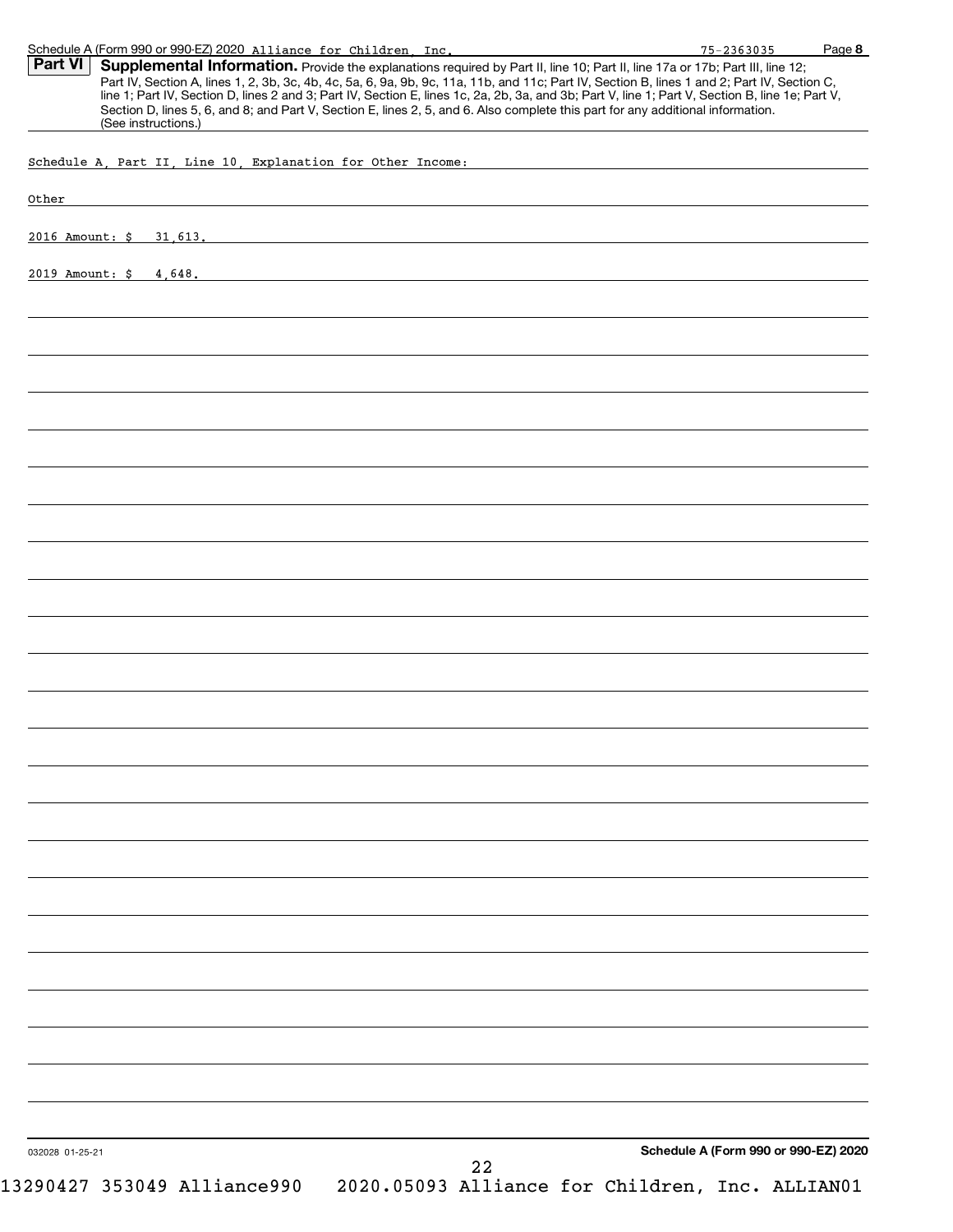023171 04-01-20

# **Identification of Excess Contributions Included on Part II, Line 5 Schedule A 2020**

## **\*\* Do Not File \*\***

**\*\*\* Not Open to Public Inspection \*\*\***

| <b>Contributor's Name</b>                                 | <b>Total</b><br><b>Contributions</b> | <b>Excess</b><br><b>Contributions</b> |
|-----------------------------------------------------------|--------------------------------------|---------------------------------------|
| Jane & John Justin Foundation                             | 1,000,000.                           | 299,196.                              |
| Amon G. Carter Foundation                                 | 1,600,000.                           | 899,196.                              |
| Morris Foundation                                         | 2,150,000.                           | 1,449,196.                            |
| Rees Jones Foundation                                     | 2,000,000                            | 1,299,196.                            |
| Bird Family Foundation                                    | 753,000                              | 52,196.                               |
|                                                           |                                      |                                       |
|                                                           |                                      |                                       |
|                                                           |                                      |                                       |
|                                                           |                                      |                                       |
|                                                           |                                      |                                       |
|                                                           |                                      |                                       |
|                                                           |                                      |                                       |
|                                                           |                                      |                                       |
|                                                           |                                      |                                       |
|                                                           |                                      |                                       |
|                                                           |                                      |                                       |
|                                                           |                                      |                                       |
|                                                           |                                      |                                       |
|                                                           |                                      |                                       |
|                                                           |                                      |                                       |
|                                                           |                                      |                                       |
|                                                           |                                      |                                       |
|                                                           |                                      |                                       |
|                                                           |                                      |                                       |
|                                                           |                                      |                                       |
| Total Excess Contributions to Schedule A, Part II, Line 5 |                                      | 3,998,980.                            |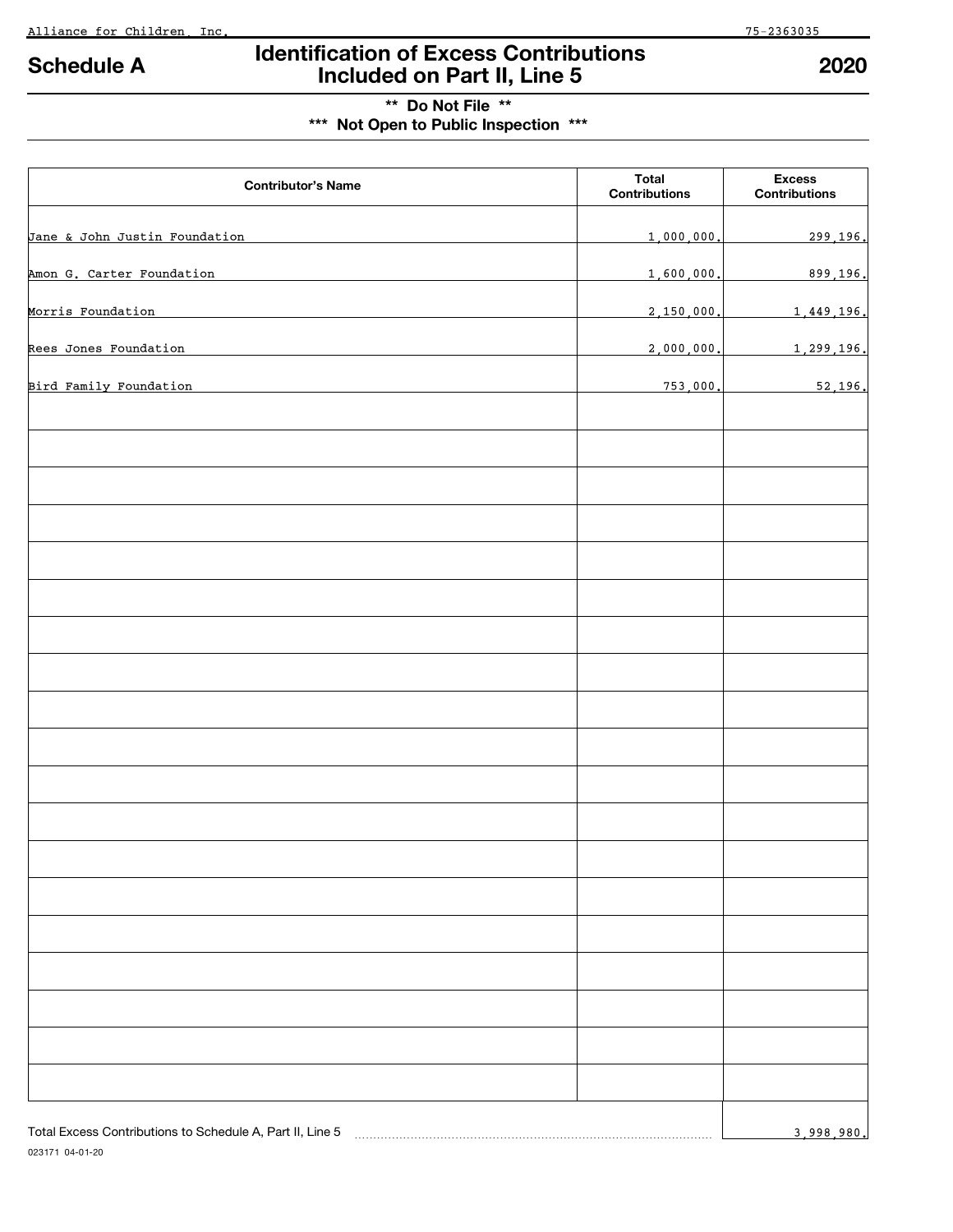**(Form 990, 990-EZ,**

Department of the Treasury Internal Revenue Service

Name of the organization

\*\* PUBLIC DISCLOSURE COPY \*\*

## **Schedule B Schedule of Contributors**

**or 990-PF) | Attach to Form 990, Form 990-EZ, or Form 990-PF. | Go to www.irs.gov/Form990 for the latest information.** OMB No. 1545-0047

**2020**

**Employer identification number**

Alliance for Children, Inc. 75-2363035

| Organization type (check one): |  |
|--------------------------------|--|
|--------------------------------|--|

| Filers of:         | Section:                                                                    |
|--------------------|-----------------------------------------------------------------------------|
| Form 990 or 990-FZ | $501(c)$ (3) (enter number) organization<br>$\mathbf{x}$                    |
|                    | $4947(a)(1)$ nonexempt charitable trust not treated as a private foundation |
|                    | 527 political organization                                                  |
| Form 990-PF        | 501(c)(3) exempt private foundation                                         |
|                    | 4947(a)(1) nonexempt charitable trust treated as a private foundation       |
|                    | 501(c)(3) taxable private foundation                                        |

Check if your organization is covered by the General Rule or a Special Rule.

**Note:**  Only a section 501(c)(7), (8), or (10) organization can check boxes for both the General Rule and a Special Rule. See instructions.

## **General Rule**

For an organization filing Form 990, 990-EZ, or 990-PF that received, during the year, contributions totaling \$5,000 or more (in money or property) from any one contributor. Complete Parts I and II. See instructions for determining a contributor's total contributions.  $\mathcal{L}_{\mathcal{A}}$ 

## **Special Rules**

|  | $\sqrt{x}$ For an organization described in section 501(c)(3) filing Form 990 or 990-EZ that met the 33 1/3% support test of the regulations under    |
|--|-------------------------------------------------------------------------------------------------------------------------------------------------------|
|  | sections 509(a)(1) and 170(b)(1)(A)(vi), that checked Schedule A (Form 990 or 990-EZ), Part II, line 13, 16a, or 16b, and that received from          |
|  | any one contributor, during the year, total contributions of the greater of (1) \$5,000; or (2) 2% of the amount on (i) Form 990, Part VIII, line 1h; |
|  | or (ii) Form 990-EZ, line 1. Complete Parts I and II.                                                                                                 |

For an organization described in section 501(c)(7), (8), or (10) filing Form 990 or 990-EZ that received from any one contributor, during the year, total contributions of more than \$1,000 exclusively for religious, charitable, scientific, literary, or educational purposes, or for the prevention of cruelty to children or animals. Complete Parts I (entering "N/A" in column (b) instead of the contributor name and address), II, and III.  $\mathcal{L}_{\mathcal{A}}$ 

purpose. Don't complete any of the parts unless the General Rule applies to this organization because it received nonexclusively year, contributions *exclusively* for religious, charitable, etc., purposes, but no such contributions totaled more than \$1,000. If this box is checked, enter here the total contributions that were received during the year for an exclusively religious, charitable, etc., For an organization described in section 501(c)(7), (8), or (10) filing Form 990 or 990-EZ that received from any one contributor, during the religious, charitable, etc., contributions totaling \$5,000 or more during the year  $\ldots$  $\ldots$  $\ldots$  $\ldots$  $\ldots$  $\ldots$  $\mathcal{L}_{\mathcal{A}}$ 

**Caution:**  An organization that isn't covered by the General Rule and/or the Special Rules doesn't file Schedule B (Form 990, 990-EZ, or 990-PF), but it **must** answer "No" on Part IV, line 2, of its Form 990; or check the box on line H of its Form 990-EZ or on its Form 990-PF, Part I, line 2, to certify that it doesn't meet the filing requirements of Schedule B (Form 990, 990-EZ, or 990-PF).

LHA For Paperwork Reduction Act Notice, see the instructions for Form 990, 990-EZ, or 990-PF. Schedule B (Form 990, 990-EZ, or 990-PF) (2020)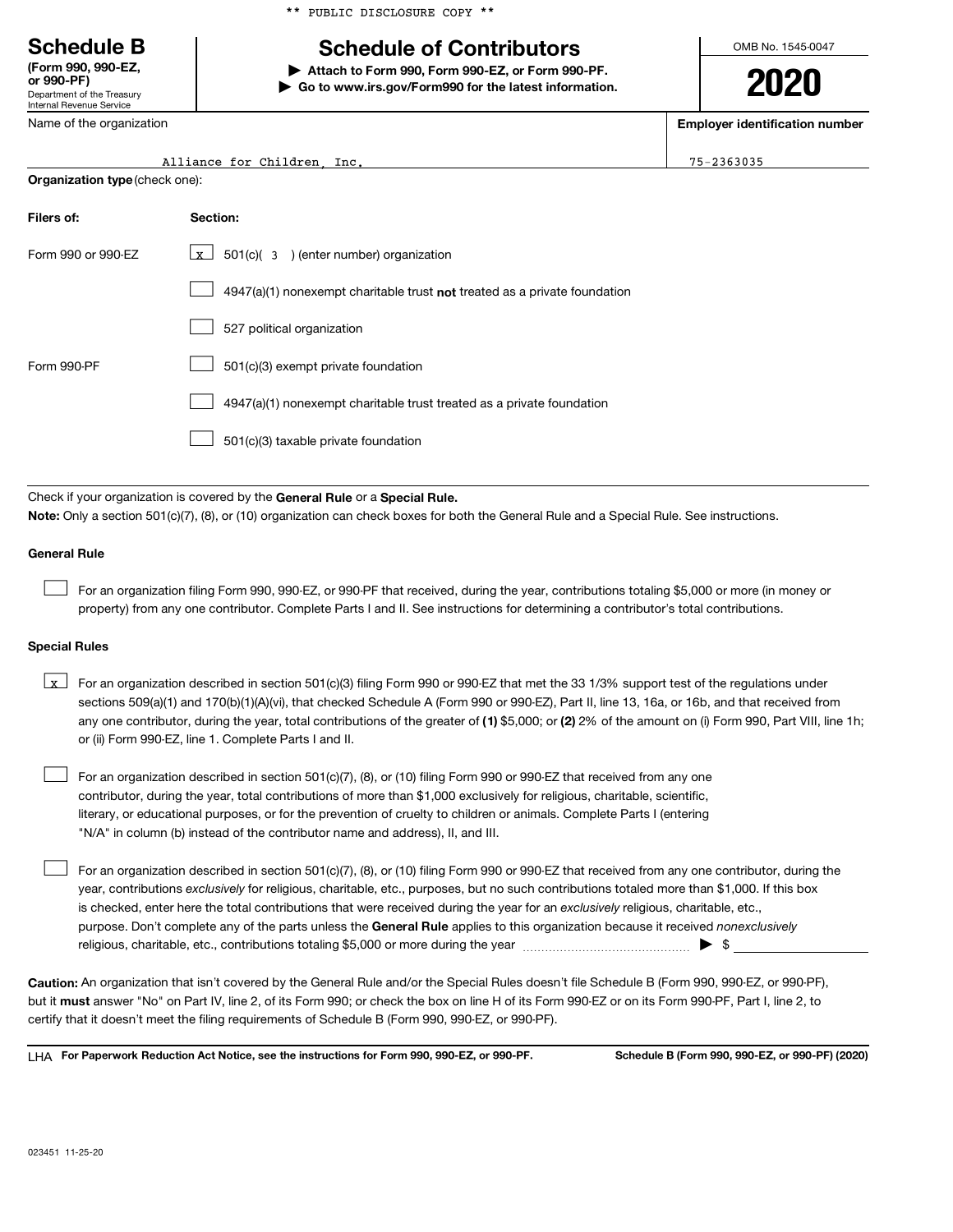| Schedule B (Form 990, 990-EZ, or 990-PF) (2020) | Page |
|-------------------------------------------------|------|
|-------------------------------------------------|------|

Name of organization

**Employer identification number**

**2**

Alliance for Children, Inc. 75-2363035

| Part I     | <b>Contributors</b> (see instructions). Use duplicate copies of Part I if additional space is needed. |                                   |                                                                                                             |
|------------|-------------------------------------------------------------------------------------------------------|-----------------------------------|-------------------------------------------------------------------------------------------------------------|
| (a)<br>No. | (b)<br>Name, address, and ZIP + 4                                                                     | (c)<br><b>Total contributions</b> | (d)<br>Type of contribution                                                                                 |
| 1          |                                                                                                       | \$<br>2,000,000.                  | $\mathbf{x}$<br>Person<br>Payroll<br>Noncash<br>(Complete Part II for<br>noncash contributions.)            |
| (a)<br>No. | (b)<br>Name, address, and ZIP + 4                                                                     | (c)<br><b>Total contributions</b> | (d)<br>Type of contribution                                                                                 |
| 2          |                                                                                                       | \$<br>2,075,000.                  | $\mathbf{x}$<br>Person<br>Payroll<br>Noncash<br>(Complete Part II for<br>noncash contributions.)            |
| (a)<br>No. | (b)<br>Name, address, and ZIP + 4                                                                     | (c)<br><b>Total contributions</b> | (d)<br>Type of contribution                                                                                 |
| 3          |                                                                                                       | \$<br>850,000.                    | $\mathbf{x}$<br>Person<br>Payroll<br>Noncash<br>(Complete Part II for<br>noncash contributions.)            |
| (a)<br>No. | (b)<br>Name, address, and ZIP + 4                                                                     | (c)<br><b>Total contributions</b> | (d)<br>Type of contribution                                                                                 |
| 4          |                                                                                                       | \$<br>753,000.                    | $\mathbf{x}$<br>Person<br>Payroll<br>Noncash<br>(Complete Part II for<br>noncash contributions.)            |
| (a)<br>No. | (b)<br>Name, address, and ZIP + 4                                                                     | (c)<br><b>Total contributions</b> | (d)<br>Type of contribution                                                                                 |
| 5          |                                                                                                       | \$<br>500,000.                    | $\overline{\mathbf{x}}$<br>Person<br>Payroll<br>Noncash<br>(Complete Part II for<br>noncash contributions.) |
| (a)<br>No. | (b)<br>Name, address, and ZIP + 4                                                                     | (c)<br><b>Total contributions</b> | (d)<br>Type of contribution                                                                                 |
| 6          |                                                                                                       | \$<br>210,000.                    | $\mathbf{x}$<br>Person<br>Payroll<br>Noncash<br>(Complete Part II for<br>noncash contributions.)            |

023452 11-25-20 **Schedule B (Form 990, 990-EZ, or 990-PF) (2020)**

24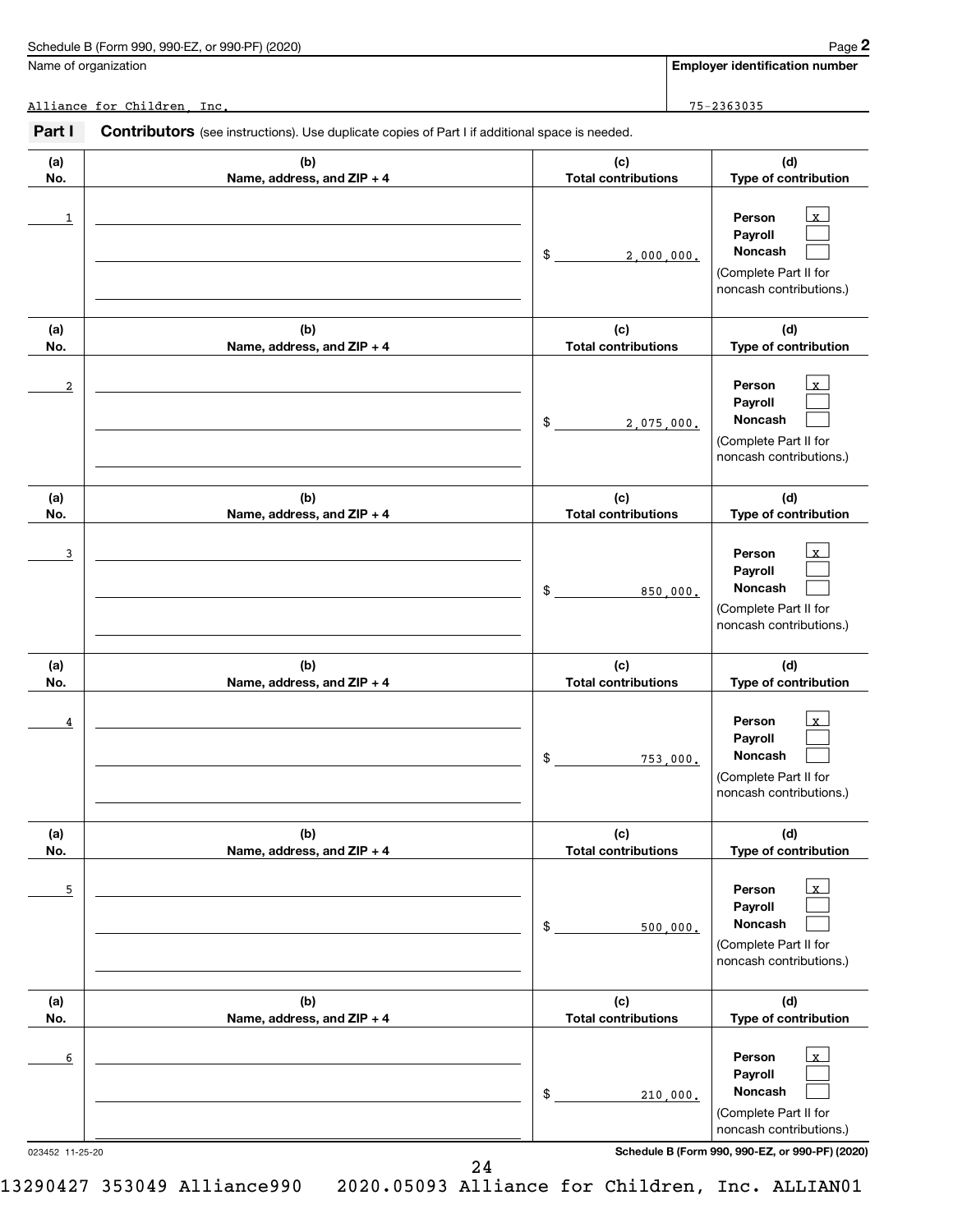Name of organization

**Employer identification number**

**2**

Alliance for Children, Inc. 75-2363035

| Part I     | Contributors (see instructions). Use duplicate copies of Part I if additional space is needed. |                                   |                                                                                                             |
|------------|------------------------------------------------------------------------------------------------|-----------------------------------|-------------------------------------------------------------------------------------------------------------|
| (a)<br>No. | (b)<br>Name, address, and ZIP + 4                                                              | (c)<br><b>Total contributions</b> | (d)<br>Type of contribution                                                                                 |
| 7          |                                                                                                | \$<br>200,000.                    | $\mathbf{x}$<br>Person<br>Payroll<br>Noncash<br>(Complete Part II for<br>noncash contributions.)            |
| (a)<br>No. | (b)<br>Name, address, and ZIP + 4                                                              | (c)<br><b>Total contributions</b> | (d)<br>Type of contribution                                                                                 |
| 8          |                                                                                                | \$<br>200,000.                    | $\mathbf{x}$<br>Person<br>Payroll<br>Noncash<br>(Complete Part II for<br>noncash contributions.)            |
| (a)<br>No. | (b)<br>Name, address, and ZIP + 4                                                              | (c)<br><b>Total contributions</b> | (d)<br>Type of contribution                                                                                 |
| 9          |                                                                                                | \$<br>500,000.                    | $\overline{\mathbf{x}}$<br>Person<br>Payroll<br>Noncash<br>(Complete Part II for<br>noncash contributions.) |
| (a)<br>No. | (b)<br>Name, address, and ZIP + 4                                                              | (c)<br><b>Total contributions</b> | (d)<br>Type of contribution                                                                                 |
|            |                                                                                                | \$                                | Person<br>Payroll<br>Noncash<br>(Complete Part II for<br>noncash contributions.)                            |
| (a)<br>No. | (b)<br>Name, address, and ZIP + 4                                                              | (c)<br><b>Total contributions</b> | (d)<br>Type of contribution                                                                                 |
|            |                                                                                                | \$                                | Person<br>Payroll<br>Noncash<br>(Complete Part II for<br>noncash contributions.)                            |
| (a)<br>No. | (b)<br>Name, address, and ZIP + 4                                                              | (c)<br><b>Total contributions</b> | (d)<br>Type of contribution                                                                                 |
|            |                                                                                                | \$                                | Person<br>Payroll<br>Noncash<br>(Complete Part II for<br>noncash contributions.)                            |

023452 11-25-20 **Schedule B (Form 990, 990-EZ, or 990-PF) (2020)**

25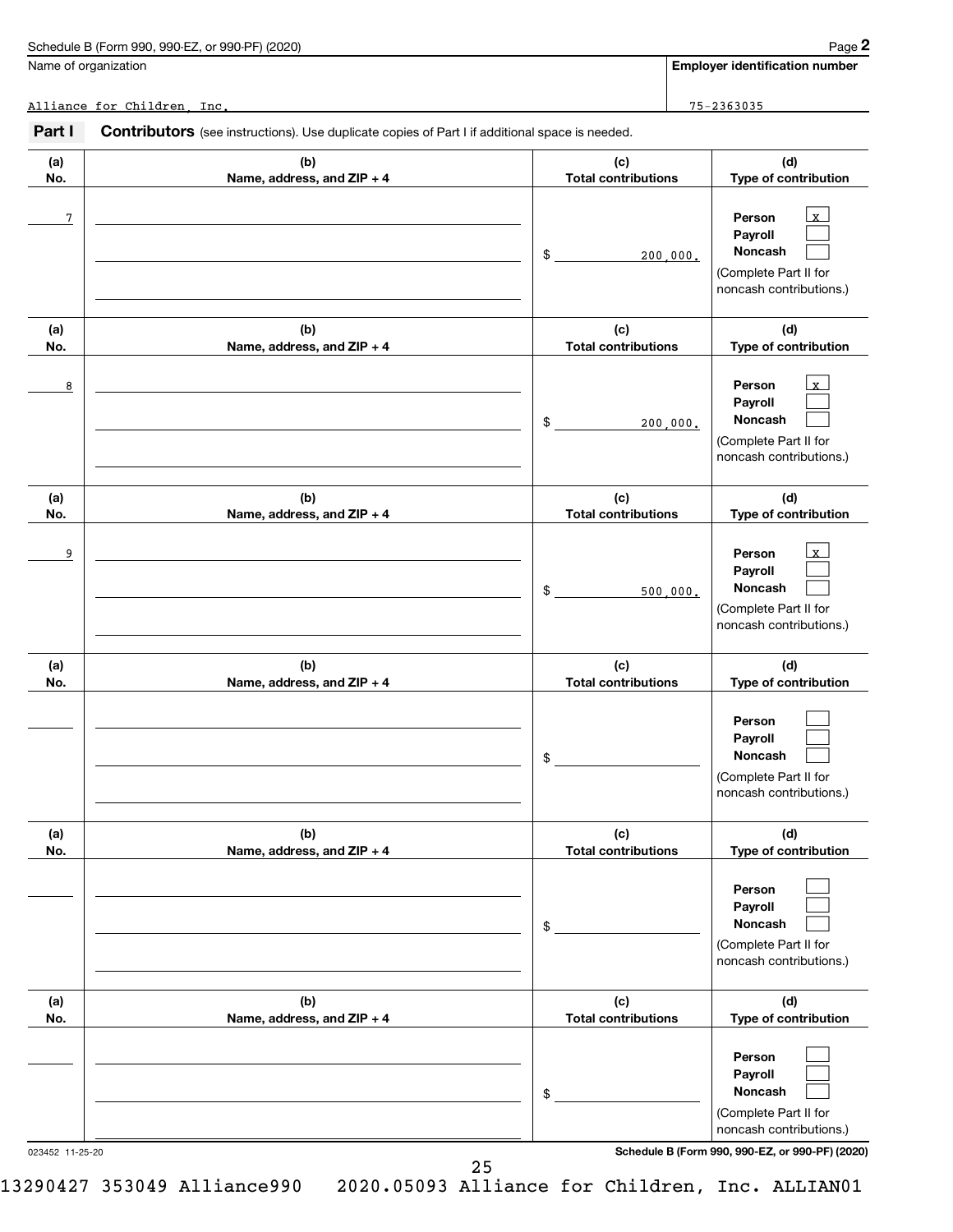Name of organization

**Employer identification number**

Alliance for Children, Inc. 75-2363035

| Part II                      | Noncash Property (see instructions). Use duplicate copies of Part II if additional space is needed. |                                                 |                      |
|------------------------------|-----------------------------------------------------------------------------------------------------|-------------------------------------------------|----------------------|
| (a)<br>No.<br>from<br>Part I | (b)<br>Description of noncash property given                                                        | (c)<br>FMV (or estimate)<br>(See instructions.) | (d)<br>Date received |
|                              |                                                                                                     | \$                                              |                      |
| (a)<br>No.<br>from<br>Part I | (b)<br>Description of noncash property given                                                        | (c)<br>FMV (or estimate)<br>(See instructions.) | (d)<br>Date received |
|                              |                                                                                                     | \$                                              |                      |
| (a)<br>No.<br>from<br>Part I | (b)<br>Description of noncash property given                                                        | (c)<br>FMV (or estimate)<br>(See instructions.) | (d)<br>Date received |
|                              |                                                                                                     | \$                                              |                      |
| (a)<br>No.<br>from<br>Part I | (b)<br>Description of noncash property given                                                        | (c)<br>FMV (or estimate)<br>(See instructions.) | (d)<br>Date received |
|                              |                                                                                                     | \$                                              |                      |
| (a)<br>No.<br>from<br>Part I | (b)<br>Description of noncash property given                                                        | (c)<br>FMV (or estimate)<br>(See instructions.) | (d)<br>Date received |
|                              |                                                                                                     | \$                                              |                      |
| (a)<br>No.<br>from<br>Part I | (b)<br>Description of noncash property given                                                        | (c)<br>FMV (or estimate)<br>(See instructions.) | (d)<br>Date received |
|                              |                                                                                                     | \$                                              |                      |

26

023453 11-25-20 **Schedule B (Form 990, 990-EZ, or 990-PF) (2020)**

13290427 353049 Alliance990 2020.05093 Alliance for Children, Inc. ALLIAN01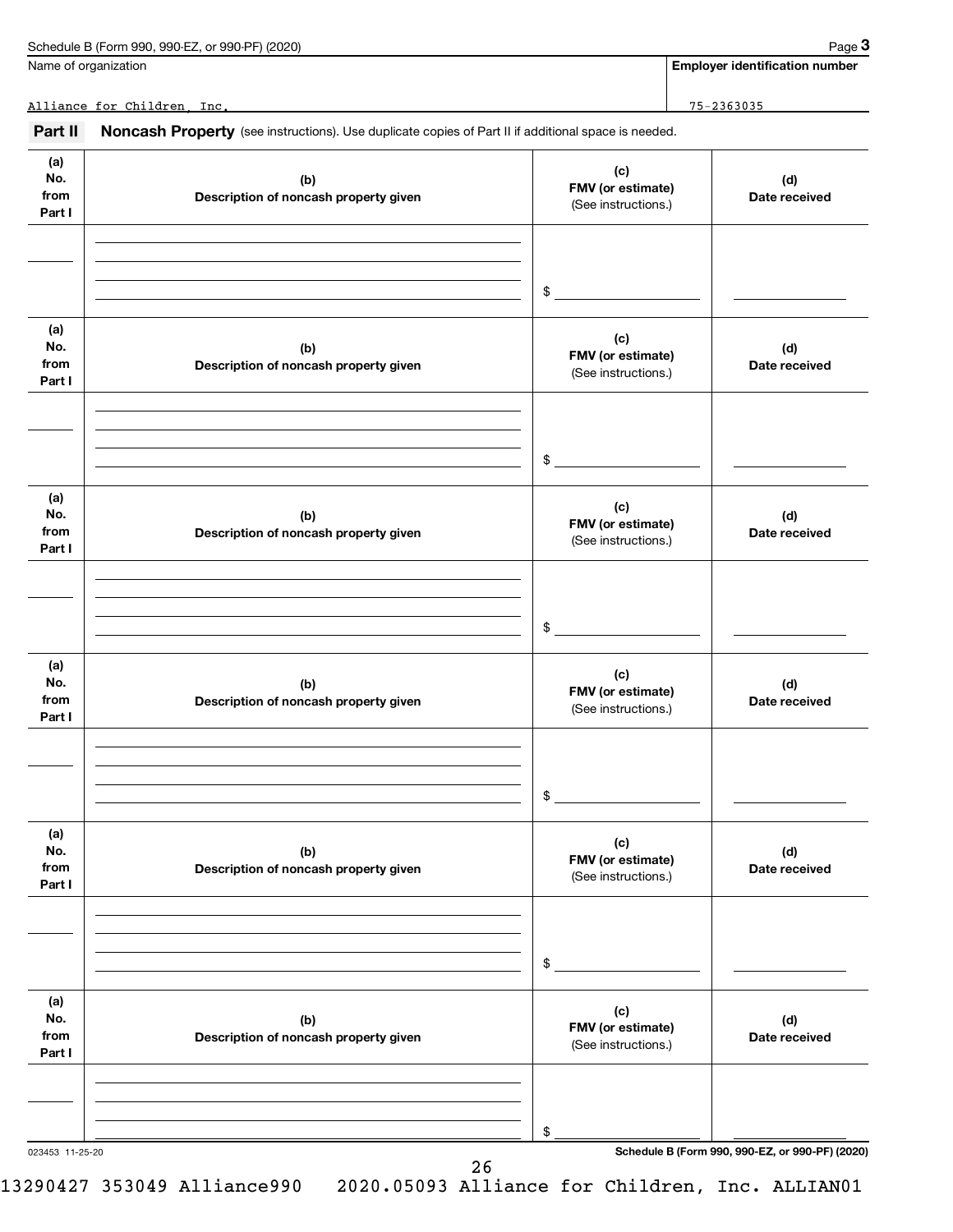|                 | Schedule B (Form 990, 990-EZ, or 990-PF) (2020)                                                                                                                                                                                                                              |                      |  | Page 4                                          |  |  |
|-----------------|------------------------------------------------------------------------------------------------------------------------------------------------------------------------------------------------------------------------------------------------------------------------------|----------------------|--|-------------------------------------------------|--|--|
|                 | Name of organization                                                                                                                                                                                                                                                         |                      |  | <b>Employer identification number</b>           |  |  |
|                 | Alliance for Children Inc.                                                                                                                                                                                                                                                   |                      |  | 75-2363035                                      |  |  |
| Part III        | Exclusively religious, charitable, etc., contributions to organizations described in section 501(c)(7), (8), or (10) that total more than \$1,000 for the year<br>from any one contributor. Complete columns (a) through (e) and the following line entry. For organizations |                      |  |                                                 |  |  |
|                 | completing Part III, enter the total of exclusively religious, charitable, etc., contributions of \$1,000 or less for the year. (Enter this info. once.) $\triangleright$ \$                                                                                                 |                      |  |                                                 |  |  |
|                 | Use duplicate copies of Part III if additional space is needed.                                                                                                                                                                                                              |                      |  |                                                 |  |  |
| (a) No.<br>from |                                                                                                                                                                                                                                                                              |                      |  |                                                 |  |  |
| Part I          | (b) Purpose of gift                                                                                                                                                                                                                                                          | (c) Use of gift      |  | (d) Description of how gift is held             |  |  |
|                 |                                                                                                                                                                                                                                                                              |                      |  |                                                 |  |  |
|                 |                                                                                                                                                                                                                                                                              |                      |  |                                                 |  |  |
|                 |                                                                                                                                                                                                                                                                              |                      |  |                                                 |  |  |
|                 |                                                                                                                                                                                                                                                                              |                      |  |                                                 |  |  |
|                 |                                                                                                                                                                                                                                                                              | (e) Transfer of gift |  |                                                 |  |  |
|                 |                                                                                                                                                                                                                                                                              |                      |  |                                                 |  |  |
|                 | Transferee's name, address, and $ZIP + 4$                                                                                                                                                                                                                                    |                      |  | Relationship of transferor to transferee        |  |  |
|                 |                                                                                                                                                                                                                                                                              |                      |  |                                                 |  |  |
|                 |                                                                                                                                                                                                                                                                              |                      |  |                                                 |  |  |
|                 |                                                                                                                                                                                                                                                                              |                      |  |                                                 |  |  |
|                 |                                                                                                                                                                                                                                                                              |                      |  |                                                 |  |  |
| (a) No.<br>from | (b) Purpose of gift                                                                                                                                                                                                                                                          | (c) Use of gift      |  | (d) Description of how gift is held             |  |  |
| Part I          |                                                                                                                                                                                                                                                                              |                      |  |                                                 |  |  |
|                 |                                                                                                                                                                                                                                                                              |                      |  |                                                 |  |  |
|                 |                                                                                                                                                                                                                                                                              |                      |  |                                                 |  |  |
|                 |                                                                                                                                                                                                                                                                              |                      |  |                                                 |  |  |
|                 |                                                                                                                                                                                                                                                                              |                      |  |                                                 |  |  |
|                 | (e) Transfer of gift                                                                                                                                                                                                                                                         |                      |  |                                                 |  |  |
|                 |                                                                                                                                                                                                                                                                              |                      |  |                                                 |  |  |
|                 | Transferee's name, address, and ZIP + 4                                                                                                                                                                                                                                      |                      |  | Relationship of transferor to transferee        |  |  |
|                 |                                                                                                                                                                                                                                                                              |                      |  |                                                 |  |  |
|                 |                                                                                                                                                                                                                                                                              |                      |  |                                                 |  |  |
|                 |                                                                                                                                                                                                                                                                              |                      |  |                                                 |  |  |
| (a) No.         |                                                                                                                                                                                                                                                                              |                      |  |                                                 |  |  |
| from<br>Part I  | (b) Purpose of gift                                                                                                                                                                                                                                                          | (c) Use of gift      |  | (d) Description of how gift is held             |  |  |
|                 |                                                                                                                                                                                                                                                                              |                      |  |                                                 |  |  |
|                 |                                                                                                                                                                                                                                                                              |                      |  |                                                 |  |  |
|                 |                                                                                                                                                                                                                                                                              |                      |  |                                                 |  |  |
|                 |                                                                                                                                                                                                                                                                              |                      |  |                                                 |  |  |
|                 |                                                                                                                                                                                                                                                                              | (e) Transfer of gift |  |                                                 |  |  |
|                 |                                                                                                                                                                                                                                                                              |                      |  |                                                 |  |  |
|                 | Transferee's name, address, and ZIP + 4                                                                                                                                                                                                                                      |                      |  | Relationship of transferor to transferee        |  |  |
|                 |                                                                                                                                                                                                                                                                              |                      |  |                                                 |  |  |
|                 |                                                                                                                                                                                                                                                                              |                      |  |                                                 |  |  |
|                 |                                                                                                                                                                                                                                                                              |                      |  |                                                 |  |  |
| (a) No.         |                                                                                                                                                                                                                                                                              |                      |  |                                                 |  |  |
| from            | (b) Purpose of gift                                                                                                                                                                                                                                                          | (c) Use of gift      |  | (d) Description of how gift is held             |  |  |
| Part I          |                                                                                                                                                                                                                                                                              |                      |  |                                                 |  |  |
|                 |                                                                                                                                                                                                                                                                              |                      |  |                                                 |  |  |
|                 |                                                                                                                                                                                                                                                                              |                      |  |                                                 |  |  |
|                 |                                                                                                                                                                                                                                                                              |                      |  |                                                 |  |  |
|                 |                                                                                                                                                                                                                                                                              | (e) Transfer of gift |  |                                                 |  |  |
|                 |                                                                                                                                                                                                                                                                              |                      |  |                                                 |  |  |
|                 | Transferee's name, address, and ZIP + 4                                                                                                                                                                                                                                      |                      |  | Relationship of transferor to transferee        |  |  |
|                 |                                                                                                                                                                                                                                                                              |                      |  |                                                 |  |  |
|                 |                                                                                                                                                                                                                                                                              |                      |  |                                                 |  |  |
|                 |                                                                                                                                                                                                                                                                              |                      |  |                                                 |  |  |
|                 |                                                                                                                                                                                                                                                                              |                      |  |                                                 |  |  |
| 023454 11-25-20 |                                                                                                                                                                                                                                                                              |                      |  | Schedule B (Form 990, 990-EZ, or 990-PF) (2020) |  |  |
|                 |                                                                                                                                                                                                                                                                              | 27                   |  |                                                 |  |  |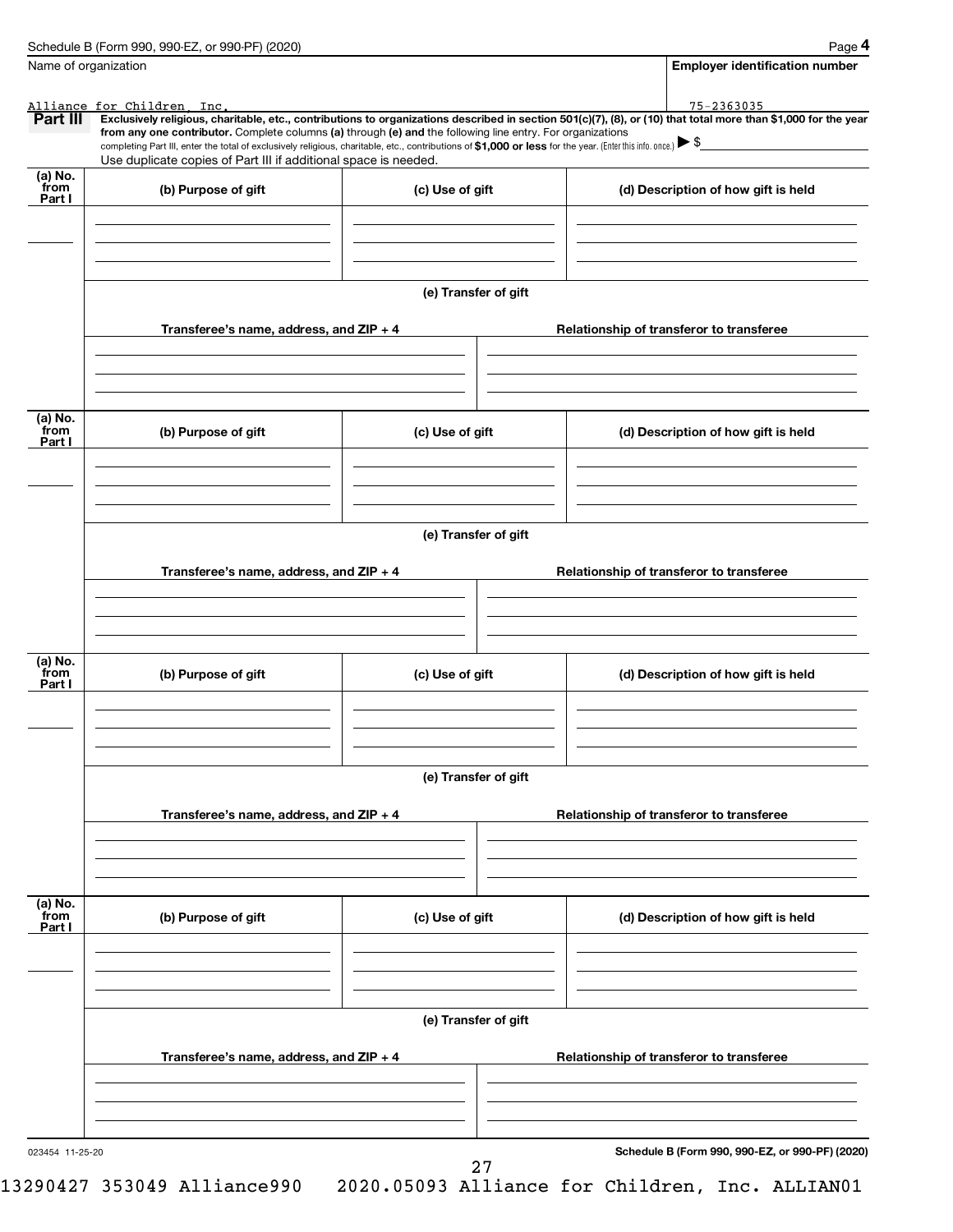| <b>SCHEDULE D</b> |  |  |  |
|-------------------|--|--|--|
|                   |  |  |  |
|                   |  |  |  |

### Department of the Treasury Internal Revenue Service

**(Form 990) | Complete if the organization answered "Yes" on Form 990, Part IV, line 6, 7, 8, 9, 10, 11a, 11b, 11c, 11d, 11e, 11f, 12a, or 12b. SCHEDULE D Supplemental Financial Statements**<br> **Form 990 2020**<br> **Part IV** line 6.7.8.9.10, 11a, 11b, 11d, 11d, 11d, 11d, 11d, 12a, 9r.12b

**| Attach to Form 990. |Go to www.irs.gov/Form990 for instructions and the latest information.**



| <b>Employer identification number</b><br>Name of the organization |
|-------------------------------------------------------------------|
|-------------------------------------------------------------------|

|              |                          | Alliance for Children, Inc.                                                                                                                                                                                                                                                                | $75 - 2363035$                                     |
|--------------|--------------------------|--------------------------------------------------------------------------------------------------------------------------------------------------------------------------------------------------------------------------------------------------------------------------------------------|----------------------------------------------------|
| Part I       |                          | Organizations Maintaining Donor Advised Funds or Other Similar Funds or Accounts. Complete if the                                                                                                                                                                                          |                                                    |
|              |                          | organization answered "Yes" on Form 990, Part IV, line 6.                                                                                                                                                                                                                                  |                                                    |
|              |                          | (a) Donor advised funds                                                                                                                                                                                                                                                                    | (b) Funds and other accounts                       |
| 1.           |                          |                                                                                                                                                                                                                                                                                            |                                                    |
| 2            |                          | Aggregate value of contributions to (during year)                                                                                                                                                                                                                                          |                                                    |
| з            |                          | Aggregate value of grants from (during year)                                                                                                                                                                                                                                               |                                                    |
| 4            |                          |                                                                                                                                                                                                                                                                                            |                                                    |
| 5            |                          | Did the organization inform all donors and donor advisors in writing that the assets held in donor advised funds                                                                                                                                                                           |                                                    |
|              |                          |                                                                                                                                                                                                                                                                                            | Yes<br>No                                          |
| 6            |                          | Did the organization inform all grantees, donors, and donor advisors in writing that grant funds can be used only                                                                                                                                                                          |                                                    |
|              |                          | for charitable purposes and not for the benefit of the donor or donor advisor, or for any other purpose conferring                                                                                                                                                                         |                                                    |
|              |                          |                                                                                                                                                                                                                                                                                            | Yes<br>No                                          |
| Part II      |                          | Conservation Easements. Complete if the organization answered "Yes" on Form 990, Part IV, line 7.                                                                                                                                                                                          |                                                    |
| 1            |                          | Purpose(s) of conservation easements held by the organization (check all that apply).                                                                                                                                                                                                      |                                                    |
|              |                          | Preservation of land for public use (for example, recreation or education)                                                                                                                                                                                                                 | Preservation of a historically important land area |
|              |                          | Protection of natural habitat                                                                                                                                                                                                                                                              | Preservation of a certified historic structure     |
|              |                          | Preservation of open space                                                                                                                                                                                                                                                                 |                                                    |
| 2            |                          | Complete lines 2a through 2d if the organization held a qualified conservation contribution in the form of a conservation easement on the last                                                                                                                                             |                                                    |
|              |                          | day of the tax year.                                                                                                                                                                                                                                                                       | Held at the End of the Tax Year                    |
| а            |                          |                                                                                                                                                                                                                                                                                            | 2a                                                 |
| b            |                          |                                                                                                                                                                                                                                                                                            | 2b                                                 |
| c            |                          |                                                                                                                                                                                                                                                                                            | 2c                                                 |
| d            |                          | Number of conservation easements included in (c) acquired after 7/25/06, and not on a historic structure                                                                                                                                                                                   |                                                    |
|              |                          | listed in the National Register [11] matter and the National Register [11] matter is not all the National Register [11] matter is not all the National Register [11] matter is not all the National Register [11] matter is no                                                             | 2d                                                 |
| 3            |                          | Number of conservation easements modified, transferred, released, extinguished, or terminated by the organization during the tax                                                                                                                                                           |                                                    |
|              | $\mathsf{year}$          |                                                                                                                                                                                                                                                                                            |                                                    |
| 4            |                          | Number of states where property subject to conservation easement is located >                                                                                                                                                                                                              |                                                    |
| 5            |                          | Does the organization have a written policy regarding the periodic monitoring, inspection, handling of                                                                                                                                                                                     |                                                    |
|              |                          | violations, and enforcement of the conservation easements it holds?                                                                                                                                                                                                                        | Yes<br>No                                          |
| 6            |                          | Staff and volunteer hours devoted to monitoring, inspecting, handling of violations, and enforcing conservation easements during the year                                                                                                                                                  |                                                    |
|              |                          |                                                                                                                                                                                                                                                                                            |                                                    |
| 7            |                          | Amount of expenses incurred in monitoring, inspecting, handling of violations, and enforcing conservation easements during the year                                                                                                                                                        |                                                    |
|              | $\blacktriangleright$ \$ |                                                                                                                                                                                                                                                                                            |                                                    |
| 8            |                          | Does each conservation easement reported on line 2(d) above satisfy the requirements of section 170(h)(4)(B)(i)                                                                                                                                                                            |                                                    |
|              |                          |                                                                                                                                                                                                                                                                                            | Yes<br>No                                          |
| 9            |                          | In Part XIII, describe how the organization reports conservation easements in its revenue and expense statement and                                                                                                                                                                        |                                                    |
|              |                          | balance sheet, and include, if applicable, the text of the footnote to the organization's financial statements that describes the                                                                                                                                                          |                                                    |
|              | Part III                 | organization's accounting for conservation easements.<br>Organizations Maintaining Collections of Art, Historical Treasures, or Other Similar Assets.                                                                                                                                      |                                                    |
|              |                          | Complete if the organization answered "Yes" on Form 990, Part IV, line 8.                                                                                                                                                                                                                  |                                                    |
|              |                          | 1a If the organization elected, as permitted under FASB ASC 958, not to report in its revenue statement and balance sheet works                                                                                                                                                            |                                                    |
|              |                          |                                                                                                                                                                                                                                                                                            |                                                    |
|              |                          | of art, historical treasures, or other similar assets held for public exhibition, education, or research in furtherance of public<br>service, provide in Part XIII the text of the footnote to its financial statements that describes these items.                                        |                                                    |
|              |                          |                                                                                                                                                                                                                                                                                            |                                                    |
| b            |                          | If the organization elected, as permitted under FASB ASC 958, to report in its revenue statement and balance sheet works of<br>art, historical treasures, or other similar assets held for public exhibition, education, or research in furtherance of public service,                     |                                                    |
|              |                          | provide the following amounts relating to these items:                                                                                                                                                                                                                                     |                                                    |
|              |                          |                                                                                                                                                                                                                                                                                            |                                                    |
|              |                          | (i) Revenue included on Form 990, Part VIII, line 1 $\ldots$ $\ldots$ $\ldots$ $\ldots$ $\ldots$ $\ldots$ $\ldots$ $\ldots$ $\ldots$ $\ldots$ $\ldots$ $\ldots$ $\ldots$<br>(ii) Assets included in Form 990, Part X [11] [2000] [2010] Assets included in Form 990, Part X [11] [11] [201 | $\blacktriangleright$ \$                           |
| $\mathbf{2}$ |                          | If the organization received or held works of art, historical treasures, or other similar assets for financial gain, provide                                                                                                                                                               |                                                    |
|              |                          | the following amounts required to be reported under FASB ASC 958 relating to these items:                                                                                                                                                                                                  |                                                    |
|              |                          |                                                                                                                                                                                                                                                                                            | \$                                                 |
|              |                          | b Assets included in Form 990, Part X [11] Marten and Martin and Martin Assets included in Form 990, Part X [11] Marten and Martin Assets included in Form 990, Part X [11] Marten and Marten and Martin Assets in Marten and                                                              | \$                                                 |
|              |                          | LHA For Paperwork Reduction Act Notice, see the Instructions for Form 990.                                                                                                                                                                                                                 | Schedule D (Form 990) 2020                         |
|              | 032051 12-01-20          |                                                                                                                                                                                                                                                                                            |                                                    |
|              |                          | 28                                                                                                                                                                                                                                                                                         |                                                    |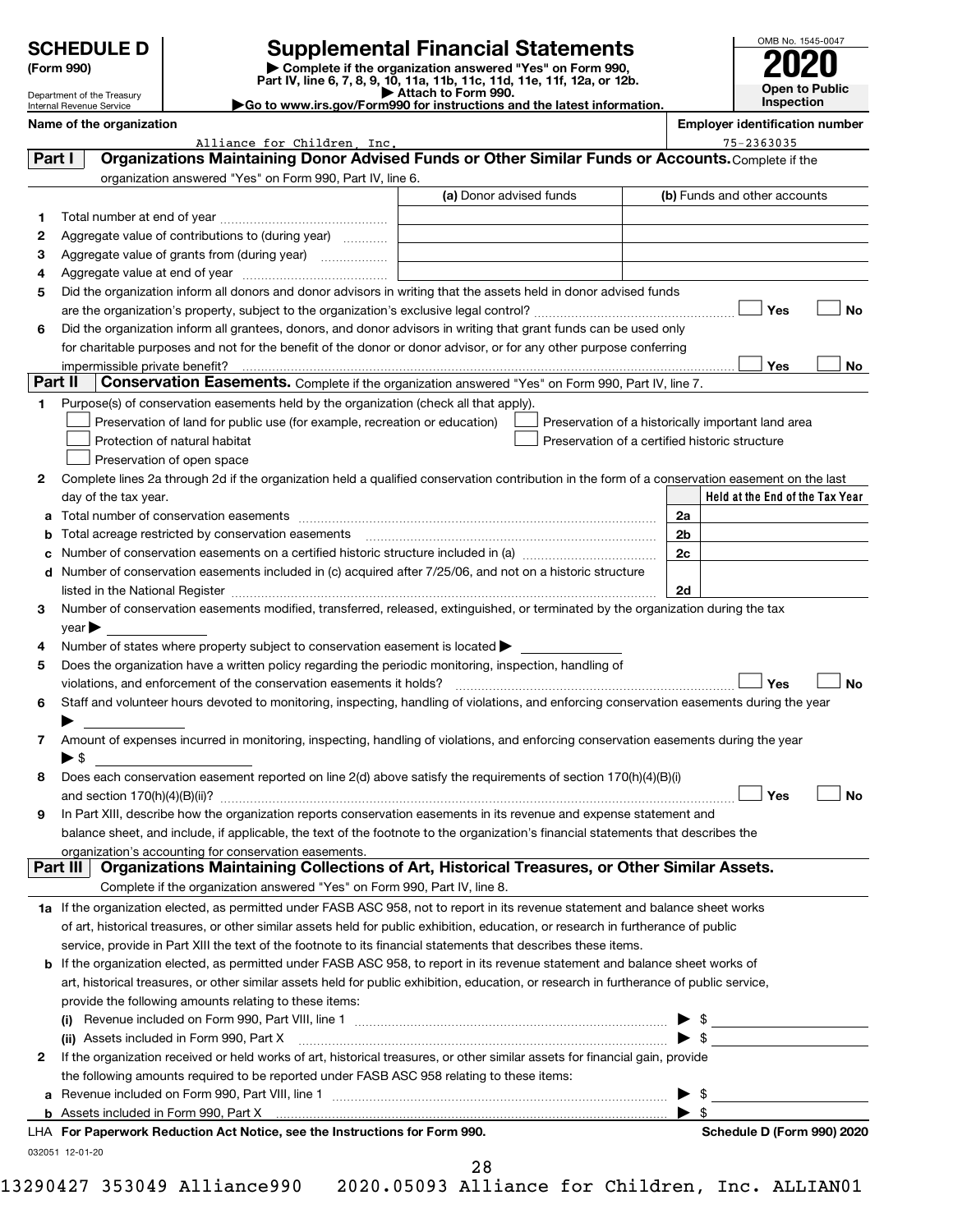|               | Schedule D (Form 990) 2020                                                                                                           | Alliance for Children Inc.              |   |                |                                                                                                                                                                                                                                     |              |              |                 | 75-2363035           |                     |            | Page 2    |
|---------------|--------------------------------------------------------------------------------------------------------------------------------------|-----------------------------------------|---|----------------|-------------------------------------------------------------------------------------------------------------------------------------------------------------------------------------------------------------------------------------|--------------|--------------|-----------------|----------------------|---------------------|------------|-----------|
| Part III      | Organizations Maintaining Collections of Art, Historical Treasures, or Other Similar Assets(continued)                               |                                         |   |                |                                                                                                                                                                                                                                     |              |              |                 |                      |                     |            |           |
| 3             | Using the organization's acquisition, accession, and other records, check any of the following that make significant use of its      |                                         |   |                |                                                                                                                                                                                                                                     |              |              |                 |                      |                     |            |           |
|               | collection items (check all that apply):                                                                                             |                                         |   |                |                                                                                                                                                                                                                                     |              |              |                 |                      |                     |            |           |
| a             | Public exhibition                                                                                                                    | d                                       |   |                | Loan or exchange program                                                                                                                                                                                                            |              |              |                 |                      |                     |            |           |
| b             | Scholarly research                                                                                                                   | e                                       |   |                | Other <b>Community</b> Change of the Community of the Community of the Community of the Community of the Community of the Community of the Community of the Community of the Community of the Community of the Community of the Com |              |              |                 |                      |                     |            |           |
| c             | Preservation for future generations                                                                                                  |                                         |   |                |                                                                                                                                                                                                                                     |              |              |                 |                      |                     |            |           |
| 4             | Provide a description of the organization's collections and explain how they further the organization's exempt purpose in Part XIII. |                                         |   |                |                                                                                                                                                                                                                                     |              |              |                 |                      |                     |            |           |
| 5             | During the year, did the organization solicit or receive donations of art, historical treasures, or other similar assets             |                                         |   |                |                                                                                                                                                                                                                                     |              |              |                 |                      |                     |            |           |
|               |                                                                                                                                      |                                         |   |                |                                                                                                                                                                                                                                     |              |              |                 |                      | Yes                 |            | No        |
|               | Part IV<br>Escrow and Custodial Arrangements. Complete if the organization answered "Yes" on Form 990, Part IV, line 9, or           |                                         |   |                |                                                                                                                                                                                                                                     |              |              |                 |                      |                     |            |           |
|               | reported an amount on Form 990, Part X, line 21.                                                                                     |                                         |   |                |                                                                                                                                                                                                                                     |              |              |                 |                      |                     |            |           |
|               | 1a Is the organization an agent, trustee, custodian or other intermediary for contributions or other assets not included             |                                         |   |                |                                                                                                                                                                                                                                     |              |              |                 |                      |                     |            |           |
|               | on Form 990, Part X? [11] The Content of the Content of Table 1 and Table 1 and Table 1 and Table 1 and Table 1                      |                                         |   |                |                                                                                                                                                                                                                                     |              |              |                 |                      | Yes                 |            | <b>No</b> |
|               | <b>b</b> If "Yes," explain the arrangement in Part XIII and complete the following table:                                            |                                         |   |                |                                                                                                                                                                                                                                     |              |              |                 |                      |                     |            |           |
|               |                                                                                                                                      |                                         |   |                |                                                                                                                                                                                                                                     |              |              |                 |                      | Amount              |            |           |
|               | Beginning balance                                                                                                                    |                                         |   |                |                                                                                                                                                                                                                                     |              |              | 1c              |                      |                     |            |           |
| с<br>d        |                                                                                                                                      |                                         |   |                |                                                                                                                                                                                                                                     |              |              | 1d              |                      |                     |            |           |
| е             |                                                                                                                                      |                                         |   |                |                                                                                                                                                                                                                                     |              |              | 1e              |                      |                     |            |           |
| f             | Distributions during the year manufactured and continuum control of the state of the state of the state of the                       |                                         |   |                |                                                                                                                                                                                                                                     |              |              | 1f              |                      |                     |            |           |
|               | 2a Did the organization include an amount on Form 990, Part X, line 21, for escrow or custodial account liability?                   |                                         |   |                |                                                                                                                                                                                                                                     |              |              |                 |                      | Yes                 |            | No        |
|               | <b>b</b> If "Yes," explain the arrangement in Part XIII. Check here if the explanation has been provided on Part XIII                |                                         |   |                |                                                                                                                                                                                                                                     |              |              |                 |                      |                     |            |           |
| <b>Part V</b> | Endowment Funds. Complete if the organization answered "Yes" on Form 990, Part IV, line 10.                                          |                                         |   |                |                                                                                                                                                                                                                                     |              |              |                 |                      |                     |            |           |
|               |                                                                                                                                      |                                         |   | (b) Prior year |                                                                                                                                                                                                                                     |              |              |                 |                      | (e) Four years back |            |           |
|               |                                                                                                                                      | (a) Current year                        |   |                | (c) Two years back                                                                                                                                                                                                                  |              |              |                 | (d) Three years back |                     |            |           |
| 1a            | Beginning of year balance <i>mused</i>                                                                                               | 1,298,346.                              |   | 1, 132, 853,   |                                                                                                                                                                                                                                     | 1,097,570,   |              |                 | 976,555              |                     |            | 882,766.  |
| b             |                                                                                                                                      |                                         |   |                |                                                                                                                                                                                                                                     |              |              |                 | 6.                   |                     |            | 108.      |
| с             | Net investment earnings, gains, and losses                                                                                           | 214.805.                                |   | 165,493.       |                                                                                                                                                                                                                                     | 35,283.      |              |                 | 121,009,             |                     |            | 93.681.   |
| d             |                                                                                                                                      |                                         |   |                |                                                                                                                                                                                                                                     |              |              |                 |                      |                     |            |           |
| е             | Other expenditures for facilities                                                                                                    |                                         |   |                |                                                                                                                                                                                                                                     |              |              |                 |                      |                     |            |           |
|               | and programs                                                                                                                         |                                         |   |                |                                                                                                                                                                                                                                     |              |              |                 |                      |                     |            |           |
| f             |                                                                                                                                      |                                         |   |                |                                                                                                                                                                                                                                     |              |              |                 |                      |                     |            |           |
| g             | End of year balance                                                                                                                  | 1,513,151,                              |   | 1,298,346.     |                                                                                                                                                                                                                                     | 1, 132, 853. |              |                 | 1,097,570,           |                     |            | 976, 555. |
| $\mathbf{2}$  | Provide the estimated percentage of the current year end balance (line 1g, column (a)) held as:                                      |                                         |   |                |                                                                                                                                                                                                                                     |              |              |                 |                      |                     |            |           |
| a             | Board designated or quasi-endowment                                                                                                  | 42,0000                                 | % |                |                                                                                                                                                                                                                                     |              |              |                 |                      |                     |            |           |
| b             | Permanent endowment<br>58,0000                                                                                                       | %                                       |   |                |                                                                                                                                                                                                                                     |              |              |                 |                      |                     |            |           |
|               | Term endowment $\blacktriangleright$                                                                                                 | %                                       |   |                |                                                                                                                                                                                                                                     |              |              |                 |                      |                     |            |           |
|               | The percentages on lines 2a, 2b, and 2c should equal 100%.                                                                           |                                         |   |                |                                                                                                                                                                                                                                     |              |              |                 |                      |                     |            |           |
|               | 3a Are there endowment funds not in the possession of the organization that are held and administered for the organization           |                                         |   |                |                                                                                                                                                                                                                                     |              |              |                 |                      |                     |            |           |
|               | by:                                                                                                                                  |                                         |   |                |                                                                                                                                                                                                                                     |              |              |                 |                      |                     | Yes        | No        |
|               |                                                                                                                                      |                                         |   |                |                                                                                                                                                                                                                                     |              |              |                 |                      | 3a(i)               |            | X         |
|               |                                                                                                                                      |                                         |   |                |                                                                                                                                                                                                                                     |              |              |                 |                      | 3a(ii)              |            | X         |
|               |                                                                                                                                      |                                         |   |                |                                                                                                                                                                                                                                     |              |              |                 |                      | 3 <sub>b</sub>      |            |           |
| 4             | Describe in Part XIII the intended uses of the organization's endowment funds.                                                       |                                         |   |                |                                                                                                                                                                                                                                     |              |              |                 |                      |                     |            |           |
|               | <b>Part VI</b><br>Land, Buildings, and Equipment.                                                                                    |                                         |   |                |                                                                                                                                                                                                                                     |              |              |                 |                      |                     |            |           |
|               | Complete if the organization answered "Yes" on Form 990, Part IV, line 11a. See Form 990, Part X, line 10.                           |                                         |   |                |                                                                                                                                                                                                                                     |              |              |                 |                      |                     |            |           |
|               | Description of property                                                                                                              | (a) Cost or other<br>basis (investment) |   | basis (other)  | (b) Cost or other                                                                                                                                                                                                                   |              | depreciation | (c) Accumulated |                      | (d) Book value      |            |           |
|               |                                                                                                                                      |                                         |   |                | 471,102                                                                                                                                                                                                                             |              |              |                 |                      |                     |            | 471,102.  |
|               |                                                                                                                                      |                                         |   |                | 5,038,898,                                                                                                                                                                                                                          |              |              | 302,319         |                      |                     | 4,736,579. |           |
| C             |                                                                                                                                      |                                         |   |                | 2, 212, 273,                                                                                                                                                                                                                        |              |              | 105,816         |                      |                     | 2,106,457. |           |
|               |                                                                                                                                      |                                         |   |                | 389,918,                                                                                                                                                                                                                            |              |              | 385,022         |                      |                     |            | 4,896.    |
|               | e Other                                                                                                                              |                                         |   |                |                                                                                                                                                                                                                                     |              |              |                 |                      |                     |            |           |
|               | Total. Add lines 1a through 1e. (Column (d) must equal Form 990, Part X, column (B), line 10c.)                                      |                                         |   |                |                                                                                                                                                                                                                                     |              |              |                 |                      |                     | 7.319.034. |           |
|               |                                                                                                                                      |                                         |   |                |                                                                                                                                                                                                                                     |              |              |                 |                      |                     |            |           |

**Schedule D (Form 990) 2020**

032052 12-01-20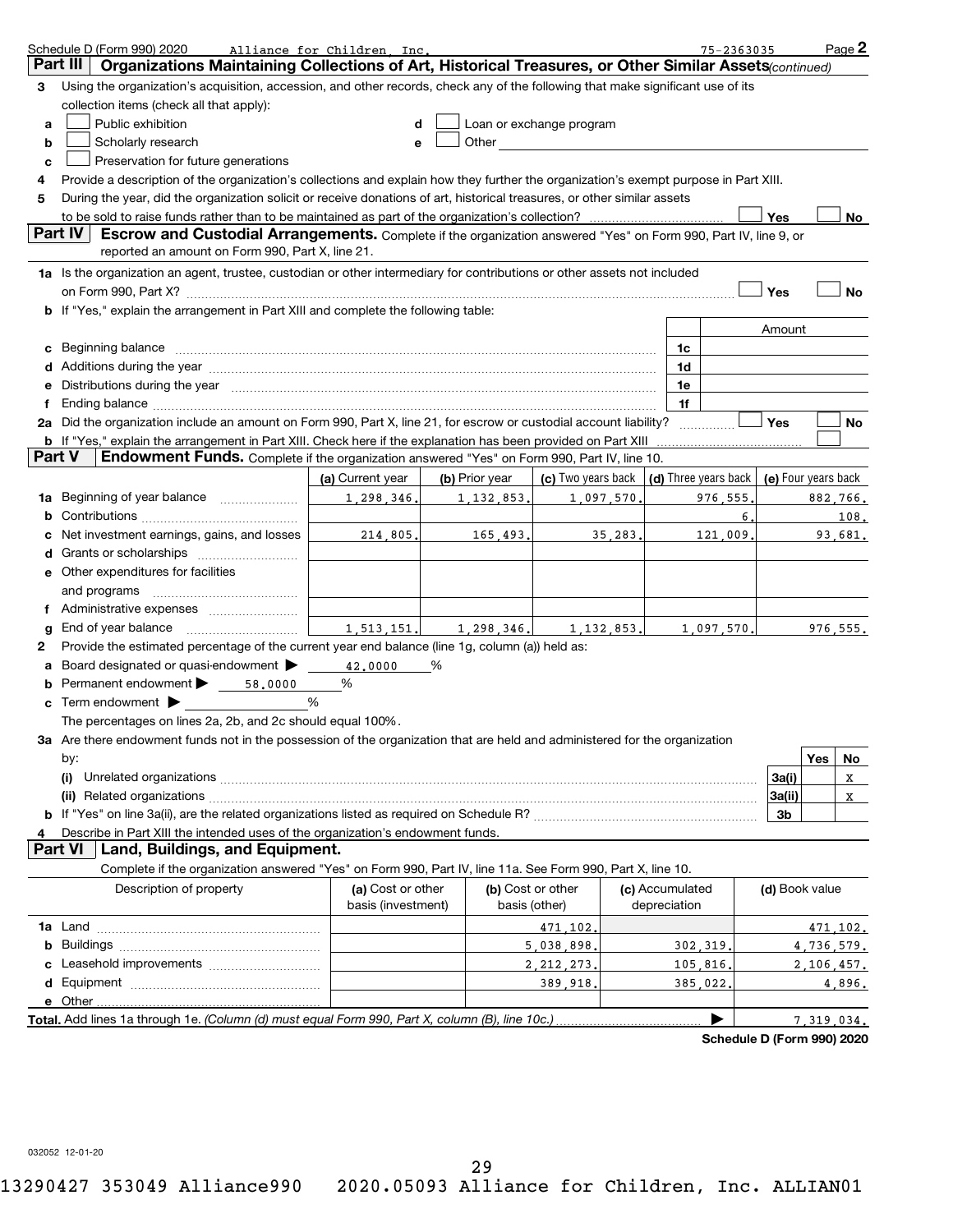| Part VII Investments - Other Securities.                                                                                                                                           |                 |                                                                                                                                                |                |
|------------------------------------------------------------------------------------------------------------------------------------------------------------------------------------|-----------------|------------------------------------------------------------------------------------------------------------------------------------------------|----------------|
| Complete if the organization answered "Yes" on Form 990, Part IV, line 11b. See Form 990, Part X, line 12.<br>(a) Description of security or category (including name of security) | (b) Book value  | (c) Method of valuation: Cost or end-of-year market value                                                                                      |                |
|                                                                                                                                                                                    |                 |                                                                                                                                                |                |
|                                                                                                                                                                                    |                 |                                                                                                                                                |                |
| $(3)$ Other                                                                                                                                                                        |                 |                                                                                                                                                |                |
| (A)                                                                                                                                                                                |                 |                                                                                                                                                |                |
| (B)                                                                                                                                                                                |                 |                                                                                                                                                |                |
| (C)                                                                                                                                                                                |                 |                                                                                                                                                |                |
| (D)                                                                                                                                                                                |                 |                                                                                                                                                |                |
| (E)                                                                                                                                                                                |                 |                                                                                                                                                |                |
| (F)                                                                                                                                                                                |                 |                                                                                                                                                |                |
| (G)                                                                                                                                                                                |                 |                                                                                                                                                |                |
| (H)                                                                                                                                                                                |                 |                                                                                                                                                |                |
| Total. (Col. (b) must equal Form 990, Part X, col. (B) line 12.)                                                                                                                   |                 |                                                                                                                                                |                |
| Part VIII Investments - Program Related.                                                                                                                                           |                 |                                                                                                                                                |                |
| Complete if the organization answered "Yes" on Form 990, Part IV, line 11c. See Form 990, Part X, line 13.                                                                         |                 |                                                                                                                                                |                |
| (a) Description of investment                                                                                                                                                      | (b) Book value  | (c) Method of valuation: Cost or end-of-year market value                                                                                      |                |
| (1)                                                                                                                                                                                |                 |                                                                                                                                                |                |
| (2)                                                                                                                                                                                |                 |                                                                                                                                                |                |
| (3)                                                                                                                                                                                |                 |                                                                                                                                                |                |
| (4)                                                                                                                                                                                |                 |                                                                                                                                                |                |
| (5)                                                                                                                                                                                |                 |                                                                                                                                                |                |
| (6)                                                                                                                                                                                |                 |                                                                                                                                                |                |
| (7)                                                                                                                                                                                |                 |                                                                                                                                                |                |
| (8)                                                                                                                                                                                |                 |                                                                                                                                                |                |
| (9)                                                                                                                                                                                |                 |                                                                                                                                                |                |
| Total. (Col. (b) must equal Form 990, Part X, col. (B) line 13.)                                                                                                                   |                 |                                                                                                                                                |                |
| <b>Other Assets.</b><br>Part IX<br>Complete if the organization answered "Yes" on Form 990, Part IV, line 11d. See Form 990, Part X, line 15.                                      | (a) Description |                                                                                                                                                | (b) Book value |
| (1)                                                                                                                                                                                |                 |                                                                                                                                                |                |
| (2)                                                                                                                                                                                |                 |                                                                                                                                                |                |
| (3)                                                                                                                                                                                |                 |                                                                                                                                                |                |
| (4)                                                                                                                                                                                |                 |                                                                                                                                                |                |
| (5)                                                                                                                                                                                |                 |                                                                                                                                                |                |
| (6)                                                                                                                                                                                |                 |                                                                                                                                                |                |
| (7)                                                                                                                                                                                |                 |                                                                                                                                                |                |
| (8)                                                                                                                                                                                |                 |                                                                                                                                                |                |
| (9)                                                                                                                                                                                |                 |                                                                                                                                                |                |
|                                                                                                                                                                                    |                 |                                                                                                                                                |                |
| <b>Other Liabilities.</b><br>Part X                                                                                                                                                |                 |                                                                                                                                                |                |
| Complete if the organization answered "Yes" on Form 990, Part IV, line 11e or 11f. See Form 990, Part X, line 25.                                                                  |                 |                                                                                                                                                |                |
| (a) Description of liability                                                                                                                                                       |                 |                                                                                                                                                | (b) Book value |
| (1)<br>Federal income taxes                                                                                                                                                        |                 |                                                                                                                                                |                |
| (2)                                                                                                                                                                                |                 |                                                                                                                                                |                |
| (3)                                                                                                                                                                                |                 |                                                                                                                                                |                |
| (4)                                                                                                                                                                                |                 |                                                                                                                                                |                |
| (5)                                                                                                                                                                                |                 |                                                                                                                                                |                |
| (6)                                                                                                                                                                                |                 |                                                                                                                                                |                |
| (7)                                                                                                                                                                                |                 |                                                                                                                                                |                |
| (8)                                                                                                                                                                                |                 |                                                                                                                                                |                |
| (9)                                                                                                                                                                                |                 |                                                                                                                                                |                |
|                                                                                                                                                                                    |                 |                                                                                                                                                |                |
| Liability for uncertain tax positions. In Part XIII, provide the text of the footnote to the organization's financial statements that reports the                                  |                 |                                                                                                                                                |                |
|                                                                                                                                                                                    |                 | organization's liability for uncertain tax positions under FASB ASC 740. Check here if the text of the footnote has been provided in Part XIII |                |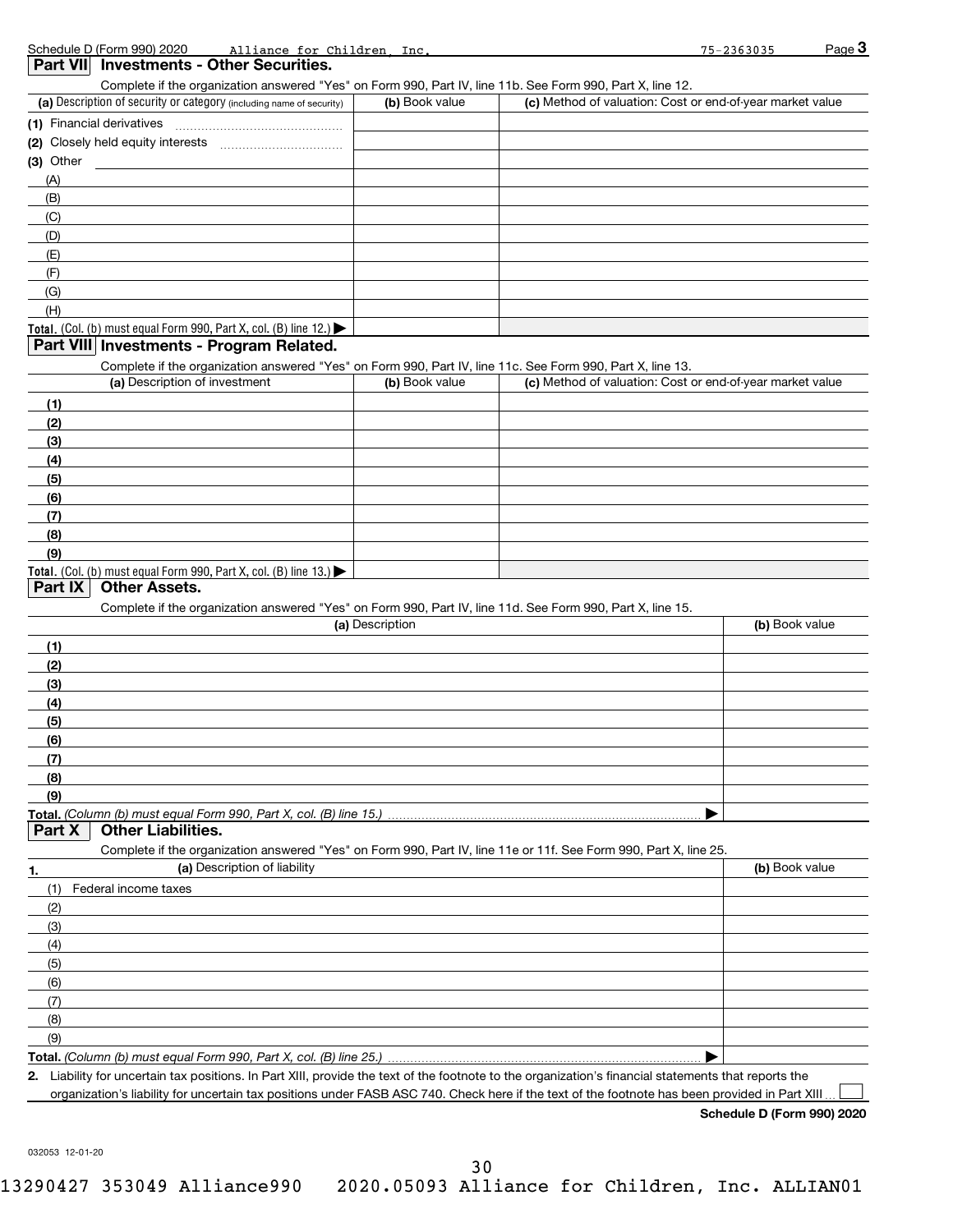|    | Schedule D (Form 990) 2020<br>Alliance for Children Inc.                                                                                                                                                                                              | 75-2363035     | Page 4        |
|----|-------------------------------------------------------------------------------------------------------------------------------------------------------------------------------------------------------------------------------------------------------|----------------|---------------|
|    | Reconciliation of Revenue per Audited Financial Statements With Revenue per Return.<br><b>Part XI</b>                                                                                                                                                 |                |               |
|    | Complete if the organization answered "Yes" on Form 990, Part IV, line 12a.                                                                                                                                                                           |                |               |
| 1  | Total revenue, gains, and other support per audited financial statements [11] [11] Total revenue, gains, and other support per audited financial statements [11] [11] Total revenue of the support of the support of the suppo                        | $\blacksquare$ | 12, 339, 155. |
| 2  | Amounts included on line 1 but not on Form 990, Part VIII, line 12:                                                                                                                                                                                   |                |               |
| a  | Net unrealized gains (losses) on investments [111] [12] matter contracts and a new metal-<br>2a<br>159.055.                                                                                                                                           |                |               |
| b  | 2 <sub>b</sub><br>502,900.                                                                                                                                                                                                                            |                |               |
| C  | 2c                                                                                                                                                                                                                                                    |                |               |
| d  | 2d                                                                                                                                                                                                                                                    |                |               |
| e  | Add lines 2a through 2d <b>manufactures</b> in the contract of the state of the state of the state of the state of the state of the state of the state of the state of the state of the state of the state of the state of the stat                   | <b>2e</b>      | 661,955.      |
| 3  |                                                                                                                                                                                                                                                       | 3              | 11,677,200.   |
| 4  | Amounts included on Form 990, Part VIII, line 12, but not on line 1:                                                                                                                                                                                  |                |               |
| a  | Investment expenses not included on Form 990, Part VIII, line 7b<br>4a                                                                                                                                                                                |                |               |
| b  | 4 <sub>b</sub><br>Other (Describe in Part XIII.) <b>2006</b> 2007 2010 2010 2010 2010 2011 2012 2013 2014 2015 2016 2017 2018 2019 2016 2016 2017 2018 2019 2016 2017 2018 2019 2016 2017 2018 2019 2018 2019 2016 2017 2018 2019 2018 2019 2018 2019 |                |               |
|    | c Add lines 4a and 4b                                                                                                                                                                                                                                 | 4с             | 0.            |
| 5. | Total revenue. Add lines 3 and 4c. (This must equal Form 990, Part I, line 12.)                                                                                                                                                                       | 5              | 11,677,200.   |
|    | Part XII Reconciliation of Expenses per Audited Financial Statements With Expenses per Return.                                                                                                                                                        |                |               |
|    | Complete if the organization answered "Yes" on Form 990, Part IV, line 12a.                                                                                                                                                                           |                |               |
| 1  |                                                                                                                                                                                                                                                       | $\mathbf 1$    | 6,366,101.    |
| 2  | Amounts included on line 1 but not on Form 990, Part IX, line 25:                                                                                                                                                                                     |                |               |
| a  | 2а<br>502,900.                                                                                                                                                                                                                                        |                |               |
| b  | 2 <sub>b</sub>                                                                                                                                                                                                                                        |                |               |
| C  | 2 <sub>c</sub>                                                                                                                                                                                                                                        |                |               |
|    | 2d                                                                                                                                                                                                                                                    |                |               |
| е  |                                                                                                                                                                                                                                                       | <b>2e</b>      | 502.900.      |
| 3  |                                                                                                                                                                                                                                                       | 3              | 5,863,201.    |
| 4  | Amounts included on Form 990, Part IX, line 25, but not on line 1:                                                                                                                                                                                    |                |               |
| a  | 4a                                                                                                                                                                                                                                                    |                |               |
| b  | 4h                                                                                                                                                                                                                                                    |                |               |
|    | Add lines 4a and 4b                                                                                                                                                                                                                                   | 4с             | 0.            |
|    |                                                                                                                                                                                                                                                       | 5              | 5.863.201.    |
|    | Part XIII Supplemental Information.                                                                                                                                                                                                                   |                |               |

Provide the descriptions required for Part II, lines 3, 5, and 9; Part III, lines 1a and 4; Part IV, lines 1b and 2b; Part V, line 4; Part X, line 2; Part XI, lines 2d and 4b; and Part XII, lines 2d and 4b. Also complete this part to provide any additional information.

Part V, line 4:

The organization's endowment consists of one donor-restricted fund and one

fund designated by the Board of Directors to function as an endowment.

The donor-restricted contributions are made to establish a permanent

endowment. The earnings from the endowment funds are to be used to

support the organization's facilities.

032054 12-01-20

31

**Schedule D (Form 990) 2020**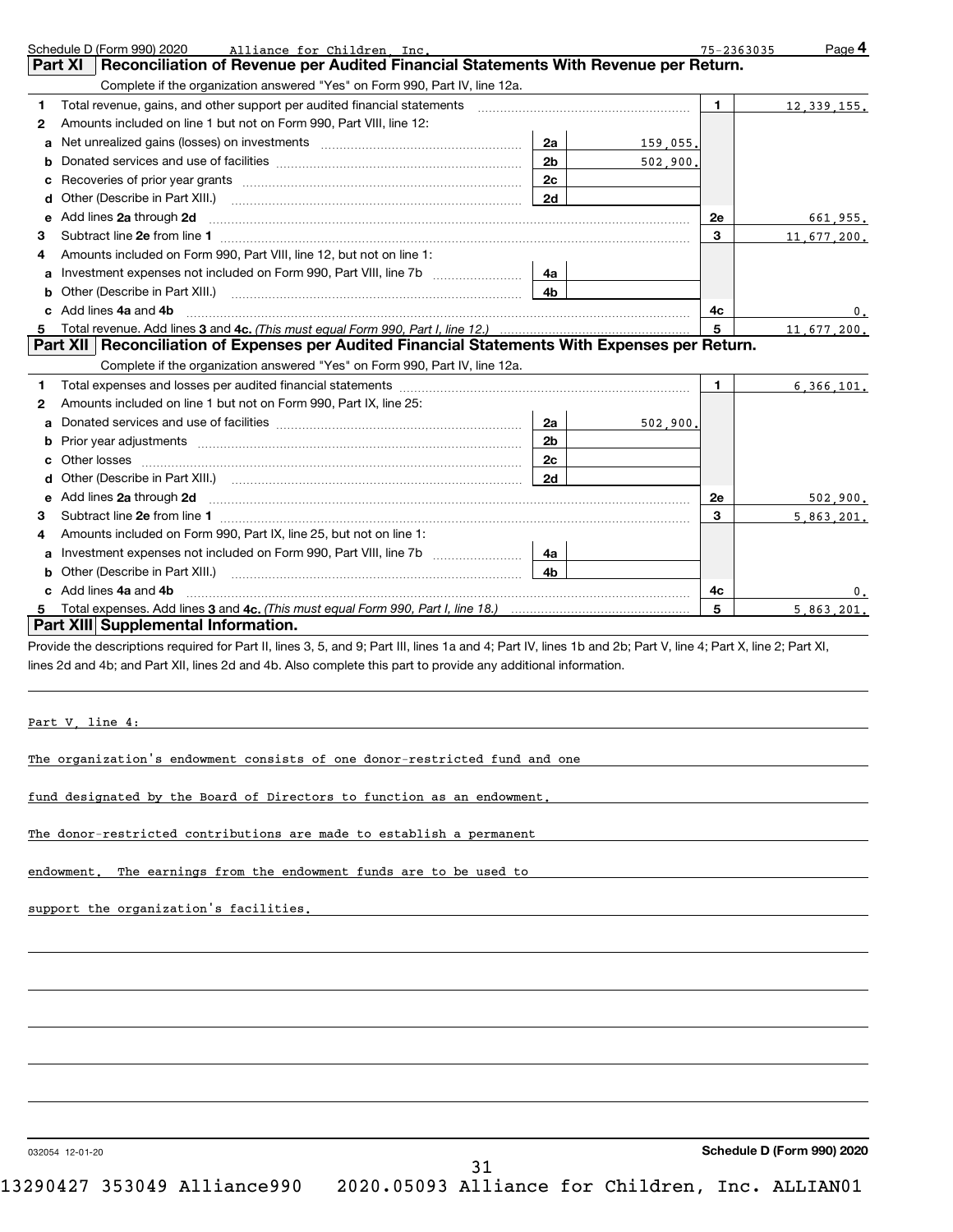| <b>SCHEDULE G</b>                                                                        |                                  | <b>Supplemental Information Regarding Fundraising or Gaming Activities</b>                                                                                                                                                                                                                                                                                                         |                                                                            |    |                                                                        |  |                                                                            |            | OMB No. 1545-0047                                       |
|------------------------------------------------------------------------------------------|----------------------------------|------------------------------------------------------------------------------------------------------------------------------------------------------------------------------------------------------------------------------------------------------------------------------------------------------------------------------------------------------------------------------------|----------------------------------------------------------------------------|----|------------------------------------------------------------------------|--|----------------------------------------------------------------------------|------------|---------------------------------------------------------|
| (Form 990 or 990-EZ)                                                                     |                                  | Complete if the organization answered "Yes" on Form 990, Part IV, line 17, 18, or 19, or if the<br>organization entered more than \$15,000 on Form 990-EZ, line 6a.                                                                                                                                                                                                                |                                                                            |    |                                                                        |  |                                                                            |            |                                                         |
| Department of the Treasury                                                               |                                  | Attach to Form 990 or Form 990-EZ.                                                                                                                                                                                                                                                                                                                                                 |                                                                            |    |                                                                        |  |                                                                            |            | <b>Open to Public</b>                                   |
| Internal Revenue Service<br>Name of the organization                                     |                                  | Go to www.irs.gov/Form990 for instructions and the latest information.                                                                                                                                                                                                                                                                                                             |                                                                            |    |                                                                        |  |                                                                            | Inspection |                                                         |
|                                                                                          |                                  |                                                                                                                                                                                                                                                                                                                                                                                    |                                                                            |    |                                                                        |  |                                                                            |            | <b>Employer identification number</b>                   |
| Part I                                                                                   | required to complete this part.  | Alliance for Children Inc.<br>Fundraising Activities. Complete if the organization answered "Yes" on Form 990, Part IV, line 17. Form 990-EZ filers are not                                                                                                                                                                                                                        |                                                                            |    |                                                                        |  | $75 - 2363035$                                                             |            |                                                         |
| $\mathbf{x}$<br>Mail solicitations<br>a<br>$\mathbf{x}$<br>b<br>Phone solicitations<br>c | Internet and email solicitations | 1 Indicate whether the organization raised funds through any of the following activities. Check all that apply.<br>$f(x)$ Solicitation of government grants<br>$g \perp x$                                                                                                                                                                                                         | Special fundraising events                                                 |    | $\mathbf{e}$ $\lfloor x \rfloor$ Solicitation of non-government grants |  |                                                                            |            |                                                         |
| $x$ In-person solicitations<br>d<br>compensated at least \$5,000 by the organization.    |                                  | 2 a Did the organization have a written or oral agreement with any individual (including officers, directors, trustees, or<br>key employees listed in Form 990, Part VII) or entity in connection with professional fundraising services?<br>b If "Yes," list the 10 highest paid individuals or entities (fundraisers) pursuant to agreements under which the fundraiser is to be |                                                                            |    |                                                                        |  | $\mathbf{x}$ Yes                                                           |            | <b>No</b>                                               |
| (i) Name and address of individual<br>or entity (fundraiser)                             |                                  | (ii) Activity                                                                                                                                                                                                                                                                                                                                                                      | (iii) Did<br>fundraiser<br>have custody<br>or control of<br>contributions? |    | (iv) Gross receipts<br>from activity                                   |  | (v) Amount paid<br>to (or retained by)<br>fundraiser<br>listed in col. (i) |            | (vi) Amount paid<br>to (or retained by)<br>organization |
| Hyden Inc. - PO Box 470784,                                                              |                                  |                                                                                                                                                                                                                                                                                                                                                                                    | <b>Yes</b>                                                                 | No |                                                                        |  |                                                                            |            |                                                         |
| Fort Worth, TX 76147                                                                     |                                  | Consulting                                                                                                                                                                                                                                                                                                                                                                         |                                                                            | x  | 0                                                                      |  | 108,000                                                                    |            | $-108,000$ .                                            |
|                                                                                          |                                  |                                                                                                                                                                                                                                                                                                                                                                                    |                                                                            |    |                                                                        |  |                                                                            |            |                                                         |
|                                                                                          |                                  |                                                                                                                                                                                                                                                                                                                                                                                    |                                                                            |    |                                                                        |  |                                                                            |            |                                                         |
|                                                                                          |                                  |                                                                                                                                                                                                                                                                                                                                                                                    |                                                                            |    |                                                                        |  |                                                                            |            |                                                         |
| Total                                                                                    |                                  |                                                                                                                                                                                                                                                                                                                                                                                    |                                                                            |    |                                                                        |  | 108,000                                                                    |            | $-108,000$ .                                            |
| or licensing.                                                                            |                                  | 3 List all states in which the organization is registered or licensed to solicit contributions or has been notified it is exempt from registration                                                                                                                                                                                                                                 |                                                                            |    |                                                                        |  |                                                                            |            |                                                         |
| ТX                                                                                       |                                  |                                                                                                                                                                                                                                                                                                                                                                                    |                                                                            |    |                                                                        |  |                                                                            |            |                                                         |
|                                                                                          |                                  |                                                                                                                                                                                                                                                                                                                                                                                    |                                                                            |    |                                                                        |  |                                                                            |            |                                                         |
|                                                                                          |                                  |                                                                                                                                                                                                                                                                                                                                                                                    |                                                                            |    |                                                                        |  |                                                                            |            |                                                         |
|                                                                                          |                                  |                                                                                                                                                                                                                                                                                                                                                                                    |                                                                            |    |                                                                        |  |                                                                            |            |                                                         |
|                                                                                          |                                  |                                                                                                                                                                                                                                                                                                                                                                                    |                                                                            |    |                                                                        |  |                                                                            |            |                                                         |
|                                                                                          |                                  | LHA For Paperwork Reduction Act Notice, see the Instructions for Form 990 or 990-EZ.                                                                                                                                                                                                                                                                                               |                                                                            |    |                                                                        |  |                                                                            |            | Schedule G (Form 990 or 990-EZ) 2020                    |
| 032081 11-25-20                                                                          |                                  |                                                                                                                                                                                                                                                                                                                                                                                    |                                                                            |    |                                                                        |  |                                                                            |            |                                                         |

32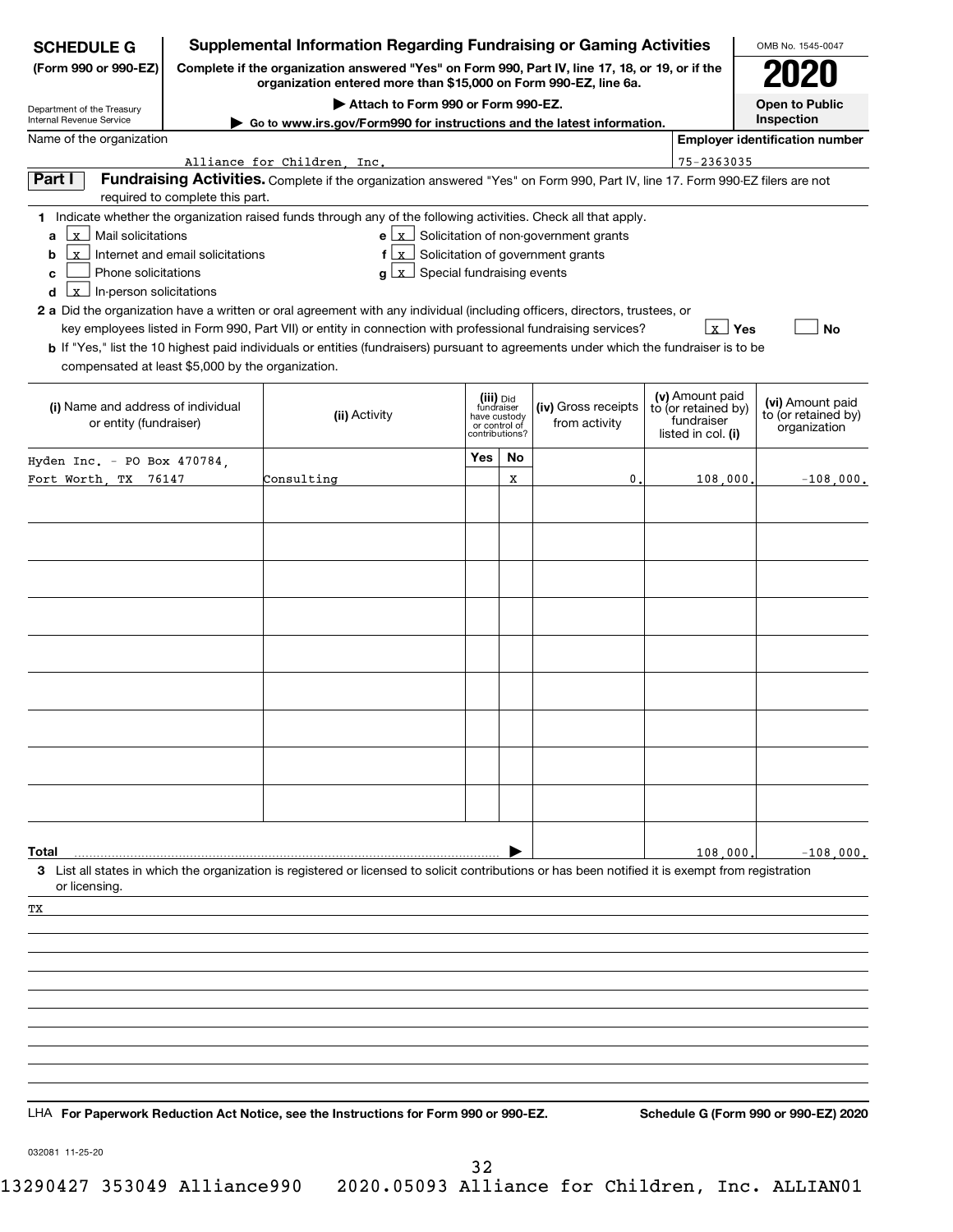| Schedule G (Form 990 or 990-EZ) 2020 Alliance for Children |  | Inc | 75-2363035 | Page 2 |
|------------------------------------------------------------|--|-----|------------|--------|
|                                                            |  |     |            |        |

|                 | Part II                                                                     | <b>Fundraising Events.</b> Complete if the organization answered "Yes" on Form 990, Part IV, line 18, or reported more than \$15,000<br>of fundraising event contributions and gross income on Form 990-EZ, lines 1 and 6b. List events with gross receipts greater than \$5,000. |                                  |                                                  |                  |                                                     |  |  |
|-----------------|-----------------------------------------------------------------------------|-----------------------------------------------------------------------------------------------------------------------------------------------------------------------------------------------------------------------------------------------------------------------------------|----------------------------------|--------------------------------------------------|------------------|-----------------------------------------------------|--|--|
|                 |                                                                             |                                                                                                                                                                                                                                                                                   | (a) Event $#1$                   | (b) Event $#2$                                   | (c) Other events |                                                     |  |  |
|                 |                                                                             |                                                                                                                                                                                                                                                                                   |                                  |                                                  | None             | (d) Total events<br>(add col. (a) through           |  |  |
|                 |                                                                             |                                                                                                                                                                                                                                                                                   | Clay Shoot                       |                                                  |                  | col. (c)                                            |  |  |
|                 |                                                                             |                                                                                                                                                                                                                                                                                   | (event type)                     | (event type)                                     | (total number)   |                                                     |  |  |
| Revenue         | 1                                                                           |                                                                                                                                                                                                                                                                                   | 133,036                          |                                                  |                  | 133,036.                                            |  |  |
|                 | 2                                                                           |                                                                                                                                                                                                                                                                                   | 112,332                          |                                                  |                  | <u> 112 332.</u>                                    |  |  |
|                 | 3                                                                           | Gross income (line 1 minus line 2)                                                                                                                                                                                                                                                | 20, 704                          |                                                  |                  | 20.704.                                             |  |  |
|                 |                                                                             |                                                                                                                                                                                                                                                                                   |                                  |                                                  |                  |                                                     |  |  |
|                 | 4                                                                           |                                                                                                                                                                                                                                                                                   | 0.                               | $\mathbf 0$ .                                    |                  |                                                     |  |  |
|                 | 5                                                                           |                                                                                                                                                                                                                                                                                   | $\mathbf{0}$                     | $\mathbf{0}$                                     |                  |                                                     |  |  |
|                 |                                                                             |                                                                                                                                                                                                                                                                                   |                                  |                                                  |                  |                                                     |  |  |
|                 | 6                                                                           |                                                                                                                                                                                                                                                                                   | 13,768.                          |                                                  |                  | 13,768.                                             |  |  |
| Direct Expenses | 7                                                                           |                                                                                                                                                                                                                                                                                   | 2,642.                           |                                                  |                  | 2,642.                                              |  |  |
|                 |                                                                             |                                                                                                                                                                                                                                                                                   |                                  |                                                  |                  |                                                     |  |  |
|                 | 8<br>9                                                                      |                                                                                                                                                                                                                                                                                   | $\mathfrak{o}$ .                 |                                                  |                  | 4 293.                                              |  |  |
|                 | 10                                                                          |                                                                                                                                                                                                                                                                                   |                                  |                                                  |                  | 20.703.                                             |  |  |
|                 | 11                                                                          | Net income summary. Subtract line 10 from line 3, column (d)                                                                                                                                                                                                                      |                                  |                                                  |                  |                                                     |  |  |
|                 | Part III                                                                    | Gaming. Complete if the organization answered "Yes" on Form 990, Part IV, line 19, or reported more than                                                                                                                                                                          |                                  |                                                  |                  |                                                     |  |  |
|                 |                                                                             | \$15,000 on Form 990-EZ, line 6a.                                                                                                                                                                                                                                                 |                                  |                                                  |                  |                                                     |  |  |
|                 |                                                                             |                                                                                                                                                                                                                                                                                   | (a) Bingo                        | (b) Pull tabs/instant<br>bingo/progressive bingo | (c) Other gaming | (d) Total gaming (add<br>col. (a) through col. (c)) |  |  |
| Revenue         |                                                                             |                                                                                                                                                                                                                                                                                   | 196.323                          |                                                  |                  | 196.323.                                            |  |  |
|                 |                                                                             |                                                                                                                                                                                                                                                                                   |                                  |                                                  |                  |                                                     |  |  |
|                 | 2                                                                           |                                                                                                                                                                                                                                                                                   | $\mathbf{0}$                     |                                                  |                  |                                                     |  |  |
|                 | 3                                                                           |                                                                                                                                                                                                                                                                                   | $\mathbf{0}$ .                   |                                                  |                  |                                                     |  |  |
| Direct Expenses | 4                                                                           |                                                                                                                                                                                                                                                                                   | 41,175.                          |                                                  |                  | 41,175.                                             |  |  |
|                 |                                                                             |                                                                                                                                                                                                                                                                                   |                                  |                                                  |                  |                                                     |  |  |
|                 | 5                                                                           |                                                                                                                                                                                                                                                                                   | 5,349<br>$\lfloor x \rfloor$ Yes |                                                  |                  | 5,349.                                              |  |  |
|                 | 6                                                                           | Volunteer labor                                                                                                                                                                                                                                                                   | 95.00 %<br>No                    | Yes<br>%<br>No                                   | Yes<br>%<br>No   |                                                     |  |  |
|                 | Direct expense summary. Add lines 2 through 5 in column (d)<br>7<br>46.524. |                                                                                                                                                                                                                                                                                   |                                  |                                                  |                  |                                                     |  |  |
|                 | 8                                                                           |                                                                                                                                                                                                                                                                                   |                                  |                                                  |                  | 149,799.                                            |  |  |
|                 |                                                                             |                                                                                                                                                                                                                                                                                   |                                  |                                                  |                  |                                                     |  |  |
| 9               |                                                                             | Enter the state(s) in which the organization conducts gaming activities: $TX$                                                                                                                                                                                                     |                                  |                                                  |                  |                                                     |  |  |
|                 |                                                                             | <b>b</b> If "No," explain:<br><u> 1989 - Johann Barbara, martxa alemaniar amerikan a</u>                                                                                                                                                                                          |                                  |                                                  |                  | $\lfloor x \rfloor$ Yes<br><b>No</b>                |  |  |
|                 |                                                                             |                                                                                                                                                                                                                                                                                   |                                  |                                                  |                  |                                                     |  |  |
|                 |                                                                             |                                                                                                                                                                                                                                                                                   |                                  |                                                  |                  | $\lfloor x \rfloor$ No<br>Yes                       |  |  |
|                 |                                                                             |                                                                                                                                                                                                                                                                                   |                                  |                                                  |                  |                                                     |  |  |
|                 |                                                                             |                                                                                                                                                                                                                                                                                   |                                  |                                                  |                  |                                                     |  |  |
|                 |                                                                             | 032082 11-25-20                                                                                                                                                                                                                                                                   |                                  |                                                  |                  | Schedule G (Form 990 or 990-EZ) 2020                |  |  |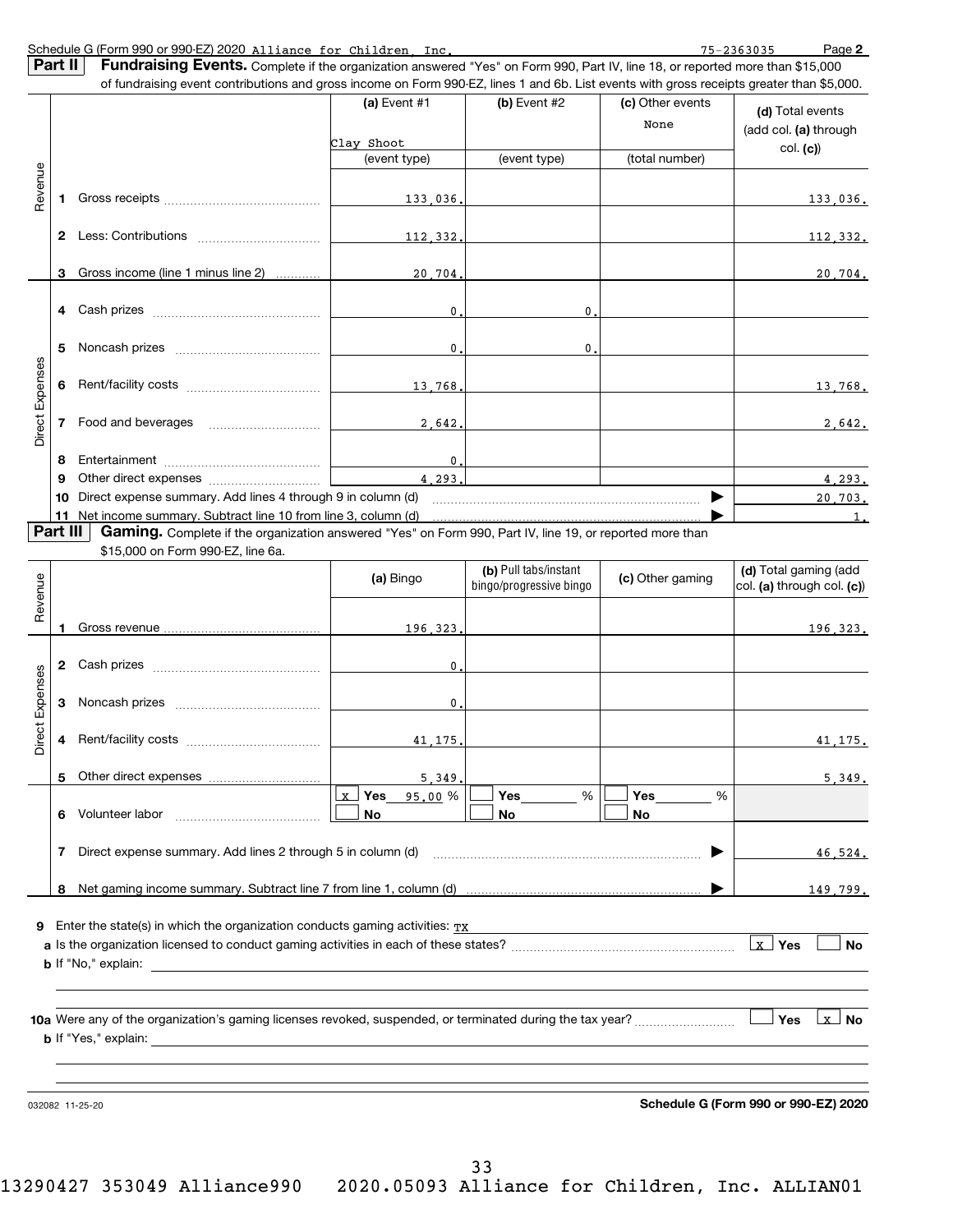| Schedule G (Form 990 or 990-EZ) 2020 Alliance for Children Inc.                                                                                                                                                                                              |                 |                        |
|--------------------------------------------------------------------------------------------------------------------------------------------------------------------------------------------------------------------------------------------------------------|-----------------|------------------------|
|                                                                                                                                                                                                                                                              | <b>x</b> Yes    | <b>No</b>              |
| 12 Is the organization a grantor, beneficiary or trustee of a trust, or a member of a partnership or other entity formed                                                                                                                                     |                 |                        |
|                                                                                                                                                                                                                                                              | Yes             | $\lfloor x \rfloor$ No |
| 13 Indicate the percentage of gaming activity conducted in:                                                                                                                                                                                                  |                 |                        |
|                                                                                                                                                                                                                                                              | 13а             | %                      |
|                                                                                                                                                                                                                                                              | 13 <sub>b</sub> | 100.00 %               |
| 14 Enter the name and address of the person who prepares the organization's gaming/special events books and records:                                                                                                                                         |                 |                        |
| Name > Elaina Blount                                                                                                                                                                                                                                         |                 |                        |
| Address > 3609 Marquita Drive - Fort Worth, TX 76116                                                                                                                                                                                                         |                 |                        |
| 15a Does the organization have a contract with a third party from whom the organization receives gaming revenue?                                                                                                                                             | Yes             | $\lfloor x \rfloor$ No |
|                                                                                                                                                                                                                                                              |                 |                        |
| of gaming revenue retained by the third party $\triangleright$ \$ $\_\_\_\_\_\_\_\_\_\_\_\_\_\_\_\_\_\_\_\_\_\_$                                                                                                                                             |                 |                        |
| c If "Yes," enter name and address of the third party:                                                                                                                                                                                                       |                 |                        |
| Name $\blacktriangleright$                                                                                                                                                                                                                                   |                 |                        |
| Address $\blacktriangleright$                                                                                                                                                                                                                                |                 |                        |
| Gaming manager information:<br>16                                                                                                                                                                                                                            |                 |                        |
| Name > Paige McNamara                                                                                                                                                                                                                                        |                 |                        |
| Gaming manager compensation > \$                                                                                                                                                                                                                             |                 |                        |
|                                                                                                                                                                                                                                                              |                 |                        |
|                                                                                                                                                                                                                                                              |                 |                        |
| Description of services provided $\blacktriangleright$ As a member of the professional administrative staff,                                                                                                                                                 |                 |                        |
| the director of development has a key role in assisting the                                                                                                                                                                                                  |                 |                        |
|                                                                                                                                                                                                                                                              |                 |                        |
| organization meet all annual and future funding needs, including meetic contains the control of the control of                                                                                                                                               |                 |                        |
| $\lfloor x \rfloor$ Employee<br>Director/officer<br>Independent contractor                                                                                                                                                                                   |                 |                        |
|                                                                                                                                                                                                                                                              |                 |                        |
| <b>17</b> Mandatory distributions:                                                                                                                                                                                                                           |                 |                        |
| a Is the organization required under state law to make charitable distributions from the gaming proceeds to                                                                                                                                                  |                 |                        |
| retain the state gaming license? <b>Construction and the state gaming license</b> ? No                                                                                                                                                                       |                 |                        |
| <b>b</b> Enter the amount of distributions required under state law to be distributed to other exempt organizations or spent in the                                                                                                                          |                 |                        |
| organization's own exempt activities during the tax vear $\triangleright$ \$                                                                                                                                                                                 |                 |                        |
| <b>Part IV</b><br>Supplemental Information. Provide the explanations required by Part I, line 2b, columns (iii) and (v); and Part III, lines 9, 9b, 10b,<br>15b, 15c, 16, and 17b, as applicable. Also provide any additional information. See instructions. |                 |                        |
|                                                                                                                                                                                                                                                              |                 |                        |
| Schedule G, Part I, Line 2b, List of Ten Highest Paid Fundraisers:                                                                                                                                                                                           |                 |                        |
|                                                                                                                                                                                                                                                              |                 |                        |
| (i) Name of Fundraiser: Hyden Inc. The contract of the contract of the contract of the contract of the contract of the contract of the contract of the contract of the contract of the contract of the contract of the contrac                               |                 |                        |
| (i) Address of Fundraiser: PO Box 470784, Fort Worth, TX 76147                                                                                                                                                                                               |                 |                        |
|                                                                                                                                                                                                                                                              |                 |                        |
| Part I, Line 2b, Column (v):                                                                                                                                                                                                                                 |                 |                        |
| Consulting services for a fundraising campaign. The contract of the consulting services for a fundraising campaign.                                                                                                                                          |                 |                        |
|                                                                                                                                                                                                                                                              |                 |                        |
| Schedule G. Part III. Line 16. Description of Services Provided:<br>Schedule G (Form 990 or 990-EZ) 2020                                                                                                                                                     |                 |                        |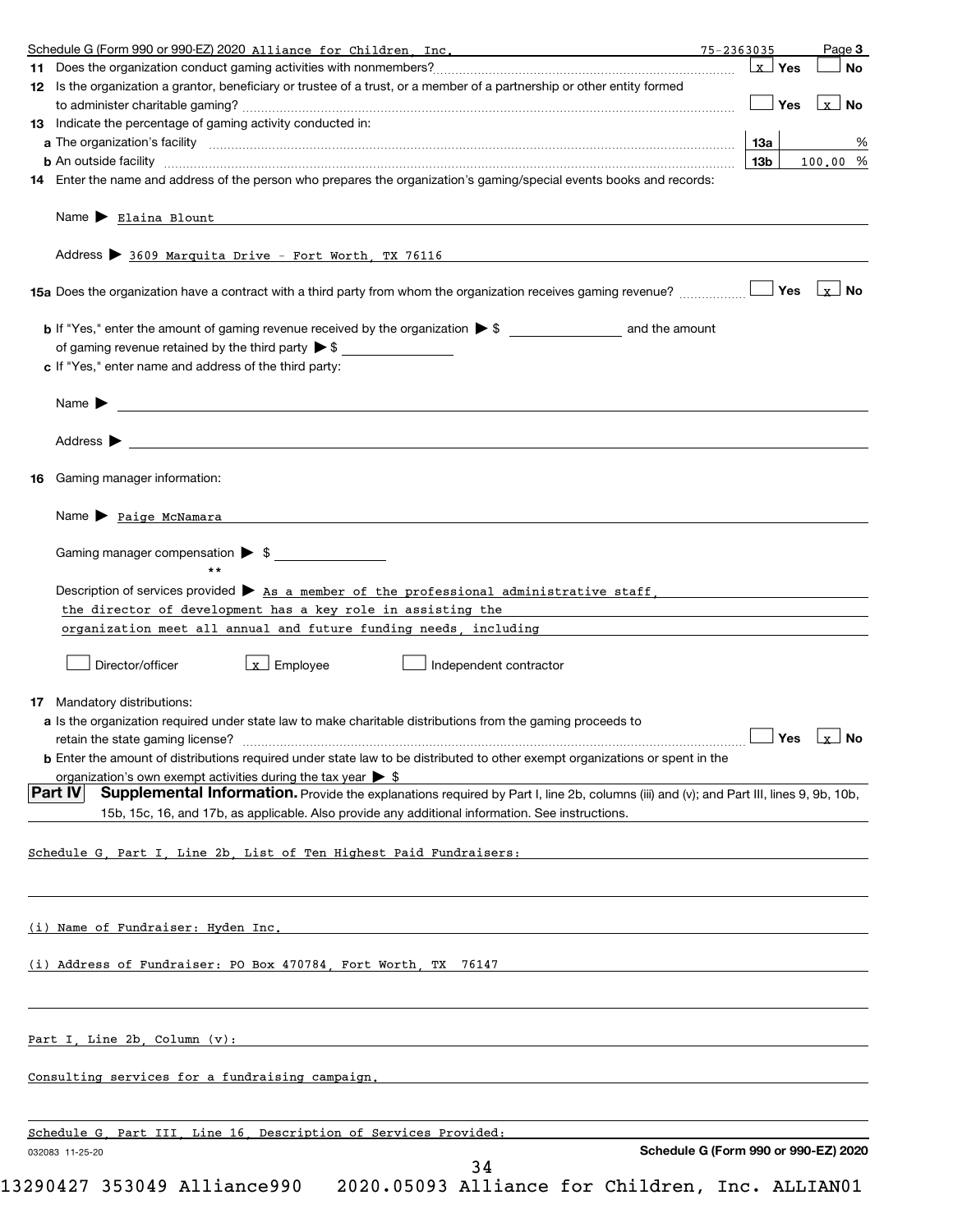| Schedule G (Form 990 or 990-EZ) alliance for Children, Inc.<br><b>Part IV Supplemental Information</b> (continued)<br><u> 1989 - John Stein, Amerikaansk politiker (</u><br>As a member of the professional administrative staff, the control of the control of the professional administrative staff,<br>the director of development has a key role in assisting the<br>organization meet all annual and future funding needs, including<br>overseeing gaming activities. The contract of the contract of the contract of the contract of the contract of the contract of the contract of the contract of the contract of the contract of the contract of the contract of |  |
|----------------------------------------------------------------------------------------------------------------------------------------------------------------------------------------------------------------------------------------------------------------------------------------------------------------------------------------------------------------------------------------------------------------------------------------------------------------------------------------------------------------------------------------------------------------------------------------------------------------------------------------------------------------------------|--|
|                                                                                                                                                                                                                                                                                                                                                                                                                                                                                                                                                                                                                                                                            |  |
|                                                                                                                                                                                                                                                                                                                                                                                                                                                                                                                                                                                                                                                                            |  |
|                                                                                                                                                                                                                                                                                                                                                                                                                                                                                                                                                                                                                                                                            |  |
|                                                                                                                                                                                                                                                                                                                                                                                                                                                                                                                                                                                                                                                                            |  |
|                                                                                                                                                                                                                                                                                                                                                                                                                                                                                                                                                                                                                                                                            |  |
|                                                                                                                                                                                                                                                                                                                                                                                                                                                                                                                                                                                                                                                                            |  |
|                                                                                                                                                                                                                                                                                                                                                                                                                                                                                                                                                                                                                                                                            |  |
|                                                                                                                                                                                                                                                                                                                                                                                                                                                                                                                                                                                                                                                                            |  |
|                                                                                                                                                                                                                                                                                                                                                                                                                                                                                                                                                                                                                                                                            |  |
|                                                                                                                                                                                                                                                                                                                                                                                                                                                                                                                                                                                                                                                                            |  |
|                                                                                                                                                                                                                                                                                                                                                                                                                                                                                                                                                                                                                                                                            |  |
|                                                                                                                                                                                                                                                                                                                                                                                                                                                                                                                                                                                                                                                                            |  |
|                                                                                                                                                                                                                                                                                                                                                                                                                                                                                                                                                                                                                                                                            |  |
|                                                                                                                                                                                                                                                                                                                                                                                                                                                                                                                                                                                                                                                                            |  |
|                                                                                                                                                                                                                                                                                                                                                                                                                                                                                                                                                                                                                                                                            |  |
|                                                                                                                                                                                                                                                                                                                                                                                                                                                                                                                                                                                                                                                                            |  |
|                                                                                                                                                                                                                                                                                                                                                                                                                                                                                                                                                                                                                                                                            |  |
|                                                                                                                                                                                                                                                                                                                                                                                                                                                                                                                                                                                                                                                                            |  |
|                                                                                                                                                                                                                                                                                                                                                                                                                                                                                                                                                                                                                                                                            |  |
|                                                                                                                                                                                                                                                                                                                                                                                                                                                                                                                                                                                                                                                                            |  |
|                                                                                                                                                                                                                                                                                                                                                                                                                                                                                                                                                                                                                                                                            |  |
|                                                                                                                                                                                                                                                                                                                                                                                                                                                                                                                                                                                                                                                                            |  |
|                                                                                                                                                                                                                                                                                                                                                                                                                                                                                                                                                                                                                                                                            |  |
|                                                                                                                                                                                                                                                                                                                                                                                                                                                                                                                                                                                                                                                                            |  |
|                                                                                                                                                                                                                                                                                                                                                                                                                                                                                                                                                                                                                                                                            |  |
|                                                                                                                                                                                                                                                                                                                                                                                                                                                                                                                                                                                                                                                                            |  |
|                                                                                                                                                                                                                                                                                                                                                                                                                                                                                                                                                                                                                                                                            |  |
|                                                                                                                                                                                                                                                                                                                                                                                                                                                                                                                                                                                                                                                                            |  |
|                                                                                                                                                                                                                                                                                                                                                                                                                                                                                                                                                                                                                                                                            |  |
|                                                                                                                                                                                                                                                                                                                                                                                                                                                                                                                                                                                                                                                                            |  |
|                                                                                                                                                                                                                                                                                                                                                                                                                                                                                                                                                                                                                                                                            |  |
|                                                                                                                                                                                                                                                                                                                                                                                                                                                                                                                                                                                                                                                                            |  |
|                                                                                                                                                                                                                                                                                                                                                                                                                                                                                                                                                                                                                                                                            |  |
|                                                                                                                                                                                                                                                                                                                                                                                                                                                                                                                                                                                                                                                                            |  |
|                                                                                                                                                                                                                                                                                                                                                                                                                                                                                                                                                                                                                                                                            |  |
|                                                                                                                                                                                                                                                                                                                                                                                                                                                                                                                                                                                                                                                                            |  |
|                                                                                                                                                                                                                                                                                                                                                                                                                                                                                                                                                                                                                                                                            |  |
|                                                                                                                                                                                                                                                                                                                                                                                                                                                                                                                                                                                                                                                                            |  |
|                                                                                                                                                                                                                                                                                                                                                                                                                                                                                                                                                                                                                                                                            |  |
|                                                                                                                                                                                                                                                                                                                                                                                                                                                                                                                                                                                                                                                                            |  |
|                                                                                                                                                                                                                                                                                                                                                                                                                                                                                                                                                                                                                                                                            |  |
| Schedule G (Form 990 or 990-EZ)                                                                                                                                                                                                                                                                                                                                                                                                                                                                                                                                                                                                                                            |  |
| 032084 04-01-20<br>35                                                                                                                                                                                                                                                                                                                                                                                                                                                                                                                                                                                                                                                      |  |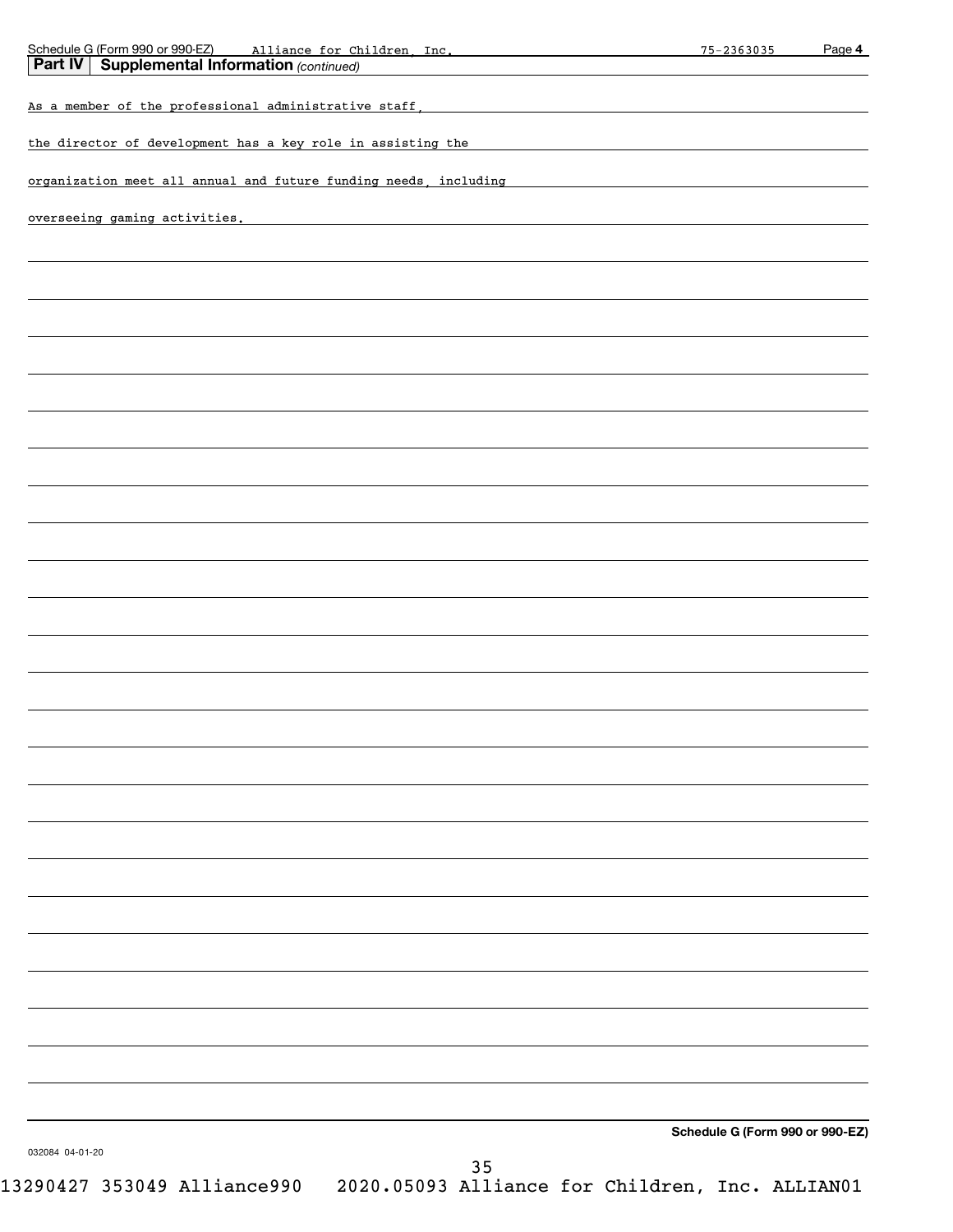| <b>Compensation Information</b><br>(Form 990)<br>For certain Officers, Directors, Trustees, Key Employees, and Highest<br><b>Compensated Employees</b><br>Complete if the organization answered "Yes" on Form 990, Part IV, line 23.<br><b>Open to Public</b><br>Attach to Form 990.<br>Department of the Treasury<br>Inspection<br>Go to www.irs.gov/Form990 for instructions and the latest information.<br>Internal Revenue Service<br><b>Employer identification number</b><br>Name of the organization<br>Alliance for Children Inc.<br>$75 - 2363035$<br>Part I<br><b>Questions Regarding Compensation</b><br>Yes<br>1a Check the appropriate box(es) if the organization provided any of the following to or for a person listed on Form 990,<br>Part VII, Section A, line 1a. Complete Part III to provide any relevant information regarding these items.<br>First-class or charter travel<br>Housing allowance or residence for personal use<br>Travel for companions<br>Payments for business use of personal residence<br>Tax indemnification and gross-up payments<br>Health or social club dues or initiation fees<br>Discretionary spending account<br>Personal services (such as maid, chauffeur, chef)<br>b If any of the boxes on line 1a are checked, did the organization follow a written policy regarding payment or<br>1b<br>2<br>Did the organization require substantiation prior to reimbursing or allowing expenses incurred by all directors,<br>$\mathbf{2}$<br>Indicate which, if any, of the following the organization used to establish the compensation of the organization's<br>з<br>CEO/Executive Director. Check all that apply. Do not check any boxes for methods used by a related organization to<br>establish compensation of the CEO/Executive Director, but explain in Part III.<br>Written employment contract<br>Compensation committee<br>Compensation survey or study<br>Independent compensation consultant<br>$\mathbf{x}$<br>Approval by the board or compensation committee<br>Form 990 of other organizations<br>  x<br>During the year, did any person listed on Form 990, Part VII, Section A, line 1a, with respect to the filing<br>4<br>organization or a related organization:<br>Receive a severance payment or change-of-control payment?<br>4a<br>4b<br>b<br>4c<br>c<br>If "Yes" to any of lines 4a-c, list the persons and provide the applicable amounts for each item in Part III.<br>Only section 501(c)(3), 501(c)(4), and 501(c)(29) organizations must complete lines 5-9.<br>For persons listed on Form 990, Part VII, Section A, line 1a, did the organization pay or accrue any compensation<br>contingent on the revenues of:<br>5a<br>5b<br>b | OMB No. 1545-0047 |
|-------------------------------------------------------------------------------------------------------------------------------------------------------------------------------------------------------------------------------------------------------------------------------------------------------------------------------------------------------------------------------------------------------------------------------------------------------------------------------------------------------------------------------------------------------------------------------------------------------------------------------------------------------------------------------------------------------------------------------------------------------------------------------------------------------------------------------------------------------------------------------------------------------------------------------------------------------------------------------------------------------------------------------------------------------------------------------------------------------------------------------------------------------------------------------------------------------------------------------------------------------------------------------------------------------------------------------------------------------------------------------------------------------------------------------------------------------------------------------------------------------------------------------------------------------------------------------------------------------------------------------------------------------------------------------------------------------------------------------------------------------------------------------------------------------------------------------------------------------------------------------------------------------------------------------------------------------------------------------------------------------------------------------------------------------------------------------------------------------------------------------------------------------------------------------------------------------------------------------------------------------------------------------------------------------------------------------------------------------------------------------------------------------------------------------------------------------------------------------------------------------------------------------------------------------------------------------------------------------------------------------------------------------------------------------------------------------------------------|-------------------|
|                                                                                                                                                                                                                                                                                                                                                                                                                                                                                                                                                                                                                                                                                                                                                                                                                                                                                                                                                                                                                                                                                                                                                                                                                                                                                                                                                                                                                                                                                                                                                                                                                                                                                                                                                                                                                                                                                                                                                                                                                                                                                                                                                                                                                                                                                                                                                                                                                                                                                                                                                                                                                                                                                                                         |                   |
|                                                                                                                                                                                                                                                                                                                                                                                                                                                                                                                                                                                                                                                                                                                                                                                                                                                                                                                                                                                                                                                                                                                                                                                                                                                                                                                                                                                                                                                                                                                                                                                                                                                                                                                                                                                                                                                                                                                                                                                                                                                                                                                                                                                                                                                                                                                                                                                                                                                                                                                                                                                                                                                                                                                         |                   |
|                                                                                                                                                                                                                                                                                                                                                                                                                                                                                                                                                                                                                                                                                                                                                                                                                                                                                                                                                                                                                                                                                                                                                                                                                                                                                                                                                                                                                                                                                                                                                                                                                                                                                                                                                                                                                                                                                                                                                                                                                                                                                                                                                                                                                                                                                                                                                                                                                                                                                                                                                                                                                                                                                                                         |                   |
|                                                                                                                                                                                                                                                                                                                                                                                                                                                                                                                                                                                                                                                                                                                                                                                                                                                                                                                                                                                                                                                                                                                                                                                                                                                                                                                                                                                                                                                                                                                                                                                                                                                                                                                                                                                                                                                                                                                                                                                                                                                                                                                                                                                                                                                                                                                                                                                                                                                                                                                                                                                                                                                                                                                         |                   |
|                                                                                                                                                                                                                                                                                                                                                                                                                                                                                                                                                                                                                                                                                                                                                                                                                                                                                                                                                                                                                                                                                                                                                                                                                                                                                                                                                                                                                                                                                                                                                                                                                                                                                                                                                                                                                                                                                                                                                                                                                                                                                                                                                                                                                                                                                                                                                                                                                                                                                                                                                                                                                                                                                                                         |                   |
|                                                                                                                                                                                                                                                                                                                                                                                                                                                                                                                                                                                                                                                                                                                                                                                                                                                                                                                                                                                                                                                                                                                                                                                                                                                                                                                                                                                                                                                                                                                                                                                                                                                                                                                                                                                                                                                                                                                                                                                                                                                                                                                                                                                                                                                                                                                                                                                                                                                                                                                                                                                                                                                                                                                         |                   |
|                                                                                                                                                                                                                                                                                                                                                                                                                                                                                                                                                                                                                                                                                                                                                                                                                                                                                                                                                                                                                                                                                                                                                                                                                                                                                                                                                                                                                                                                                                                                                                                                                                                                                                                                                                                                                                                                                                                                                                                                                                                                                                                                                                                                                                                                                                                                                                                                                                                                                                                                                                                                                                                                                                                         | No                |
|                                                                                                                                                                                                                                                                                                                                                                                                                                                                                                                                                                                                                                                                                                                                                                                                                                                                                                                                                                                                                                                                                                                                                                                                                                                                                                                                                                                                                                                                                                                                                                                                                                                                                                                                                                                                                                                                                                                                                                                                                                                                                                                                                                                                                                                                                                                                                                                                                                                                                                                                                                                                                                                                                                                         |                   |
|                                                                                                                                                                                                                                                                                                                                                                                                                                                                                                                                                                                                                                                                                                                                                                                                                                                                                                                                                                                                                                                                                                                                                                                                                                                                                                                                                                                                                                                                                                                                                                                                                                                                                                                                                                                                                                                                                                                                                                                                                                                                                                                                                                                                                                                                                                                                                                                                                                                                                                                                                                                                                                                                                                                         |                   |
|                                                                                                                                                                                                                                                                                                                                                                                                                                                                                                                                                                                                                                                                                                                                                                                                                                                                                                                                                                                                                                                                                                                                                                                                                                                                                                                                                                                                                                                                                                                                                                                                                                                                                                                                                                                                                                                                                                                                                                                                                                                                                                                                                                                                                                                                                                                                                                                                                                                                                                                                                                                                                                                                                                                         |                   |
|                                                                                                                                                                                                                                                                                                                                                                                                                                                                                                                                                                                                                                                                                                                                                                                                                                                                                                                                                                                                                                                                                                                                                                                                                                                                                                                                                                                                                                                                                                                                                                                                                                                                                                                                                                                                                                                                                                                                                                                                                                                                                                                                                                                                                                                                                                                                                                                                                                                                                                                                                                                                                                                                                                                         |                   |
|                                                                                                                                                                                                                                                                                                                                                                                                                                                                                                                                                                                                                                                                                                                                                                                                                                                                                                                                                                                                                                                                                                                                                                                                                                                                                                                                                                                                                                                                                                                                                                                                                                                                                                                                                                                                                                                                                                                                                                                                                                                                                                                                                                                                                                                                                                                                                                                                                                                                                                                                                                                                                                                                                                                         |                   |
|                                                                                                                                                                                                                                                                                                                                                                                                                                                                                                                                                                                                                                                                                                                                                                                                                                                                                                                                                                                                                                                                                                                                                                                                                                                                                                                                                                                                                                                                                                                                                                                                                                                                                                                                                                                                                                                                                                                                                                                                                                                                                                                                                                                                                                                                                                                                                                                                                                                                                                                                                                                                                                                                                                                         |                   |
|                                                                                                                                                                                                                                                                                                                                                                                                                                                                                                                                                                                                                                                                                                                                                                                                                                                                                                                                                                                                                                                                                                                                                                                                                                                                                                                                                                                                                                                                                                                                                                                                                                                                                                                                                                                                                                                                                                                                                                                                                                                                                                                                                                                                                                                                                                                                                                                                                                                                                                                                                                                                                                                                                                                         |                   |
|                                                                                                                                                                                                                                                                                                                                                                                                                                                                                                                                                                                                                                                                                                                                                                                                                                                                                                                                                                                                                                                                                                                                                                                                                                                                                                                                                                                                                                                                                                                                                                                                                                                                                                                                                                                                                                                                                                                                                                                                                                                                                                                                                                                                                                                                                                                                                                                                                                                                                                                                                                                                                                                                                                                         |                   |
|                                                                                                                                                                                                                                                                                                                                                                                                                                                                                                                                                                                                                                                                                                                                                                                                                                                                                                                                                                                                                                                                                                                                                                                                                                                                                                                                                                                                                                                                                                                                                                                                                                                                                                                                                                                                                                                                                                                                                                                                                                                                                                                                                                                                                                                                                                                                                                                                                                                                                                                                                                                                                                                                                                                         |                   |
|                                                                                                                                                                                                                                                                                                                                                                                                                                                                                                                                                                                                                                                                                                                                                                                                                                                                                                                                                                                                                                                                                                                                                                                                                                                                                                                                                                                                                                                                                                                                                                                                                                                                                                                                                                                                                                                                                                                                                                                                                                                                                                                                                                                                                                                                                                                                                                                                                                                                                                                                                                                                                                                                                                                         |                   |
|                                                                                                                                                                                                                                                                                                                                                                                                                                                                                                                                                                                                                                                                                                                                                                                                                                                                                                                                                                                                                                                                                                                                                                                                                                                                                                                                                                                                                                                                                                                                                                                                                                                                                                                                                                                                                                                                                                                                                                                                                                                                                                                                                                                                                                                                                                                                                                                                                                                                                                                                                                                                                                                                                                                         |                   |
|                                                                                                                                                                                                                                                                                                                                                                                                                                                                                                                                                                                                                                                                                                                                                                                                                                                                                                                                                                                                                                                                                                                                                                                                                                                                                                                                                                                                                                                                                                                                                                                                                                                                                                                                                                                                                                                                                                                                                                                                                                                                                                                                                                                                                                                                                                                                                                                                                                                                                                                                                                                                                                                                                                                         |                   |
|                                                                                                                                                                                                                                                                                                                                                                                                                                                                                                                                                                                                                                                                                                                                                                                                                                                                                                                                                                                                                                                                                                                                                                                                                                                                                                                                                                                                                                                                                                                                                                                                                                                                                                                                                                                                                                                                                                                                                                                                                                                                                                                                                                                                                                                                                                                                                                                                                                                                                                                                                                                                                                                                                                                         |                   |
|                                                                                                                                                                                                                                                                                                                                                                                                                                                                                                                                                                                                                                                                                                                                                                                                                                                                                                                                                                                                                                                                                                                                                                                                                                                                                                                                                                                                                                                                                                                                                                                                                                                                                                                                                                                                                                                                                                                                                                                                                                                                                                                                                                                                                                                                                                                                                                                                                                                                                                                                                                                                                                                                                                                         |                   |
|                                                                                                                                                                                                                                                                                                                                                                                                                                                                                                                                                                                                                                                                                                                                                                                                                                                                                                                                                                                                                                                                                                                                                                                                                                                                                                                                                                                                                                                                                                                                                                                                                                                                                                                                                                                                                                                                                                                                                                                                                                                                                                                                                                                                                                                                                                                                                                                                                                                                                                                                                                                                                                                                                                                         |                   |
|                                                                                                                                                                                                                                                                                                                                                                                                                                                                                                                                                                                                                                                                                                                                                                                                                                                                                                                                                                                                                                                                                                                                                                                                                                                                                                                                                                                                                                                                                                                                                                                                                                                                                                                                                                                                                                                                                                                                                                                                                                                                                                                                                                                                                                                                                                                                                                                                                                                                                                                                                                                                                                                                                                                         |                   |
|                                                                                                                                                                                                                                                                                                                                                                                                                                                                                                                                                                                                                                                                                                                                                                                                                                                                                                                                                                                                                                                                                                                                                                                                                                                                                                                                                                                                                                                                                                                                                                                                                                                                                                                                                                                                                                                                                                                                                                                                                                                                                                                                                                                                                                                                                                                                                                                                                                                                                                                                                                                                                                                                                                                         |                   |
|                                                                                                                                                                                                                                                                                                                                                                                                                                                                                                                                                                                                                                                                                                                                                                                                                                                                                                                                                                                                                                                                                                                                                                                                                                                                                                                                                                                                                                                                                                                                                                                                                                                                                                                                                                                                                                                                                                                                                                                                                                                                                                                                                                                                                                                                                                                                                                                                                                                                                                                                                                                                                                                                                                                         |                   |
|                                                                                                                                                                                                                                                                                                                                                                                                                                                                                                                                                                                                                                                                                                                                                                                                                                                                                                                                                                                                                                                                                                                                                                                                                                                                                                                                                                                                                                                                                                                                                                                                                                                                                                                                                                                                                                                                                                                                                                                                                                                                                                                                                                                                                                                                                                                                                                                                                                                                                                                                                                                                                                                                                                                         |                   |
|                                                                                                                                                                                                                                                                                                                                                                                                                                                                                                                                                                                                                                                                                                                                                                                                                                                                                                                                                                                                                                                                                                                                                                                                                                                                                                                                                                                                                                                                                                                                                                                                                                                                                                                                                                                                                                                                                                                                                                                                                                                                                                                                                                                                                                                                                                                                                                                                                                                                                                                                                                                                                                                                                                                         |                   |
|                                                                                                                                                                                                                                                                                                                                                                                                                                                                                                                                                                                                                                                                                                                                                                                                                                                                                                                                                                                                                                                                                                                                                                                                                                                                                                                                                                                                                                                                                                                                                                                                                                                                                                                                                                                                                                                                                                                                                                                                                                                                                                                                                                                                                                                                                                                                                                                                                                                                                                                                                                                                                                                                                                                         | x                 |
|                                                                                                                                                                                                                                                                                                                                                                                                                                                                                                                                                                                                                                                                                                                                                                                                                                                                                                                                                                                                                                                                                                                                                                                                                                                                                                                                                                                                                                                                                                                                                                                                                                                                                                                                                                                                                                                                                                                                                                                                                                                                                                                                                                                                                                                                                                                                                                                                                                                                                                                                                                                                                                                                                                                         | x                 |
|                                                                                                                                                                                                                                                                                                                                                                                                                                                                                                                                                                                                                                                                                                                                                                                                                                                                                                                                                                                                                                                                                                                                                                                                                                                                                                                                                                                                                                                                                                                                                                                                                                                                                                                                                                                                                                                                                                                                                                                                                                                                                                                                                                                                                                                                                                                                                                                                                                                                                                                                                                                                                                                                                                                         | X                 |
|                                                                                                                                                                                                                                                                                                                                                                                                                                                                                                                                                                                                                                                                                                                                                                                                                                                                                                                                                                                                                                                                                                                                                                                                                                                                                                                                                                                                                                                                                                                                                                                                                                                                                                                                                                                                                                                                                                                                                                                                                                                                                                                                                                                                                                                                                                                                                                                                                                                                                                                                                                                                                                                                                                                         |                   |
|                                                                                                                                                                                                                                                                                                                                                                                                                                                                                                                                                                                                                                                                                                                                                                                                                                                                                                                                                                                                                                                                                                                                                                                                                                                                                                                                                                                                                                                                                                                                                                                                                                                                                                                                                                                                                                                                                                                                                                                                                                                                                                                                                                                                                                                                                                                                                                                                                                                                                                                                                                                                                                                                                                                         |                   |
|                                                                                                                                                                                                                                                                                                                                                                                                                                                                                                                                                                                                                                                                                                                                                                                                                                                                                                                                                                                                                                                                                                                                                                                                                                                                                                                                                                                                                                                                                                                                                                                                                                                                                                                                                                                                                                                                                                                                                                                                                                                                                                                                                                                                                                                                                                                                                                                                                                                                                                                                                                                                                                                                                                                         |                   |
|                                                                                                                                                                                                                                                                                                                                                                                                                                                                                                                                                                                                                                                                                                                                                                                                                                                                                                                                                                                                                                                                                                                                                                                                                                                                                                                                                                                                                                                                                                                                                                                                                                                                                                                                                                                                                                                                                                                                                                                                                                                                                                                                                                                                                                                                                                                                                                                                                                                                                                                                                                                                                                                                                                                         |                   |
|                                                                                                                                                                                                                                                                                                                                                                                                                                                                                                                                                                                                                                                                                                                                                                                                                                                                                                                                                                                                                                                                                                                                                                                                                                                                                                                                                                                                                                                                                                                                                                                                                                                                                                                                                                                                                                                                                                                                                                                                                                                                                                                                                                                                                                                                                                                                                                                                                                                                                                                                                                                                                                                                                                                         |                   |
|                                                                                                                                                                                                                                                                                                                                                                                                                                                                                                                                                                                                                                                                                                                                                                                                                                                                                                                                                                                                                                                                                                                                                                                                                                                                                                                                                                                                                                                                                                                                                                                                                                                                                                                                                                                                                                                                                                                                                                                                                                                                                                                                                                                                                                                                                                                                                                                                                                                                                                                                                                                                                                                                                                                         | x                 |
|                                                                                                                                                                                                                                                                                                                                                                                                                                                                                                                                                                                                                                                                                                                                                                                                                                                                                                                                                                                                                                                                                                                                                                                                                                                                                                                                                                                                                                                                                                                                                                                                                                                                                                                                                                                                                                                                                                                                                                                                                                                                                                                                                                                                                                                                                                                                                                                                                                                                                                                                                                                                                                                                                                                         | X                 |
| If "Yes" on line 5a or 5b, describe in Part III.                                                                                                                                                                                                                                                                                                                                                                                                                                                                                                                                                                                                                                                                                                                                                                                                                                                                                                                                                                                                                                                                                                                                                                                                                                                                                                                                                                                                                                                                                                                                                                                                                                                                                                                                                                                                                                                                                                                                                                                                                                                                                                                                                                                                                                                                                                                                                                                                                                                                                                                                                                                                                                                                        |                   |
| For persons listed on Form 990, Part VII, Section A, line 1a, did the organization pay or accrue any compensation<br>6                                                                                                                                                                                                                                                                                                                                                                                                                                                                                                                                                                                                                                                                                                                                                                                                                                                                                                                                                                                                                                                                                                                                                                                                                                                                                                                                                                                                                                                                                                                                                                                                                                                                                                                                                                                                                                                                                                                                                                                                                                                                                                                                                                                                                                                                                                                                                                                                                                                                                                                                                                                                  |                   |
| contingent on the net earnings of:                                                                                                                                                                                                                                                                                                                                                                                                                                                                                                                                                                                                                                                                                                                                                                                                                                                                                                                                                                                                                                                                                                                                                                                                                                                                                                                                                                                                                                                                                                                                                                                                                                                                                                                                                                                                                                                                                                                                                                                                                                                                                                                                                                                                                                                                                                                                                                                                                                                                                                                                                                                                                                                                                      |                   |
| 6а<br>a                                                                                                                                                                                                                                                                                                                                                                                                                                                                                                                                                                                                                                                                                                                                                                                                                                                                                                                                                                                                                                                                                                                                                                                                                                                                                                                                                                                                                                                                                                                                                                                                                                                                                                                                                                                                                                                                                                                                                                                                                                                                                                                                                                                                                                                                                                                                                                                                                                                                                                                                                                                                                                                                                                                 | x                 |
| 6b<br>b                                                                                                                                                                                                                                                                                                                                                                                                                                                                                                                                                                                                                                                                                                                                                                                                                                                                                                                                                                                                                                                                                                                                                                                                                                                                                                                                                                                                                                                                                                                                                                                                                                                                                                                                                                                                                                                                                                                                                                                                                                                                                                                                                                                                                                                                                                                                                                                                                                                                                                                                                                                                                                                                                                                 | x                 |
| If "Yes" on line 6a or 6b, describe in Part III.                                                                                                                                                                                                                                                                                                                                                                                                                                                                                                                                                                                                                                                                                                                                                                                                                                                                                                                                                                                                                                                                                                                                                                                                                                                                                                                                                                                                                                                                                                                                                                                                                                                                                                                                                                                                                                                                                                                                                                                                                                                                                                                                                                                                                                                                                                                                                                                                                                                                                                                                                                                                                                                                        |                   |
| For persons listed on Form 990, Part VII, Section A, line 1a, did the organization provide any nonfixed payments<br>7                                                                                                                                                                                                                                                                                                                                                                                                                                                                                                                                                                                                                                                                                                                                                                                                                                                                                                                                                                                                                                                                                                                                                                                                                                                                                                                                                                                                                                                                                                                                                                                                                                                                                                                                                                                                                                                                                                                                                                                                                                                                                                                                                                                                                                                                                                                                                                                                                                                                                                                                                                                                   |                   |
| $\overline{7}$                                                                                                                                                                                                                                                                                                                                                                                                                                                                                                                                                                                                                                                                                                                                                                                                                                                                                                                                                                                                                                                                                                                                                                                                                                                                                                                                                                                                                                                                                                                                                                                                                                                                                                                                                                                                                                                                                                                                                                                                                                                                                                                                                                                                                                                                                                                                                                                                                                                                                                                                                                                                                                                                                                          | х                 |
| Were any amounts reported on Form 990, Part VII, paid or accrued pursuant to a contract that was subject to the<br>8                                                                                                                                                                                                                                                                                                                                                                                                                                                                                                                                                                                                                                                                                                                                                                                                                                                                                                                                                                                                                                                                                                                                                                                                                                                                                                                                                                                                                                                                                                                                                                                                                                                                                                                                                                                                                                                                                                                                                                                                                                                                                                                                                                                                                                                                                                                                                                                                                                                                                                                                                                                                    |                   |
| 8                                                                                                                                                                                                                                                                                                                                                                                                                                                                                                                                                                                                                                                                                                                                                                                                                                                                                                                                                                                                                                                                                                                                                                                                                                                                                                                                                                                                                                                                                                                                                                                                                                                                                                                                                                                                                                                                                                                                                                                                                                                                                                                                                                                                                                                                                                                                                                                                                                                                                                                                                                                                                                                                                                                       | х                 |
| If "Yes" on line 8, did the organization also follow the rebuttable presumption procedure described in<br>9                                                                                                                                                                                                                                                                                                                                                                                                                                                                                                                                                                                                                                                                                                                                                                                                                                                                                                                                                                                                                                                                                                                                                                                                                                                                                                                                                                                                                                                                                                                                                                                                                                                                                                                                                                                                                                                                                                                                                                                                                                                                                                                                                                                                                                                                                                                                                                                                                                                                                                                                                                                                             |                   |
| 9<br>Regulations section 53.4958-6(c)?<br>Schedule J (Form 990) 2020<br>LHA For Paperwork Reduction Act Notice, see the Instructions for Form 990.                                                                                                                                                                                                                                                                                                                                                                                                                                                                                                                                                                                                                                                                                                                                                                                                                                                                                                                                                                                                                                                                                                                                                                                                                                                                                                                                                                                                                                                                                                                                                                                                                                                                                                                                                                                                                                                                                                                                                                                                                                                                                                                                                                                                                                                                                                                                                                                                                                                                                                                                                                      |                   |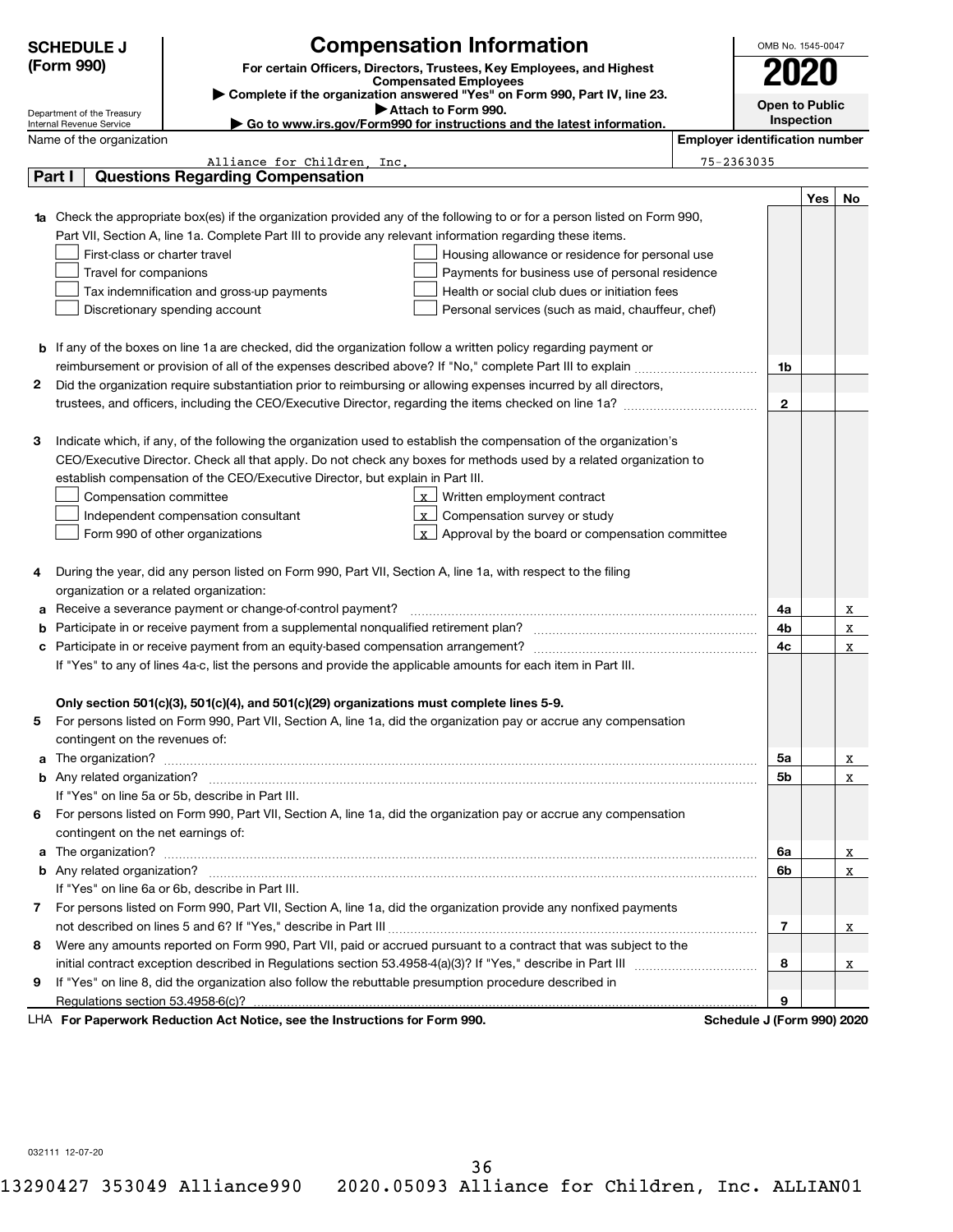### **Part II Officers, Directors, Trustees, Key Employees, and Highest Compensated Employees.** Use duplicate copies if additional space is needed.

For each individual whose compensation must be reported on Schedule J, report compensation from the organization on row (i) and from related organizations, described in the instructions, on row (ii). Do not list any individuals that aren't listed on Form 990, Part VII.

**Note:** The sum of columns (B)(i)-(iii) for each listed individual must equal the total amount of Form 990, Part VII, Section A, line 1a, applicable column (D) and (E) amounts for that individual.

| (A) Name and Title      |      | (B) Breakdown of W-2 and/or 1099-MISC compensation |                                           |                                           | (D) Nontaxable<br>(C) Retirement and<br>benefits<br>other deferred |                  | (E) Total of columns<br>(F) Compensation<br>$(B)(i)-(D)$<br>in column (B) |                                           |  |
|-------------------------|------|----------------------------------------------------|-------------------------------------------|-------------------------------------------|--------------------------------------------------------------------|------------------|---------------------------------------------------------------------------|-------------------------------------------|--|
|                         |      | (i) Base<br>compensation                           | (ii) Bonus &<br>incentive<br>compensation | (iii) Other<br>reportable<br>compensation | compensation                                                       |                  |                                                                           | reported as deferred<br>on prior Form 990 |  |
| Julie Evans<br>(1)      | (i)  | 169,970                                            | $\mathfrak o$ .                           | $\mathfrak o$ .                           | $\mathbf{0}$                                                       | $\mathfrak{o}$ . | 169,970                                                                   | $\mathfrak o$ .                           |  |
| Chief Executive Officer | (ii) | $\mathbf{0}$ .                                     | $\mathbf 0$ .                             | $\mathbf{0}$                              | $\pmb{0}$                                                          | $\mathfrak{o}$ . | $\mathsf{0}$ .                                                            | $\mathfrak o$ .                           |  |
|                         | (i)  |                                                    |                                           |                                           |                                                                    |                  |                                                                           |                                           |  |
|                         | (ii) |                                                    |                                           |                                           |                                                                    |                  |                                                                           |                                           |  |
|                         | (i)  |                                                    |                                           |                                           |                                                                    |                  |                                                                           |                                           |  |
|                         | (ii) |                                                    |                                           |                                           |                                                                    |                  |                                                                           |                                           |  |
|                         | (i)  |                                                    |                                           |                                           |                                                                    |                  |                                                                           |                                           |  |
|                         | (ii) |                                                    |                                           |                                           |                                                                    |                  |                                                                           |                                           |  |
|                         | (i)  |                                                    |                                           |                                           |                                                                    |                  |                                                                           |                                           |  |
|                         | (ii) |                                                    |                                           |                                           |                                                                    |                  |                                                                           |                                           |  |
|                         | (i)  |                                                    |                                           |                                           |                                                                    |                  |                                                                           |                                           |  |
|                         | (ii) |                                                    |                                           |                                           |                                                                    |                  |                                                                           |                                           |  |
|                         | (i)  |                                                    |                                           |                                           |                                                                    |                  |                                                                           |                                           |  |
|                         | (ii) |                                                    |                                           |                                           |                                                                    |                  |                                                                           |                                           |  |
|                         | (i)  |                                                    |                                           |                                           |                                                                    |                  |                                                                           |                                           |  |
|                         | (ii) |                                                    |                                           |                                           |                                                                    |                  |                                                                           |                                           |  |
|                         | (i)  |                                                    |                                           |                                           |                                                                    |                  |                                                                           |                                           |  |
|                         | (ii) |                                                    |                                           |                                           |                                                                    |                  |                                                                           |                                           |  |
|                         | (i)  |                                                    |                                           |                                           |                                                                    |                  |                                                                           |                                           |  |
|                         | (ii) |                                                    |                                           |                                           |                                                                    |                  |                                                                           |                                           |  |
|                         | (i)  |                                                    |                                           |                                           |                                                                    |                  |                                                                           |                                           |  |
|                         | (ii) |                                                    |                                           |                                           |                                                                    |                  |                                                                           |                                           |  |
|                         | (i)  |                                                    |                                           |                                           |                                                                    |                  |                                                                           |                                           |  |
|                         | (ii) |                                                    |                                           |                                           |                                                                    |                  |                                                                           |                                           |  |
|                         | (i)  |                                                    |                                           |                                           |                                                                    |                  |                                                                           |                                           |  |
|                         | (ii) |                                                    |                                           |                                           |                                                                    |                  |                                                                           |                                           |  |
|                         | (i)  |                                                    |                                           |                                           |                                                                    |                  |                                                                           |                                           |  |
|                         | (ii) |                                                    |                                           |                                           |                                                                    |                  |                                                                           |                                           |  |
|                         | (i)  |                                                    |                                           |                                           |                                                                    |                  |                                                                           |                                           |  |
|                         | (ii) |                                                    |                                           |                                           |                                                                    |                  |                                                                           |                                           |  |
|                         | (i)  |                                                    |                                           |                                           |                                                                    |                  |                                                                           |                                           |  |
|                         | (ii) |                                                    |                                           |                                           |                                                                    |                  |                                                                           |                                           |  |

**Schedule J (Form 990) 2020**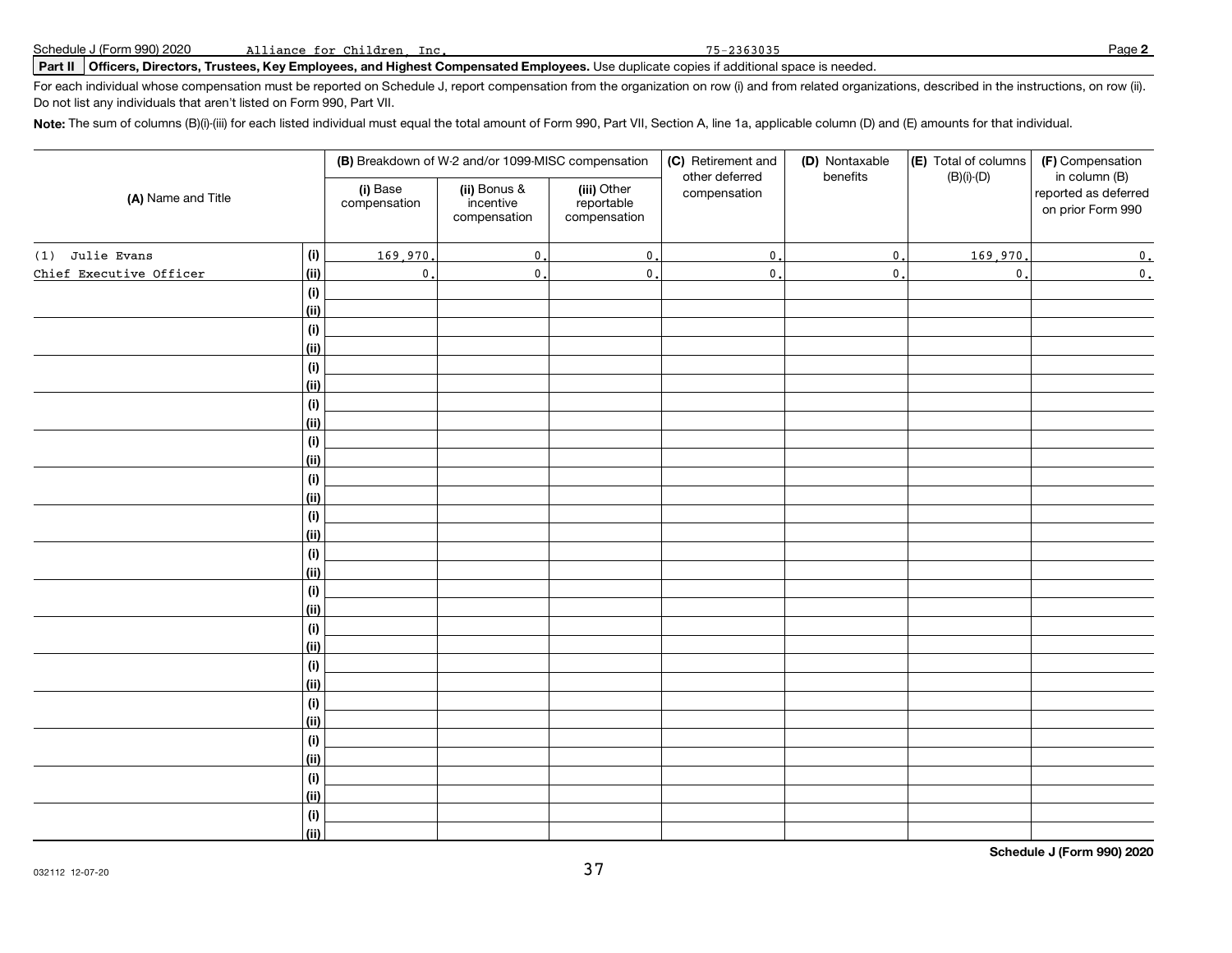**Page 3** 

### **Part III Supplemental Information**

Provide the information, explanation, or descriptions required for Part I, lines 1a, 1b, 3, 4a, 4b, 4c, 5a, 5b, 6a, 6b, 7, and 8, and for Part II. Also complete this part for any additional information.

and the control of the control of the control of the control of the control of the control of the control of the

Part I, Line 3:

The Executive Committe uses several resources, including (but not limited

to) the officer and/or key employees' performance and industry guidelines

for the nonprofit sector as part of the process for determing compensation

for the Executive Director, top management, and key employees.

**Schedule J (Form 990) 2020**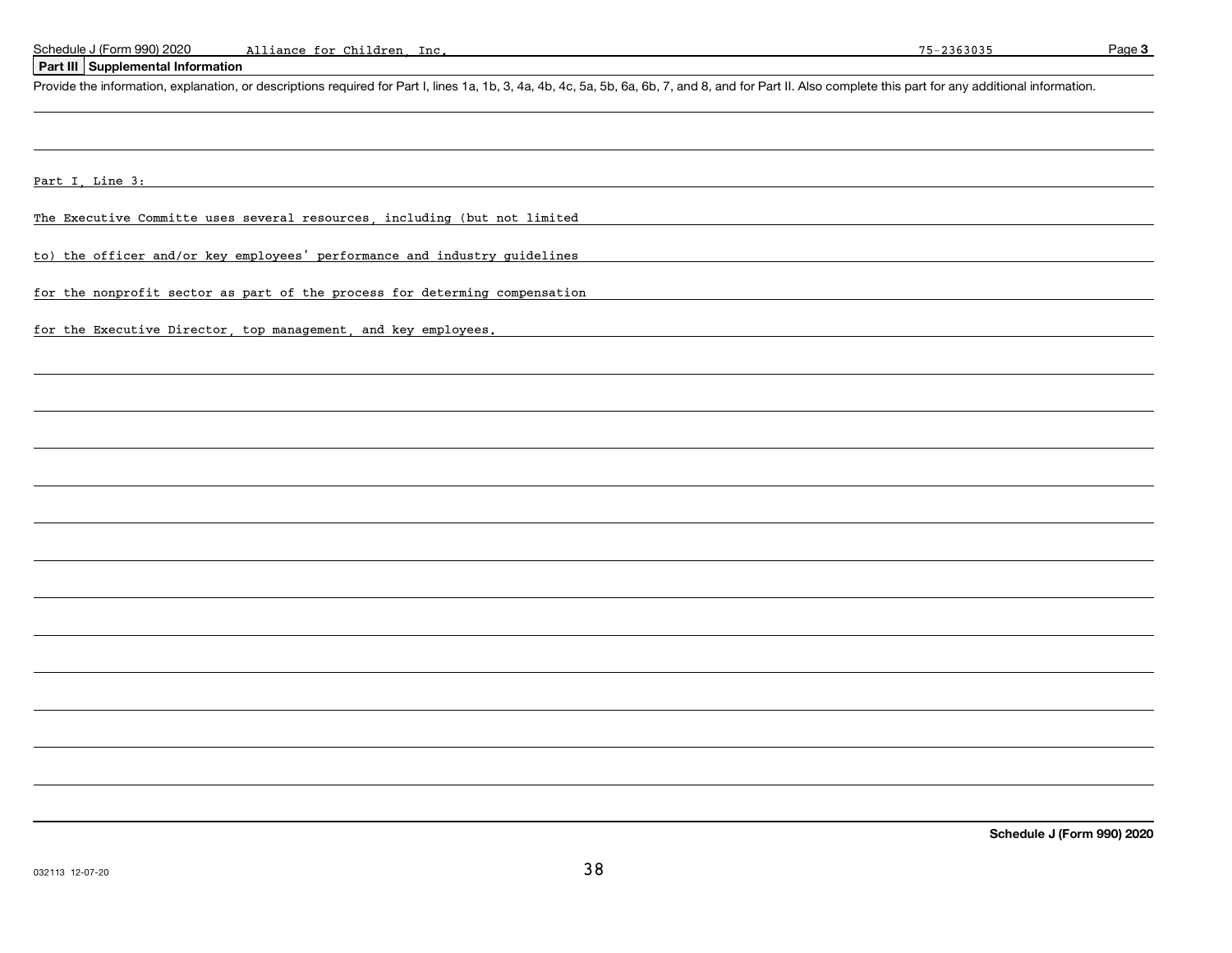## **SCHEDULE M (Form 990)**

## **Noncash Contributions**

| OMB No. 1545-0047                   |
|-------------------------------------|
| 2020                                |
| <b>Open to Public</b><br>Inspection |

Department of the Treasury Internal Revenue Service

**Complete if the organizations answered "Yes" on Form 990, Part IV, lines 29 or 30.** <sup>J</sup>**2020**

**Attach to Form 990.** J

 **Go to www.irs.gov/Form990 for instructions and the latest information.** J

Name of the organization

**Employer identification number**

|     | Alliance for Children Inc.<br>$75 - 2363035$                                                                                        |                               |                                      |                                                                                                      |                                                              |     |        |   |  |  |
|-----|-------------------------------------------------------------------------------------------------------------------------------------|-------------------------------|--------------------------------------|------------------------------------------------------------------------------------------------------|--------------------------------------------------------------|-----|--------|---|--|--|
|     | <b>Types of Property</b><br>Part I                                                                                                  |                               |                                      |                                                                                                      |                                                              |     |        |   |  |  |
|     |                                                                                                                                     | (a)<br>Check if<br>applicable | (b)<br>Number of<br>contributions or | (c)<br>Noncash contribution<br>amounts reported on<br>items contributed Form 990, Part VIII, line 1g | (d)<br>Method of determining<br>noncash contribution amounts |     |        |   |  |  |
| 1   |                                                                                                                                     |                               |                                      |                                                                                                      |                                                              |     |        |   |  |  |
| 2   |                                                                                                                                     |                               |                                      |                                                                                                      |                                                              |     |        |   |  |  |
| 3   | Art - Fractional interests                                                                                                          |                               |                                      |                                                                                                      |                                                              |     |        |   |  |  |
| 4   |                                                                                                                                     |                               |                                      |                                                                                                      |                                                              |     |        |   |  |  |
| 5   | Clothing and household goods                                                                                                        |                               |                                      |                                                                                                      |                                                              |     |        |   |  |  |
| 6   |                                                                                                                                     |                               |                                      |                                                                                                      |                                                              |     |        |   |  |  |
| 7   |                                                                                                                                     |                               |                                      |                                                                                                      |                                                              |     |        |   |  |  |
| 8   |                                                                                                                                     |                               |                                      |                                                                                                      |                                                              |     |        |   |  |  |
| 9   |                                                                                                                                     |                               |                                      |                                                                                                      |                                                              |     |        |   |  |  |
| 10  | Securities - Closely held stock                                                                                                     |                               |                                      |                                                                                                      |                                                              |     |        |   |  |  |
| 11  | Securities - Partnership, LLC, or                                                                                                   |                               |                                      |                                                                                                      |                                                              |     |        |   |  |  |
|     |                                                                                                                                     |                               |                                      |                                                                                                      |                                                              |     |        |   |  |  |
| 12  |                                                                                                                                     |                               |                                      |                                                                                                      |                                                              |     |        |   |  |  |
| 13  | Qualified conservation contribution -                                                                                               |                               |                                      |                                                                                                      |                                                              |     |        |   |  |  |
|     |                                                                                                                                     |                               |                                      |                                                                                                      |                                                              |     |        |   |  |  |
| 14  | Qualified conservation contribution - Other                                                                                         |                               |                                      |                                                                                                      |                                                              |     |        |   |  |  |
| 15  | Real estate - Residential                                                                                                           |                               |                                      |                                                                                                      |                                                              |     |        |   |  |  |
| 16  | Real estate - Commercial                                                                                                            |                               |                                      |                                                                                                      |                                                              |     |        |   |  |  |
| 17  |                                                                                                                                     |                               |                                      |                                                                                                      |                                                              |     |        |   |  |  |
| 18  |                                                                                                                                     |                               |                                      |                                                                                                      |                                                              |     |        |   |  |  |
| 19  |                                                                                                                                     |                               |                                      |                                                                                                      |                                                              |     |        |   |  |  |
| 20  | Drugs and medical supplies                                                                                                          |                               |                                      |                                                                                                      |                                                              |     |        |   |  |  |
| 21  |                                                                                                                                     |                               |                                      |                                                                                                      |                                                              |     |        |   |  |  |
| 22  |                                                                                                                                     |                               |                                      |                                                                                                      |                                                              |     |        |   |  |  |
| 23  |                                                                                                                                     |                               |                                      |                                                                                                      |                                                              |     |        |   |  |  |
| 24  |                                                                                                                                     |                               |                                      |                                                                                                      |                                                              |     |        |   |  |  |
| 25  | Other $\blacktriangleright$<br>(Donated suppl )                                                                                     | x                             | 183                                  |                                                                                                      | 95,805. Estimated fair value                                 |     |        |   |  |  |
| 26  | Other<br>▶                                                                                                                          |                               |                                      |                                                                                                      |                                                              |     |        |   |  |  |
| 27  | Other $\blacktriangleright$                                                                                                         |                               |                                      |                                                                                                      |                                                              |     |        |   |  |  |
| 28  | Other<br>▸                                                                                                                          |                               |                                      |                                                                                                      |                                                              |     |        |   |  |  |
| 29  | Number of Forms 8283 received by the organization during the tax year for contributions                                             |                               |                                      |                                                                                                      |                                                              |     |        |   |  |  |
|     | for which the organization completed Form 8283, Part V, Donee Acknowledgement<br>29                                                 |                               |                                      |                                                                                                      |                                                              |     |        |   |  |  |
|     |                                                                                                                                     |                               |                                      |                                                                                                      |                                                              |     | Yes No |   |  |  |
|     | 30a During the year, did the organization receive by contribution any property reported in Part I, lines 1 through 28, that it      |                               |                                      |                                                                                                      |                                                              |     |        |   |  |  |
|     | must hold for at least three years from the date of the initial contribution, and which isn't required to be used for               |                               |                                      |                                                                                                      |                                                              |     |        |   |  |  |
|     |                                                                                                                                     |                               |                                      |                                                                                                      |                                                              |     |        | X |  |  |
|     | <b>b</b> If "Yes," describe the arrangement in Part II.                                                                             |                               |                                      |                                                                                                      |                                                              |     |        |   |  |  |
| 31  | Does the organization have a gift acceptance policy that requires the review of any nonstandard contributions?                      |                               |                                      |                                                                                                      |                                                              |     |        | X |  |  |
|     | 32a Does the organization hire or use third parties or related organizations to solicit, process, or sell noncash<br>contributions? |                               |                                      |                                                                                                      |                                                              |     |        | X |  |  |
|     | <b>b</b> If "Yes," describe in Part II.                                                                                             |                               |                                      |                                                                                                      |                                                              | 32a |        |   |  |  |
| 33  | If the organization didn't report an amount in column (c) for a type of property for which column (a) is checked,                   |                               |                                      |                                                                                                      |                                                              |     |        |   |  |  |
|     | describe in Part II.                                                                                                                |                               |                                      |                                                                                                      |                                                              |     |        |   |  |  |
| LHA | For Paperwork Reduction Act Notice, see the Instructions for Form 990.                                                              |                               |                                      |                                                                                                      | Schedule M (Form 990) 2020                                   |     |        |   |  |  |

032141 11-23-20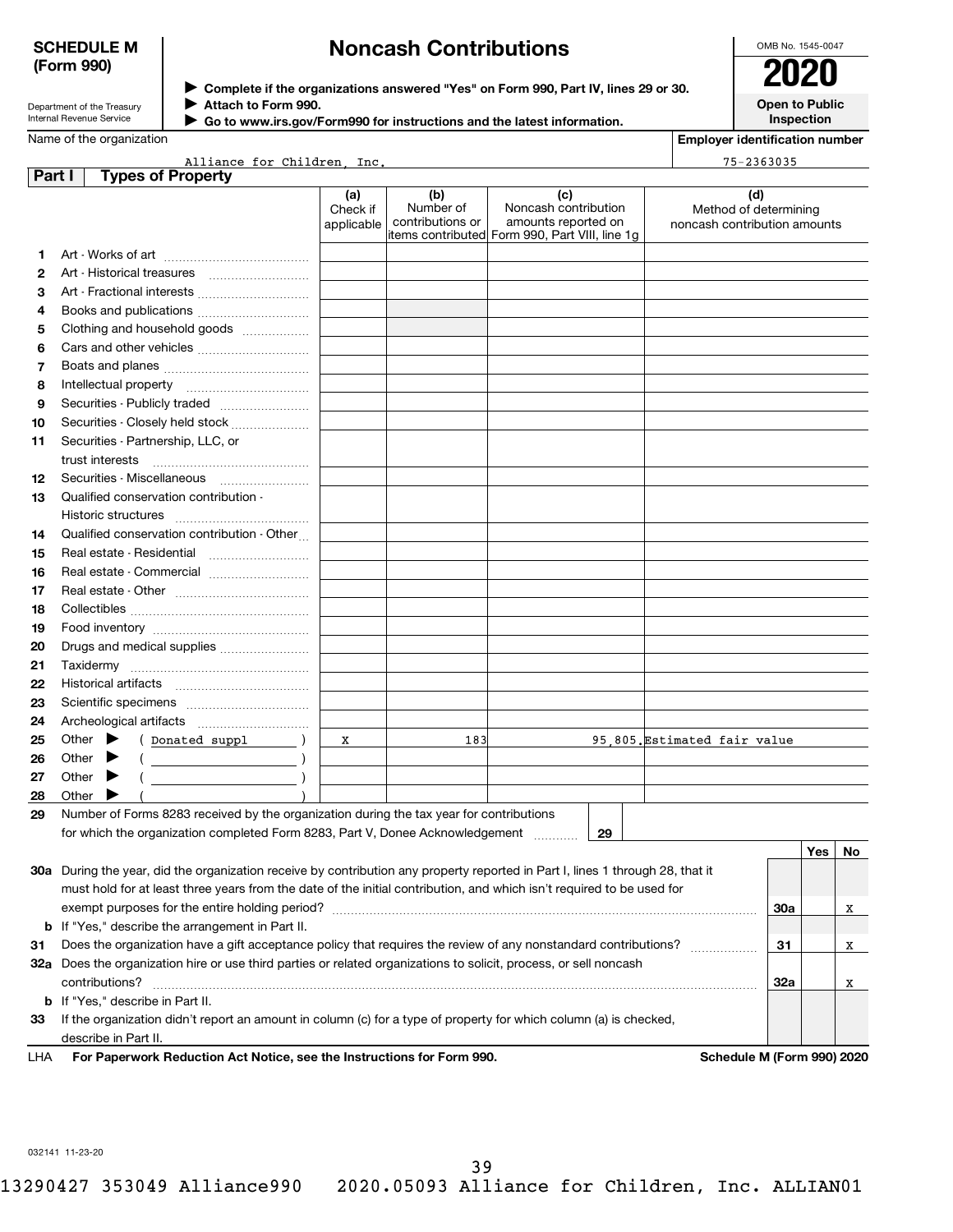| Part II         | Schedule M (Form 990) 2020 Alliance for Children, Inc.<br>Supplemental Information. Provide the information required by Part I, lines 30b, 32b, and 33, and whether the organization | $75 - 2363035$             | Page 2 |
|-----------------|--------------------------------------------------------------------------------------------------------------------------------------------------------------------------------------|----------------------------|--------|
|                 | is reporting in Part I, column (b), the number of contributions, the number of items received, or a combination of both. Also complete<br>this part for any additional information.  |                            |        |
|                 |                                                                                                                                                                                      |                            |        |
|                 |                                                                                                                                                                                      |                            |        |
|                 |                                                                                                                                                                                      |                            |        |
|                 |                                                                                                                                                                                      |                            |        |
|                 |                                                                                                                                                                                      |                            |        |
|                 |                                                                                                                                                                                      |                            |        |
|                 |                                                                                                                                                                                      |                            |        |
|                 |                                                                                                                                                                                      |                            |        |
|                 |                                                                                                                                                                                      |                            |        |
|                 |                                                                                                                                                                                      |                            |        |
|                 |                                                                                                                                                                                      |                            |        |
|                 |                                                                                                                                                                                      |                            |        |
|                 |                                                                                                                                                                                      |                            |        |
|                 |                                                                                                                                                                                      |                            |        |
|                 |                                                                                                                                                                                      |                            |        |
|                 |                                                                                                                                                                                      |                            |        |
|                 |                                                                                                                                                                                      |                            |        |
|                 |                                                                                                                                                                                      |                            |        |
|                 |                                                                                                                                                                                      |                            |        |
|                 |                                                                                                                                                                                      |                            |        |
|                 |                                                                                                                                                                                      |                            |        |
|                 |                                                                                                                                                                                      |                            |        |
|                 |                                                                                                                                                                                      |                            |        |
|                 |                                                                                                                                                                                      |                            |        |
|                 |                                                                                                                                                                                      |                            |        |
|                 |                                                                                                                                                                                      |                            |        |
|                 |                                                                                                                                                                                      |                            |        |
|                 |                                                                                                                                                                                      |                            |        |
|                 |                                                                                                                                                                                      |                            |        |
| 032142 11-23-20 |                                                                                                                                                                                      | Schedule M (Form 990) 2020 |        |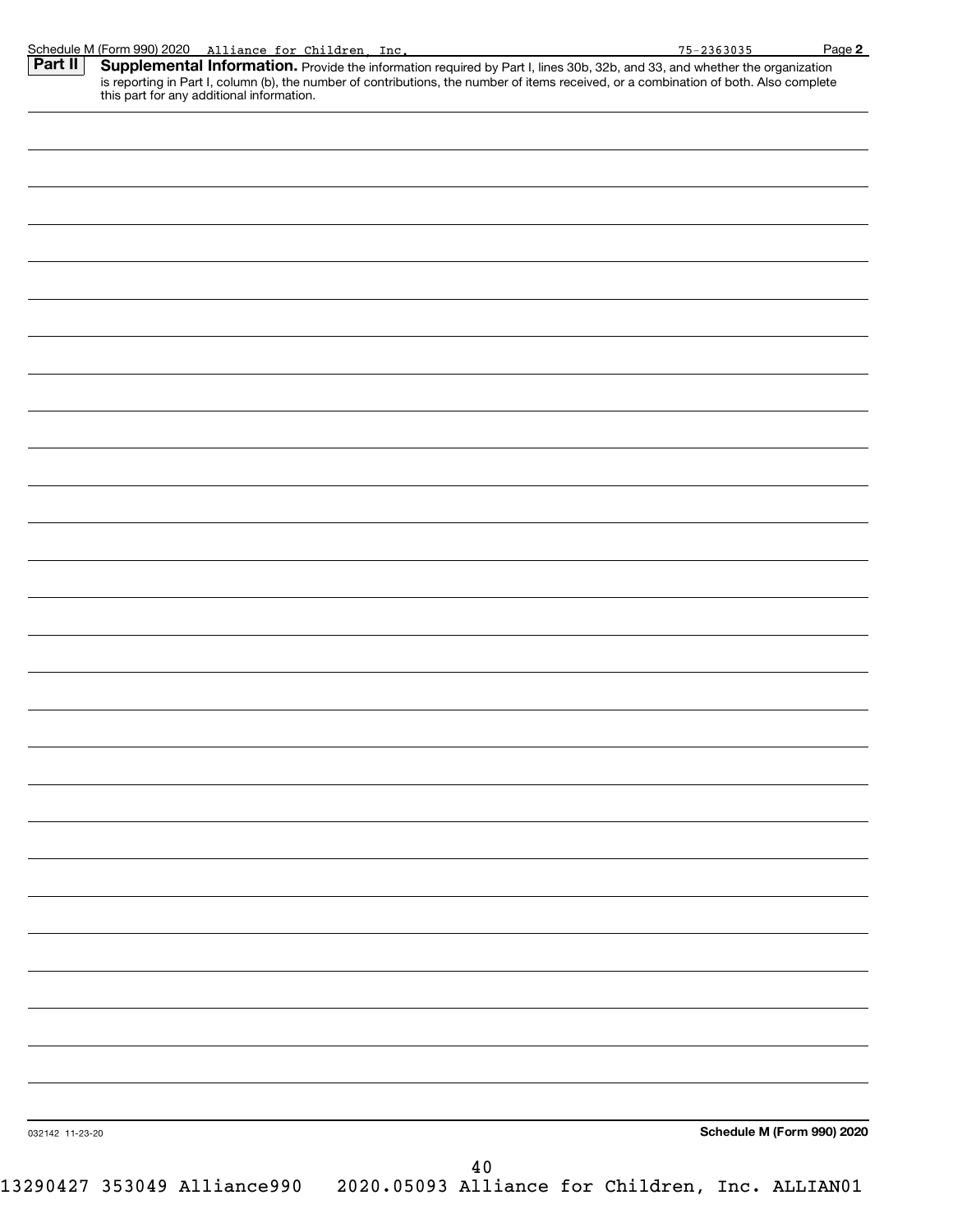| <b>SCHEDULE O</b><br>(Form 990 or 990-EZ)              | Supplemental Information to Form 990 or 990-EZ<br>Complete to provide information for responses to specific questions on<br>Form 990 or 990-EZ or to provide any additional information. | OMB No. 1545-0047<br><b>Open to Public</b>          |
|--------------------------------------------------------|------------------------------------------------------------------------------------------------------------------------------------------------------------------------------------------|-----------------------------------------------------|
| Department of the Treasury<br>Internal Revenue Service | Attach to Form 990 or 990-EZ.<br>Go to www.irs.gov/Form990 for the latest information.                                                                                                   | Inspection                                          |
| Name of the organization                               | Alliance for Children Inc.                                                                                                                                                               | <b>Employer identification number</b><br>75-2363035 |
|                                                        | Form 990, Part III, Line 4a, Program Service Accomplishments:                                                                                                                            |                                                     |
|                                                        | utilizing trauma focused cognitive behavior therapy (TF-CBT), and                                                                                                                        |                                                     |
|                                                        | evidenced based practice in the field of trauma. We also provided                                                                                                                        |                                                     |
|                                                        | summer groups that consisted of art therapy as well as a group for                                                                                                                       |                                                     |
|                                                        | adult survivors of childhood sexual abuse. Our individual counseling                                                                                                                     |                                                     |
|                                                        | programs primarily consisted of parent/child interaction therapy.                                                                                                                        |                                                     |
|                                                        | another evidenced based practice when working with children                                                                                                                              |                                                     |
|                                                        | experiencing behavior challenges as well as TF-CBT for individuals. We                                                                                                                   |                                                     |
|                                                        | were able to expand our individual modalitie and have incorporated eye                                                                                                                   |                                                     |
|                                                        | movement desensitization and reprocessing, an evidenced based practice                                                                                                                   |                                                     |
|                                                        | used to assist trauma victims in processing severe trauma, memories and                                                                                                                  |                                                     |
|                                                        | beliefs as well as play therapy for our younger children served.                                                                                                                         |                                                     |
|                                                        | Form 990 Part III Line 4c Program Service Accomplishments:                                                                                                                               |                                                     |
|                                                        | children's services advocate to further support and healing.                                                                                                                             |                                                     |
|                                                        | Form 990, Part III, Line 4d, Other Program Services:                                                                                                                                     |                                                     |
| Other Programs                                         |                                                                                                                                                                                          |                                                     |
|                                                        | The Client Relations Services department serves as the face of the                                                                                                                       |                                                     |
|                                                        | agency. Client Relations Specialist acts as the initial contact person                                                                                                                   |                                                     |
|                                                        | for all client, volunteer, and professional inquiries to Alliance For                                                                                                                    |                                                     |
|                                                        | Children. The Client Relations Specialist supervises children in the                                                                                                                     |                                                     |
|                                                        | reception area and obtains family demographic information from                                                                                                                           |                                                     |
|                                                        | parents/guardians. In addition, the Client Relations Specialist has                                                                                                                      |                                                     |
| 032211 11-20-20                                        | maintenance responsibilities of the physical facility,<br>LHA For Paperwork Reduction Act Notice, see the Instructions for Form 990 or 990-EZ.                                           | Schedule O (Form 990 or 990-EZ) 2020                |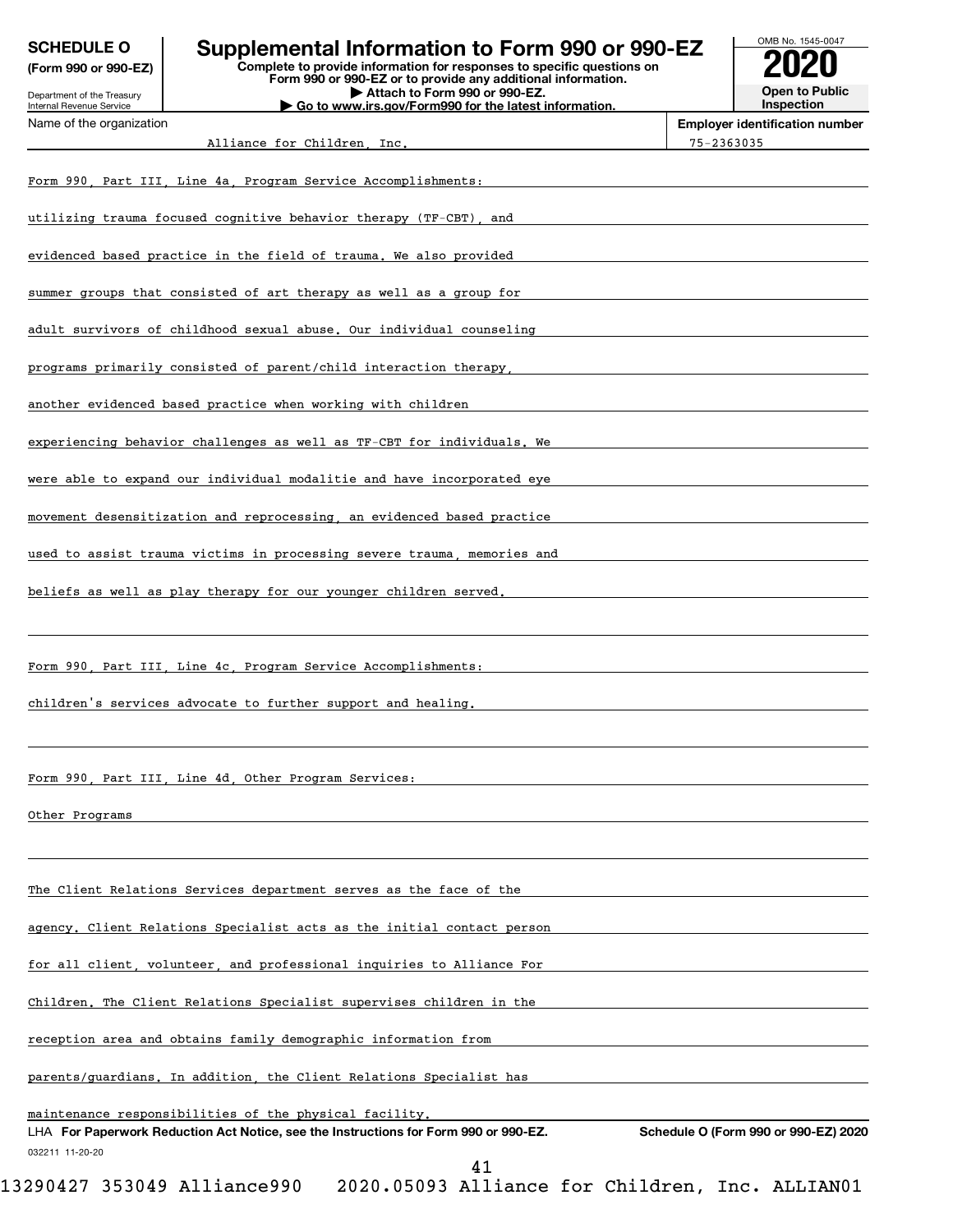| Schedule O (Form 990 or 990-EZ) 2020                                       |    | Page 2                                |
|----------------------------------------------------------------------------|----|---------------------------------------|
| Name of the organization                                                   |    | <b>Employer identification number</b> |
| Alliance for Children Inc.                                                 |    | 75-2363035                            |
|                                                                            |    |                                       |
| Community Engagement includes providing child abuse prevention             |    |                                       |
| education and personal body, safety and internet safety. We are            |    |                                       |
| committed to providing quality, free community education that teaches      |    |                                       |
| adults and children to recognize, report, and react responsibly to the     |    |                                       |
| issue of child abuse.                                                      |    |                                       |
|                                                                            |    |                                       |
| The forensic interview program is staffed by individuals specialized       |    |                                       |
| and highly trained regarding child development, memory, suggestibility,    |    |                                       |
| linguistics, dynamics of abuse, and question typology. Forensic            |    |                                       |
| interviews are investigative in nature and are conducted with children     |    |                                       |
| that have possibly experienced or witnessed abuse or violent events.       |    |                                       |
| Our forensic interview program provided these highly complex               |    |                                       |
| investigative interviews with availability 24 hours a day, 365 days a      |    |                                       |
| year.                                                                      |    |                                       |
| Expenses $$1,512,200$ , including grants of $$0$ . Revenue $$0$ .          |    |                                       |
|                                                                            |    |                                       |
| Form 990 Part VI Section B line 11b:                                       |    |                                       |
| We provide a complete copy of Form 990 to the Governing Body by email for  |    |                                       |
| their review prior to filing Form 990.                                     |    |                                       |
|                                                                            |    |                                       |
| Form 990, Part VI, Section B, Line 12c:                                    |    |                                       |
| Each year, upon rotation of our board members, the board members are asked |    |                                       |
| to review the conflict of interest policy. Board members complete related  |    |                                       |
| disclosures each year. All board members are covered by the policy. Any    |    |                                       |
| reported potential conflicts of interest are reviewed by the board, with   |    |                                       |
| the potential conflicted member excluded from deliberation and decision    |    |                                       |
| making related to the potential conflict of interest.                      |    |                                       |
| 032212 11-20-20                                                            | イつ | Schedule O (Form 990 or 990-EZ) 2020  |